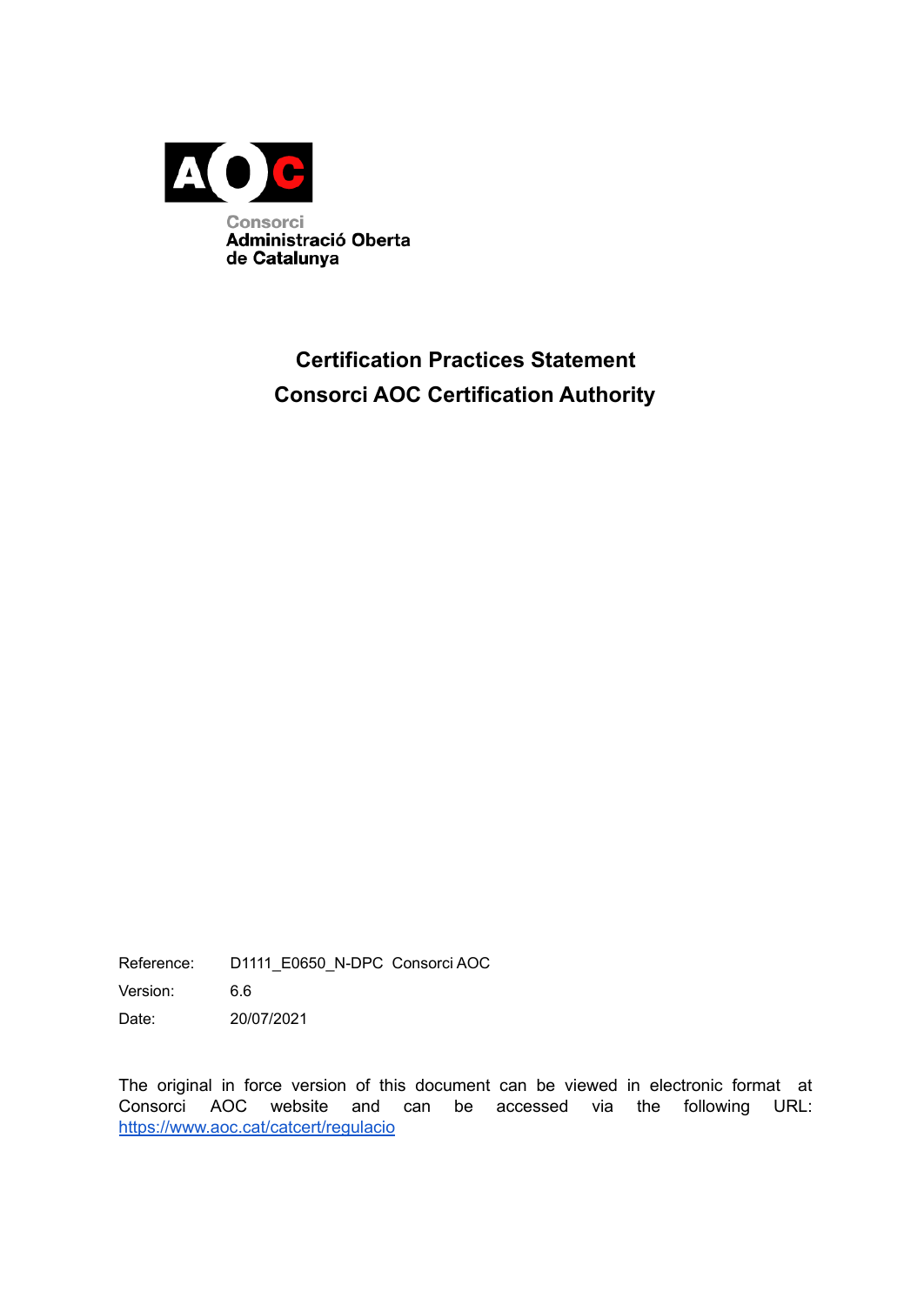### **Version history**

| <b>Version</b> | <b>Summary of changes</b>                                                                                                                    | <b>Date</b> |
|----------------|----------------------------------------------------------------------------------------------------------------------------------------------|-------------|
| 5.0            | <b>Adaptation to EIDAS</b>                                                                                                                   | 9/5/2018    |
| 6.0            | Creation of a new unified certification practices statement. It is<br>numbered version 6.0 for the purpose of document management.           | 26/07/2018  |
|                | Annual review of the documentation, post audit eIDAS.                                                                                        |             |
|                | Aligned document with RFC 3647.                                                                                                              |             |
|                | "1.1. Presentation": indicated prevalence of the CA / Browser<br>Forum guidelines on the CPD itself.                                         |             |
|                | "1.5.5. Review frequency": created section.                                                                                                  |             |
|                | "4.4.3. Publication of the certificate": indicated possibility of<br>publication of certificates if express consent is available.            |             |
|                | "4.10.7. Frequency of the Certificate Revocation List (CRL)<br>$\bullet$<br><i>publication</i> ": added frequency of publication of the CRL. |             |
| 6.1            | "5.2.2. Number of persons per task": specified<br>the<br>redundancy of roles for certain tasks.                                              | 24/07/2019  |
|                | "6.5.3. Frequency of revision of the configurations of<br>trustworthy systems": created section.                                             |             |
|                | "9.4. Personal data protection": tight descriptions and<br>updated applicable legislation, including GDPR and the<br>LOPDGDD.                |             |
|                | "9.12.1. Modification procedures": reformulated section                                                                                      |             |
|                | Removed references to code signing.                                                                                                          |             |
|                | Congruence adjustments to the texts.                                                                                                         |             |
|                | Adaptation to CAB-Forum requirements: aligned with all<br>$\bullet$<br>sections of RFC 3647                                                  |             |
| 6.2            | Inclusion of 1.6 "Definitions and Acronyms"                                                                                                  | 31/03/2020  |
|                | Inclusion of 7.3: "OCSP Profiles"                                                                                                            |             |
|                | Introduction of identification by videoconference in section                                                                                 |             |
| 6.3            | 3.2.3                                                                                                                                        | 21/05/2020  |
|                | Other minor changes                                                                                                                          |             |
|                | Inclusion of authentication and signature certificates of public<br>$\bullet$<br>worker of mid and high level.                               |             |
| 6.4            | Procedure for generating the last CRL in the event of a key<br>$\bullet$<br>compromise or termination of the service. Section 4.10.9         | 03/08/2020  |
| 6.5            | Adaptation to Law 6/2020, of November 11, regulating<br>certain aspects of electronic trust services                                         | 27/01/2021  |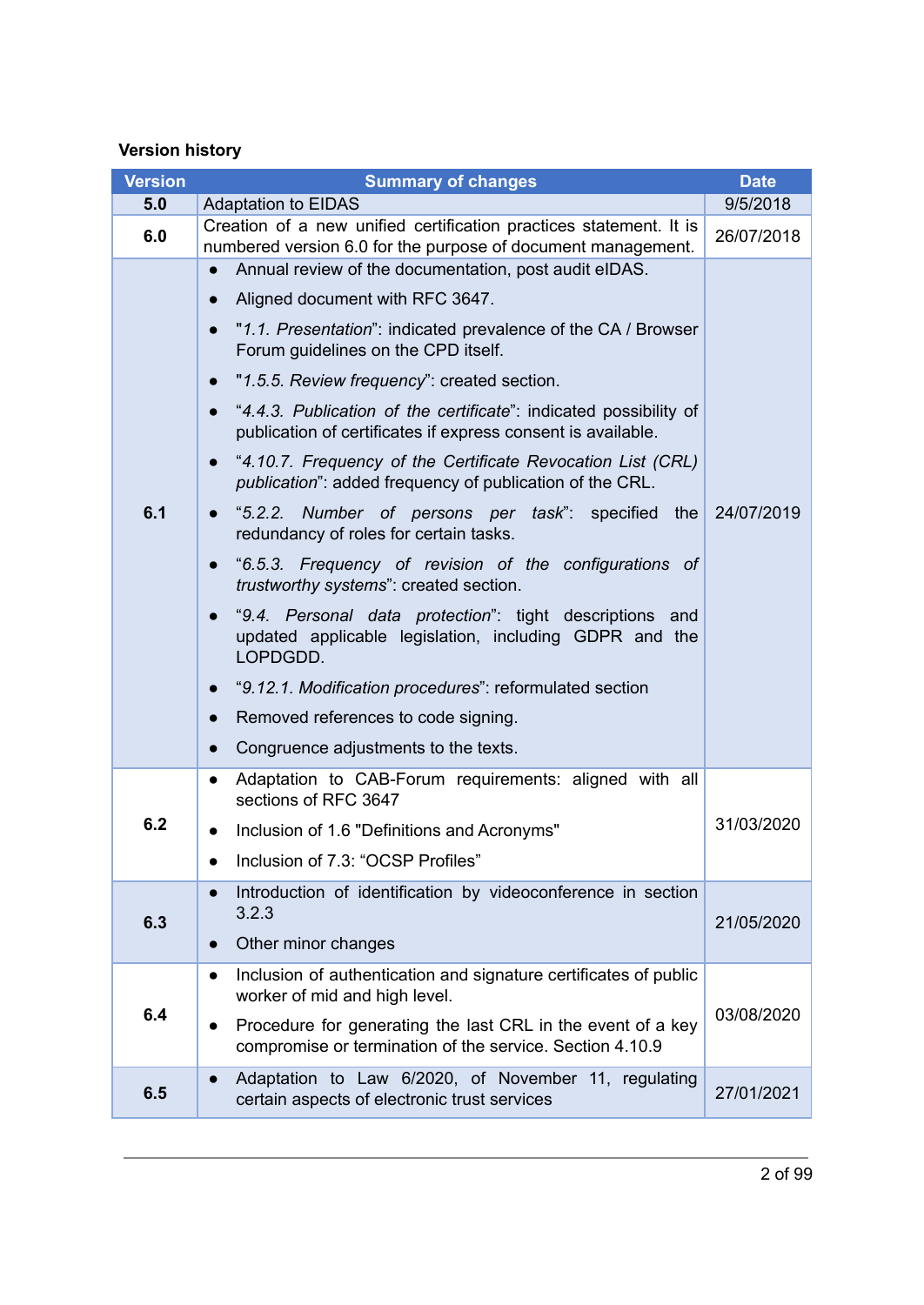|     | Section 3.2.5: Verified information is added for SSL<br>$\bullet$<br>certificates                        |            |
|-----|----------------------------------------------------------------------------------------------------------|------------|
|     | Section 4.10.1: new revocation causes                                                                    |            |
|     | Section 4.10.12: adaptation of the requirements for password<br>compromise                               |            |
|     | Section 5.3.1: qualification of the validation specialist<br>$\bullet$                                   |            |
|     | Section 5.7.3: private key compromise adaptation<br>$\bullet$                                            |            |
| 6.6 | Section 6.1.9: adaptation of password usage purposes                                                     | 20/07/2021 |
|     | Section 6.2.1.1: secure<br>signature creation<br>device<br>qualification loss.                           |            |
|     | Section 7.1: certificate profile. Clarification of minimum<br>$\bullet$<br>entropy of the serial number. |            |
|     | Section 9.5.2: Intellectual property of the DPC and PCs.<br>$\bullet$                                    |            |
|     | Section 9.14: all applicable regulations are listed                                                      |            |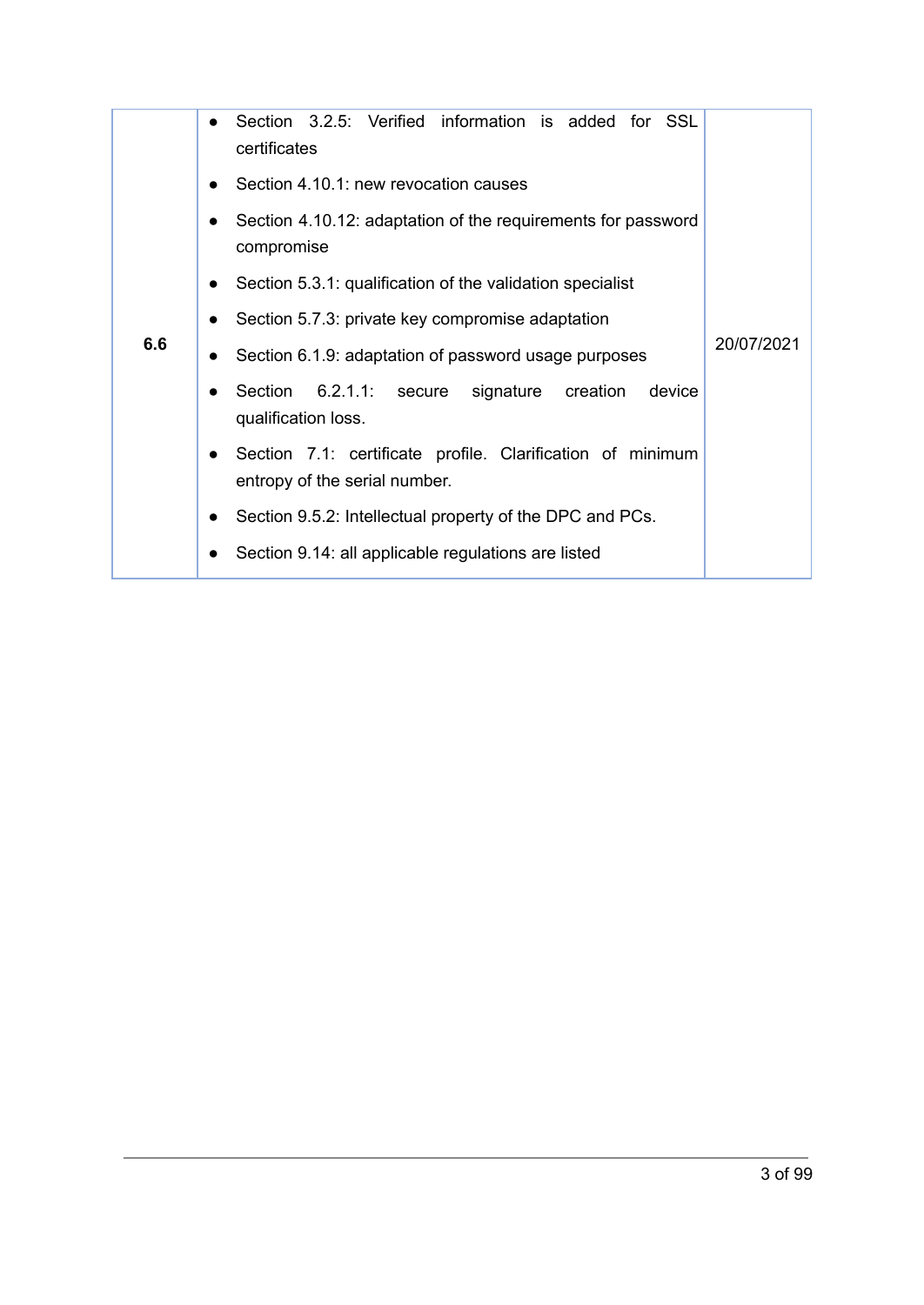# **Index**

| 1. Introduction                                                                                                  | 14 |
|------------------------------------------------------------------------------------------------------------------|----|
| 1.1. Presentation                                                                                                | 14 |
| 1.1.1. Certification types and classes                                                                           | 15 |
| 1.1.1.1. Citizen certificates                                                                                    | 15 |
| 1.1.1.2. Public Sector Personal Certificates                                                                     | 15 |
| 1.1.1.3. Devices and Infrastructure Certificates                                                                 | 17 |
| 1.1.2. Hierarchies                                                                                               | 19 |
| 1.1.3. Test certificates issuance                                                                                | 19 |
| 1.2. Document name and identification                                                                            | 20 |
| 1.2.1. Identification of this document                                                                           | 20 |
| 1.2.2. Identification of certification policies covered by this CPS                                              | 20 |
| 1.3. Participating entities                                                                                      | 22 |
| 1.3.1. Trusted services provider                                                                                 | 22 |
| 1.3.2. Root Certification Authority                                                                              | 22 |
| 1.3.3. Subordinate Certification Authorities                                                                     | 22 |
| 1.3.4. Register Authority                                                                                        | 23 |
| <b>1.3.5. End users</b>                                                                                          | 23 |
| 1.3.5.1. Certificate Applicants                                                                                  | 23 |
| 1.3.5.2. Certificate subscribers                                                                                 | 24 |
| 1.3.5.3. Key holders or signatories                                                                              | 24 |
| 1.3.5.4. Relying parties                                                                                         | 24 |
| 1.4. Usage of Certificates                                                                                       | 25 |
| 1.4.1. Typical usage of certificates                                                                             | 25 |
| 1.4.2. Prohibited uses                                                                                           | 25 |
| 1.5. Practices Statement Management                                                                              | 25 |
| 1.5.1. Responsible Organisation for managing the specification                                                   | 25 |
| 1.5.2. Organisation contact data                                                                                 | 25 |
| 1.5.3. Person who determines the conformity of a Certificate Practices<br><b>Statement (CPS) with the policy</b> | 26 |
| 1.5.4. Approval procedures                                                                                       | 26 |
| 1.5.5. Review frequency                                                                                          | 26 |
|                                                                                                                  |    |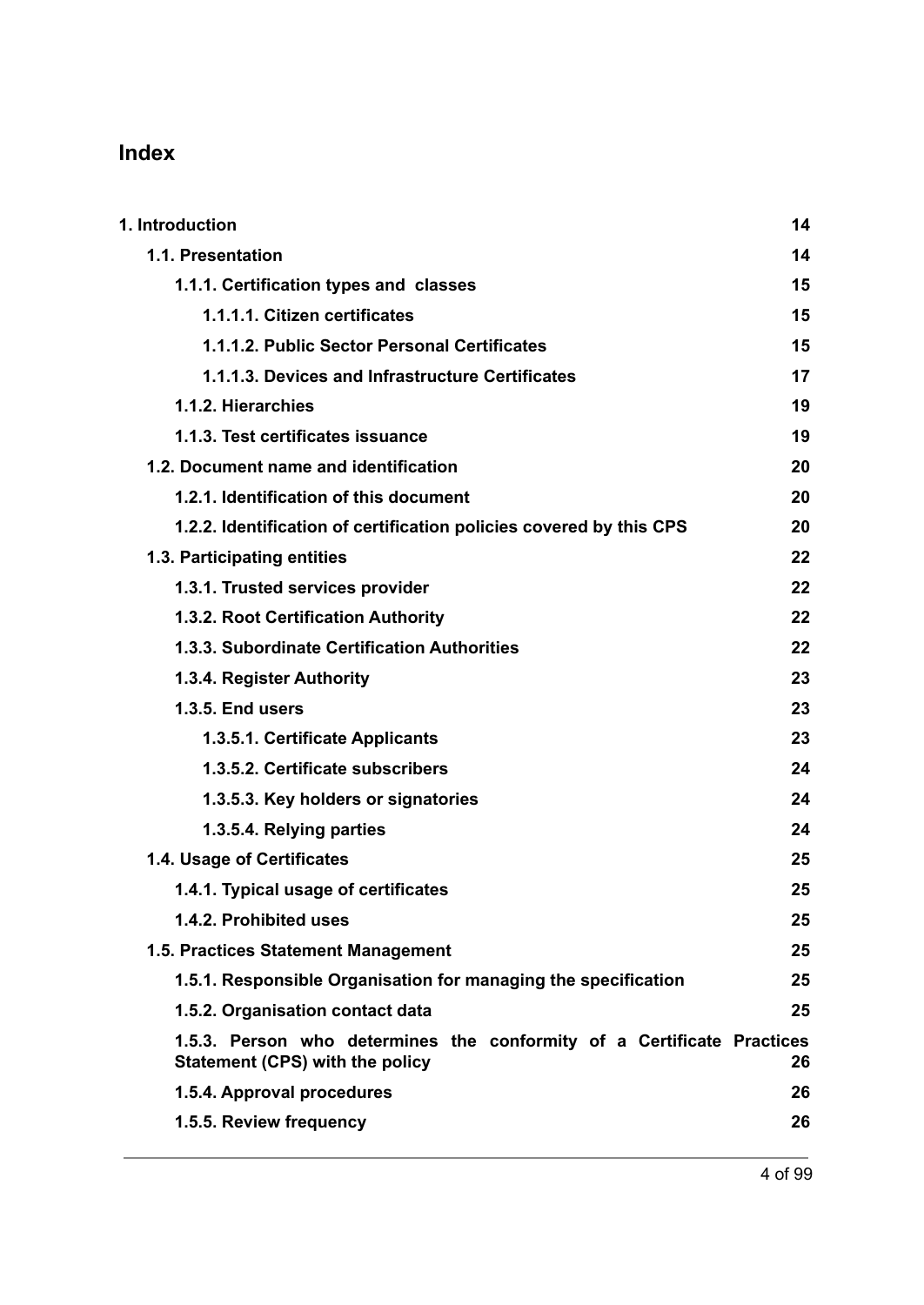| 1.6.1 Definitions<br>1.6.2. Acronyms<br><b>Trust Services Provider</b><br><b>PSC:</b> | 26<br>28<br>28<br>29<br>29 |
|---------------------------------------------------------------------------------------|----------------------------|
|                                                                                       |                            |
|                                                                                       |                            |
|                                                                                       |                            |
| 2. Publication of certificate information and directory                               |                            |
| 2.1. Certificates directory                                                           |                            |
| 2.2. Information publication of the Certification Authority                           | 29                         |
| 2.3. Frequency of publication                                                         | 29                         |
| 2.4. Access control                                                                   | 30                         |
| 3. Identification and authentication                                                  | 31                         |
| 3.1. Name management                                                                  | 31                         |
| 3.1.1. Types of names                                                                 | 31                         |
| 3.1.1.1. Syntactic Structure                                                          | 31                         |
| 3.1.1.2. Certificate profiles                                                         | 31                         |
| 3.1.2. Meaning of the names                                                           | 31                         |
| 3.1.3. Use of pseudonym                                                               | 31                         |
| 3.1.4. Interpretation of name formats                                                 | 31                         |
| 3.1.5. Uniqueness of names                                                            | 31                         |
| 3.1.6. Sequencing and frequency of labour rotation                                    | 32                         |
| 3.1.7. Resolution of conflicts related to names                                       | 32                         |
| 3.2. Initial identity validation                                                      | 32                         |
| 3.2.1. Private key possession test                                                    | 32                         |
| 3.2.2. Authentication of organisation identity                                        | 32                         |
| 3.2.2.1. Register Authority                                                           | 33                         |
| 3.2.3. Authentication of a natural person identity                                    | 33                         |
| 3.2.3.1. Identification elements                                                      | 33                         |
| 3.2.3.2. Validation of identification elements                                        | 33                         |
| 3.2.3.3. Necessity of personal presence                                               | 33                         |
| 3.2.3.4. Connection between natural person and organisation                           | 34                         |
| 3.2.4. Domain validation                                                              | 34                         |
| 3.2.5. Information not verified                                                       | 35                         |
| 3.2.6 Interoperability criteria                                                       | 35                         |
| 3.3. Identification and authentication of renewal requests                            | 35                         |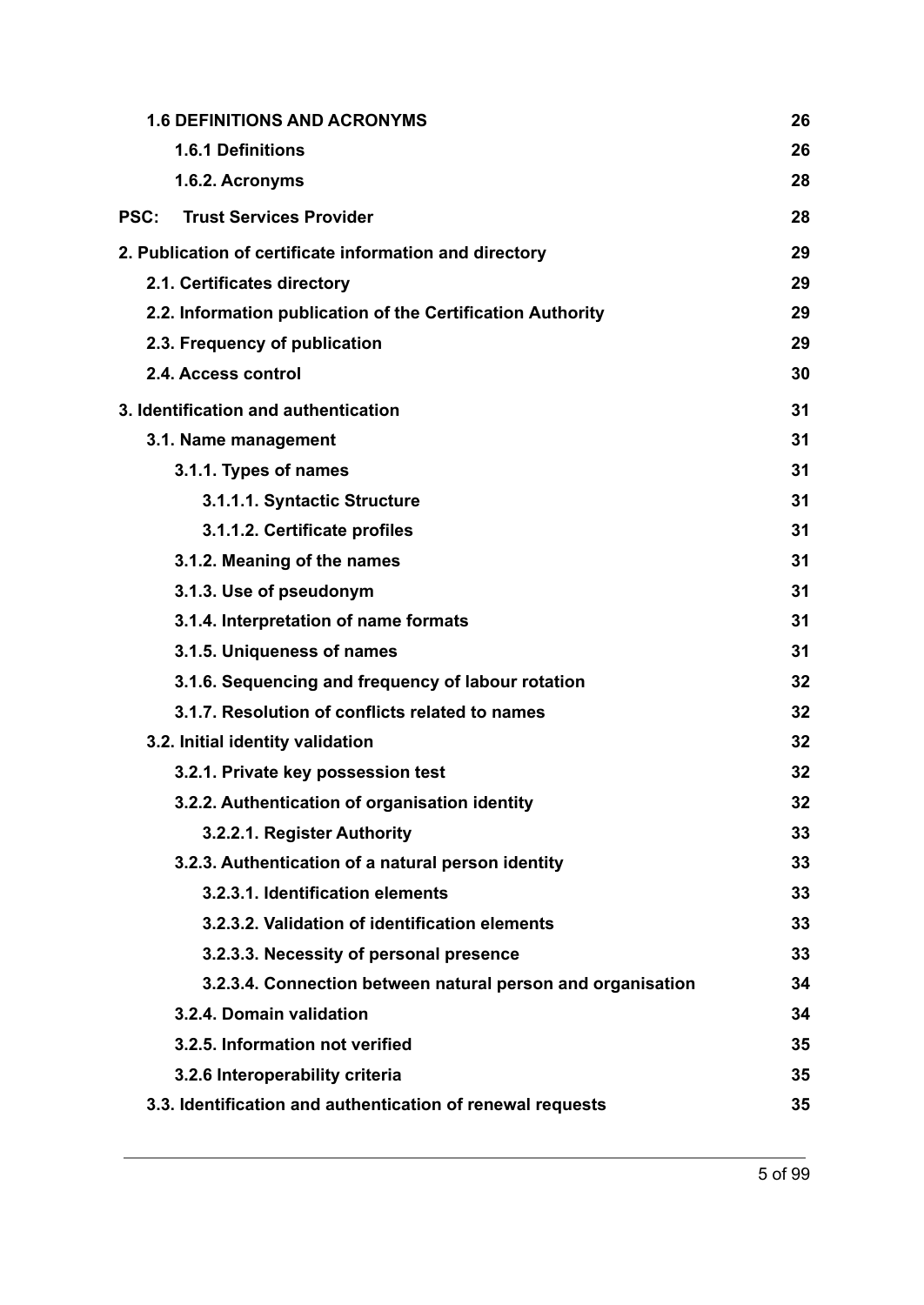| 3.3.1. Validation for certificates renewal                                                | 35 |
|-------------------------------------------------------------------------------------------|----|
| 3.3.2. Validation for certificates renewal after revocation                               | 35 |
| 4. Operational features of certificate life cycle                                         | 36 |
| 4.1. Request for certificate issuance                                                     | 36 |
| 4.1.1. Legitimacy of a request to issue                                                   | 36 |
| 4.1.2. Registration procedure; responsibilities                                           | 36 |
| 4.2. Certification request procedure                                                      | 36 |
| 4.3. Certificate issuance                                                                 | 36 |
| 4.3.1. Certification Authority actions during the issuance process                        | 36 |
| 4.3.2. Communicating the subscriber about the issuance                                    | 37 |
| 4.4. Certificate acceptance                                                               | 37 |
| 4.4.1. Responsibilities of the Trust Service Provider                                     | 37 |
| 4.4.2. Conduct which constitutes the certificate acceptance                               | 37 |
| 4.4.3. Publication of the certificate                                                     | 37 |
| 4.4.4. Notifying the issuance to third parties                                            | 38 |
| 4.5. Use of the key pair and the certificate                                              | 38 |
| 4.5.1. Use for key holders                                                                | 38 |
| 4.5.2. Use for third parties that trust certificates                                      | 38 |
| 4.6. Certificate renewal without keys renewal                                             | 38 |
| 4.7. Certificate renewal with keys renewal                                                | 38 |
| 4.8. Telematic renewal                                                                    | 38 |
| 4.9. Modification of certificates                                                         | 39 |
| 4.10. Revocation and suspension of certificates                                           | 39 |
| 4.10.1. Causes of certificate revocation                                                  | 39 |
| 4.10.2. Legitimacy of requesting a revocation                                             | 42 |
| 4.10.3. Procedures for revocation request                                                 | 42 |
| 4.10.4. Term time for revocation request                                                  | 43 |
| 4.10.5. Maximum term for revocation request process                                       | 43 |
| 4.10.6. Obligation to consult information related to certificate revocation               | 43 |
| 4.10.7. Frequency of the Certificate Revocation List (CRL) publication                    | 43 |
| 4.10.8. Maximum period for CRL publication                                                | 44 |
| 4.10.9. Availability of certificate status check services                                 | 44 |
| 4.10.10. Obligation to consult information regarding certificate status check<br>services | 44 |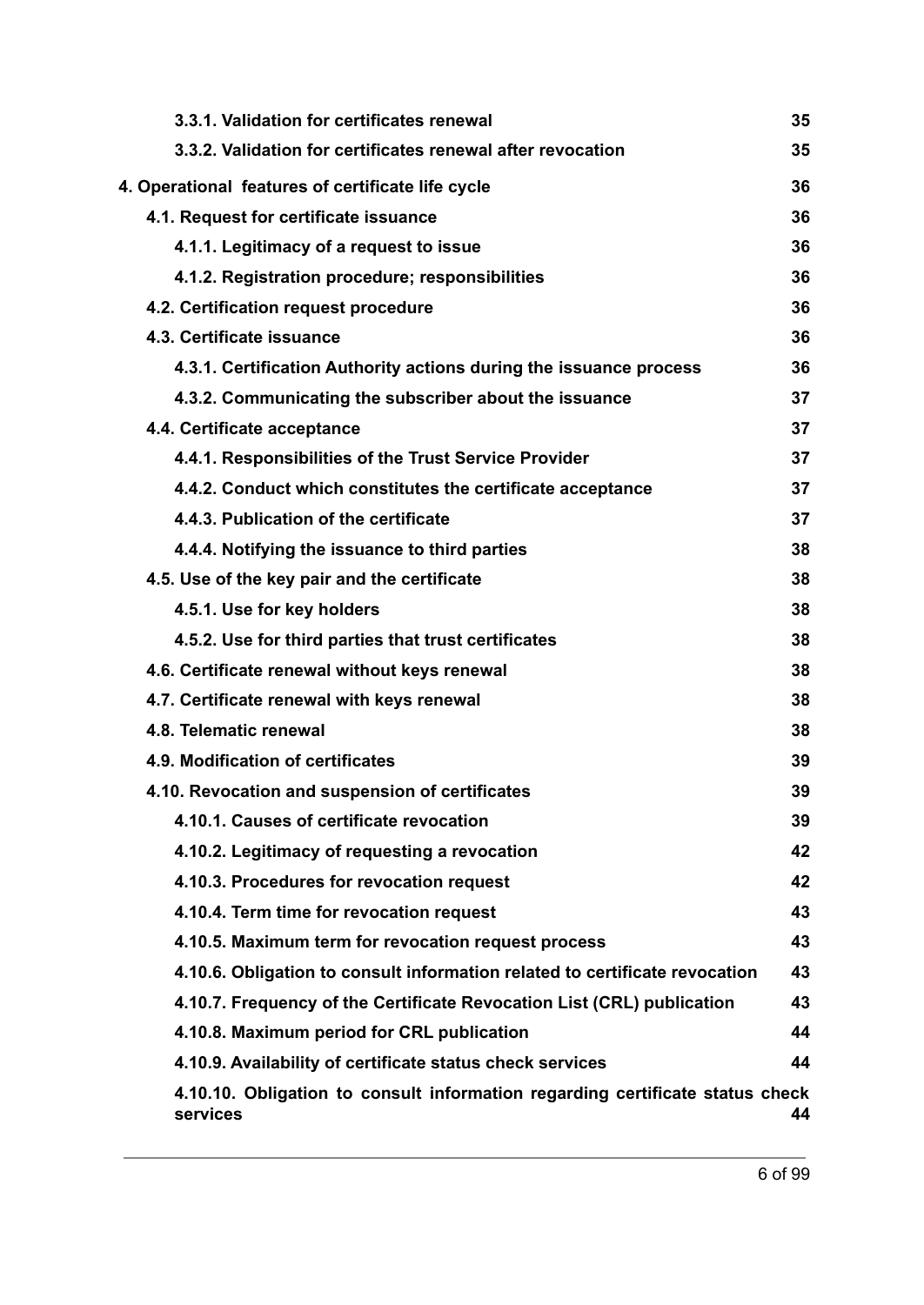| 4.10.11. Other forms of certificate revocation information              | 44 |
|-------------------------------------------------------------------------|----|
| 4.10.12. Special requirement for private key security breach cases      | 45 |
| 4.10.13. Causes of certificate suspension                               | 45 |
| 4.10.14. Effect of certificate suspension                               | 46 |
| 4.10.15. Who can request a suspension                                   | 46 |
| 4.10.16. Procedures of suspension request                               | 46 |
| 4.10.17. Maximum suspension period                                      | 47 |
| 4.10.18. Reactivating a suspended certificate                           | 47 |
| 4.10.19. Validity period of certificates                                | 47 |
| 4.11. Certificate status check services                                 | 48 |
| 4.11.1. Operational features of the services                            | 48 |
| 4.11.2. Availability of the services                                    | 48 |
| 4.11.3. Other functions of the services                                 | 48 |
| 4.12. End of the subscription                                           | 48 |
| 4.13. Key deposit and recovery                                          | 49 |
| 4.13.1. Policy and practices of key deposits and recovery               | 49 |
| 4.13.2. Policy and practices of session keys encapsulation and recovery | 49 |
| 5. Controls of physical, management and operational security            | 50 |
| 5.1. Control of physical security                                       | 50 |
| 5.1.1. Secure areas                                                     | 50 |
| 5.1.2. Physical security controls                                       | 50 |
| 5.1.3. Facilities location and construction                             | 51 |
| 5.1.4. Physical access                                                  | 51 |
| 5.1.5. Electricity and air conditioning                                 | 51 |
| 5.1.6. Water exposure                                                   | 52 |
| 5.1.7. Fire warning and protection                                      | 52 |
| 5.1.8. Removable data storage                                           | 52 |
| 5.1.9. Waste management                                                 | 52 |
| 5.1.10. Secure offsite copy                                             | 52 |
| 5.2. Control procedures                                                 | 52 |
| 5.2.1. Reliable functions                                               |    |
|                                                                         | 53 |
| 5.2.2. Number of persons per task                                       | 53 |
| 5.2.3. Identification and authentication for each function              | 53 |
| 5.2.4. Roles which require task separation                              | 54 |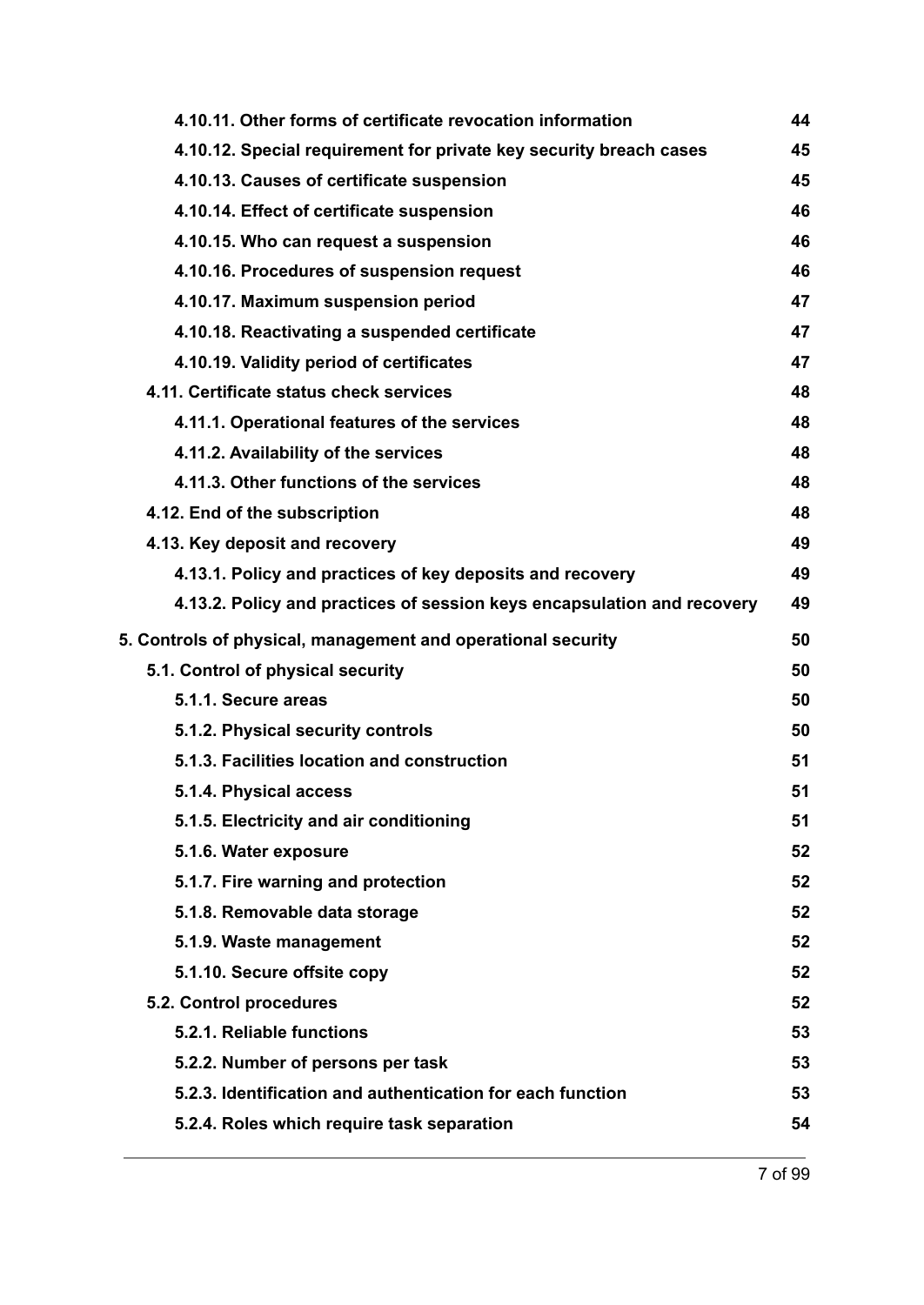| 5.3. Personnel controls                                                 | 54 |
|-------------------------------------------------------------------------|----|
| 5.3.1. Record, qualification, experience and authorisation requirements | 56 |
| 5.3.2. Training requirements                                            | 56 |
| 5.3.3. Requirement for and frequency of training update                 | 56 |
| 5.3.4. Penalties for unauthorised actions                               | 57 |
| 5.3.5. Requirements for hiring personnel                                | 57 |
| 5.3.6. Provision of documentation to personnel                          | 57 |
| 5.4. Procedures for security audit                                      | 57 |
| 5.4.1. Types of registered events                                       | 57 |
| 5.4.2. Treatment frequency of audit registers                           | 58 |
| 5.4.3. Preservation period of audit registers                           | 58 |
| 5.4.4. Protection of audit registers                                    | 58 |
| 5.4.5. Procedures for maintaining secure copies                         | 58 |
| 5.4.6. Location of accumulation systems of audit registers              | 59 |
| 5.4.7. Notification of audit events to the event originator             | 59 |
| 5.4.8. Analysis of secure vulnerabilities                               | 59 |
| 5.5. Archive of information                                             | 60 |
| 5.5.1. Types of registered events                                       | 60 |
| 5.5.2. Register preservation period                                     | 60 |
| 5.5.3. Archive protection                                               | 60 |
| 5.5.4. Support copy procedures                                          | 60 |
| 5.5.5. Requirement for date and hour seal                               | 61 |
| 5.5.6. Location of archive system                                       | 61 |
| 5.5.7. Procedures for obtaining and verifying archive information       | 61 |
| 5.6. Key renewal                                                        | 61 |
| 5.7. Key security breach and disaster recovery                          | 62 |
| 5.7.1. Procedures for incident and security breach management           | 62 |
| 5.7.2. Resources, application or data corruption                        | 62 |
| 5.7.3. Security breach of the Entity private key                        | 62 |
| 5.7.4. Disaster on the facilities                                       | 62 |
| 5.8. Service end                                                        | 63 |
| 5.8.1. The Certification Authority                                      | 63 |
| 5.8.2. Register Authority                                               | 63 |
| <b>6. Technical Security Controls</b>                                   | 64 |
|                                                                         |    |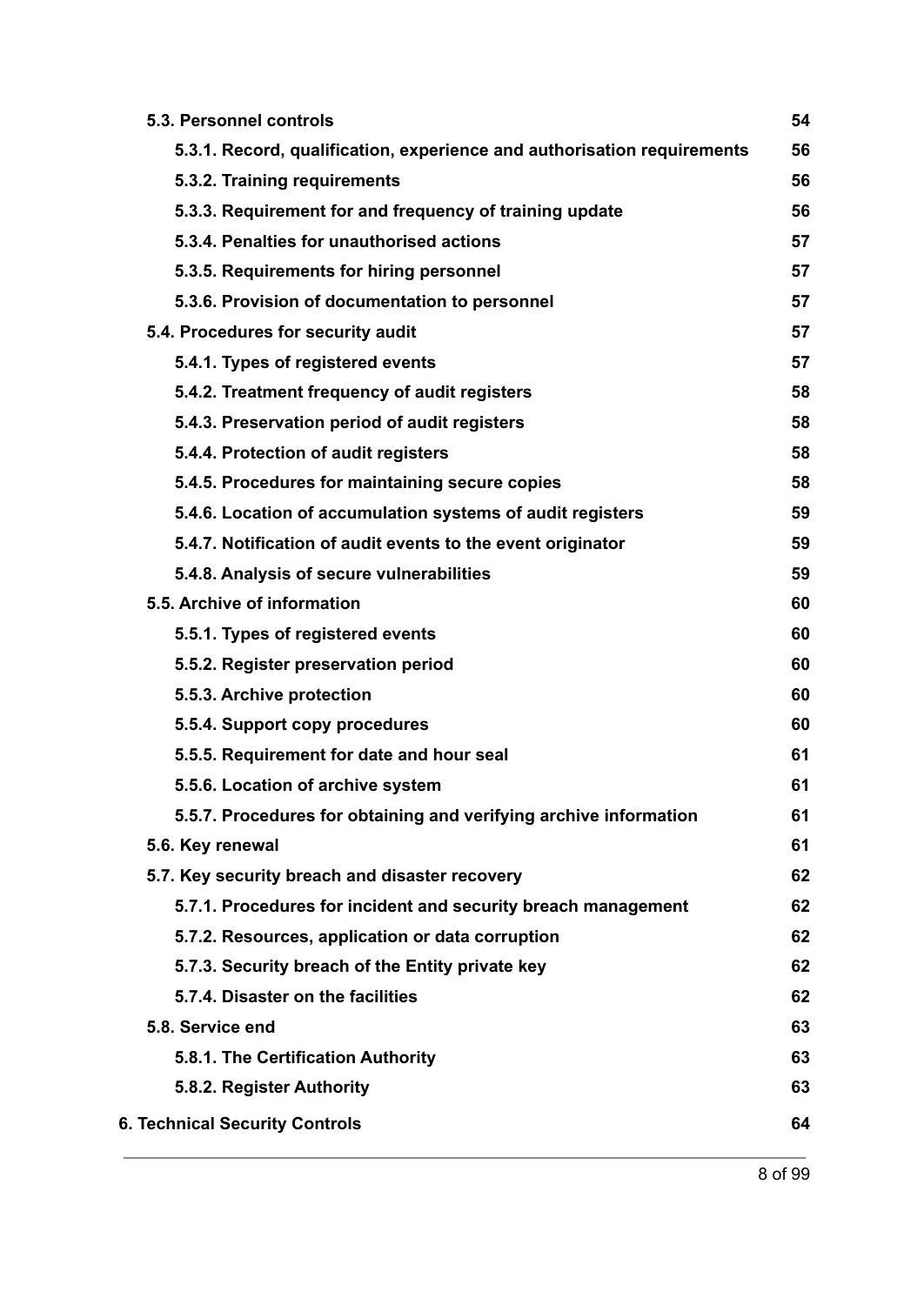| 6.1. Key pair generation and installation                     |    |
|---------------------------------------------------------------|----|
| 6.1.1. Key pair generation                                    | 64 |
| 6.1.1.1. Requirements for all certificates                    | 64 |
| 6.1.2. Delivery to private key to the subscriber              | 64 |
| 6.1.3. Delivery of the public key to the certificate issuer   | 64 |
| 6.1.4. Distribution of the Trust Services Provider public key | 64 |
| 6.1.5. Key measures                                           | 65 |
| 6.1.6. Generation of public key parameters                    | 65 |
| 6.1.7. Quality verification of public key parameters          | 65 |
| 6.1.8. Generation of keys in IT application or equipment      | 65 |
| 6.1.9. Key use purposes                                       | 65 |
| 6.2. Protection of private key                                | 66 |
| 6.2.1. Protection modules of private key                      | 66 |
| 6.2.1.1. Cryptographic module standards                       | 66 |
| 6.2.1.2. Life-cycle of cards with integrated circuit          | 66 |
| 6.2.2. Control for more than one person over private key      | 66 |
| 6.2.3. Private key deposit                                    | 67 |
| 6.2.4. Secure copy of private key                             | 67 |
| 6.2.5. Private key archive                                    | 67 |
| 6.2.6. Insertion of private key into cryptographic module     | 67 |
| 6.2.7. Storage of private key in the cryptographic module     | 67 |
| 6.2.8. Activation method of private key                       | 67 |
| 6.2.9. Private key deactivation method                        | 68 |
| 6.2.10. Private key destruction method                        | 68 |
| 6.2.11. Classification of cryptographic modules               | 68 |
| 6.3. Other management aspects of the key pair                 | 69 |
| 6.3.1. Public key archive                                     | 69 |
| 6.3.2. Use period of public and private keys                  | 69 |
| <b>6.4. Activation Data</b>                                   | 69 |
| 6.4.1. Generation and installation of activation data         | 69 |
| 6.4.2. Protection of activation data                          | 69 |
| 6.4.3. Other aspects of activation data                       | 69 |
| 6.5. IT security controls                                     | 70 |
| 6.5.1. Specific technical requirements for IT security        | 70 |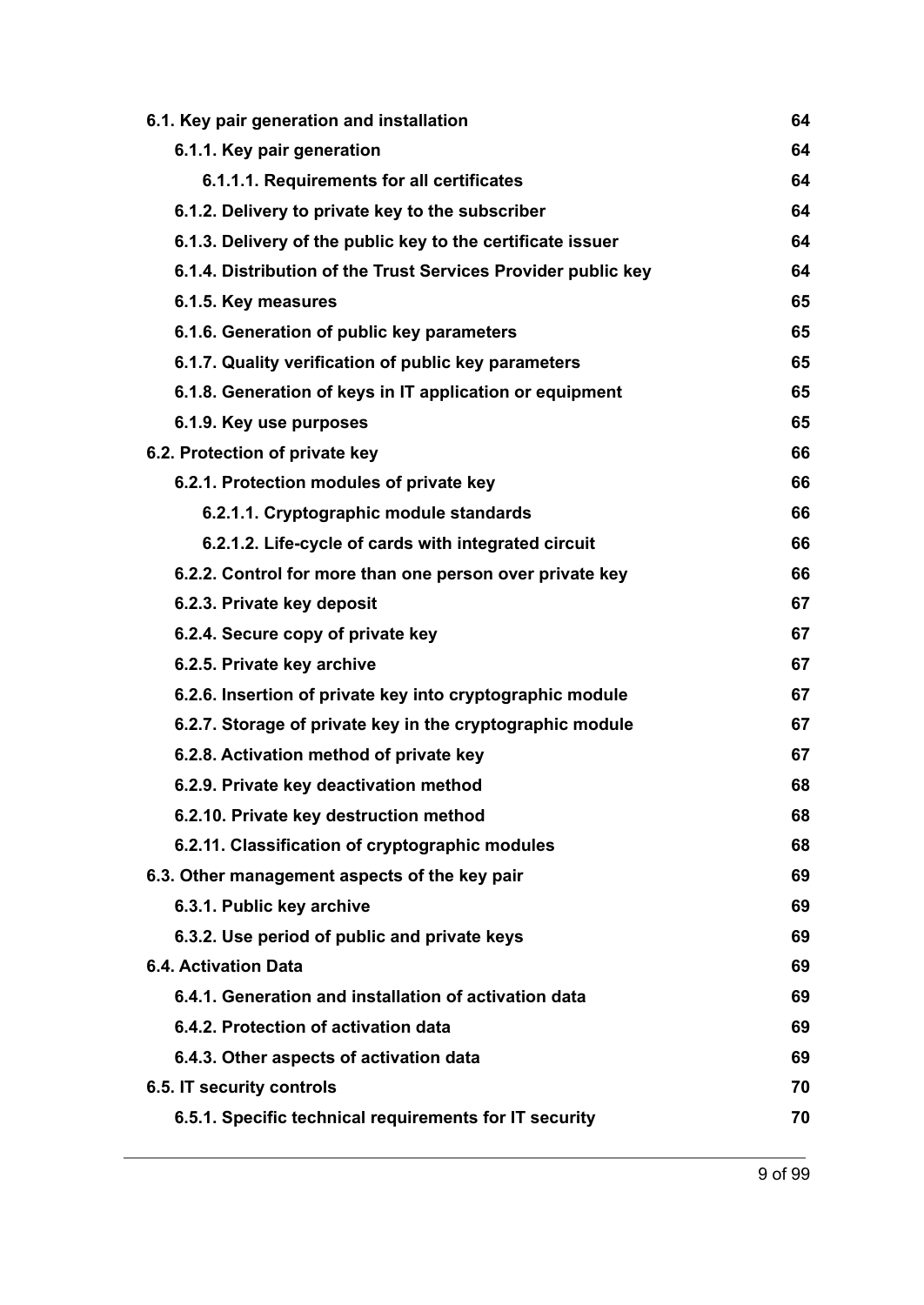| 6.5.2. Evaluation of IT security level                                              | 70 |
|-------------------------------------------------------------------------------------|----|
| 6.5.3. Frequency of revision of the configurations of the trustworthy systems<br>70 |    |
| 6.6. Life-cycle technical controls                                                  | 71 |
| 6.6.1. System development controls                                                  | 71 |
| 6.6.2. Security management controls                                                 | 71 |
| 6.6.3. Evaluation of life-cycle security level                                      | 71 |
| 6.7. Network security controls                                                      | 71 |
| 6.8. Time stamp                                                                     | 72 |
| 7. Certificate profiles and certificate revocation lists                            | 73 |
| 7.1. Certificate profile                                                            | 73 |
| 7.1.1. Version number                                                               | 74 |
| 7.1.2. Certificate extensions                                                       | 74 |
| 7.1.3. Algorithm object identifier                                                  | 74 |
| 7.1.4. Name formats                                                                 | 74 |
| 7.1.5. Name restrictions                                                            | 74 |
| 7.1.6. Certificate policy object identifier                                         | 74 |
| 7.1.7. Policy restrictions extension use                                            | 75 |
| 7.1.8. Syntax and semantics of the policy qualifiers                                | 75 |
| 7.1.9. Semantics of process of certificate policy critical extension                | 75 |
| 7.1.10. Technical specifications for all Certification Authorities                  | 75 |
| 7.2. Certificate revocation list profile                                            | 76 |
| 7.3 OCSP Profile                                                                    | 76 |
| 8. Conformity audit                                                                 | 77 |
| 8.1. Frequency of conformity audit                                                  | 77 |
| 8.2. Identification and qualification of the auditor                                | 77 |
| 8.3. Relation between auditor and audited entity                                    | 78 |
| 8.4. List of elements to be audited                                                 | 78 |
| 8.5. Required actions resulting from lack of conformity                             | 78 |
| 8.6. Treatment of audit reports                                                     | 78 |
| 9. Commercial and legal requirements                                                | 79 |
| <b>9.1. Rates</b>                                                                   | 79 |
| 9.1.1. Certificate issuing and renewal rate                                         | 79 |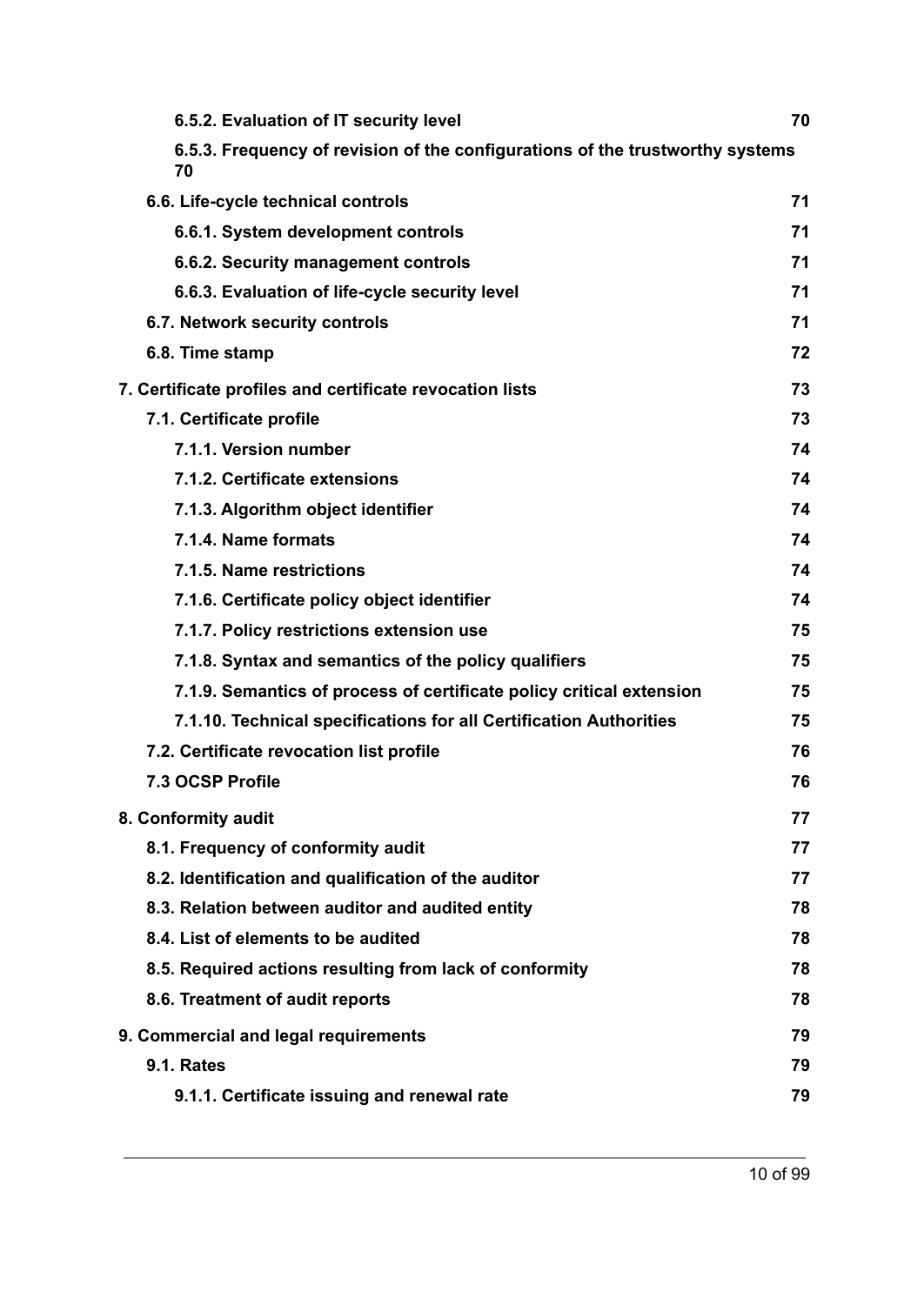| 9.1.2. Certificate access rate                                                        | 79 |  |
|---------------------------------------------------------------------------------------|----|--|
| 9.1.3. Certificate status access information rate                                     | 79 |  |
| 9.1.4. Other services rates                                                           | 79 |  |
| 9.1.5. Reimbursement policy                                                           | 79 |  |
| 9.2. Financial capacity                                                               | 79 |  |
| 9.2.1. Civil liability insurance                                                      | 79 |  |
| 9.2.2. Other assets                                                                   | 79 |  |
| 9.2.3. Insurance cover for subscribers and third parties who trust certificates<br>80 |    |  |
| 9.3. Confidentiality                                                                  | 80 |  |
| 9.3.1. Confidential information                                                       | 80 |  |
| 9.3.2. Non confidential information                                                   | 80 |  |
| 9.3.3. Responsibility for protection of confidential information                      | 80 |  |
| 9.4. Personal data protection                                                         | 81 |  |
| 9.4.1. Personal Data Protection Policy                                                | 81 |  |
| 9.4.2. Personal data not available for third parties                                  | 81 |  |
| 9.4.3. Personal data available for third parties                                      | 82 |  |
| 9.4.4. Responsibility corresponding to personal data protection                       | 82 |  |
| 9.4.5. Incident management related to personal data                                   | 82 |  |
| 9.4.6. Personal data processing                                                       | 83 |  |
| 9.4.7. Personal data communication                                                    | 84 |  |
| 9.5. Property rights                                                                  | 85 |  |
| 9.5.1. Certificates and revocation information property                               | 85 |  |
| 9.5.2. Certification Practice Statement and Certification Policy property             | 85 |  |
| 9.5.3. Property of information related to names                                       | 85 |  |
| 9.5.4. Keys property                                                                  | 85 |  |
| 9.6. Obligations and civil liability                                                  | 86 |  |
| 9.6.1. The Certification Authority                                                    | 86 |  |
| 9.6.1.1. Obligations and other commitments                                            | 86 |  |
| 9.6.1.2. Guarantees offered                                                           | 87 |  |
| 9.6.1.2.1. Guarantees offered to subscribers                                          | 87 |  |
| 9.6.1.2.2. Guarantees offered to the verifiers                                        | 87 |  |
| 9.6.2. Register Authorities                                                           | 88 |  |
| 9.6.2.1. Obligations and other commitments                                            | 88 |  |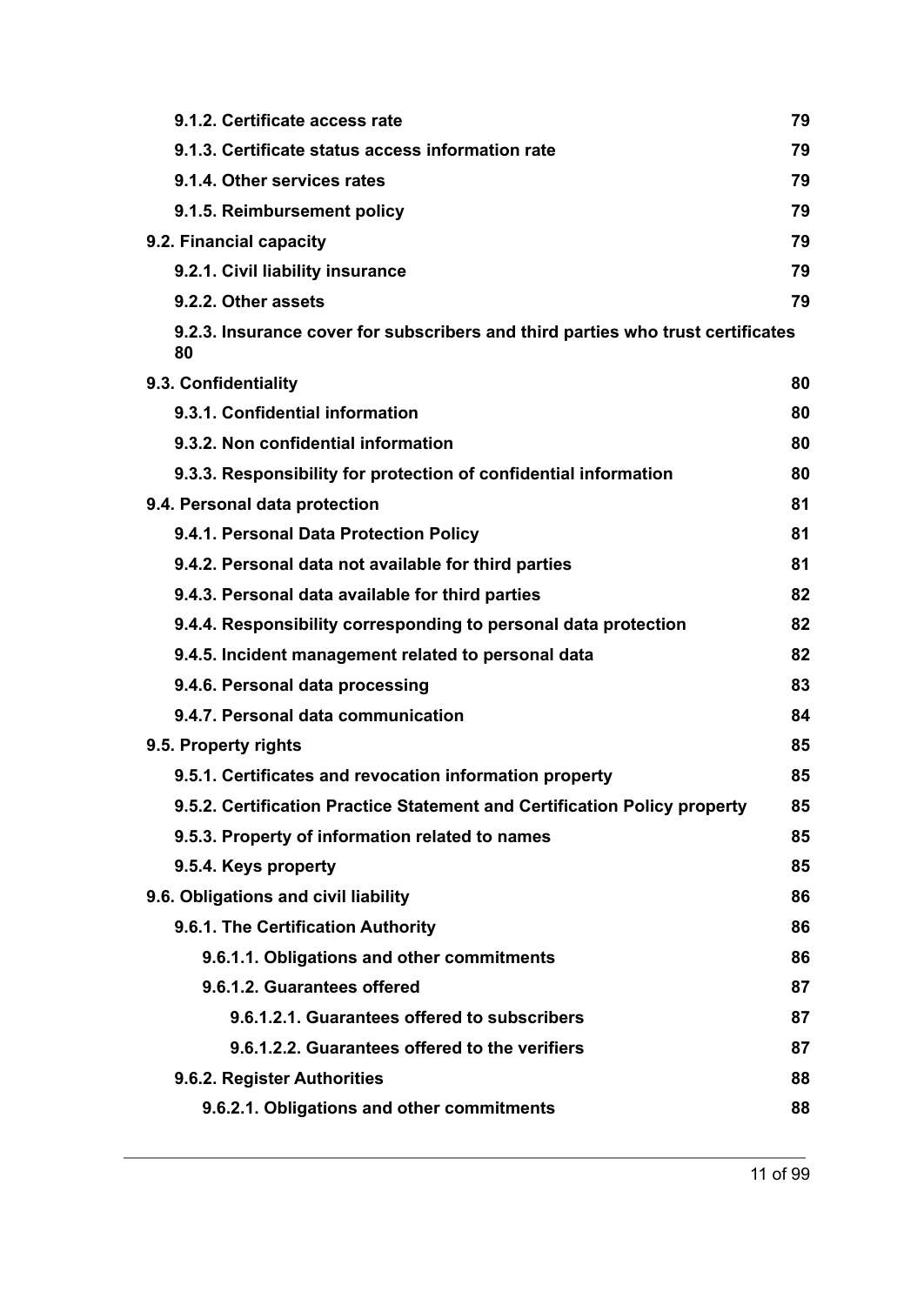| 9.6.2.1.1. Obligations of Internal Register Authorities                            | 88 |
|------------------------------------------------------------------------------------|----|
| 9.6.2.1.2. Virtual Register Authority                                              | 89 |
| 9.6.2.1.3. Collaborator Register Authority                                         | 89 |
| 9.6.2.2. Guarantees offered to subscriber and verifier                             | 90 |
| 9.6.2.2.1. Consorci AOC guarantee for digital certificate services                 | 90 |
| 9.6.2.2.2. Guarantee exclusion                                                     | 90 |
| 9.6.3. Subscribers                                                                 | 90 |
| 9.6.3.1. Obligations and other commitments                                         | 90 |
| 9.6.3.1.1. Requirements for all type of certificates                               | 90 |
| 9.6.3.1.2. Specific requirement for qualified electronic signature<br>certificates | 91 |
| 9.6.3.2. Guarantees offered by the subscriber                                      | 92 |
| 9.6.3.3. Private key protection                                                    | 92 |
| 9.6.4. Verifiers                                                                   | 93 |
| 9.6.4.1. Obligations and other commitments                                         | 93 |
| 9.6.4.2. Guarantees offered by the verifier                                        | 93 |
| 9.6.5. Consorci AOC                                                                | 94 |
| 9.6.5.1. Obligations and commitments                                               | 94 |
| 9.6.5.2. Guarantees offered to subscriber                                          | 94 |
| 9.6.5.3. Guarantees offered to the verifiers                                       | 94 |
| 9.6.5.4. Guarantees exclusion                                                      | 94 |
| 9.6.6. Directory                                                                   | 94 |
| 9.6.6.1. Obligations and commitments                                               | 94 |
| 9.6.6.2. Guarantees                                                                | 94 |
| 9.7. Guarantee disclaimer                                                          | 95 |
| 9.7.1. Rejection of Certification Authority guarantees                             | 95 |
| 9.8. Limitations of responsibility                                                 | 95 |
| 9.8.1. Certification Authority limitations of responsibility                       | 95 |
| 9.8.2. Fortuitous event and force majeure                                          | 95 |
| 9.9. Compensations                                                                 | 95 |
| 9.9.1. Subscriber indemnity clause                                                 | 95 |
| 9.9.2. Verifier indemnity clause                                                   | 95 |
| 9.10. Term and end                                                                 | 96 |
| 9.10.1. Term and end of term                                                       | 96 |
|                                                                                    |    |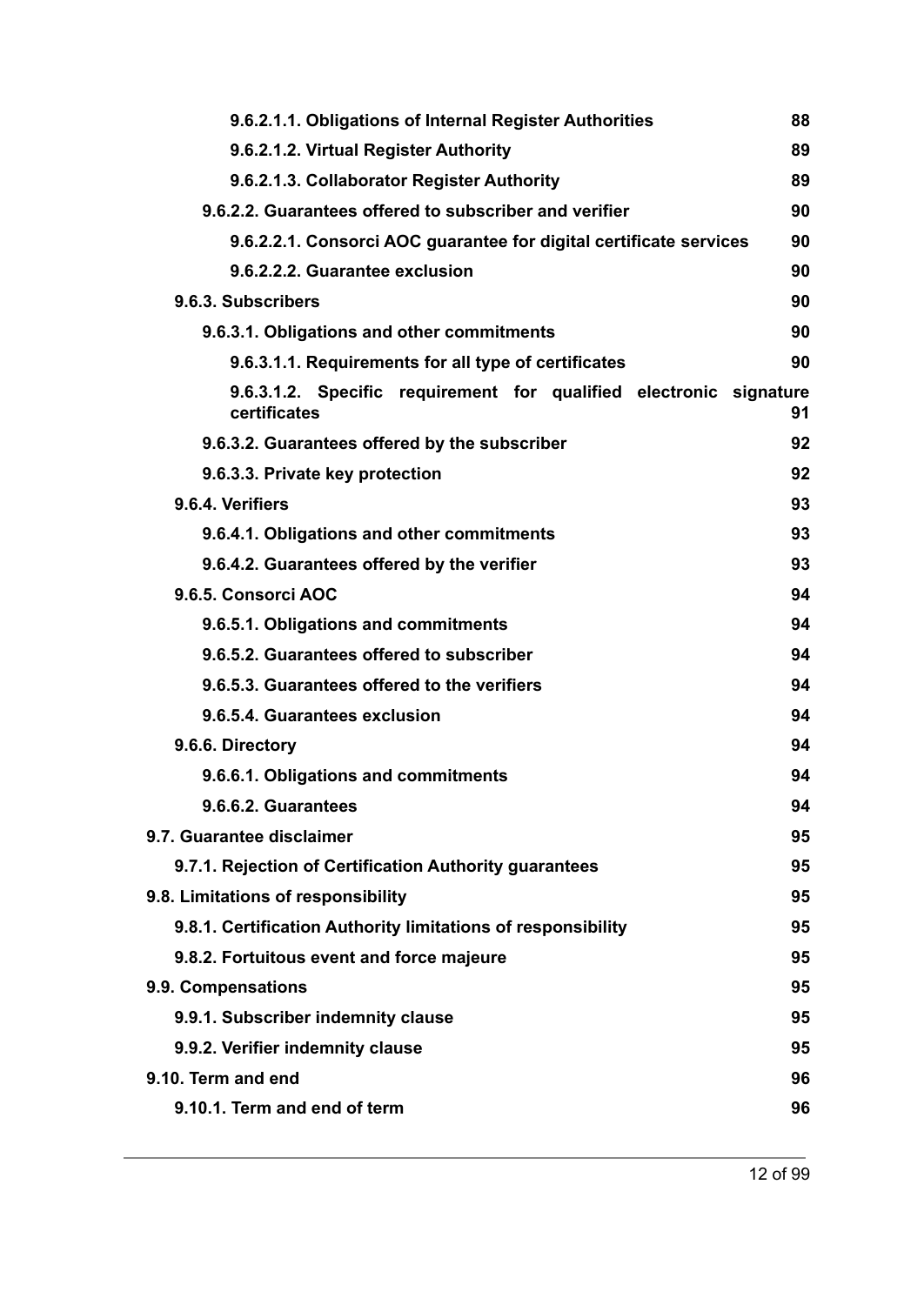| 9.10.2. Survival                              | 96 |
|-----------------------------------------------|----|
| 9.11. Notifications                           | 96 |
| 9.12. Modifications                           | 96 |
| 9.12.1. Modification procedures               | 96 |
| 9.12.2. Term and mechanisms for notifications | 97 |
| 9.13. Conflicts resolution                    | 97 |
| 9.13.1. Conflicts extrajudicial resolution    | 97 |
| 9.13.2. Competent jurisdiction                | 97 |
| 9.14. Applicable law                          | 97 |
| 9.15. Conformity with applicable law          | 99 |
| 9.16. Diverse clauses                         | 99 |
| 9.16.1. Entire agreement                      | 99 |
| 9.16.2. Surrogacy                             | 99 |
| 9.16.3. Divisibility                          | 99 |
| 9.16.4. Applications                          | 99 |
| 9.16.5. Other clauses                         | 99 |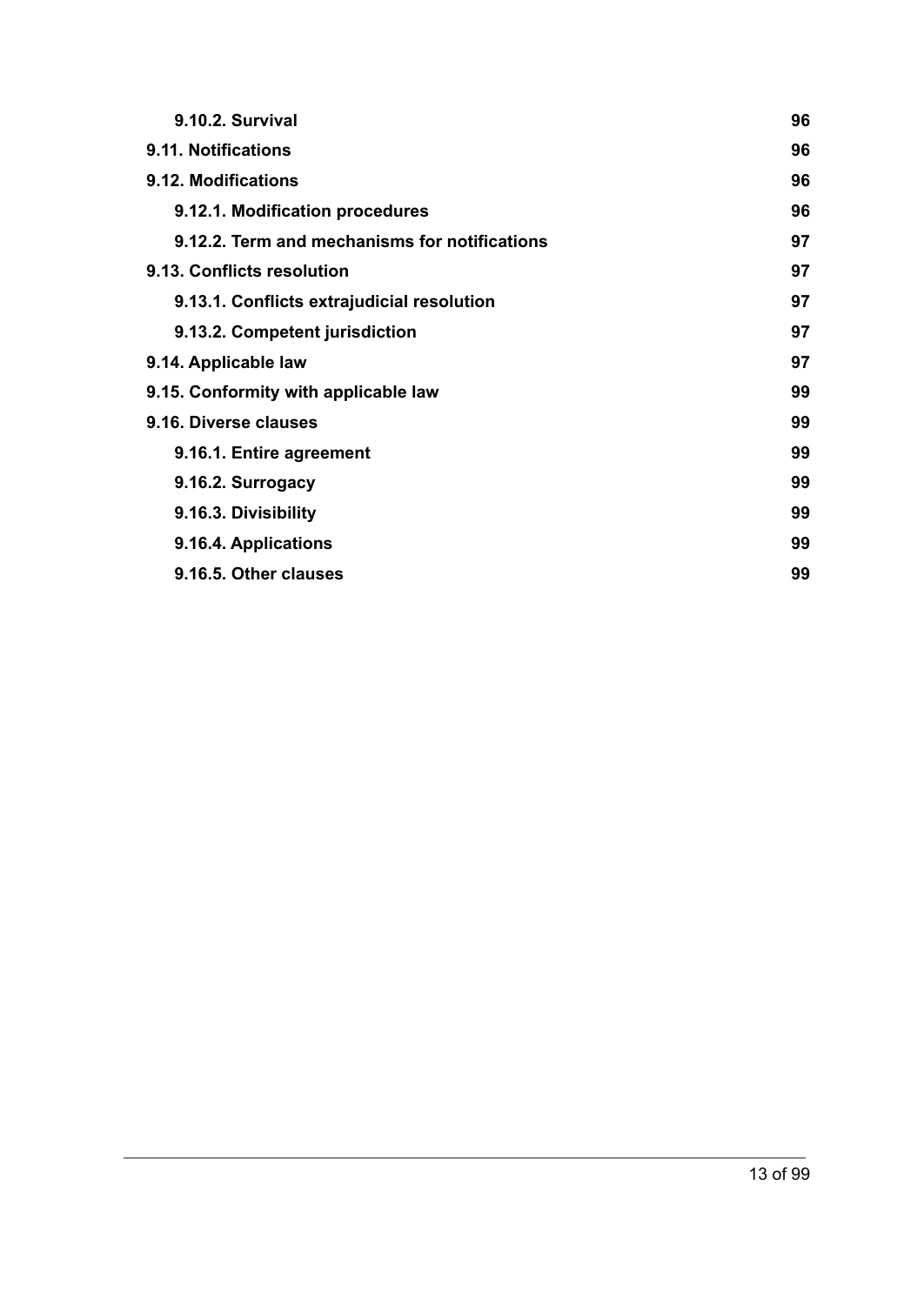# <span id="page-13-0"></span>**1. Introduction**

# <span id="page-13-1"></span>**1.1. Presentation**

This document is the Certification Practices Statement (CPS) of Consorci Administració Oberta de Catalunya (Consorci AOC), the Catalonia public trust service provider (TSP) that operates according to Regulations (EU) nº 910/2014, related to electronic identification and trusted services for electronic transactions within the interior market and repealing the Directive 1999/93/CE (Regulation (EU) nº 910/2014).

This CPS details the group of practices adopted by Consorci AOC as Trust Service Provider for digital certificates issuance and trusted services based on the following standards: :

- ETSI EN 319 401 (General Policy Requirements for Trust Service Providers).
- ETSI EN 319 411-1 (Policy and security requirements for Trust Service Providers issuing certificates; Part 1: General requirements)
- ETSI EN 319 411-2 (Policy and security requirements for Trust Service Providers issuing certificates; Part 2: Requirements for trust service providers issuing EU qualified certificates)
- ETSI EN 319 412-1 (Certificate Profiles; Part 1: Overview and common data structures)
- ETSI EN 319 412-2 (Certificate Profiles; Part 2: Certificate profile for certificates issued to natural persons)
- ETSI EN 319 412-3 (Certificate Profiles; Part 3: Certificate profile for certificates issued to legal persons)
- ETSI EN 319 412-4 (Certificate Profiles; Part 4: Certificate profile for web site certificates)
- ETSI EN 319 422 (Certificate profiles for time-stamping protocol and time-stamp token profiles)
- ETSI EN 319 412-5 (Certificate Profiles; Part 5: QCStatements)

The structure of this document is based on the "RFC3647 - Internet X.509 Public Key Infrastructure: Certificate Policy and Certification Practices Framework" standard specification, created by the work group PKIX of IETF.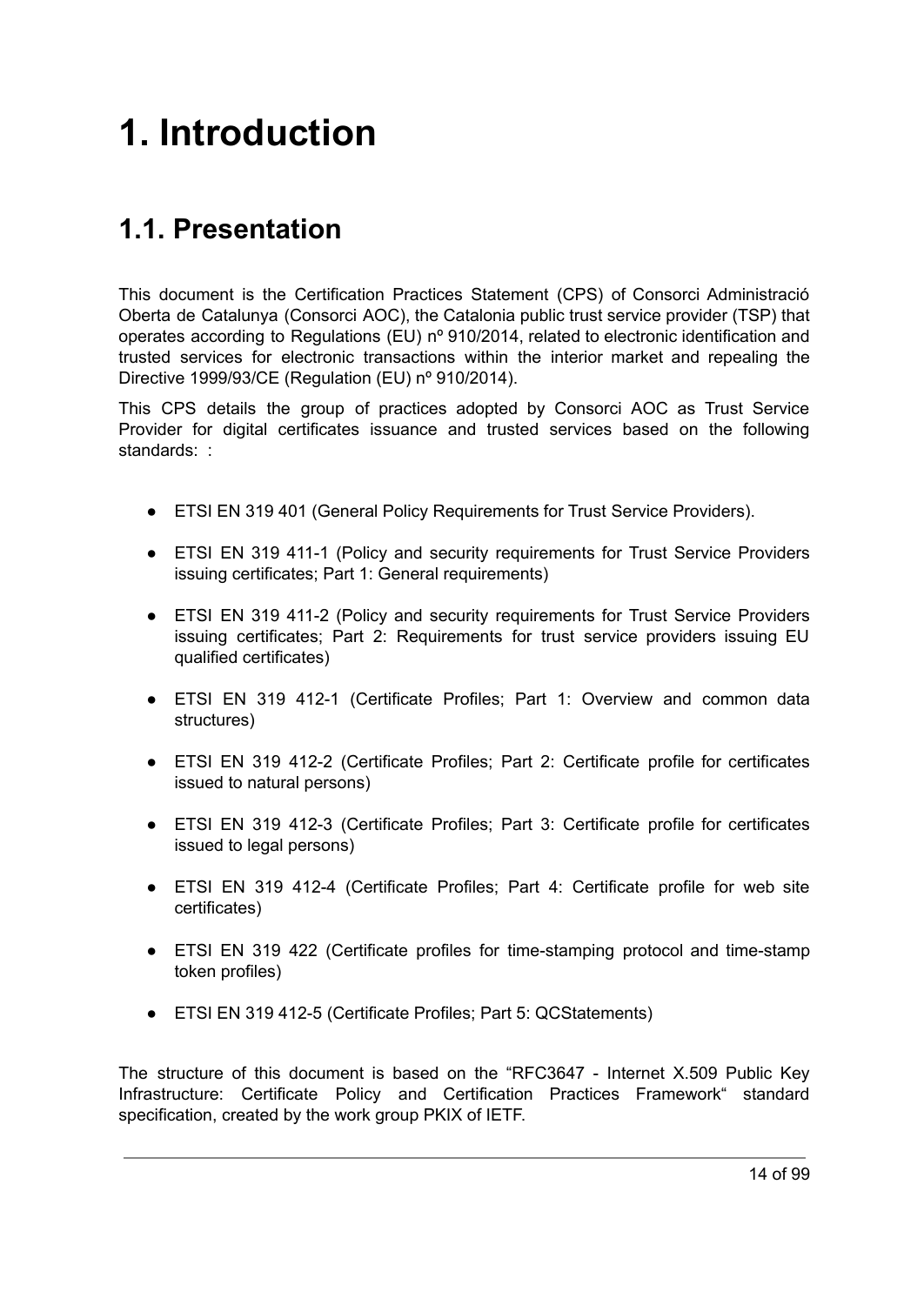The current CPS correlates with the different Certification Policies (CP) developed for each typology of digital certificate issued under the control of Consorci AOC, which are described in section 1.1.1 of the current document. In case of contradiction between the current CPS and certain CP, the provisions made within this document shall prevail.

The Digital Certification Service of Consorci AOC complies with the current version of Ca/Browser Forum standard for the issuance and management of extended validation certificates, and with the Baseline Requirements standards of this same organisation for the issuance of server device certificates (in catalan "certificats de dispositiu de servidor" or CDS), published at <http://www.cabforum.org>. The indications of the CA / Browser Forum guides will prevail over the CPS.

## <span id="page-14-0"></span>**1.1.1. Certification types and classes**

Consorci AOC provides its certification services with the purpose of issuing digital certificates for various applications and end users. All certificates issued by Consorci AOC comply with the requirements of Regulation (EU) nº 910/2014.

#### <span id="page-14-1"></span>**1.1.1.1. Citizen certificates**

● **Qualified citizen certificate (idCAT):** idCAT certificate is a qualified certificate of identification and electronic advanced signature intended for citizens with catalan administrative neighborhood, and for others (collectively referred to as "subscribers") who need to work with Public Administrations and other institutions of Catalonia.

#### <span id="page-14-2"></span>**1.1.1.2. Public Sector Personal Certificates**

- **High-level authentication certificate for public servant (T-CAT autenticació).** Allows the identification of a public servant for the execution of their tasks, as a tool for being able to perform within the electronic environment of a Public Administration, body, public organisation or catalan public law entity according to applicable regulation. T-CAT Authentication certificates and T-CAT signature are issued and stored together in a unique cryptographic device.
- **● High-level qualified certificate of signature for public servant (T-CAT signatura).** Allows the electronic signature of a public servant for the execution of their tasks, as a tool for being able to perform within the electronic environment of a Public Administration, body, public organisation or catalan public law entity according to applicable regulation. T-CAT Authentication certificates and T-CAT signature are issued and stored together in a unique cryptographic device.
- **● Mid-level/Substantial-level qualified certificate of authentication and signature for public servant (T-CATP).** These certificates of authentication and signature are issued to catalan public servants in software format for the execution of their tasks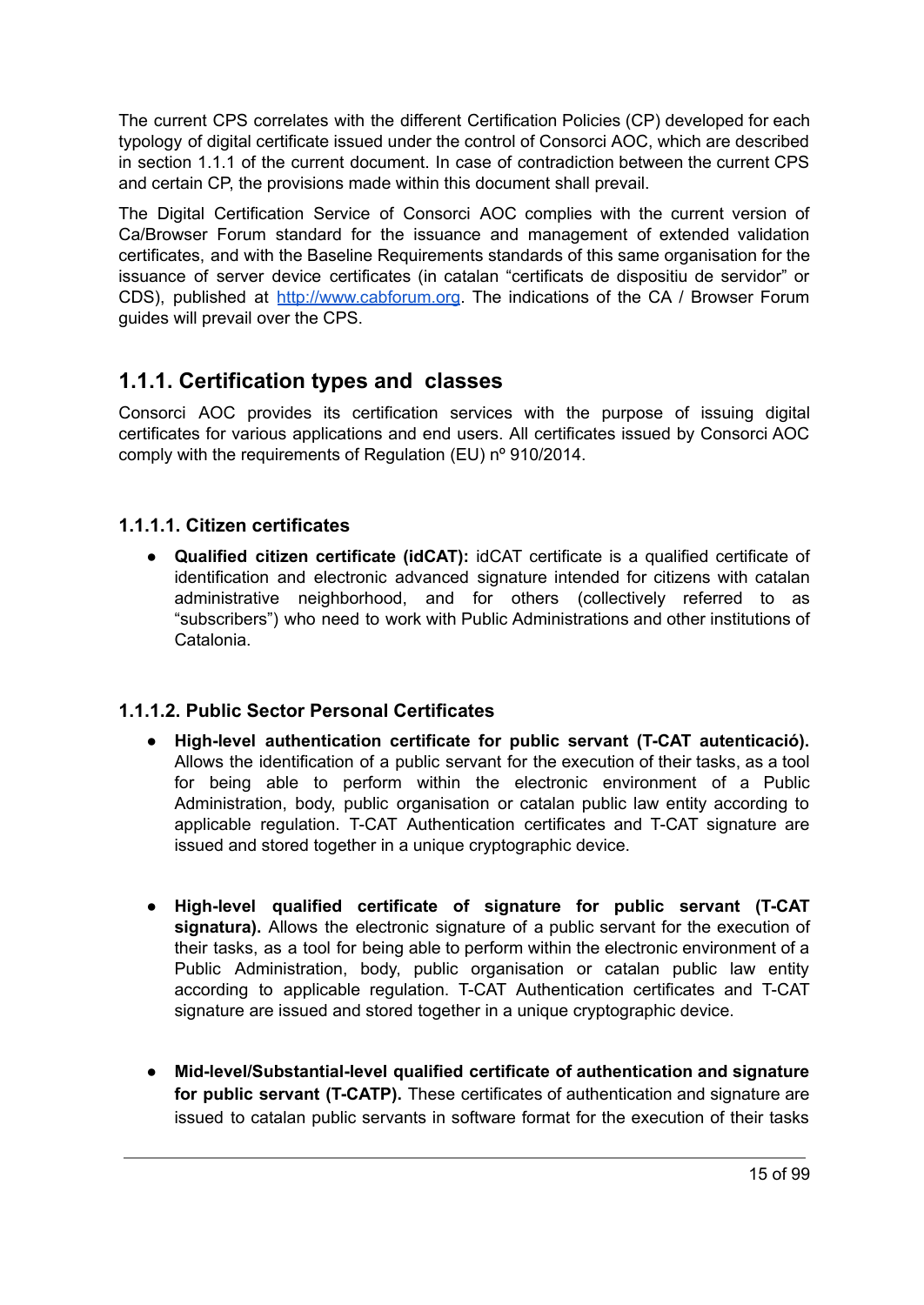for actions that do not require high-level security, according to applicable regulation.

- **High-level authentication certificate for public servant with pseudonym (T-CAT pseudònim autenticació).** These certificates shall be issued under the previous evaluation of pseudonym legal accreditation that must be contained within the request. They will be specifically accepted for justified uses where the holder data can not be revealed, and by people who already have a regulated pseudonym within their organisation, such as prison workers, Mossos d'esquadra, social services, etc. The features of this certificate are the same as for T-CAT Authentication certificate, apart from those that relate to the pseudonym use. T-CAT with Pseudonym Authentication certificates and T-CAT with Pseudonym Signature certificates are issued and stored together in a unique cryptographic device.
- **High-level qualified certificate of signature for public servant with pseudonym (T-CAT pseudònim signatura).** For the issuance of these certificates the same circumstances as T-CAT with Pseudonym Authentication certificates shall be considered. The features of this certificate are the same as for T-CAT Signature certificate, apart from those that relate to the pseudonym use. T-CAT with Pseudonym Authentication certificates and T-CAT with Pseudonym Signature certificates are issued and stored together in a unique cryptographic device.
- **● High-level qualified certificate for affiliate person of authentication and signature (T-CAT persona vinculada):** Personal identification and qualified electronic signature certificate with the option to state position. These certificates are issued and stored in software.
- **● Mid-level/Substantial-level qualified certificate for affiliate person of authentication and signature (T-CATP Persona vinculada):** Personal identification and qualified electronic signature certificate with the option to state position. These certificates are issued and stored in software format.
- **Qualified certificate of authentication and signature for representative towards the Public Administration (T-CAT Representant)**: Personal identification and qualified electronic signature certificate with the option to state position. These certificates are issued and stored in a cryptographic device. They are intended for individuals and contain information regarding the holder that allows them and their organisation to be identified. They are provided to public employees of the public sector of Catalonia for use as identifying elements in electronic communications, allowing the signature of electronic format documents that make processes and online consultations possible. These certificates allow the identification as a person who holds a particular position in their organisation.
- **High level qualified certificate of authentication and signature of public worker (T-CAT treballador públic)**. Personal certificate for identification and qualified electronic signature, issued and stored in a cryptographic device. These certificates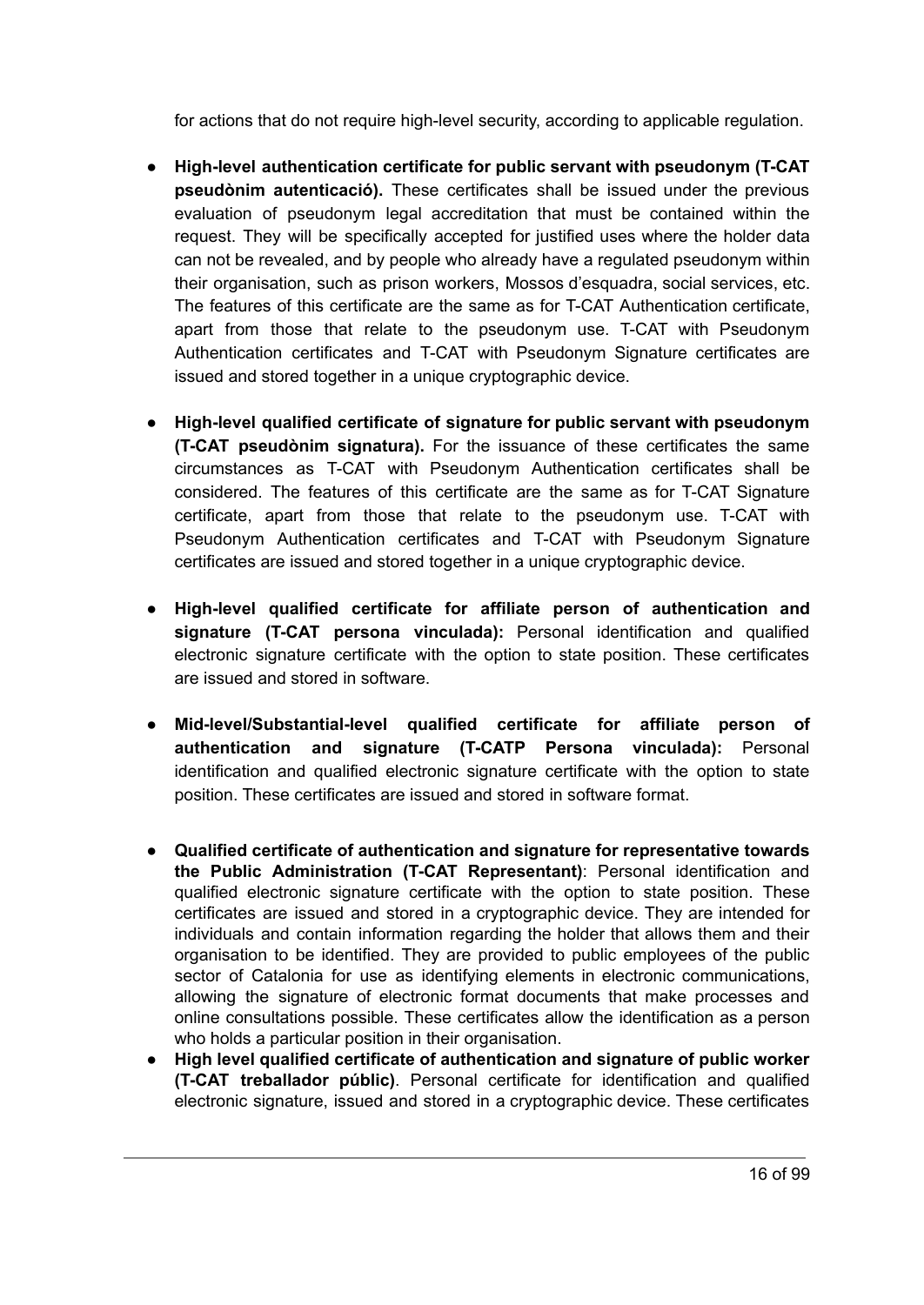are intended for those persons who maintain a labor or senior management relationship in an entity that integrates the public sector of Catalonia.

● **Mid-level/Substantial-level qualified certificate of authentication and signature of public worker (T-CATP treballador públic)**. This type of authentication and signature certificates are issued for use in software by **public workers** in the Catalan public sector in the exercise of their functions in actions that do not require a high level of security, in accordance with the provisions of the applicable regulations.

#### <span id="page-16-0"></span>**1.1.1.3. Devices and Infrastructure Certificates**

- **Application Certificate (Dispositiu aplicació):** This certificate is stored in a server (preferably in a cryptographic device) and is required by an application in order to seal documents, files or messages for the purpose of assure its authenticity and integrity. Juridically it operates as an advanced electronic seal of the body or department of the Public Administration on which behalf it is issued, according to Regulation EU 910/2014, although its use remains limited to data exchange between applications.
- **Advanced Electronic Seal Certificate (Segell nivell mig/substancial)**: It is used for identification and authentication of documents, files or messages in the exercising of its functions for automatic administration for public services provision according to article 37 of Regulation UE 910/2014. This certificate can be used for data exchange (between administrations, administrations and citizens, and administrations and companies), identification and authentication of a system, web service or application, automatic electronic archive, attested copies and electronic copies, amongst others. These certificates are issued and stored in software format.
- **Electronic Office Certificate (Seu-e nivell mig/substancial)**: It is used to identify and guarantee the integrity and authenticity of the electronic office of a body, understanding the definition of electronic office as described in article 38 of Law 40/2015, of October 1st, on the legal regime of the public sector, and the settlement of secure communications.

This certificate can be used for citizen secure connection to official websites, the authentication of a website, the hosting of electronic registers, the consultancy and authorisation of representation registers, etc..

Since 2011, Consorci AOC issues the Electronic Office Certificate following the Standard Extended Validation SSL Certificate, which guarantees the maximum security level of the transactions made in the website.

● **Secure Socket Layer Certificate (Dispositiu SSL):** These certificates guarantee the identity of a domain towards the users who are connecting, confirming that the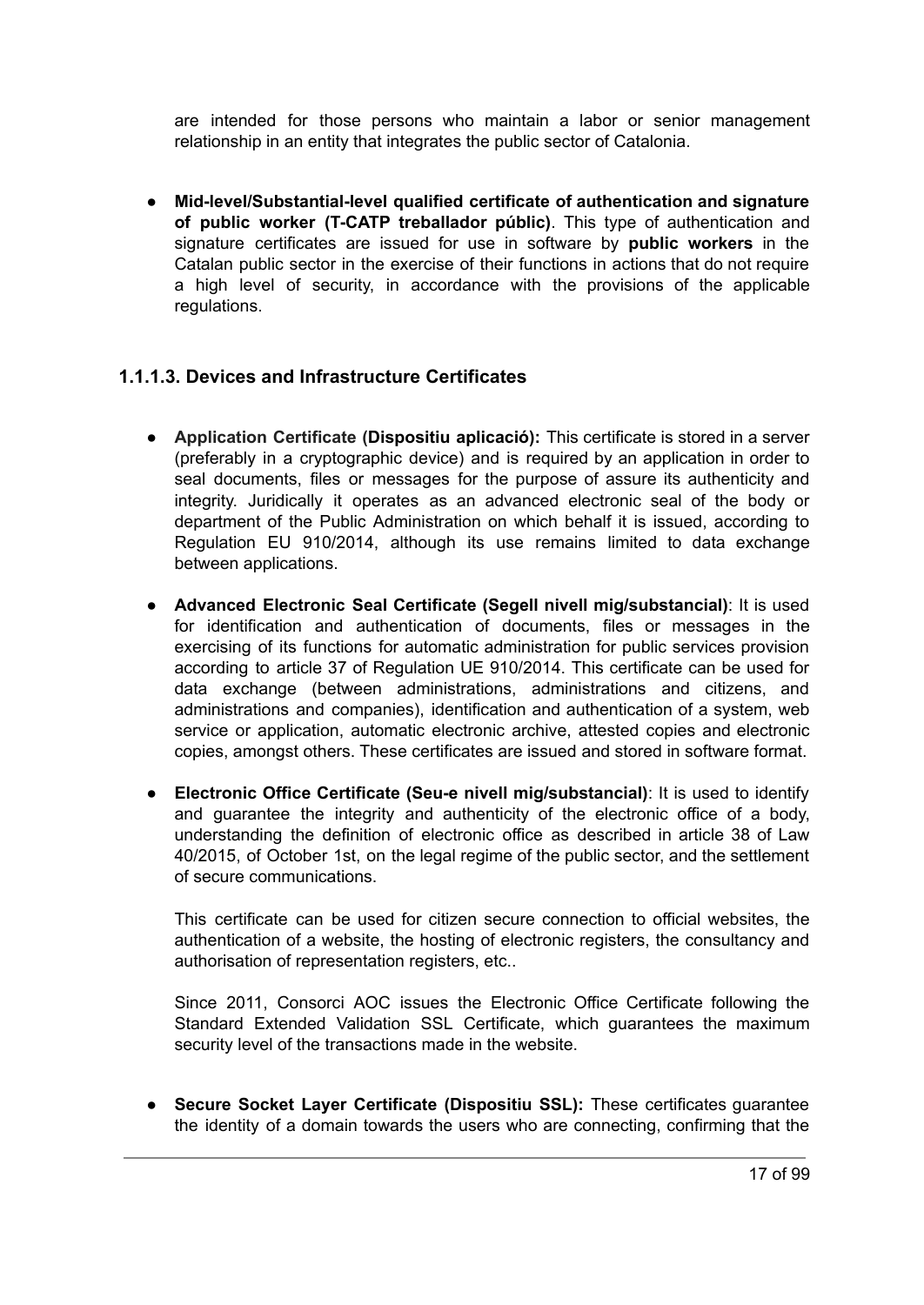website is the original and valid, the domain is officially registered that it is not been replaced, and that no one has changed the published information or manipulated the registered data in the server in an unauthorised manner.

● **Secure Socket Layer Extended Validation Certificate (Dispositiu SSL EV):** SSL EV certificates are no different from SSL certificates regarding structure or function, but they have been issued by Certification Authorities that, like Consorci AOC, have achieved the strict security requirements established within the Standard Extended Validation SSL Certificate.

The main advantage of this is that new browsers will accept them immediately and they will show a security confirmation, that will allow users to quickly identify a secure and trusted site, since they are designed to show unique visual signals indicating EV certificate presence.

● **Qualified Time Stamp Certificate (Segell de temps):** These certificates guarantee the integrity of electronic files and communications at a particular date and time, using a reliable time source. Time Stamp Certificates issued by Consorci AOC comply with the established requirements of article 42 of Regulation (EU) nº 910/2014.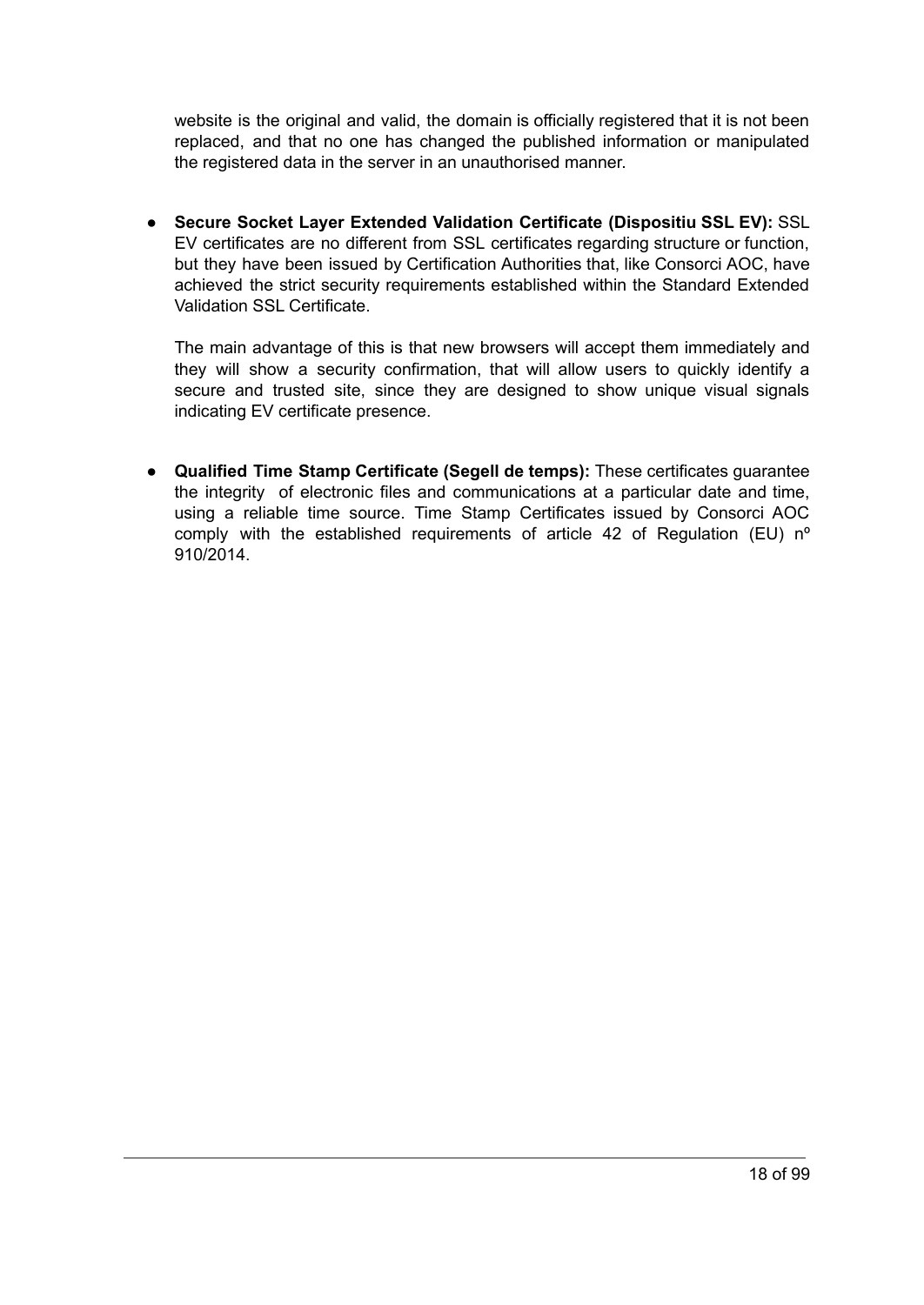# <span id="page-18-0"></span>**1.1.2. Hierarchies**

As detailed in the following chart, Consorci AOC current certification hierarchy (since 2015) has been reduced to two Subordinate Certification Authorities (marked in green) and one Root Certification Authority:



**EC-SectorPublic**: sets issuance of certificates for Cataluña Public Sector, replacing the former Authorities EC-SAFP, EC-AL, EC-UR and EC-Parlamento. These Certification Authorities do not issue certificates anymore, although some certificates are still in force

Certificates issued under the former Certification Authorities EC-SAFP, EC-AL, EC-UR and EC-Parlamento are not regulated by this CPS version, but by CPS AL, GENCAT, SAFP, PARLAMENT, UR and URV in their versions 5.0, 2.0, 5.0, 2.0, 7.0, 4.0, corresponding to last update of each referred document before the cease of certificate issuance under the aforementioned Certification Authorities.

**EC-Ciudadanía**: issues digital certificates to citizens, replacing the former EC-idCAT which has also stopped issuing certificates, despite some certificates still being in force. Certificates issued under the former EC-idCAT Certification Authority are not regulated by this CPS version, but by CPS [idCAT] in its versión [4.0], corresponding to last update of the referred document before the cease of certificate issuance under the aforementioned Certification Authorities.

### <span id="page-18-1"></span>**1.1.3. Test certificates issuance**

Consorci AOC can issue test certificates signed by a real CA but with fictitious content for supervisor organisations, validation entities and application developers to be able to conduct their integration / evaluation processes for their purposes. Consorci AOC adds the following information to these certificates for all users to clearly identify that they are test certificates without responsibility: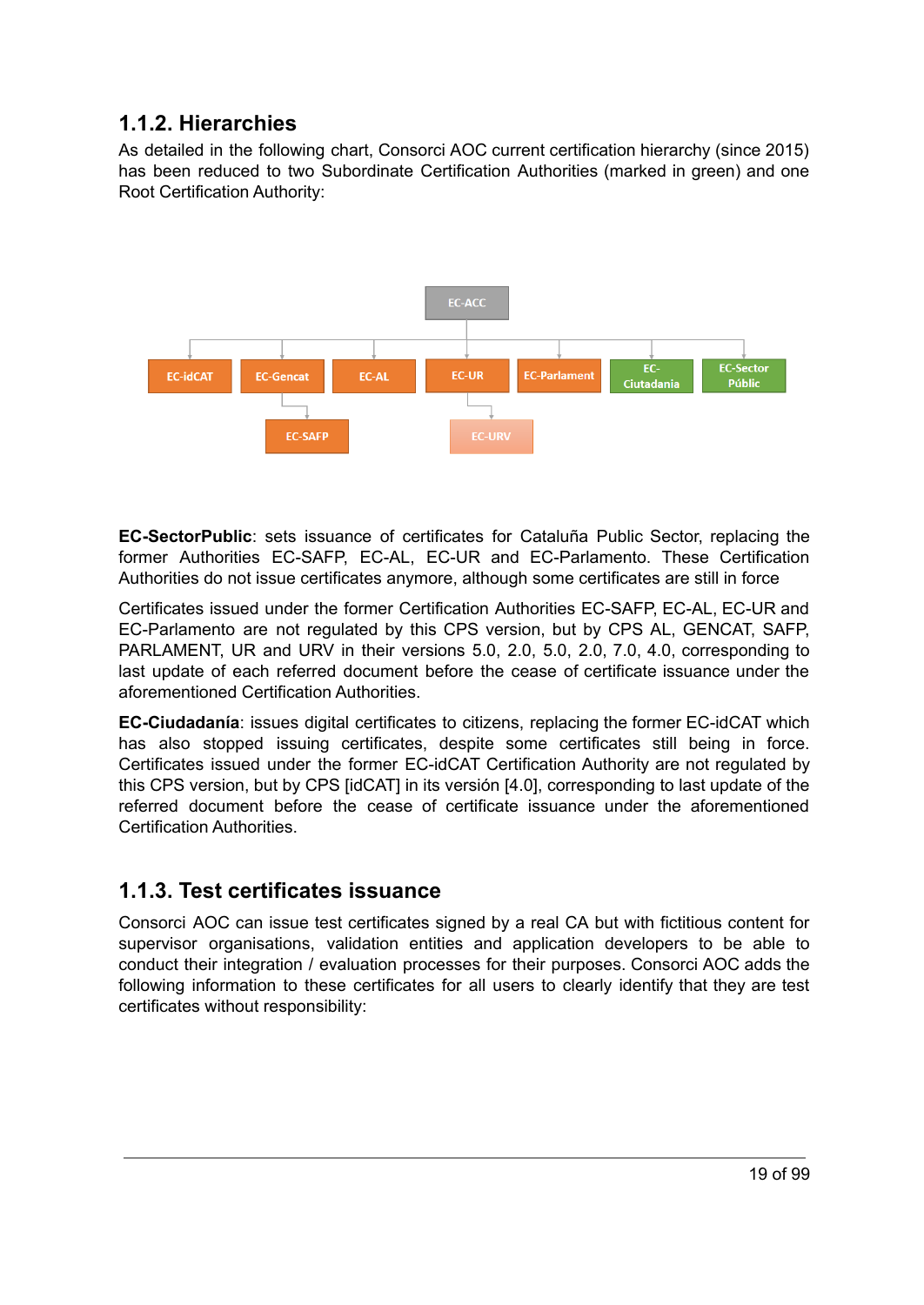| Name of organisation  | Test organisation |
|-----------------------|-------------------|
| NIF of organización   | VATES-Q0000000J   |
| <b>Address</b>        | Barcelona         |
| Zip code              | 08008             |
| <b>Email address</b>  | scd@aoc.cat       |
| <b>First surname</b>  | de la Peça        |
| <b>Second surname</b> | de Proves         |
| <b>DNI/NIE</b>        | 00000000T         |

# <span id="page-19-0"></span>**1.2. Document name and identification**

# <span id="page-19-1"></span>**1.2.1. Identification of this document**

| Name:              | <b>Certification Practices Statement (CPS)</b>    |
|--------------------|---------------------------------------------------|
| Version:           | 6.6                                               |
| <b>Description</b> | Consorci AOC Certification Practices<br>Statement |
| Issuance date:     | 20/07/2021                                        |
| OID:               | 1.3.6.1.4.1.15096.1.2.2                           |
| Location:          | https://www.aoc.cat/catcert/regulacio             |

# <span id="page-19-2"></span>**1.2.2. Identification of certification policies covered by this CPS**

| <b>Type of certificate</b>                                                                                                   | <b>OID</b>                    | <b>Policy</b>                                        |
|------------------------------------------------------------------------------------------------------------------------------|-------------------------------|------------------------------------------------------|
| <b>Citizen certificates</b>                                                                                                  |                               |                                                      |
| Citizen certificate (idCAT)                                                                                                  | 1.3.6.1.4.1.15096.1.3.2.86.2  | Citizen CP                                           |
| Personal certificates for public<br>sector                                                                                   |                               |                                                      |
| High-level authentication certificate   1.3.6.1.4.1.15096.1.3.2.7.1.2<br>for<br>public servant<br>(T-CAT<br>autenticació)    |                               | Personal Certificates<br>for Public Sector CP        |
| High-level qualified certificate of 1.3.6.1.4.1.15096.1.3.2.7.1.1<br>signature for public servant (T-CAT<br>signatura)       |                               | Personal Certificates<br>for Public Sector CP        |
| Mid-level/Substantial-level<br>authentication and<br>signature<br>qualified certificate<br>public<br>for<br>servant (T-CATP) | 1.3.6.1.4.1.15096.1.3.2.7.3.1 | <b>Personal Certificates</b><br>for Public Sector CP |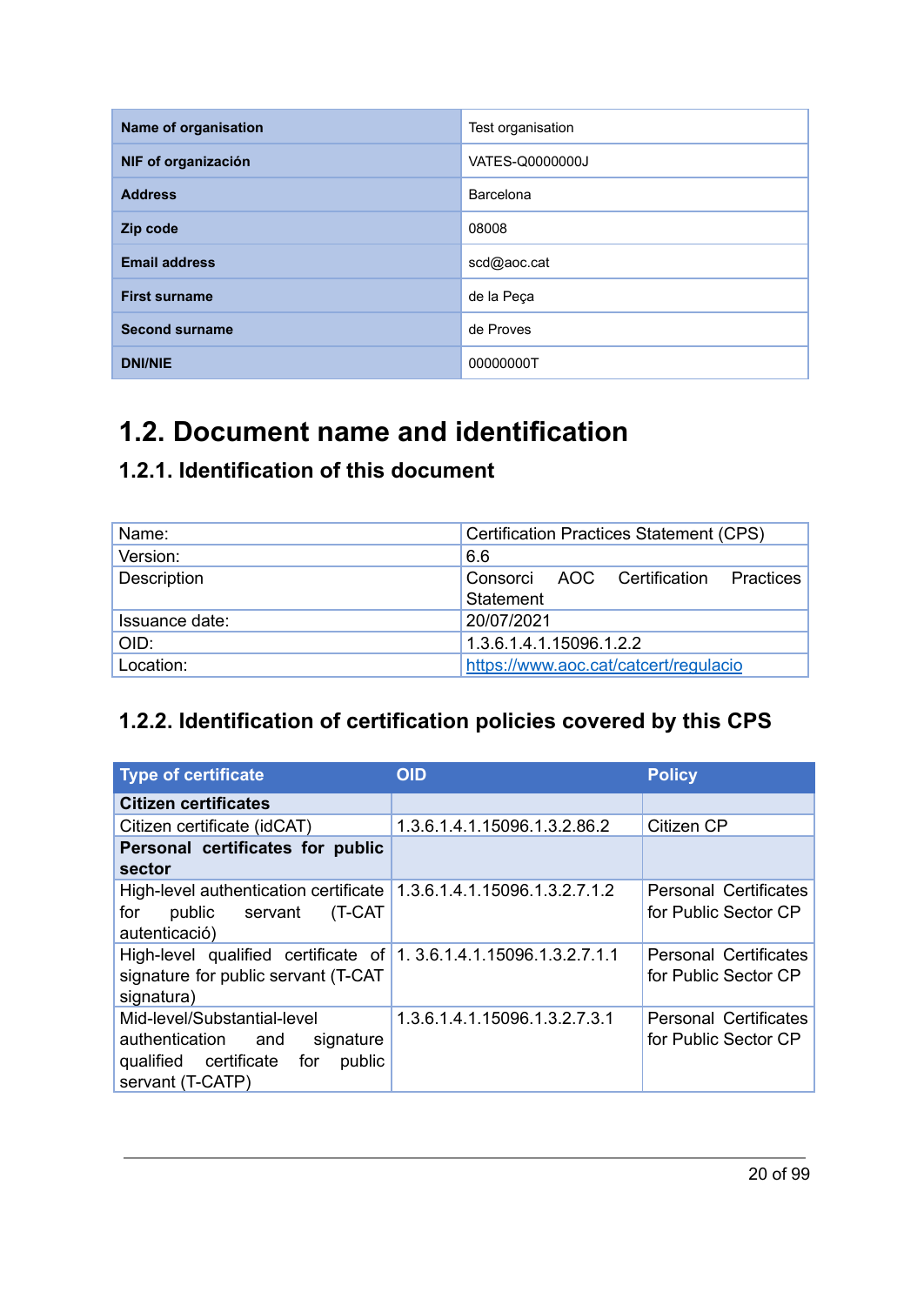| High-level authentication certificate   1.3.6.1.4.1.15096.1.3.2.4.1.2<br>for public servant with pseudonym<br>(T-CAT pseudònim autenticació)               |                                         | Personal Certificates<br>for Public Sector CP        |
|------------------------------------------------------------------------------------------------------------------------------------------------------------|-----------------------------------------|------------------------------------------------------|
| High-level<br>authentication<br>and<br>signature qualified certificate for<br>public servant with pseudonym<br>(T-CAT pseudònim signatura)                 | 1.3.6.1.4.1.15096.1.3.2.4.1.1           | <b>Personal Certificates</b><br>for Public Sector CP |
| authentication<br>High-level<br>and<br>signature qualified certificate for<br>affiliated person<br>(T-CAT persona vinculada)                               | 1.3.6.1.4.1.15096.1.3.2.82.1            | <b>Personal Certificates</b><br>for Public Sector CP |
| Mid-level/Substantial-level<br>authentication<br>and<br>signature<br>qualified certificate for affiliated<br>(T-CATP<br>person<br>persona<br>vinculada)    | 1.3.6.1.4.1.15096.1.3.2.86.1            | <b>Personal Certificates</b><br>for Public Sector CP |
| Authentication<br>and<br>certificate<br>qualified<br>for<br>Public<br>representative<br>towards<br>Administration<br>(T-CAT<br>representant)               | signature 1.3.6.1.4.1.15096.1.3.2.8.1.1 | <b>Personal Certificates</b><br>for Public Sector CP |
| High level qualified certificate of 1.3.6.1.4.1.15096.1.3.2.82.2<br>authentication and signature of<br>public worker (T-CAT treballador<br>públic)         |                                         | <b>Personal Certificates</b><br>for Public Sector CP |
| Mid-level/Substantial-level<br>certificate<br><b>of</b><br>qualified<br>authentication and signature<br>of<br>public worker (T-CATP treballador<br>públic) | 1.3.6.1.4.1.15096.1.3.2.86.3            | <b>Personal Certificates</b><br>for Public Sector CP |
| Infrastructure<br><b>Device</b><br>and<br><b>Certificates</b>                                                                                              |                                         |                                                      |
| Application Certificate (Dispositiu 1.3.6.1.4.1.15096.1.3.2.91.1<br>aplicació)                                                                             |                                         | Device<br>and<br>Infrastructure CP                   |
| Advanced<br>Electronic<br>Seal<br>Certificate<br>(Segell<br>nivell<br>mig/substantial)                                                                     | 1.3.6.1.4.1.15096.1.3.2.6.2             | Device<br>and<br>Infrastructure CP                   |
| <b>Electronic Office Certificate</b><br>(Seu-e nivell mig/substancial)                                                                                     | 1.3.6.1.4.1.15096.1.3.2.5.2             | Device<br>and<br>Infrastructure CP                   |
| Socket<br>Certificate<br>Secure<br>(Dispositiu SSL)                                                                                                        | 1.3.6.1.4.1.15096.1.3.2.51.1            | <b>Devices</b><br>and<br>Infrastructures CP          |
| Socket<br>Extended<br>Secure<br>Certificate<br>(Dispositiu<br>Validation<br>SSL EV)                                                                        | 1.3.6.1.4.1.15096.1.3.2.51.2            | Device<br>and<br>Infrastructure CP                   |
| Qualified Time Stamp Certificate<br>(segell de temps)                                                                                                      | 1.3.6.1.4.1.15096.1.3.2.111             | Device<br>and<br>Infrastructure CP                   |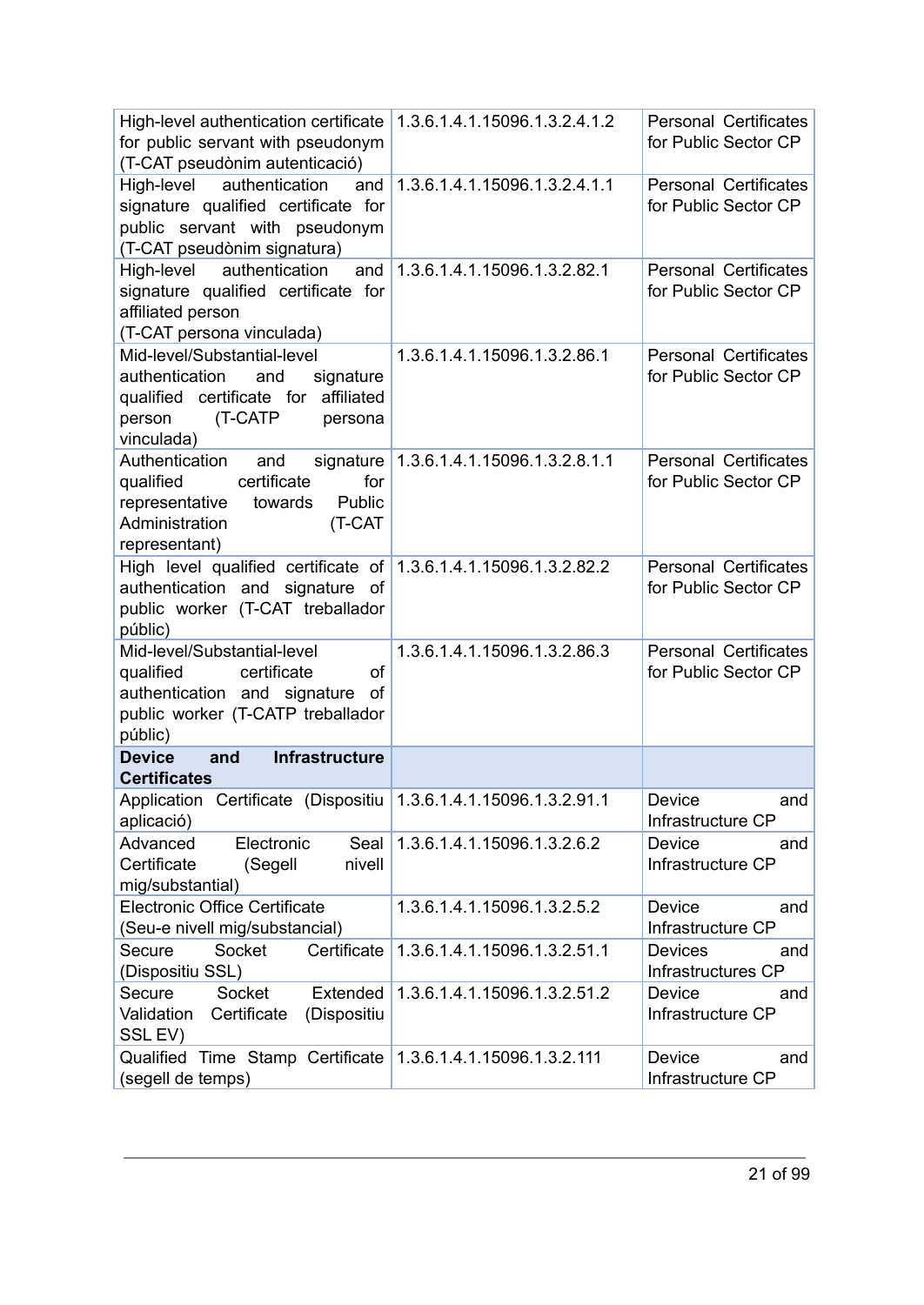The document describing these certificate profiles are published in the Consorci AOC website.

# <span id="page-21-0"></span>**1.3. Participating entities**

# <span id="page-21-1"></span>**1.3.1. Trusted services provider**

According to the terminology contained within Regulation (UE) nº 910/2014 related to electronic identification and trusted services for electronic transactions within the interior market, Consorci AOC acts as Trusted Services Provider (TSP) in the context of this CPS, being responsible for the issuance and management of digital certificates generated in the certification hierarchy (PKI) referred previously in this document.

### <span id="page-21-2"></span>**1.3.2. Root Certification Authority**

Root Certification Authority is the entity in the referred certification hierarchy that issues certificates to other certification authorities and for which the public key has been auto signed. Its function is to sign the certificate for other Certification Authorities belonging to the referred certification hierarchy.

The Root Certificate identification details of Consorci AOC certification hierarchy are:

| CN:          | EC-ACC                                   |
|--------------|------------------------------------------|
| Hash:        | 88:49:7F:01:60:2F:31:54:24:6A:E2:8C:4D:5 |
|              | A:EF:10:F1:D8:7E:BB:76:62:6F:4A:E0:B7:F  |
|              | 9:5B:A7:96:87:99                         |
| Validity:    | 07/01/2031                               |
| Type of Key: | <b>RSA 2048</b>                          |

Root CA EC-ACC

# <span id="page-21-3"></span>**1.3.3. Subordinate Certification Authorities**

We denominate Delegate or Subordinate Certification Authorities as those which issue end-entity certificates in the certification hierarchy, and whose public key certificates have been digitally signed by the Root Certification Authority.

Subordinate Certification Authorities identification details operated by Consorci AOC under this CPS are: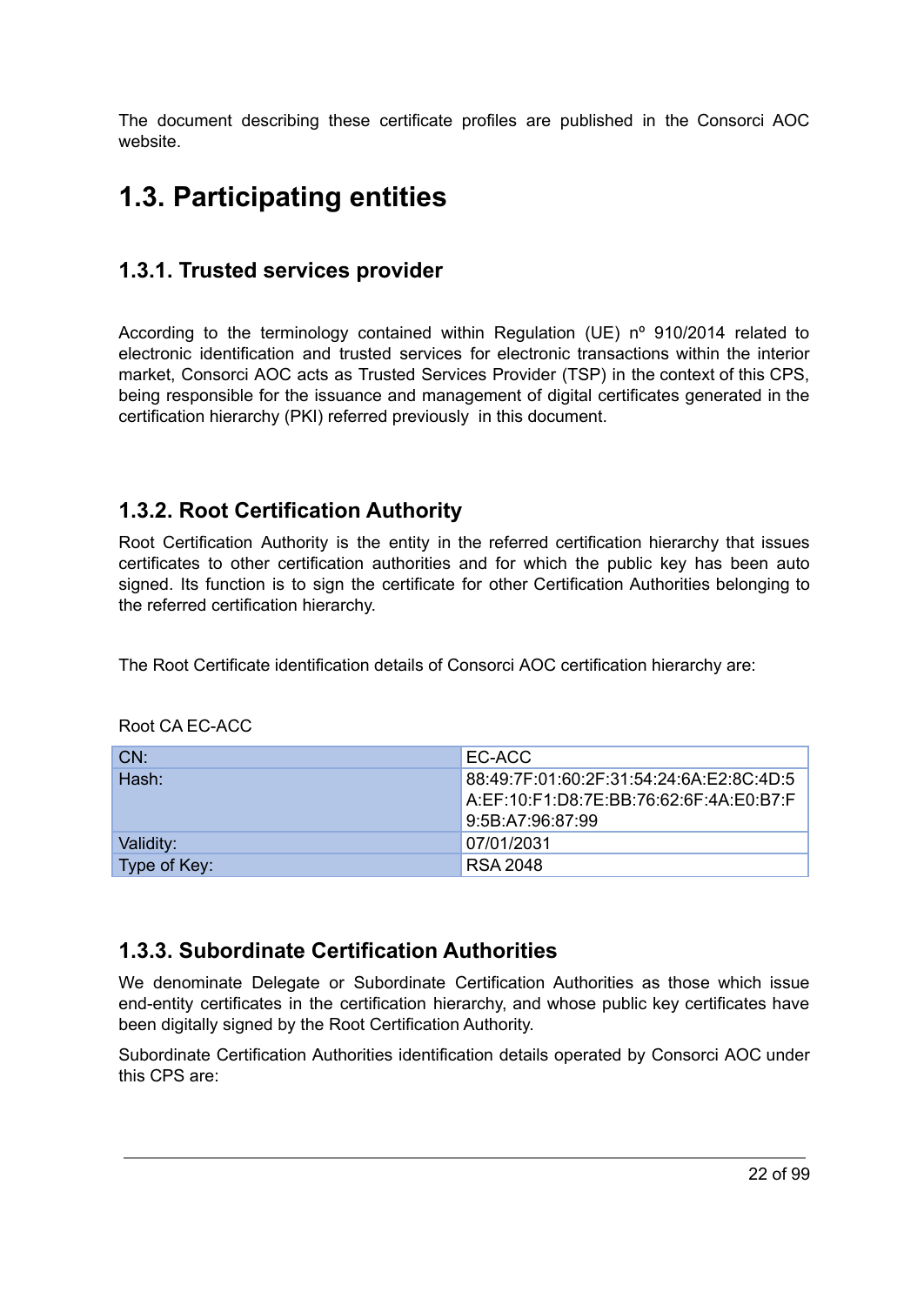#### CA EC-CIUTADANIA

| CN:          | EC-Ciutadania                          |
|--------------|----------------------------------------|
| Hash:        | 0F:D9:9A:AE:1F:FC:D5:D9:F0:AD:76:ED:D  |
|              | D:CB:EF:6B:88:4C:C8:5C:16:BF:CF:A4:B5: |
|              | 24:61:55:D6:59:7E:D6                   |
| Validity:    | 18/9/2030                              |
| Type of key: | RSA 2048                               |

#### CA EC-SECTORPUBLIC

| CN:          | EC-SectorPublic                                                                                         |
|--------------|---------------------------------------------------------------------------------------------------------|
| Hash:        | 35:6A:5F:4D:99:4E:9E:FA:7C:AE:FC:49:17:<br>68:91:1D:65:EC:25:97:74:65:B6:10:E2:F2:9<br>A:A4:47:26:31:C3 |
| Validity:    | 18/9/2030                                                                                               |
| Type of key: | RSA 2048                                                                                                |

### <span id="page-22-0"></span>**1.3.4. Register Authority**

Register Authorities are the natural or legal persons who support Certification Authorities with specific procedures and relationships with certificate applicants and subscribers, particularly in identification processes, registration and authentication of certification subscribers and key holders.

### <span id="page-22-1"></span>**1.3.5. End users**

End users are those individuals who obtain and use electronic certificates. We can distinguish them as follows:

- Certificate requesters.
- Certificate subscribers.
- Signatories or key holders.
- Relying parties.

#### <span id="page-22-2"></span>**1.3.5.1. Certificate Applicants**

An applicant is the individual who, on their own behalf or as representative of a relying party, requests the issuance of a digital certificate.

The prerequisite requirements that an applicant must have will depend on the type of the requested certificate, as described in the CP applicable to each type of certificate.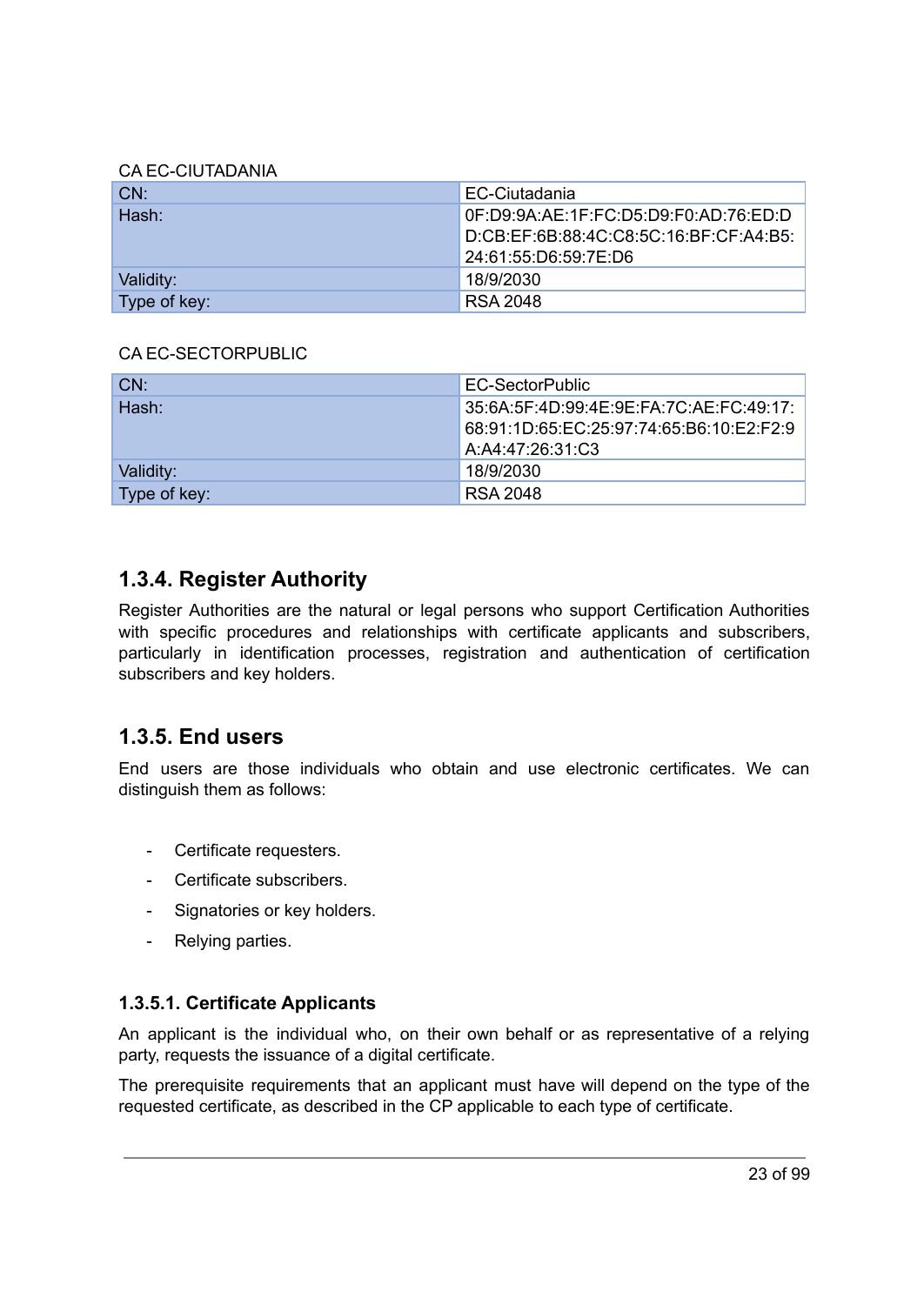#### <span id="page-23-0"></span>**1.3.5.2. Certificate subscribers**

A subscriber is the natural or legal person who contracts Consorci AOC delivery services.

In some cases the subscriber will be able to act as Point of Verification in Person, assuming part of the registration functions and taking responsibility towards Consorci AOC, its Register Authorities and End Users for:

- Correct identification of certificate applicants and signatories for which the subscriber is acting as Point of Verification in Person.
- Truthfulness and accuracy of the formally required submitted documentation for each type of certificate.
- Attested copy of original documents submission.
- Custody and delivery of referred documentation to Consorci AOC in case of being requested.
- Certificate delivery to signatories or key holders.

#### <span id="page-23-1"></span>**1.3.5.3. Key holders or signatories**

A key holder or signatory is a natural person who exclusively possesses certificate electronic signature or authentication keys, either acting on their own behalf, in representation of an organisation or via other type of association.

These persons must be duly identified within the certificate through their name and surname or a pseudonym, likewise their organisation must be uniquely identified.

The signatory or key holder is responsible for the custody of the signature creation data associated with the electronic certificate.

#### <span id="page-23-2"></span>**1.3.5.4. Relying parties**

A relying party is a person or organisation that voluntarily trusts in a certificate issued under certain Consorci AOC certification hierarchies

Consorci AOC obligations and responsibilities towards relying parties shall be limited to those described in this CPS, in the Regulation (UE) nº 910/2014 and in the general rules that result from application.

Relying parties that trust in these certificates should acknowledge their limitations of use.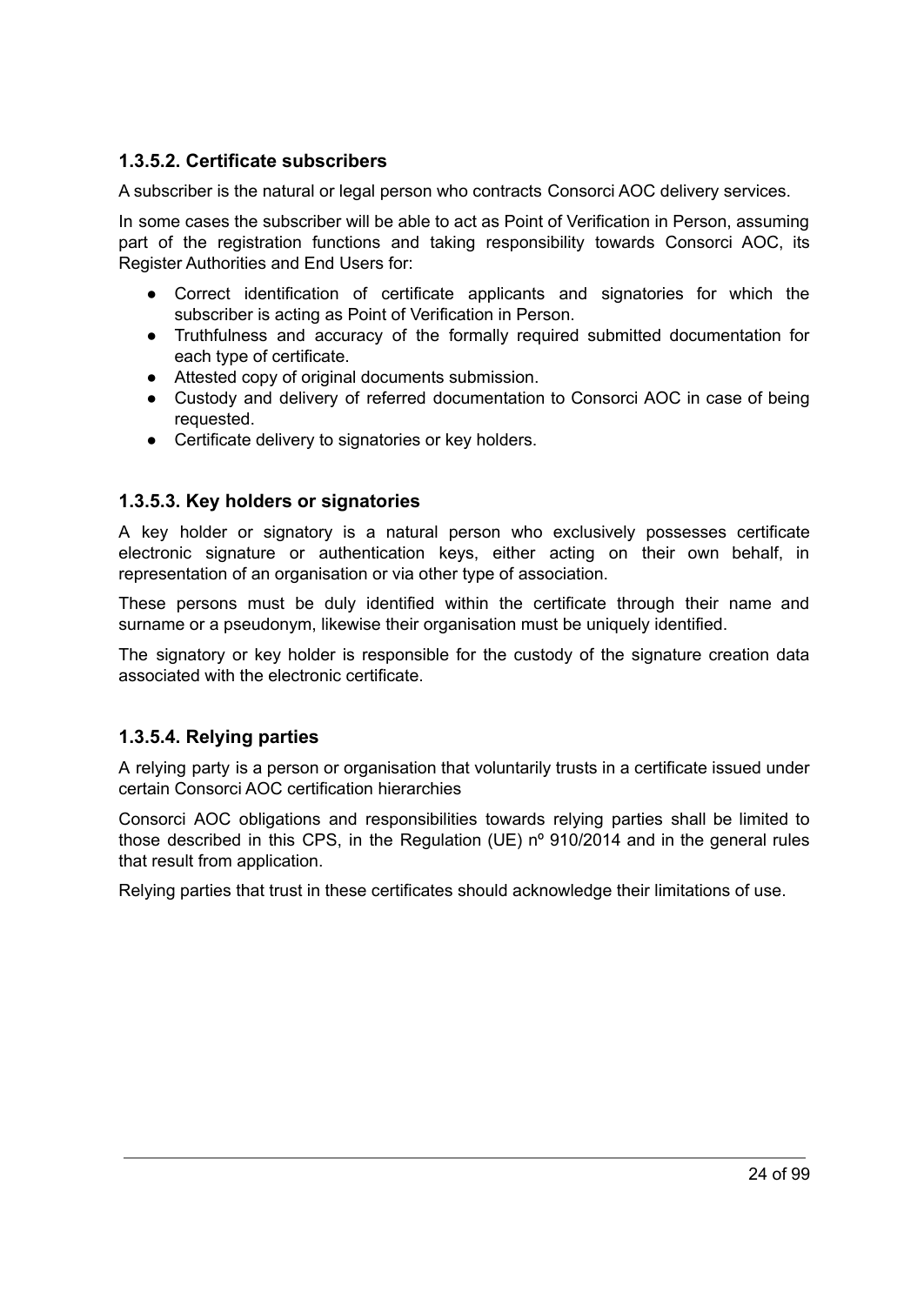# <span id="page-24-0"></span>**1.4. Usage of Certificates**

This section lists the applications for each type of certificate, establishing limitations and prohibiting certain certificates applications.

# <span id="page-24-1"></span>**1.4.1. Typical usage of certificates**

Consorci AOC certificates can be used within the terms of the corresponding CP.

## <span id="page-24-2"></span>**1.4.2. Prohibited uses**

Certificates may only be used within the usage limits specifically described in this CPS and the corresponding CP. Any other use not described in the referred documents is expressly excluded from the contractual scope and formally prohibited. Certificates must not be used for any illegal purpose.

Certificates have not been designed for, cannot be intended for, and are not authorised for use or resale within control equipment for dangerous situations or for uses that require error test actuations, like nuclear facility functioning, navigator systems or air communications, or gun control, where an error could involve immediate death, personal injury or severe environmental damage.

End user certificates cannot be used for signing any type of public key certificates or certificates revocation lists.

# <span id="page-24-3"></span>**1.5. Practices Statement Management**

# <span id="page-24-4"></span>**1.5.1. Responsible Organisation for managing the specification**

Consorci Administració Oberta de Catalunya – Consorci AOC

# <span id="page-24-5"></span>**1.5.2. Organisation contact data**

Consorci Administració Oberta de Catalunya – Consorci AOC

Registered Office: Via Laietana, 26 – 08003 Barcelona

Commercial Postal Address: Tànger, 98, planta baixa (22@ Edifici Interface) - 08018 Barcelona

Website of Consorci AOC: [www.aoc.cat](http://www.aoc.cat)

Website of Consorci AOC digital certification service: [www.aoc.cat/catcert](http://www.aoc.cat/catcert)

User Service Department: 900 90 50 90, or +34 93 272 25 01 for calls from outside the state, open 24/7 to manage certificate suspensions.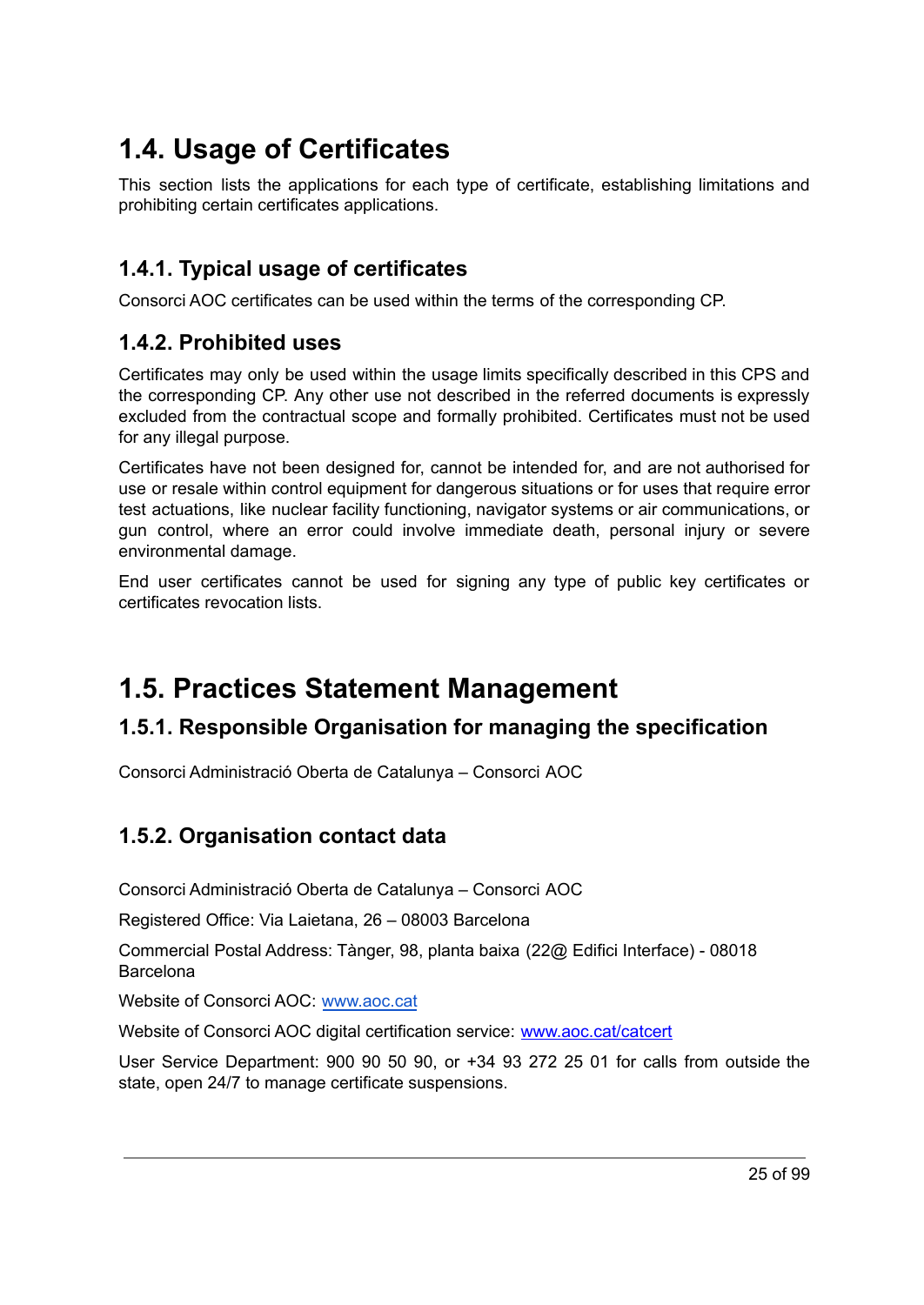## <span id="page-25-0"></span>**1.5.3. Person who determines the conformity of a Certificate Practices Statement (CPS) with the policy**

The person who determines the conformity of a CP with the CPS is the Consorci AOC Digital Certification Service Responsible, based on the results of an audit for this purpose, conducted biannually by a third party.

### <span id="page-25-1"></span>**1.5.4. Approval procedures**

Consorci AOC documentation and organisation system guarantees, through the application of corresponding procedures, the correct maintenance of the CPS and the service specifications publication procedure.

Initial version of this CPS is approved by the Consorci AOC Executive Commission, which is the Consorci AOC executive direction body. The Consorci AOC Managing Director is authorised to approve modifications in the CPS.

### <span id="page-25-2"></span>**1.5.5. Review frequency**

The CPS, the different CP and the PKI Disclosure Statements (PDS), will be reviewed and, if necessary, updated annually. The aforementioned documents will be reviewed and modified when there is any change that their content may be affected, such as legislative modifications, changes in infrastructure or changes in the services operation, among others.

# <span id="page-25-4"></span><span id="page-25-3"></span>**1.6 DEFINITIONS AND ACRONYMS**

# **1.6.1 Definitions**

- Certification Services Provider: natural or legal person that issues electronic certificates or provides other services in relation to the electronic signature.
- Trust Services Provider (TSP): natural or legal person that provides one or more trust services, either as a qualified provider or as an unqualified provider of trust services.
- Electronic Certificate: a document electronically signed by a trusted service provider that links the signature verification data to a signer and confirms their identity.
- Qualified Certificate: Certificate issued by a TSP, which meets the requirements established in Annex I of Regulation (EU) nº 910/2014 (eIDAS) and in article 7 of Law 6/2020, of November 11, regarding the verification of the identity and other circumstances of the applicants, and the reliability and guarantees of the trust services they provide, in accordance with Title III of the aforementioned Law 6/2020, of November 11.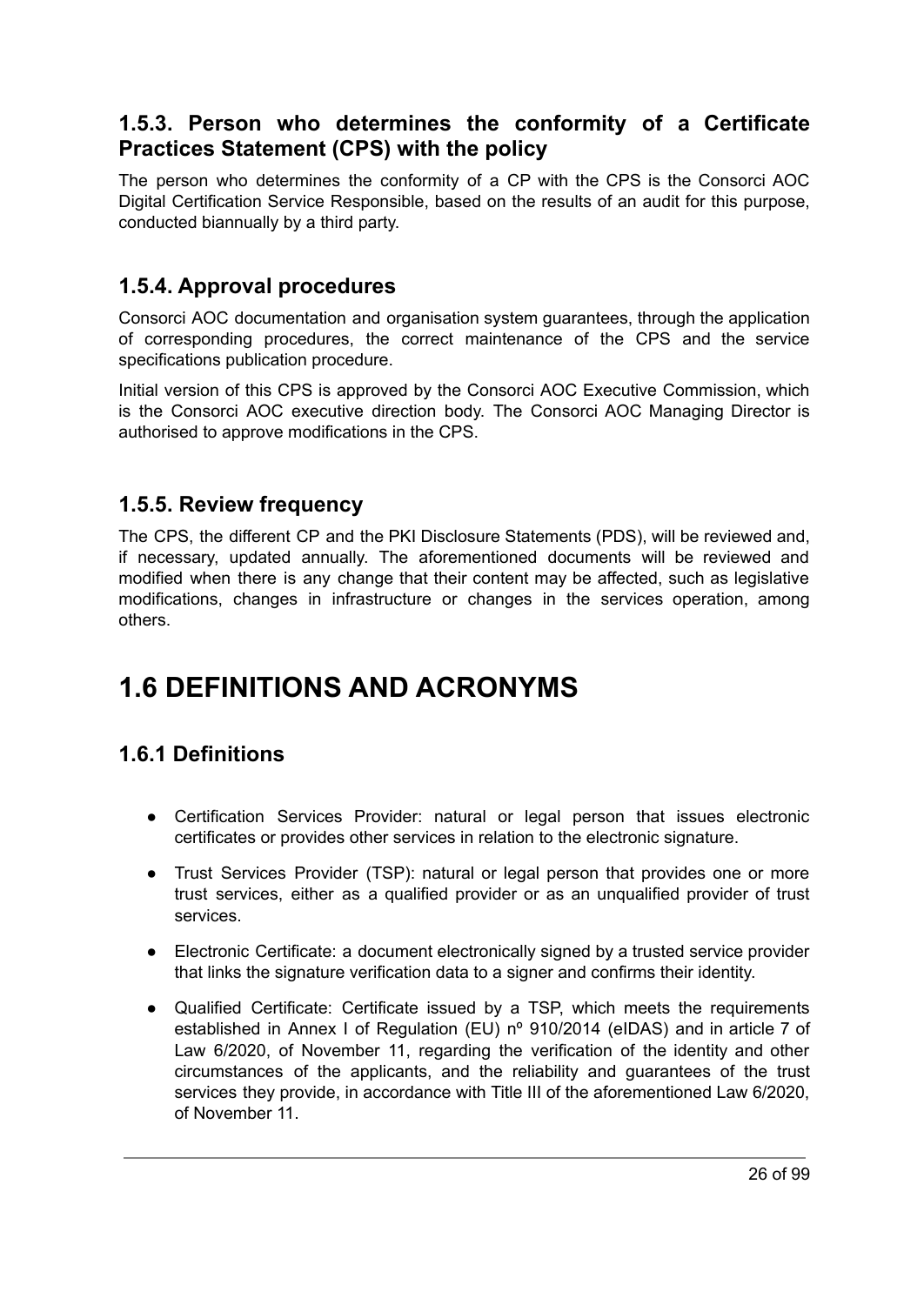- Public Key and Private Key: the asymmetric cryptography on which the PKI is based uses a pair of keys in which what is encrypted with one of them can only be decrypted with the other and vice versa. One of these keys is called public and is included in the electronic certificate, while the other is called private and is only known by the certificate holder.
- Conformity Assessment Body: bodies accredited by member states to be able to issue conformity reports as required by Regulation (EU) No. 910/2014.
- Signature Creation Data (Private Key): this is unique data, such as codes or private cryptographic keys, that the signer uses to create the electronic signature.
- Signature Verification Data (Public Key): is the data, such as public cryptographic codes or keys, that are used to verify the electronic signature.
- Qualified Electronic Signature / Stamp Creation Device (DCCF): Electronic signature creation device that meets the requirements listed in Annex II of Regulation (EU) nº 910/2014.
- Electronic Signature: data in electronic form which is attached to or logically associated with other data in electronic form and which is used by the signatory to sign, can be used as a means of personal identification.
- Advanced Electronic Signature: electronic signature that allows establishing the personal identity of the signatory with respect to the signed data and verifying the integrity of the same, as it is exclusively linked to both the signatory and the data to which it refers, and for having been created by means that it maintains under its exclusive control.
- Qualified Electronic Signature: It is an advanced electronic signature which is based on a qualified certificate and generated by a secure / qualified signature creation device.
- Hash function: it is an operation performed on a data set of any size, so that the result obtained is another fixed-size data set, regardless of the original size, and which has the property of being uniquely associated with the initial data.
- Lists of Revoked Certificates (CRL or LCR): list of relationships of revoked or suspended certificates.
- Hardware Cryptographic Module (HSM): hardware module used to perform cryptographic functions and store keys in safe mode.
- Electronic Time Stamp: it is a special type of electronic signature issued by a trusted third party that guarantees the integrity of a document at a specific date and time.
- Qualified Electronic Time Stamp: it is an electronic time stamp that meets the requirements established in article 42 of Regulation (UE) nº 910/2014.
- Time Stamping Authority (TSA): Trusted entity that issues time stamps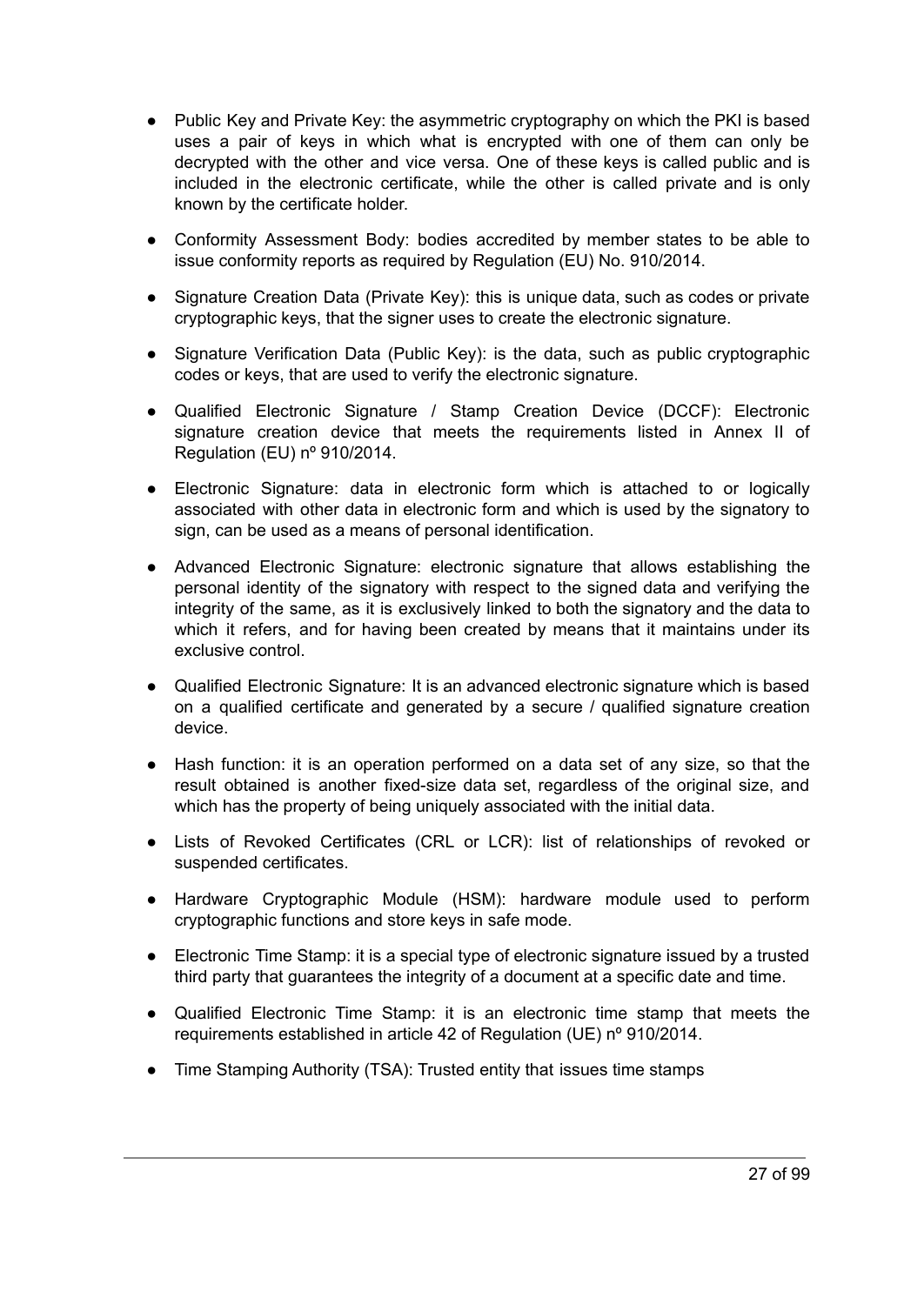● Validation Authority (VA): Trusted entity that provides information on the validity of digital certificates and electronic signatures.

# <span id="page-27-0"></span>**1.6.2. Acronyms**

| AOC:  | Open Administration of Catalonia               |
|-------|------------------------------------------------|
| CA:   | <b>Certification Authority</b>                 |
| CP:   | Certificate Policy                             |
| DPC:  | <b>Certification Practices Statement</b>       |
| ETSI: | European Telecommunications Standard Institute |
| HSM:  | <b>Hardware Security Module</b>                |
| IETF: | Internet Engineering Task Force                |
| LDAP: | Lightweight Directory Access Protocol          |
| LRC:  | <b>Certificate Revocation List</b>             |
| OCSP: | Online Certificate Status Protocol             |
| OID:  | Object identifier                              |
|       |                                                |

- PDS: PKI Disclosure Statement
- PKI: Public Key Infrastructure
- <span id="page-27-1"></span>PSC: Trust Services Provider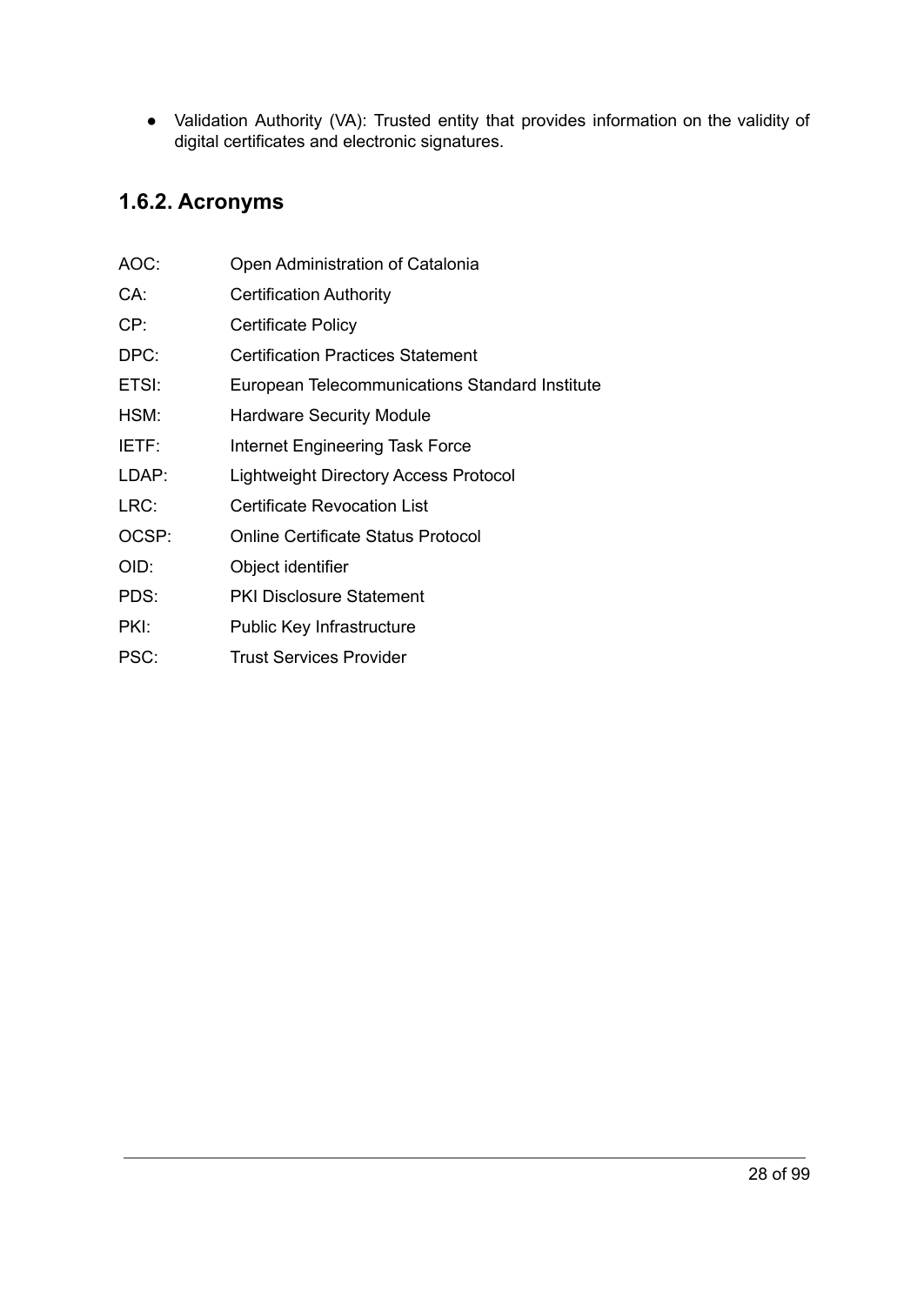# <span id="page-28-0"></span>**2. Publication of certificate information and directory**

# <span id="page-28-1"></span>**2.1. Certificates directory**

Certificates directory service is available on a 24x7 basis. In cases of error beyond the control of the Certification Authority, the Authority will work with reasonable efforts to get the service available as soon as possible within the period stipulated in section 5.7.4 of this CPS.

# <span id="page-28-2"></span>**2.2. Information publication of the Certification Authority**

The Certification Authority publishes the following information on its website [\(http://www.aoc.cat/catcert/regulacio](http://www.aoc.cat/catcert/regulacio)):

- Revocated certificates lists and other certificate revocation status information.
- Certificate and revocation lists profiles.
- The CPS
- The CP applicable to each type of certificate.
- The PKI Disclosure Statement (PDS).

Any changes to the specifications or service conditions is notified to the users by the Certification Authority through the directory.

In all cases there will be explicit references made to such changes within the homepage of the service website.

The previous version is maintained but it will be indicated that it has been replaced by a new version.

# <span id="page-28-3"></span>**2.3. Frequency of publication**

Certification Authority information is published as it becomes available, and in particular immediately when updates related to certificate validity are to be issued.

Changes to this document are regulated by the terms stipulated in section 9.12.1.

15 days after the publication of the new version, the reference on the homepage is removed and inserted into the directory.

Former versions of the documentation are kept during a period of 15 (fifteen) years by the Certification Authority. They may be consulted for those who are interested.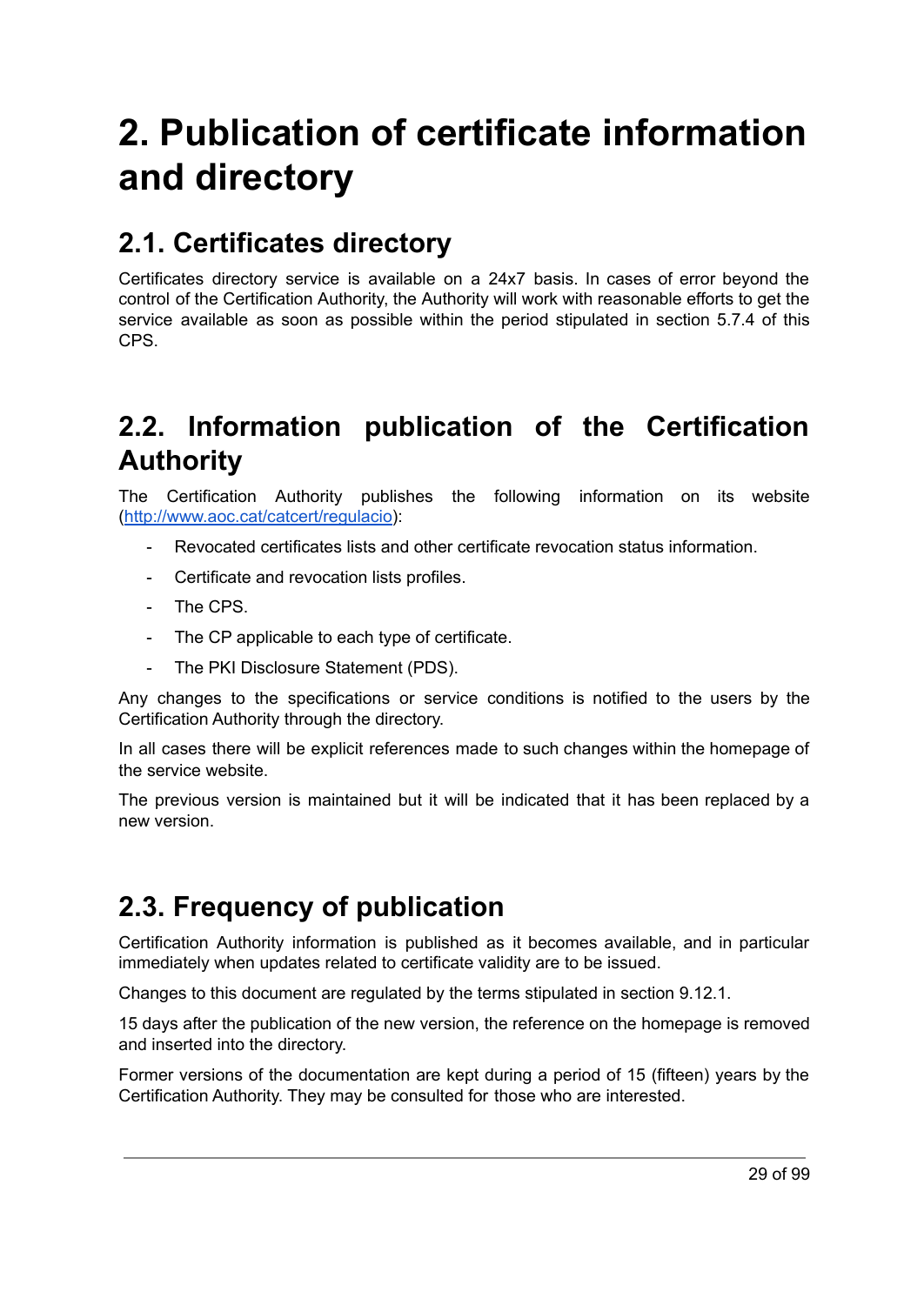Certificates revocation status information is published according to section 4.10.7.

# <span id="page-29-0"></span>**2.4. Access control**

The CPS, CP, PDS (PKI Disclosure Statements), CA Certificates and CRL are published in public data repositories without access control.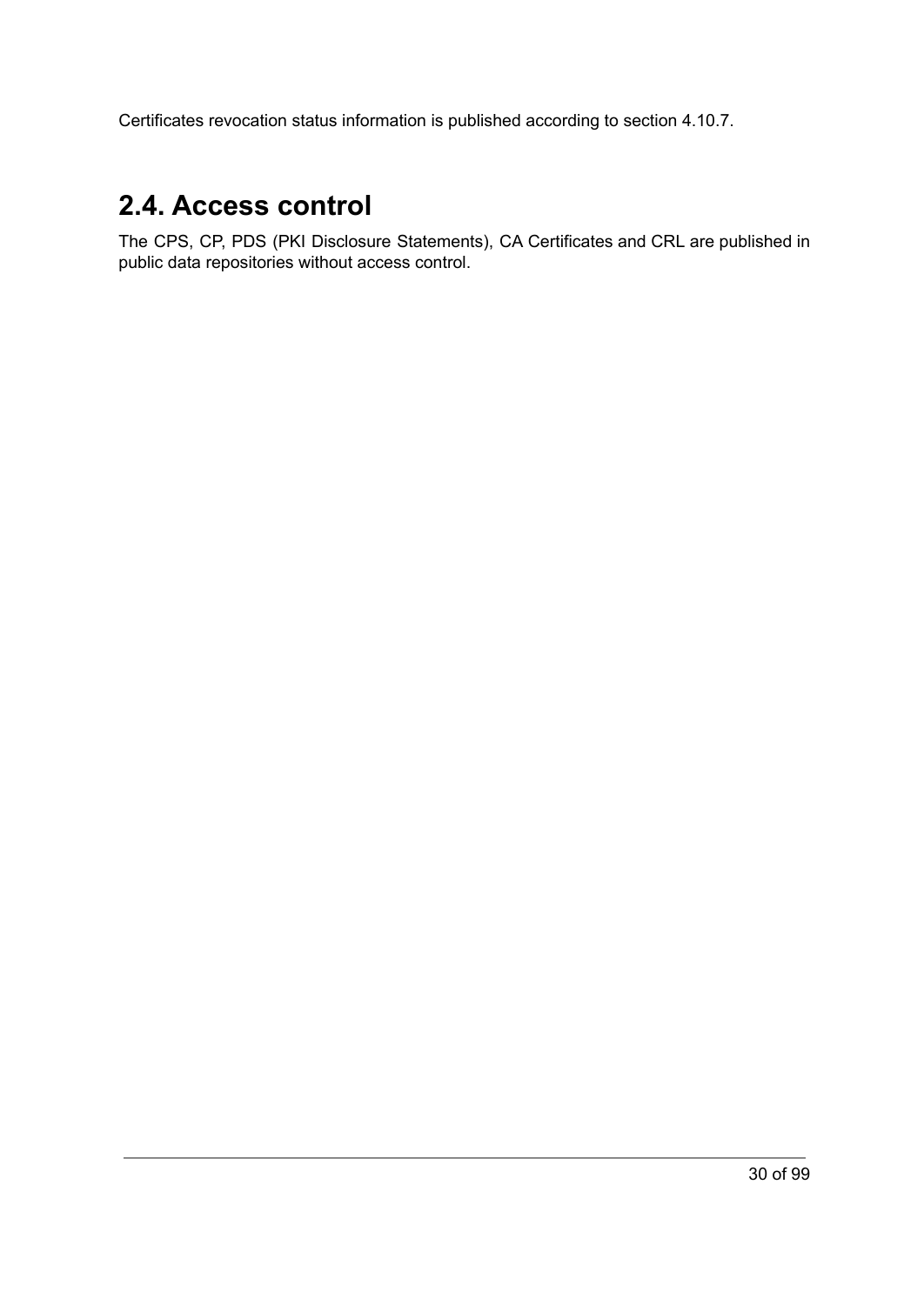# <span id="page-30-0"></span>**3. Identification and authentication**

# <span id="page-30-1"></span>**3.1. Name management**

This section outlines requirements used in identification and authentication procedures during the Register Authorities operations, prior to certificate issuance and delivery.

# <span id="page-30-2"></span>**3.1.1. Types of names**

#### <span id="page-30-3"></span>**3.1.1.1. Syntactic Structure**

All certificates contain a unique X.501 name in the field Subject, including a CommonName (CN=) component.

Syntactic structure and each certificate field content, as well as its semantic significance, are described in the document "certificate profiles" that Consorci AOC publishes in its website (<http://www.aoc.cat/catcert/regulacio>).

### <span id="page-30-4"></span>**3.1.1.2. Certificate profiles**

Certificate profiles are published on Consorci AOC website [\(http://www.aoc.cat/catcert/regulacio](http://www.aoc.cat/catcert/regulacio)).

## <span id="page-30-5"></span>**3.1.2. Meaning of the names**

No stipulation required.

# <span id="page-30-6"></span>**3.1.3. Use of pseudonym**

Where pseudonyms are used, this is controlled by the corresponding Certification Policy.

### <span id="page-30-7"></span>**3.1.4. Interpretation of name formats**

The Consorci AOC complies in any case with what is established by the reference X.500 standard in ISO / IEC 9594, as well as by RFC 5280 and by the CA / Browser-Forum Requirements (Baseline Requirements and EV Guidelines).

### <span id="page-30-8"></span>**3.1.5. Uniqueness of names**

Certification Authority issues different types of certificates. Certificate subscriber names are unique for every certificate generation service operated by the Certification Authority and for every type of certificate. An individual may only hold one of each different types of certificate issued by the Certification Authority. Values CIF or NIF are used for distinguishing two entities in case of name duplicity problem.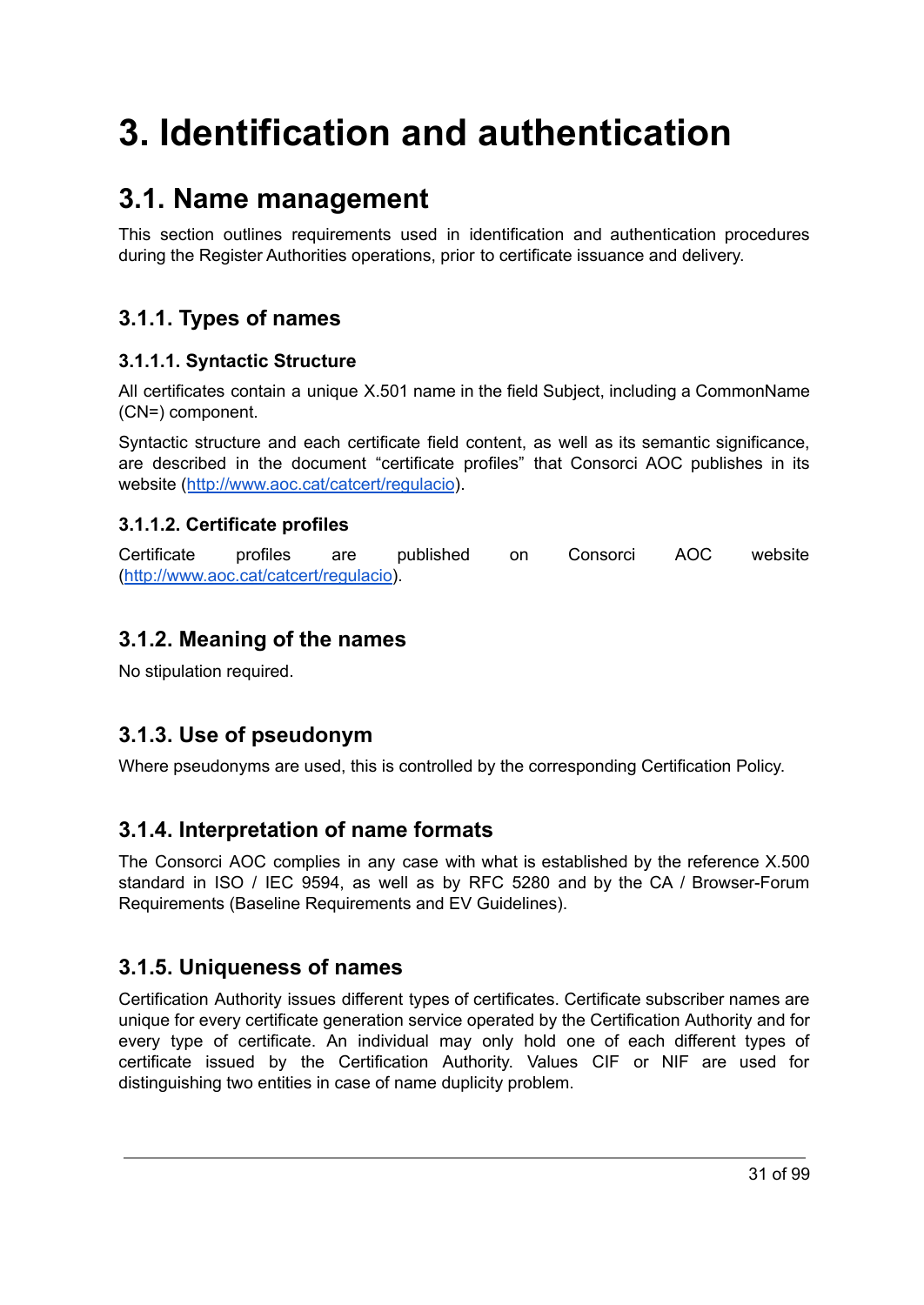It is not possible to assign a subscriber name that has already been used by another subscriber.

All staff associated to the Register Authority have as essential requirement to attend a training course imparted by the Certification Authority.

### <span id="page-31-0"></span>**3.1.6. Sequencing and frequency of labour rotation**

No stipulation required.

### <span id="page-31-1"></span>**3.1.7. Resolution of conflicts related to names**

Consorci AOC will not arbitrate in cases of name disputes and will have no responsibility in this respect. Assignment of names will be done based on sequential order.

Regarding the treatment of registered trademarks, please see section 9.5.3.

# <span id="page-31-2"></span>**3.2. Initial identity validation**

### <span id="page-31-3"></span>**3.2.1. Private key possession test**

When a certificate is issued in a hardware device, the private key is created the moment before certificate generation, via a procedure that guarantees the confidentiality and association with the identity of the applicant.

Every Register Authority is responsible for guaranteeing the device delivery and access for the applicant in a secure way. In other cases, the method of private key possession test by the subscriber will be the delivery of PKCS#10 or an equivalent cryptographic proof, or otherwise via a method approved by Consorci AOC.

# <span id="page-31-4"></span>**3.2.2. Authentication of organisation identity**

Register Authority must verify the following data in order to authenticate the organisation identity:

- Data related to the organisation company name
- Data related to the subscriber constitution and legal personality.
- Data related to the scope and validity of the applicant representative capacity
- Data related to the organisation tax identification code or equivalent.

Consorci AOC reserves the right not to issue the certificate if considers that the submitted documentation is not sufficient or adequate for the verification of this data.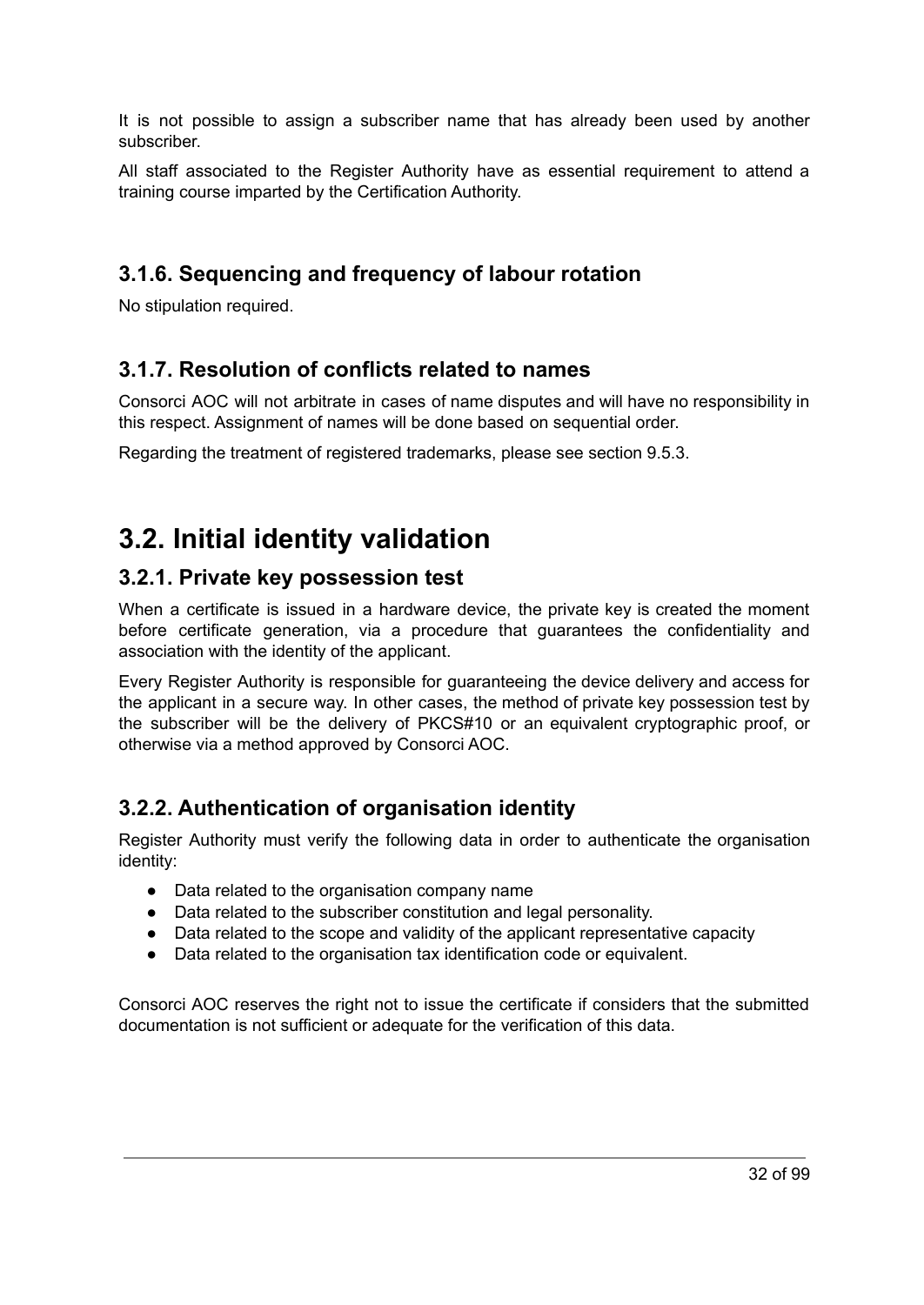#### <span id="page-32-0"></span>**3.2.2.1. Register Authority**

Certification Authority authenticates for any Register Authority component, prior to a certificate issuance and delivery, Authority and operator identity according to the corresponding section of this CPS.

### <span id="page-32-1"></span>**3.2.3. Authentication of a natural person identity**

This section contains information for the verification of a natural person identified in a certificate.

#### <span id="page-32-2"></span>**3.2.3.1. Identification elements**

Number and type of necessary documents required to confirm key holder identity are those accepted by Consorci AOC, as described within its regulations.

These identifying documents will contain at least:

- Full name of the person
- Legally acknowledged identity number (National ID Document, VAT number or National ID for foreigners of the Schengen Agreement countries; passport for cases foreigners certificates)
- Date and place of birth.
- Other supporting information that can be useful for differentiating one person from another within the Institution scope (for example: photograph, email address, position, etc.).

#### <span id="page-32-3"></span>**3.2.3.2. Validation of identification elements**

No additional stipulation required.

#### <span id="page-32-4"></span>**3.2.3.3. Necessity of personal presence**

The identification of the natural person who needs a qualified certificate (the key holder), can be confirmed by:

- Their presence in front of those enabled to verify their identity
- The procedure that the administrative regulation establishes, when the appearance is conducted towards Public Administrations.
- The videoconference identification method may be used only in those cases allowed by Spanish legislation, according to article 24.1.d) of Regulation (EU) Nº 910/2014. The validity of the certificates issued through this identification method and its use will be limited as established by current legislation at all times.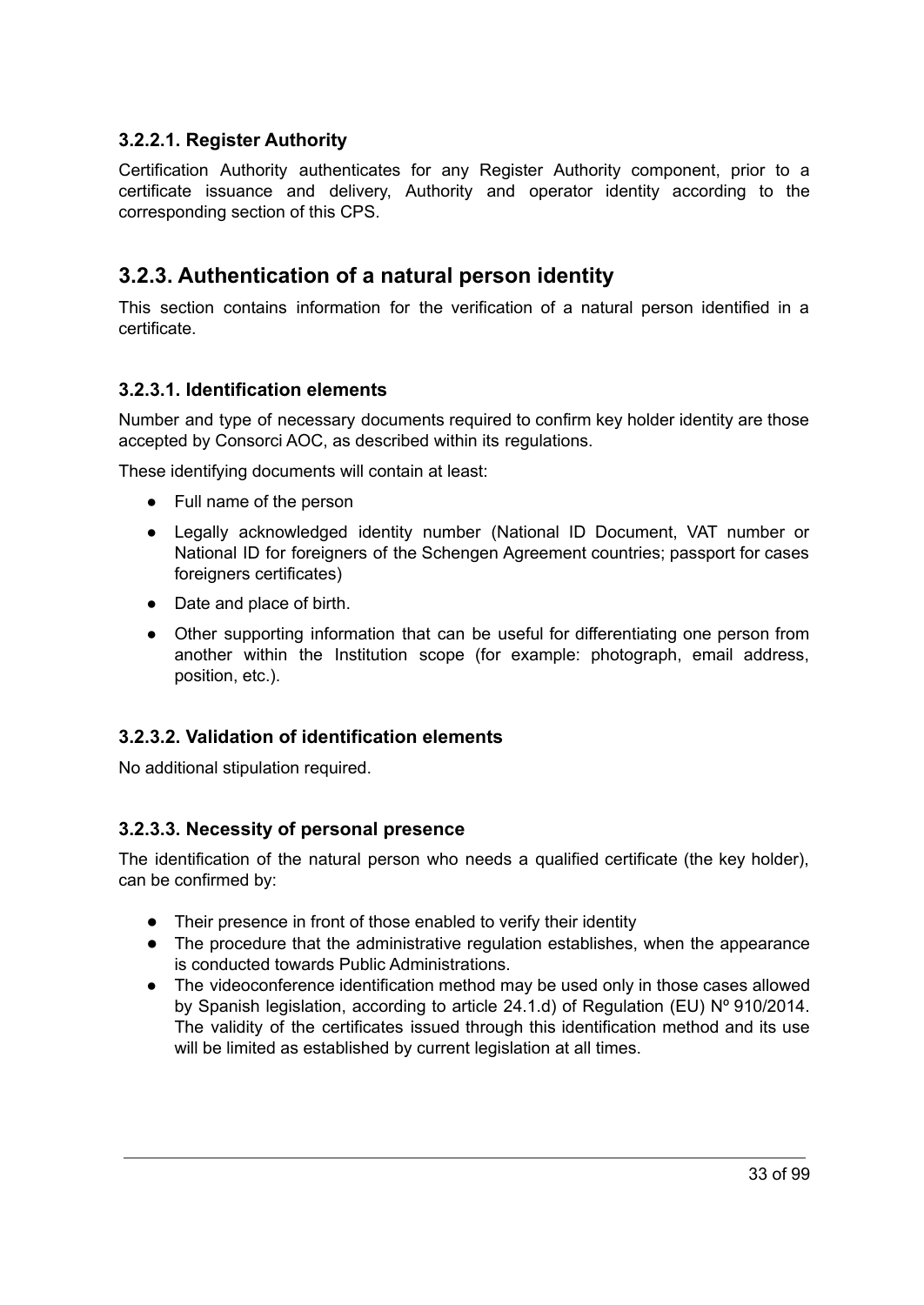Before the issuance and delivery of a qualified certificate, the Certification Authority - via Register Authority intervention - will need to confirm the identity of the key holder by way of their appearance.

The appearance may differ to the certificate delivery and acceptance moment. Identity of the person to be the private key holder may be validated then during the appearance.

The requirement for appearance can be removed if the dispatch request has been authenticated using an electronic certificate of qualified signature classified by Consorci AOC, only when it is in force and the previous validated personal presence is not older than five years.

In the case of certificates for citizenship, personification can be dispensed with if the signature contained in the request to issue a certificate has been notarized and in the cases provided for in article 24 of Regulation (UE) nº 910/2014.. But this CPS does not support this mechanism for the lack of existence of an effective procedure on behalf of the notaries.

#### <span id="page-33-0"></span>**3.2.3.4. Connection between natural person and organisation**

Regulated differently in every Certification Policy in force for every type of Certificate.

#### <span id="page-33-1"></span>**3.2.4. Domain validation**

To guarantee that an applicant entity has control over the domain (URL) they ask to include in a certificate, the following checks are made:

- **Organisational**: domain name ownership is requested, certified by a legal representative of the organisation, apart from the legal person name for who the certificate is issued, and the register number when it is appropriate, as it is described within the official registers.
- **Technical**: the following whois authenticated services are consulted:
	- o for "\*.es" domains: <https://www.nic.es/sgnd/dominio/publicInformacionDominios.action>
	- o For other domains:

Consult <http://www.iana.org/domains/root/db/> which is the WHOIS server authorised for searching information regarding the domain, depending on the Top-Level Domain (TLD), meaning if the domain ends with .com, .org, .net, ...

● **Domain register validation: a**n email is sent to the domain registrant address and/or to an addresses such as "admin", "administrator", "webmaster", "hostmaster" or "postmaster" followed by @ and the name of the authorisation domain, with a random unique number that must be replied within 30 days.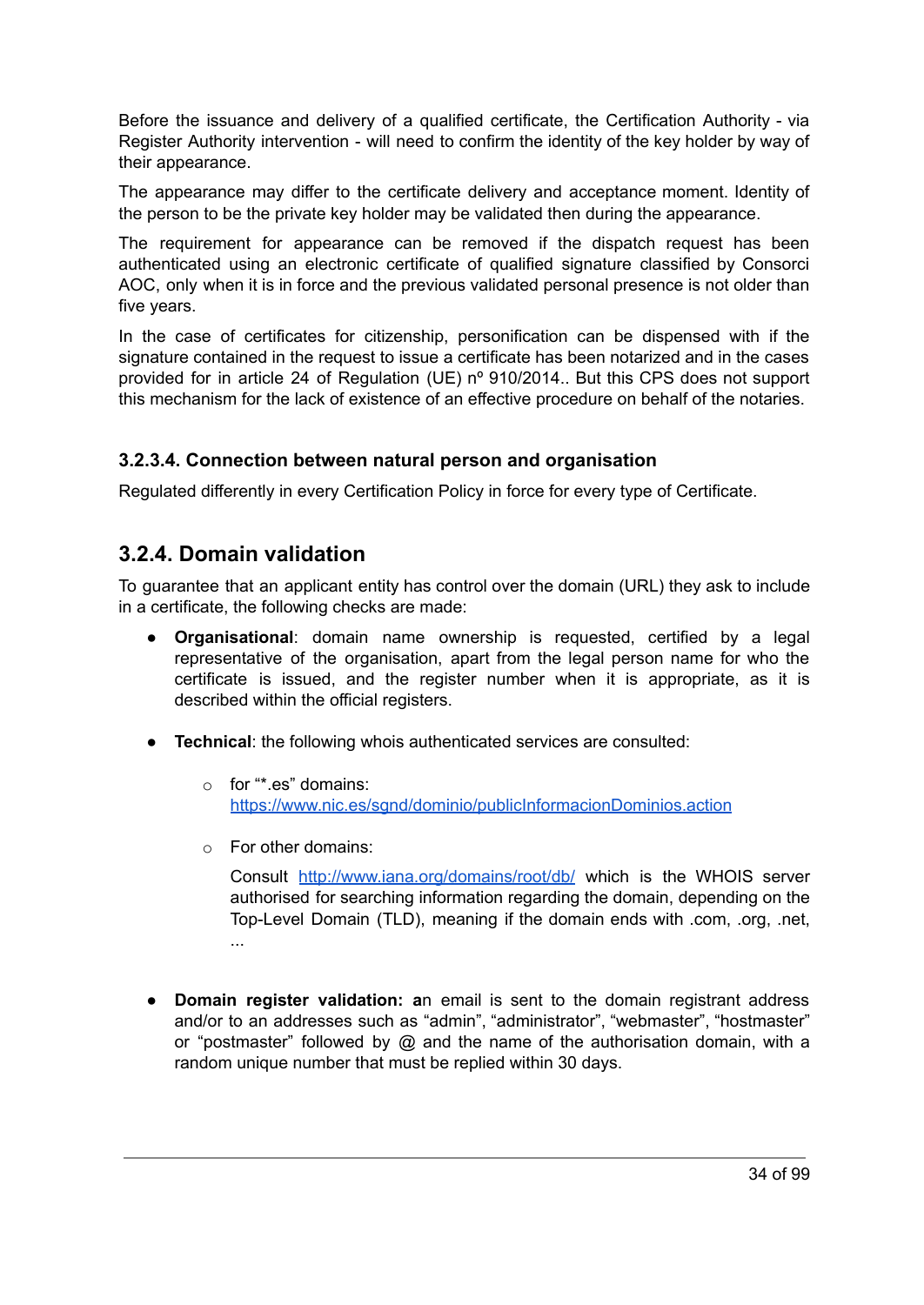# <span id="page-34-0"></span>**3.2.5. Information not verified**

The Certificate Authority is responsible for all information included in the certificate request being exact and correct for the certificate purpose, and that it has right for its use (for example, the right to use one name in the email address, or the legitimacy in the use of a web server).

However, certificates may include non verified information, for example the email address, provided that end users are notified of this fact within the certificate or the corresponding legal instruments.

All the information on the SSL certificates is verified prior to their issuance, contrasting with independent information sources.

## <span id="page-34-1"></span>**3.2.6 Interoperability criteria**

No stipulation required.

# <span id="page-34-2"></span>**3.3. Identification and authentication of renewal requests**

### <span id="page-34-3"></span>**3.3.1. Validation for certificates renewal**

Regardless of whether an ordinary renewal or renewal after the revocation of a certificate is being made, the process for will be the same as for new certificates issue: the EC-SECTORPUBLIC will need to check - by means of a Register Entity intervention - that the information used to verify identity, plus the rest of the subscriber data and the key owner information remains valid.

If any information about the subscriber or the key owner has changed, it shall be registered, in accordance with the provisions in section 3.2 Initial identity validation

### <span id="page-34-4"></span>**3.3.2. Validation for certificates renewal after revocation**

Certificates renewal after revocation is not possible.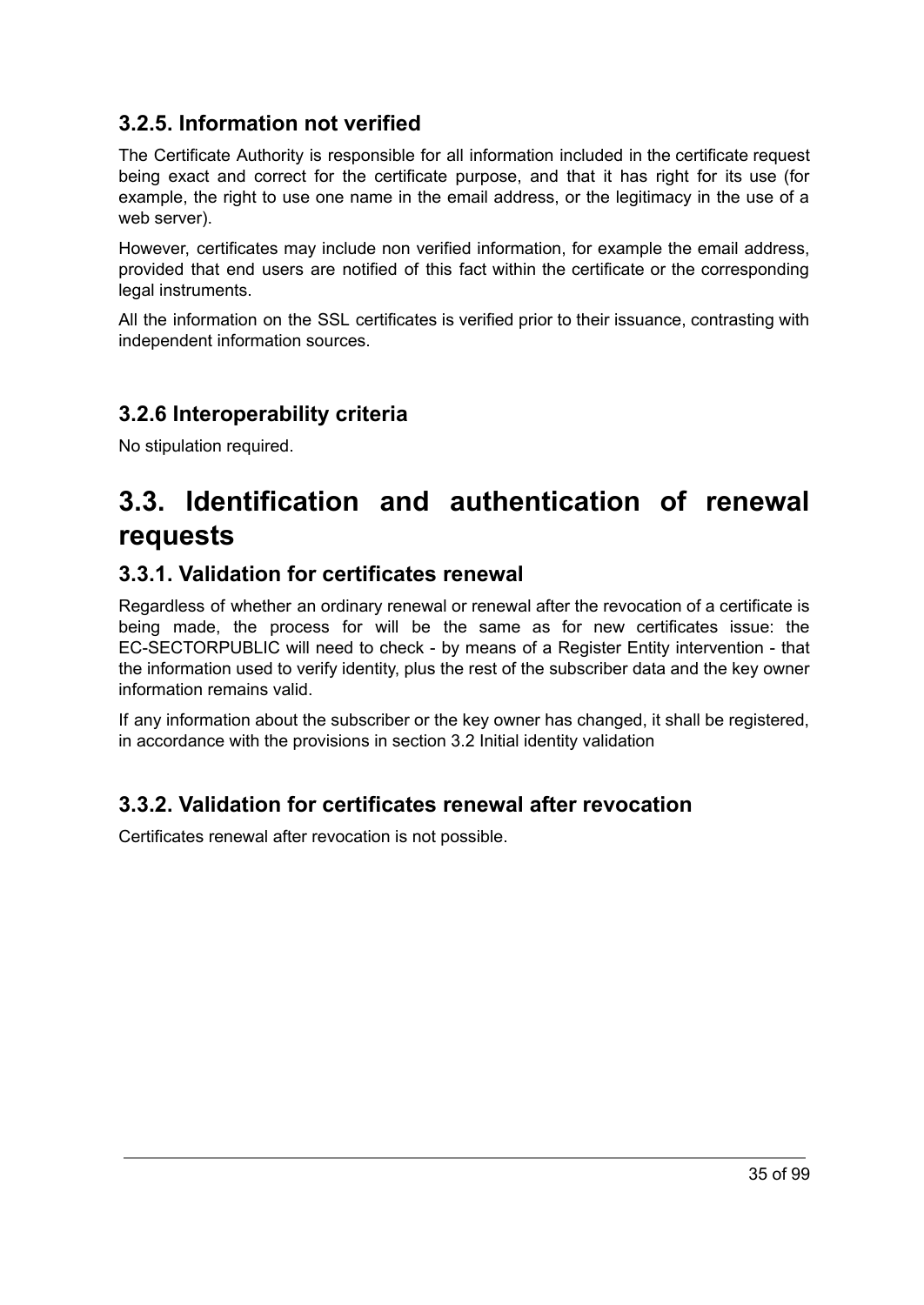# <span id="page-35-0"></span>**4. Operational features of certificate life cycle**

# <span id="page-35-1"></span>**4.1. Request for certificate issuance**

# <span id="page-35-2"></span>**4.1.1. Legitimacy of a request to issue**

The requirements that an applicant must fulfill will depend on the type of requested certificate and will be described in the CP for every type of certificate.

## <span id="page-35-3"></span>**4.1.2. Registration procedure; responsibilities**

The Certification Authority, prior to a certificate issuance, assures that the certificate requests are completed, accurate, and duly authorised.

Before a certificate issuance and delivery, the Certification Authority will inform the subscriber or the key holder about terms and conditions applicable to the certificate. This requirement is met via legal instrument delivery that connects the Certification Authority with the subscriber, or via delivery receipt to the key holder, which will contain the referred information. This information will be communicated on paper or electronically, and in simple language.

# <span id="page-35-4"></span>**4.2. Certification request procedure**

The requirements that a certification request must have will depend on the type of the requested certificate and will be described within the CP for every type of certificate.

# <span id="page-35-5"></span>**4.3. Certificate issuance**

### <span id="page-35-6"></span>**4.3.1. Certification Authority actions during the issuance process**

For every certificate request processed, the Certification Authority:

- Utilizes a procedure of certificates X.509 v3 generation that associates the certificate with the register information in a secure way, including the certified public key, via digital signature of the Certification Authority.
- Protects the confidentiality and integrity of the register data.
- Includes within the certificates the information established in the applicable legislation described in section 9.15 Conformity with the applicable law.
- Fulfills the obligations established within the corresponding legislation, in the case of qualified certificates generation.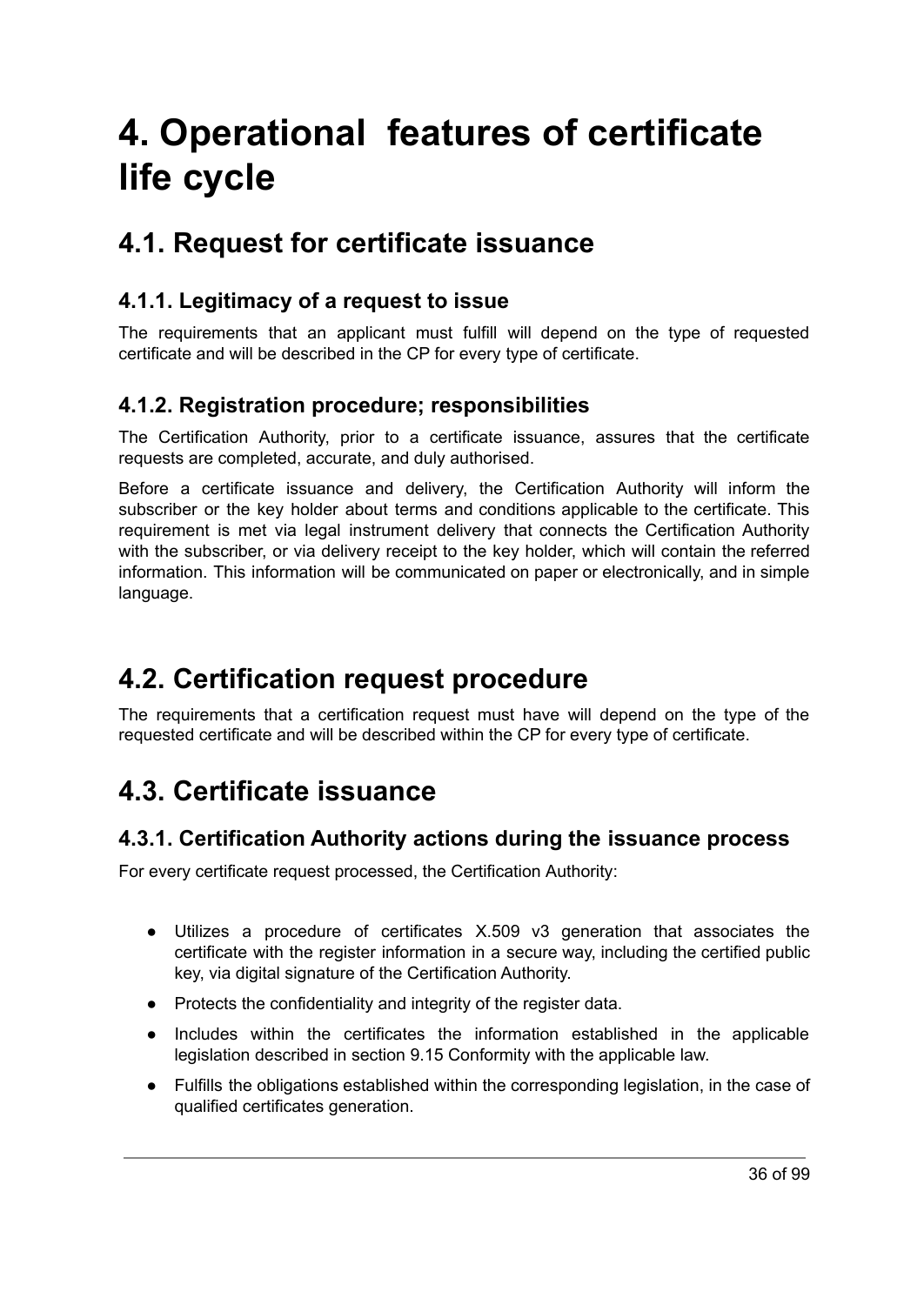● Meet the controls established within this CPS.

Note: the procedures established in this section are also applicable for certificate renewals, due to the fact that a renewal implies a new certificate issuance.

## **4.3.2. Communicating the subscriber about the issuance**

The Certification Authority communicates the subscriber of the certificate issuance, or the corresponding incident. Similarly, it will indicate the availability of the certificate and the form in which it can be obtained.

## **4.4. Certificate acceptance**

## **4.4.1. Responsibilities of the Trust Service Provider**

The Certification Authority (or TSP):

- If it is not been done before, and when needed, will confirm the subscriber identity if not confirmed before.
- Will provide the subscriber with access to the certificate.
- Will deliver, if required, the signature cryptographic device, signature verification, coded or not.
- Will provide the following information:
	- o Basic information about the policy and the use of the certificate, particularly including information about the Associated Certification Authority and the applicable CPS, as well as its obligations, faculties and responsibilities.
	- o Information about the certificate and the cryptographic device.
	- o Recognition of the holder receiving the certificate, and if need be, the cryptographic device, and the acceptance of both referred elements.
	- o Key holder obligations.
	- o Key holder responsibilities.
	- o Exclusive imputation method to the private key holder and their certificate or cryptographic activation data, according to the corresponding sections in this CPS.
	- o Date of the delivery and acceptance.

## **4.4.2. Conduct which constitutes the certificate acceptance**

The certificate is accepted via signature of the holder certificate delivery or the key custody responsible.

It can also be accepted via telematic mechanism for certificate activation.

## **4.4.3. Publication of the certificate**

Certificates can be published without previous consent of the key holders.

Certificates may be published if the specific consent of the individuals is available, the data of which are included in the aforementioned certificates.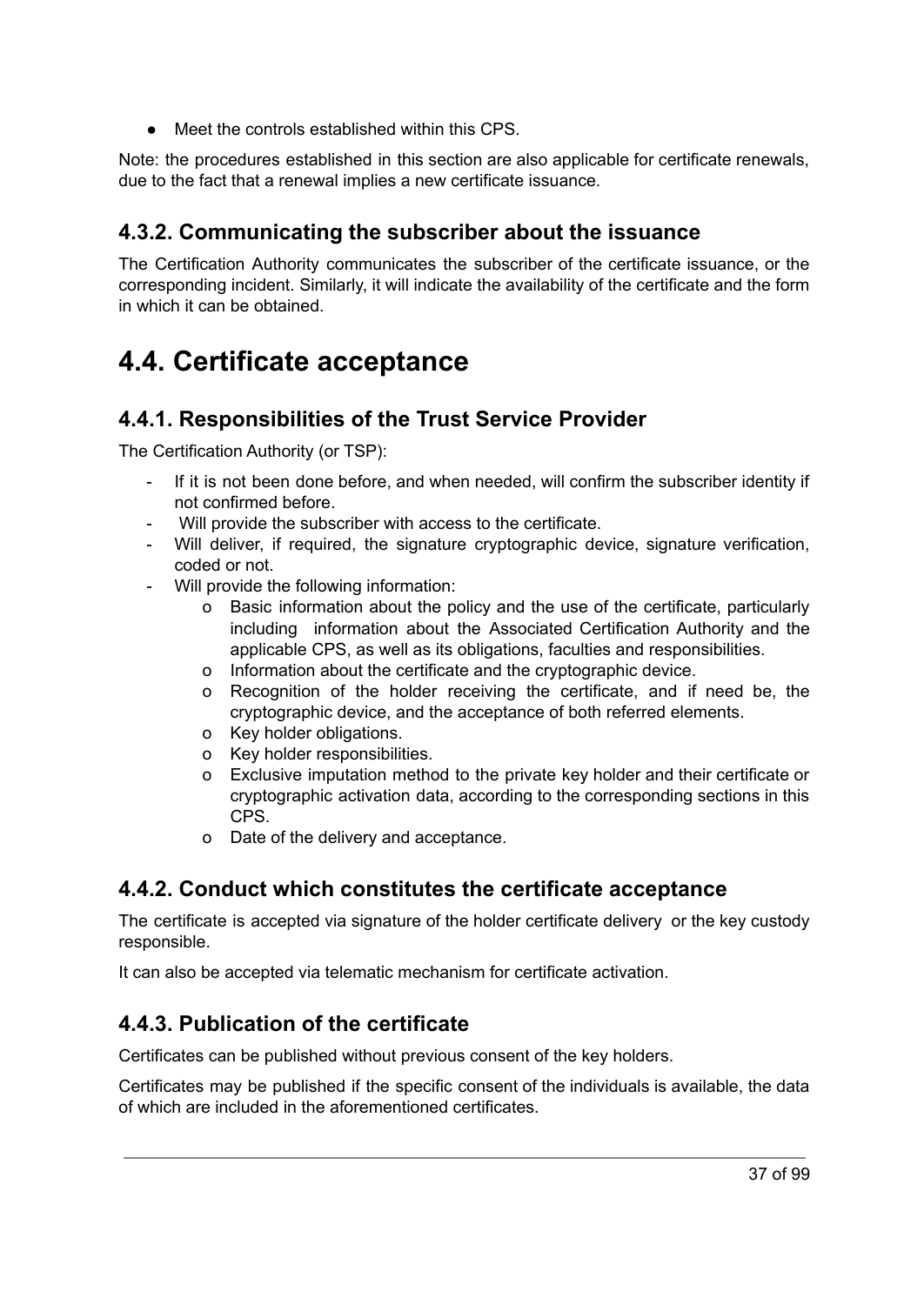## **4.4.4. Notifying the issuance to third parties**

No stipulation required.

## **4.5. Use of the key pair and the certificate**

## **4.5.1. Use for key holders**

No stipulation required.

## **4.5.2. Use for third parties that trust certificates**

No stipulation required.

## **4.6. Certificate renewal without keys renewal**

Certificate renewal without key renewal is not allowed.

## **4.7. Certificate renewal with keys renewal**

Certificate renewal starts 2 (two) months before the certificate expiration date, when the subscriber receives an email to inform on required steps to follow to execute the certificate renewal. This email is sent again 30 (thirty) days before the expiration.

The certificate renewal process is same as for new certificate issuance. When a renewal is requested, the Inner Register Authority must verify that the registration data is still the same, and any data that has changed must be verified, evidence of this verification must be kept and the subscriber must agree with the modification, as specified in the corresponding section in this CPS.

However, if it is been more than five years since the subscriber was identified in person in a Register Authority office, they will have to attend in person again to renew.

The Register Authority will inform the key holder of the legal conditions related to the provided service, as is done in the process of issuance of new certificates.

For individual certificates in keychain support, the subscriber will have to present at the Register Authority office, since new keys will be generated in this device.

## **4.8. Telematic renewal**

The Register Authority allows telematic renewal of digital certificates - based on a secure authentication and the corresponding electronic signature of the delivery form or the new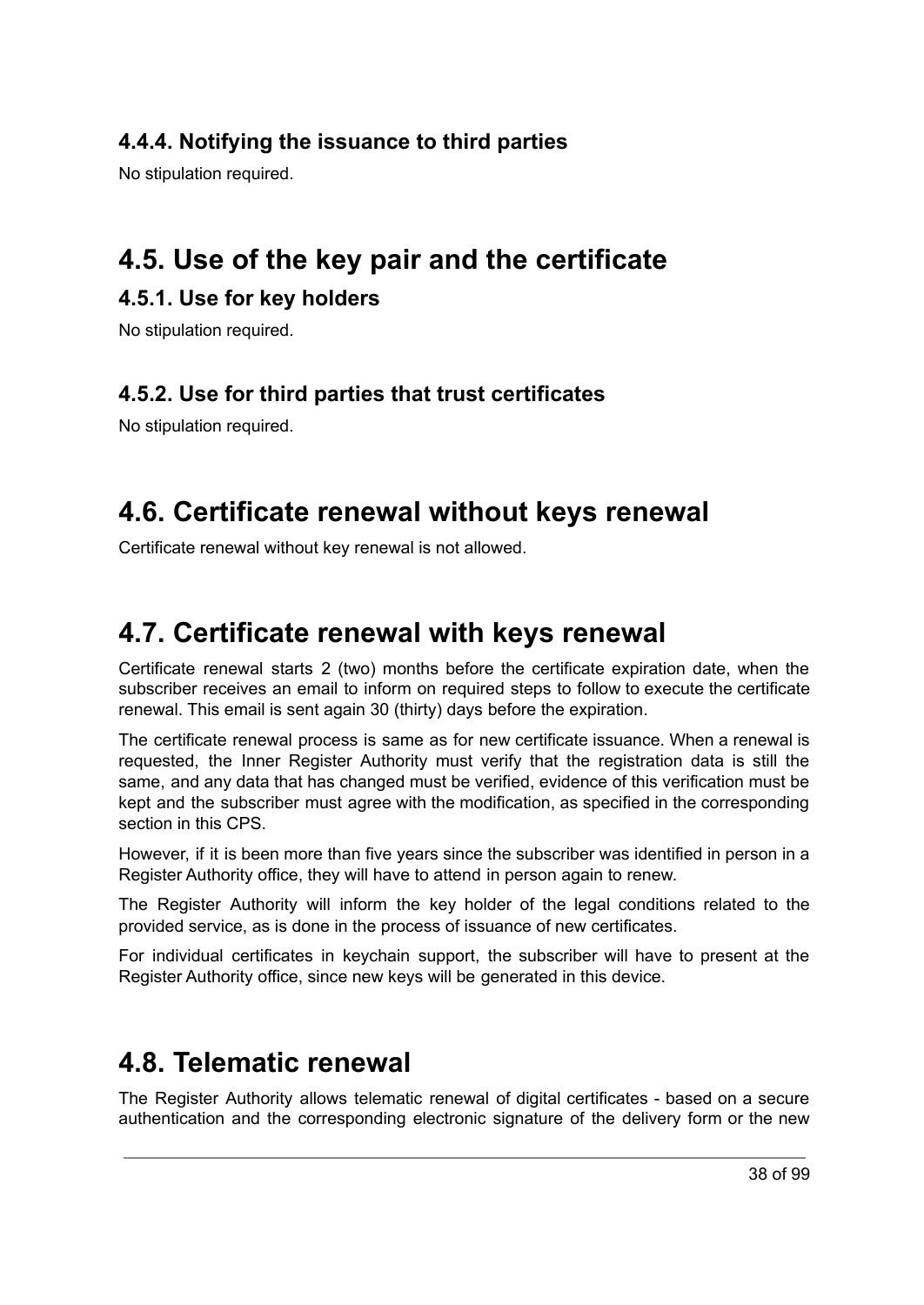certificate issuance request made with the certificate that needs to be renewed within the last two months of validity - as long as the last time the key holder identified in person in an Register Authority office was not more than five years ago.

## **4.9. Modification of certificates**

Modification of certification data requires revocation and issuance of a new certificate. To all effects, the modification is considered a revocation.

When the subscriber acknowledges changes within the mandatory information or related to position, use limitations or user devices of the certificates (for example IP addresses or server/application data), or requires the modification of other data included in the certificate (email address, etc.) they will be able to manage the renewal of the current valid certificate. In certain cases, depending on the information that needs to be modified, this revocation can be made after a certificate issuance with the updated data.

The Register Authority will require the accreditation of the modification justifying conditions.

## **4.10. Revocation and suspension of certificates**

## **4.10.1. Causes of certificate revocation**

The Certification Authority will be able to revoke a certificate by the concurrence of the following causes:

- 1. Circumstances affecting the information contained in the certificate
	- o Modification of any data contained in the certificate.
	- $\circ$  Discovery of that some data provided in the certificate request is not correct, as well as alteration or modification of the circumstances verified for the certificate issuance.
	- o Discovery of that some data contained in the certificate is not correct.
- 2. Circumstances affecting certificate private key security
	- $\circ$  Breach of the private key, infrastructure or Certification Authority system that issued the certificate, as long as it affects the reliability of the certificates issued since this incident.
	- $\circ$  Certification Authority infraction of the requirements described within the management certificates procedures established within the CP of the Certification Authority.
	- o Breach or suspicion of breach of the key security or the key holder certificate security.
	- $\circ$  Non authorised access or use of the private key of the key holder by third parties.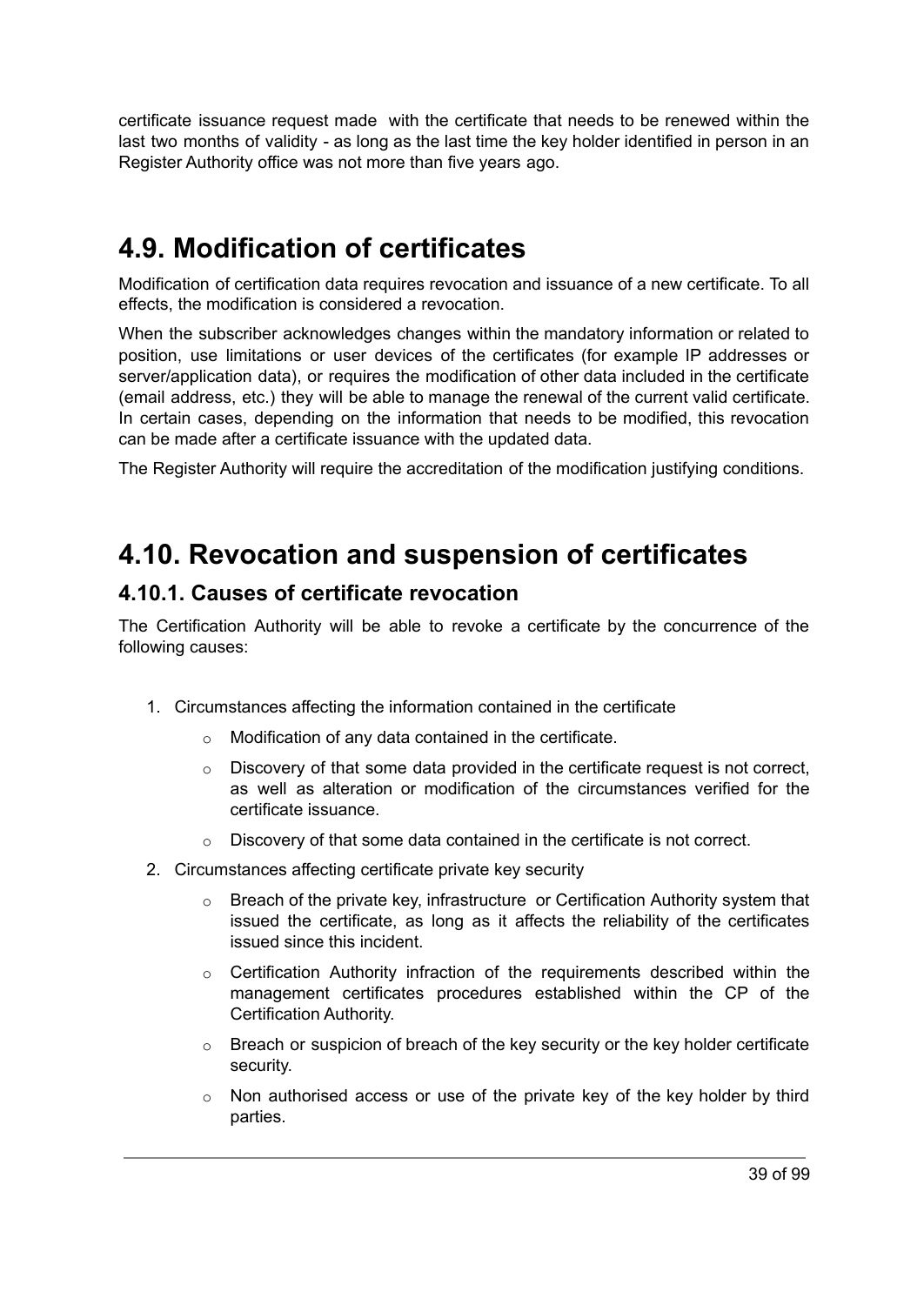- $\circ$  The irregular use of the certificate by the key holder, or lack of diligence in the private key custody.
- $\circ$  The CA knows of a proven method that can easily calculate the subscriber's private key based on the public key in the certificate
- 3. Circumstances affecting the cryptographic device security
	- o Breach or suspicion of breach of the cryptographic device security.
	- o Loss or deactivation due to cryptographic device damage.
	- $\circ$  Non authorised access by third parties to activation data of the key holder.
- 4. Circumstances affecting the key holder.
	- $\circ$  Finalisation of the relationship between the Certification Authority associated to the key holder.
	- $\circ$  Modification or extinction of the underlying legal relationship or the cause that motivated the key holder to issue a certificate.
	- $\circ$  Certificate applicant infraction of the established requirements for their request..
	- o Key holder infraction of their obligation, responsibilities and guarantees, established in the corresponding legal instrument or the CPS of the Associated Certification Authority that issued the certificate or the corresponding CP.
	- $\circ$  The disability or death of the key holder.
	- o In cases of corporate certificates, the extinction of the certificate subscriber legal person, as well as the finalisation of the subscriber authorisation to the key holder, or the finalisation of the relationship between the subscriber and the key holder.
	- $\circ$  Subscriber request of certificate revocation, as established in section 3.4. of this statement.
- 5. Circumstances related to Extended Validation certificates:
	- o Subscriber request of certificate revocation.
	- $\circ$  The Certification Authority obtains reasonable proof that there is a breach in the subscriber private key or the certificate has been stolen by a third party.
	- $\circ$  The Certification Authority is notified from a tribunal or an arbitrator about the revocation of the right to use the domain name that appears in the certificate, or knows of the impossibility of the domain renewal.
	- o The Certification Authority acknowledges unfulfillment of PKI Disclosure Statement for electronic certificates (PDS) or other specifications established in the operative legal documentation.
	- o The Certification Authority ceases support activities for Extended Validation certificate revocation or loses the right to issue Extended Validation certificates. If the Certification Authority may guarantee the maintenance of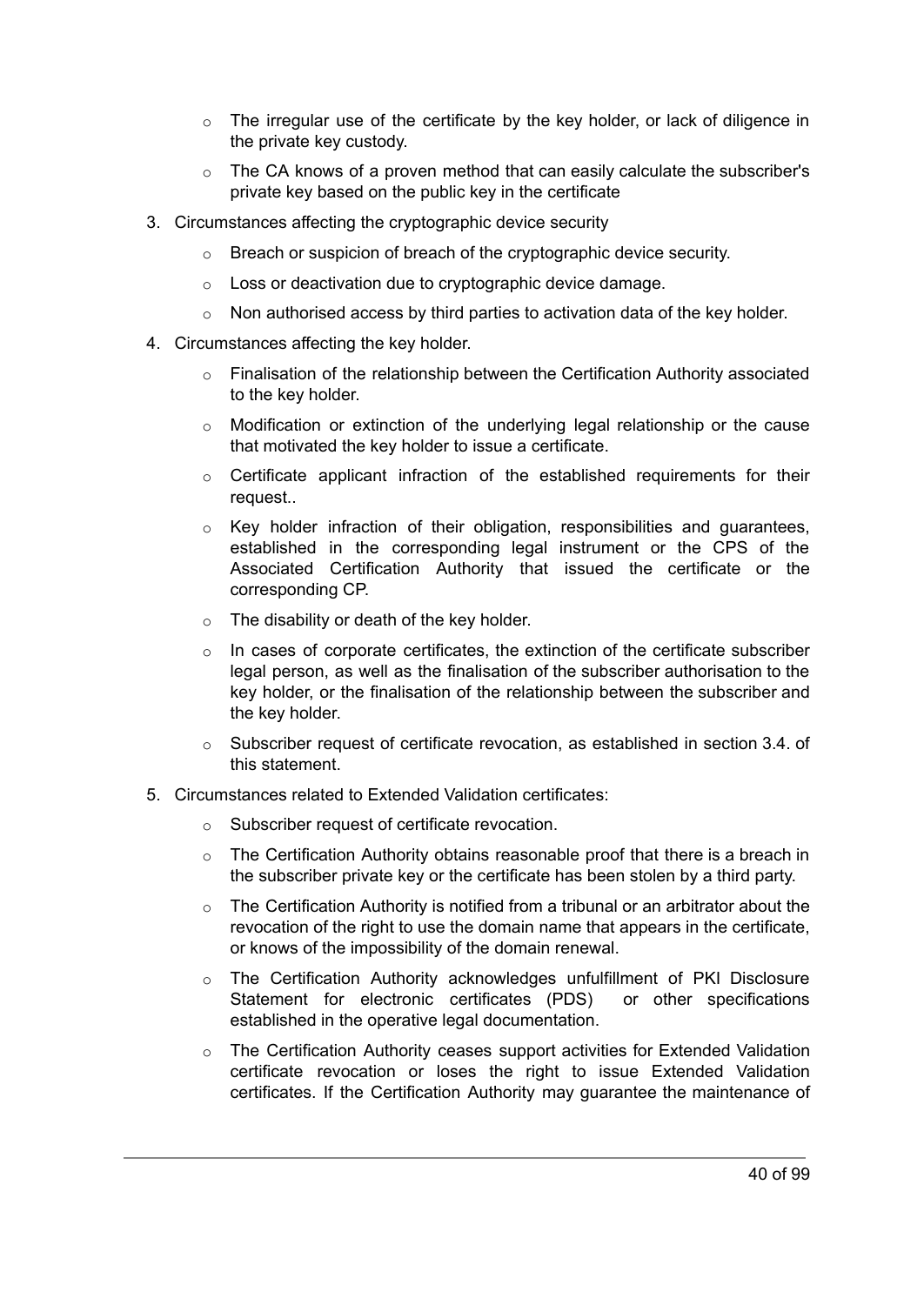CRL and OSCP (Online Certificate Status Protocol) validation services, revocation is not necessary.

- o Breach or suspicion of breach of any top level hierarchy Certification Authority keys.
- o Revocation of publication of policies related to Extended Validation certificates.
- $\circ$  Notification of the inclusion of a subscriber in the prohibited subscribers list (also blacklists made for victims of phishing or inverse engineering activities.
- 6. Other circumstances:
	- $\circ$  Suspension of a digital certificate for a period of more than 120 days.
	- o The finalisation of the Associated Certification Authority service.
	- $\circ$  The finalisation of the service provision by the Certification Authority.
	- $\circ$  Legal or administrative resolution that orders the revocation.
	- $\circ$  Compliance with the provisions of the current legal set of provisions.
	- $\circ$  In the case of SSL certificates, for any of the causes established in the Basic Requirements of the CA Browser Forum (Baseline Requirements) and in the EV Certificates Guides (EV Guidelines) of the CAB-Forum and in the times established for each cause.
	- o Any circumstance established in Mozilla's Certificate Policies (Mozilla Root Store Policy)

The legal instrument that connects the Associated Certification Authority to the subscriber will establish that the subscriber must request the certificate revocation in case of acknowledging any prior described circumstances.

If the Associated Certification Authority does not have all the required information to determine a certificate revocation but has indication of its breach, it could decide to suspend.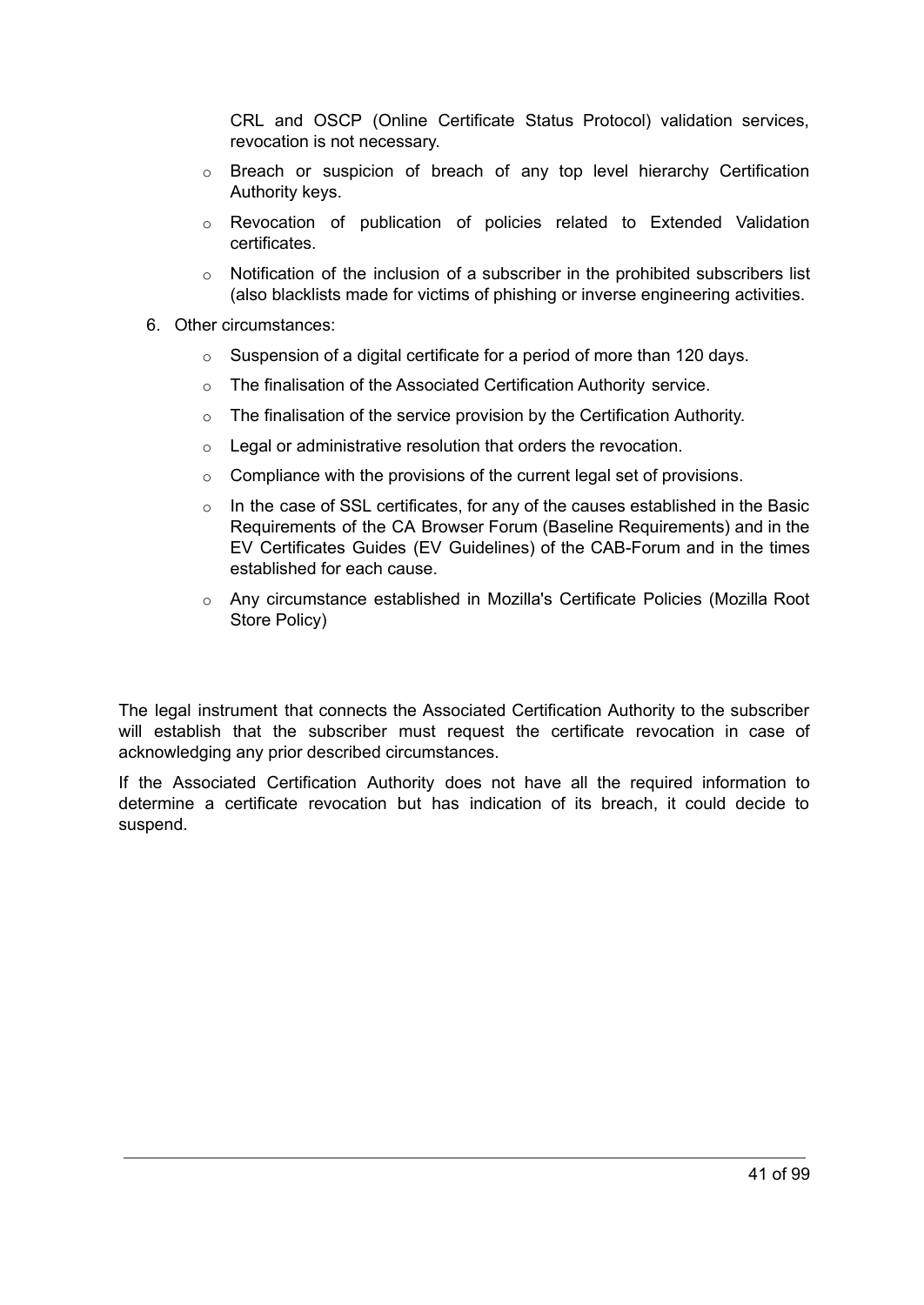## **4.10.2. Legitimacy of requesting a revocation**

They will be able to request a certificate revocation:

- In cases of individual certificates, the subscriber on whose behalf the certificate was issued.
- In cases of corporate certificates, the authorised person for the subscriber entity; on occasion at the request of the key holder.
- The Register Authority that requested the certificate issuance.

## **4.10.3. Procedures for revocation request**

The revocation request must be processed through telematic media. It shall be sent via signed email, or via certified postal mail in the exceptional case of unavailability of the telematic channel. It must to contain enough information to reasonably identify - under Certification Authority criteria - the certificate that is requested for revocation, and the authenticity and authority of the applicant. The detailed procedure is available on the Consorci AOC website.

The supplied information needs to contain the detail contacts for the key owner (including National Id Document or equivalent), data regarding the revocation applicant entity, the certificate series number, plus current date and the reason for revocation to be requested.

The Register Entity may be asked for more information in order to complete this procedure.

The Register Entity should collect the necessary information and register the revocation request.

Register Entities should manage the revocation requests within regular office hours. Outside of these hours, when revocation of a certificate is urgent, a precautionary suspension can be requested through phone call to User Service of the Certification Authority, which is available 24x365. The contact details of the User Service Department are described in point "1.5.2. [Organisation](#page-24-0) contact data".

Revocation action is made by one of the operators of the Register Entity, by accessing the web application and authenticating through a digital certificate issued by the Certification Authority.

Once the status change has been registered in the Certification Authority system, a new CRL is published, and the reference to this certificate shall be documented there.

The subscriber, and the key owner if applicable, are informed about the change on the certificate status, according to applicable legislation.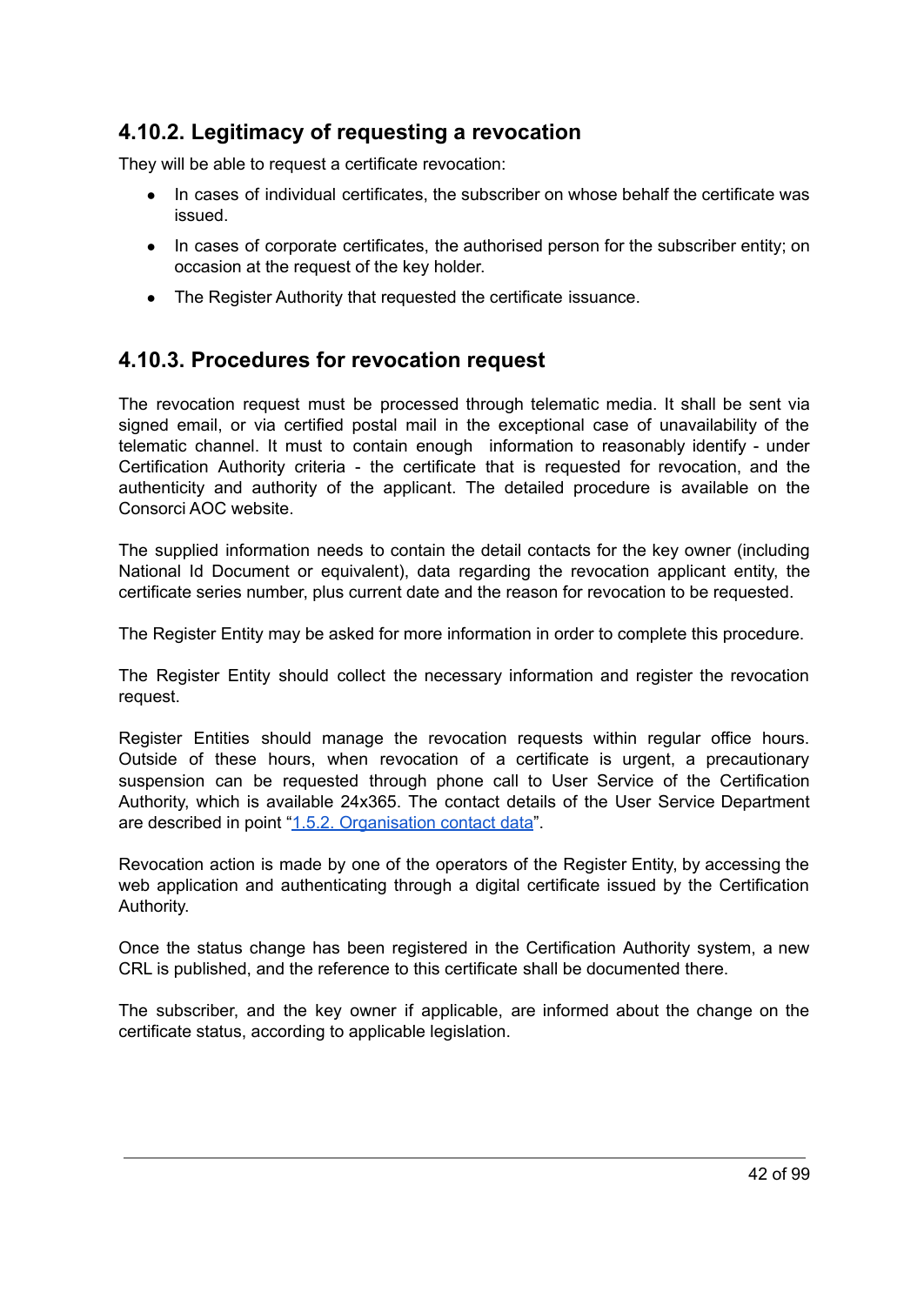## **4.10.4. Term time for revocation request**

Revocation requests must be sent as soon as possible once the cause of the revocation is known.

Outside of the Authority Register office hours, the subscriber may request precautionary suspension of the certificate through the User Service Centre of the Certification Authority, according to the procedure defined on the Consorci AOC website.

## **4.10.5. Maximum term for revocation request process**

When a Register Authority or Associated Certification Authority receive a revocation request, it will be processed as soon as possible, within 24 hours of receipt.

Before proceeding to a certificate effective revocation, the request addressee must authenticate it according to the requirements established in the corresponding section of this CPS.

When the revocation request has been sent to a Register Authority, they will be able to authenticate it, revoke the certificate directly or send a request to this effect to the Associated Certification Authority.

Also, the key holder must be notified about status changes of the revocated certificate. In cases of corporate certificates, the subscriber must be notified.

## **4.10.6. Obligation to consult information related to certificate revocation**

Verifiers check the status of those certificates they want to trust in.

In order to verify the status of certificates it is necessary to consult the CRL in force by the Certification Authority that issued this certificate, or to consult an online service that gives certificates status (OCSP Service or other certificate validation services) operated by a trusted validation services provider.

Certification Authorities that form the certification hierarchy operated by Consorci AOC publish freely the information about status of certificates issued by them. The URLs where this information is published (CRL lists and OCSP services), are indicated within the content of the certificates they issue.

The Certification Authority provides information to the verifiers about how and when to find the corresponding CRL.

## **4.10.7. Frequency of the Certificate Revocation List (CRL) publication**

The Root Certification Authority will issue a Authority Revocation List (ARL) at least every six months, or extraordinarily, when the revocation of a certificate of authority occurs.

Each subordinate Certification Authority will issue a CRL daily, and in an extraordinary manner, each time a certificate is suspended or revoked.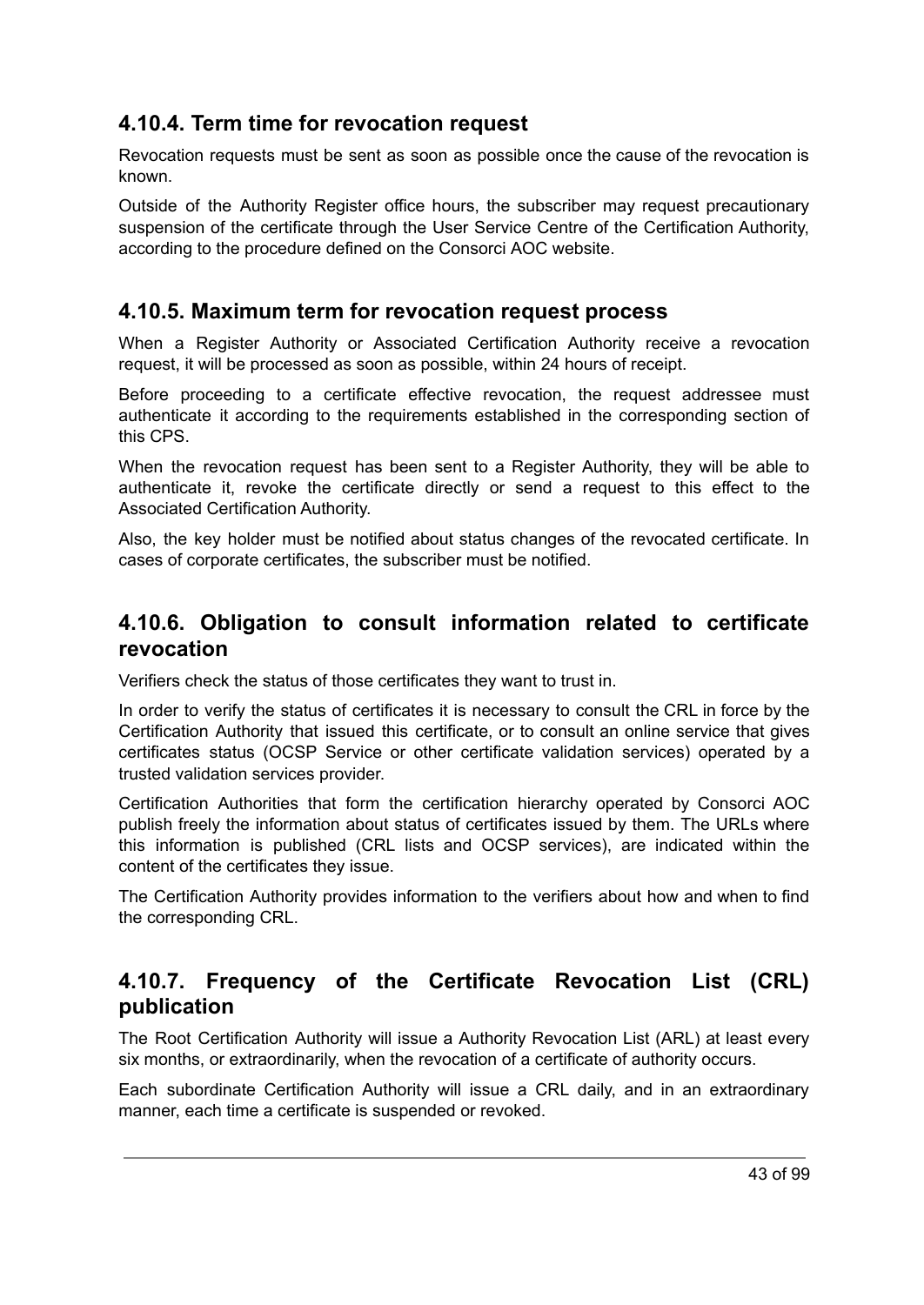## **4.10.8. Maximum period for CRL publication**

Once they are generated, new versions of CRL are published immediately on Consori AOC website and via the URLs indicated within the content of the issued certificates.

## **4.10.9. Availability of certificate status check services**

Verifiers of digital certificates may consult the online service that provides certificate status (*OCSP responder* service, for online certificate status query, or other certificate validation services) operated by a trusted validation services provider.

Consorci AOC offers a free OCSP responder service to check the status of the certificates issued by the Certification Authorities that form the certification public hierarchy of Cataluña.

The URL of this service is indicated within the content of the issued certificates. This information related to the OCSP profile, and in general to the service function, can be found at [http://www.aoc.cat/catcert/regulacio.](http://www.aoc.cat/catcert/regulacio)

In case of cessation of the activity and / or compromise of the EC keys, a last CRL will be generated that will be kept intact and available for consultation, guaranteeing the availability of the information service on the status of the certificates, for at least 15 years since its publication.

The provision of information on the status of revocation of the Certificates, in the event of cessation of activity of the Consortium AOC as a TSP, is guaranteed by transfer, to the supervisory body or to another Provider with which the corresponding one is reached. agreement, of all the information related to the Certificates and, especially, of the data of their revocation status.

## **4.10.10. Obligation to consult information regarding certificate status check services**

Verifiers check the status of those certificates they want to trust in. There is no stipulation related to the mechanism used for the status check.

## **4.10.11. Other forms of certificate revocation information**

No stipulation required.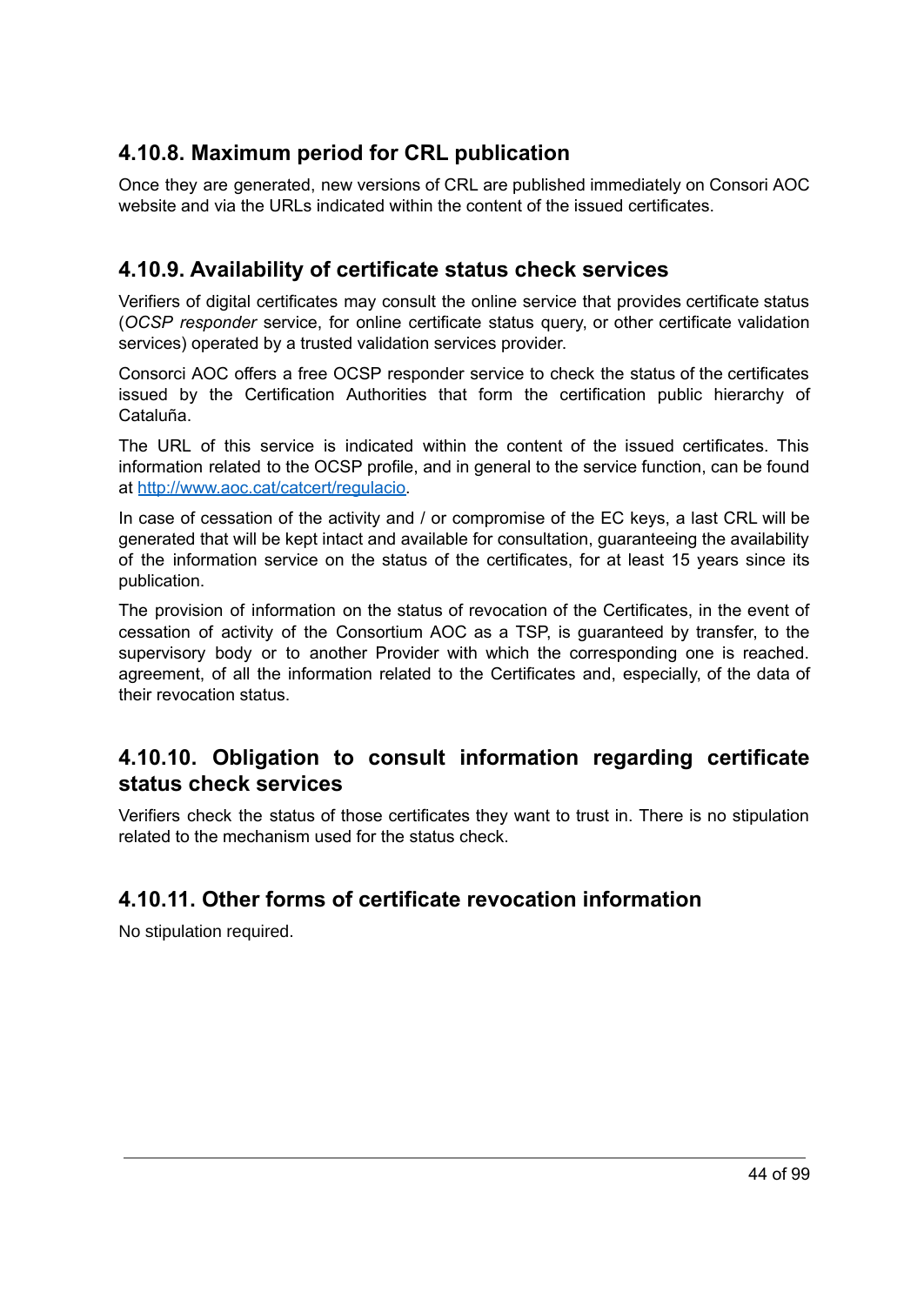## **4.10.12. Special requirement for private key security breach cases**

The breach of an Associated Certification Authority private key will be communicated, as far as possible, to all participants of the certification public hierarchy of Cataluña, including at least in the corresponding CRL the reference to the digital certificate of this Certification Authority.

Additionally, Third Parties may use the following methods to demonstrate a possible key compromise:

- Send a signed CSR, the private key that has been compromised, or another challenge response signed by said Private Key and verifiable by the public key.
- Provide references to sources of security and / or vulnerability incidents for which the compromise is verifiable.
- Submit binaries that contain a compromised private key, including the method to extract the private key.

The Third Parties will notify said commitment to the CA via email for notification of incidents: incident\_pki@aoc.cat

#### **4.10.13. Causes of certificate suspension**

The Associated Certification Authority will suspend a certificate in the following cases:

- In those cases legally provided by the electronic signature and trusted digital services applicable regulation, and in any case when a legal or administrative resolution orders it.
- When the required documentation for the revocation request is sufficient, but it is not possible to reasonably identify the key holder.
- When the required documentation for the revocation request is not sufficient, even if it is possible to reasonable identify the key holder.
- When the required documentation for the revocation request is not sufficient, and it is not possible to reasonably identify the key holder.
- When the certificate is not activated in a period of more than 120 days since its issuance.
- If there is a suspicion of a key breach, and until it is confirmed. In this case, the Associated Certification Authority must make sure that the certificate is not suspended for more time than necessary to confirm the breach.

Suspension is prohibited for the following device certificates, which may only be revoked:

- Secure Socket Certificate (Dispositiu SSL)
- Secure Socket Certificate Extended Validation (Dispositiu SSL EV)
- Electronic Office Certificate (Seu-e nivell mig/substancial)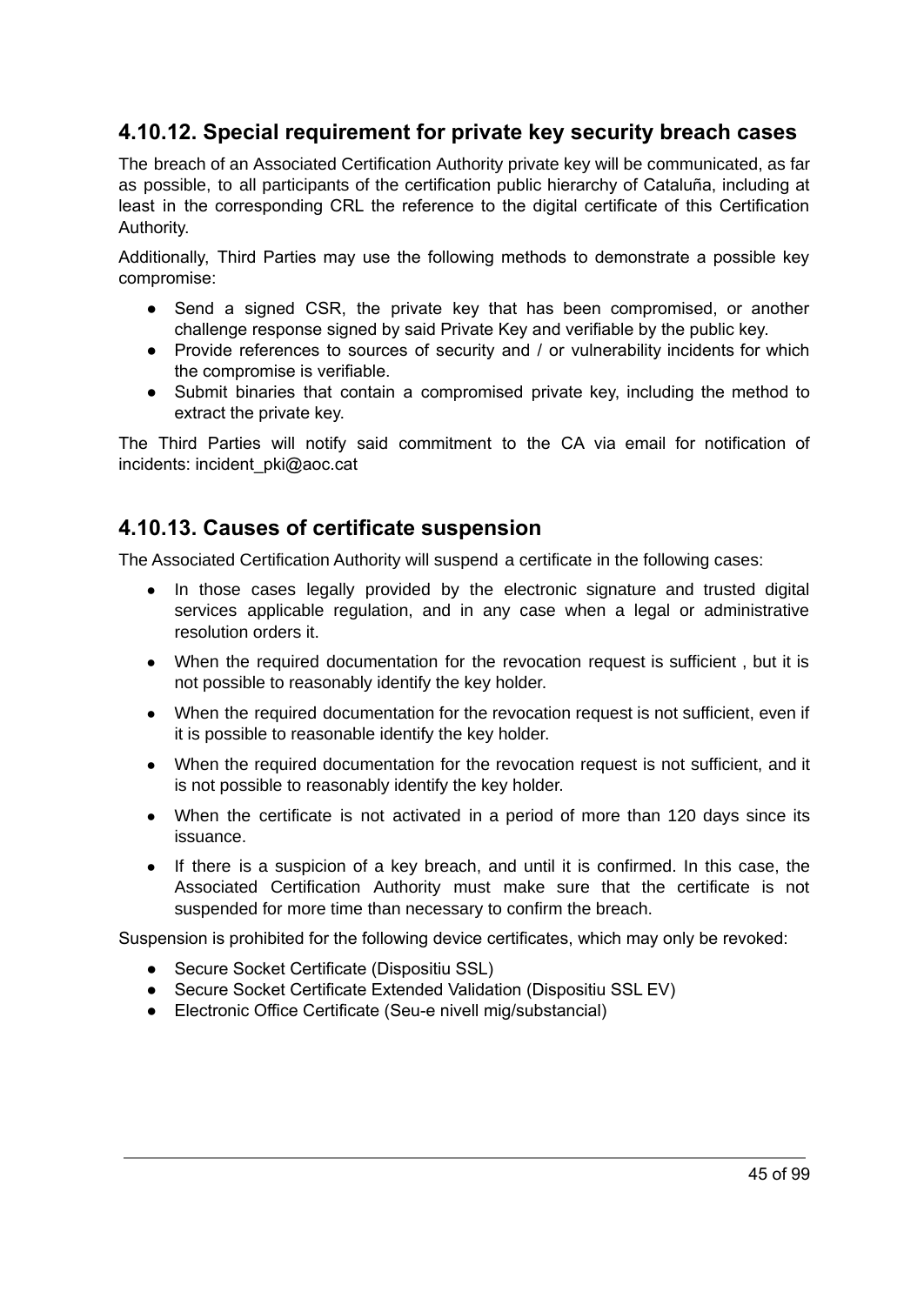## **4.10.14. Effect of certificate suspension**

It will be considered that the actions during a certificate suspension period are not valid, as long as the certificate is eventually revocated. But if the suspension is lifted (activation) and the certificate becomes valid again, the actions during the suspension period will be considered valid.

Suspension is reversible up to a maximum of a 120 day since the date of suspension, while after that time, if the activation has not been requested, it will become automatically revoked.

To perform the activation of a suspended certificate, the key holder must attend in person to the Register Authority that approved the issuance request of this certificate, and present the verifying document of their identity for the Register Authority to confirm.

Certificate status changes (suspension, enabling, etc) must be informed to the key holder, and in cases of personal certificates for public sector, changes must be informed to the subscriber.

#### **4.10.15. Who can request a suspension**

Suspension of a certificate may be requested by:

- In cases of individual certificates: the key holder the register authority that requested the certificate issuance, acting their name.
- In cases of corporate certificates: an authorised representative of the subscriber entity, the register authority that requested the certificate issuance, or the key holder.

## **4.10.16. Procedures of suspension request**

The procedure of suspension may be processed as follows:

- 1. By the key holder, calling the User Support Centre of the Certification Authority.
- 2. In cases of corporate certificates, by the certificate subscriber entity calling the User Support Centre of the Certification Authority.
- 3. By the Register Authority. In cases when the Register Authority is authorised to do so by the Certification Authority, then the Register Authority will be able to process the suspension. Otherwise the suspension is processed by the Certification Authority.

To initiate a suspension the following information is required:

- Date and time of the suspension request.
- Full name of the key holder whose digital certificate is to be suspended.
- Id Document of the key holder whose digital certificate is to be suspended.
- *SerialNumber* of the certificate to be suspended.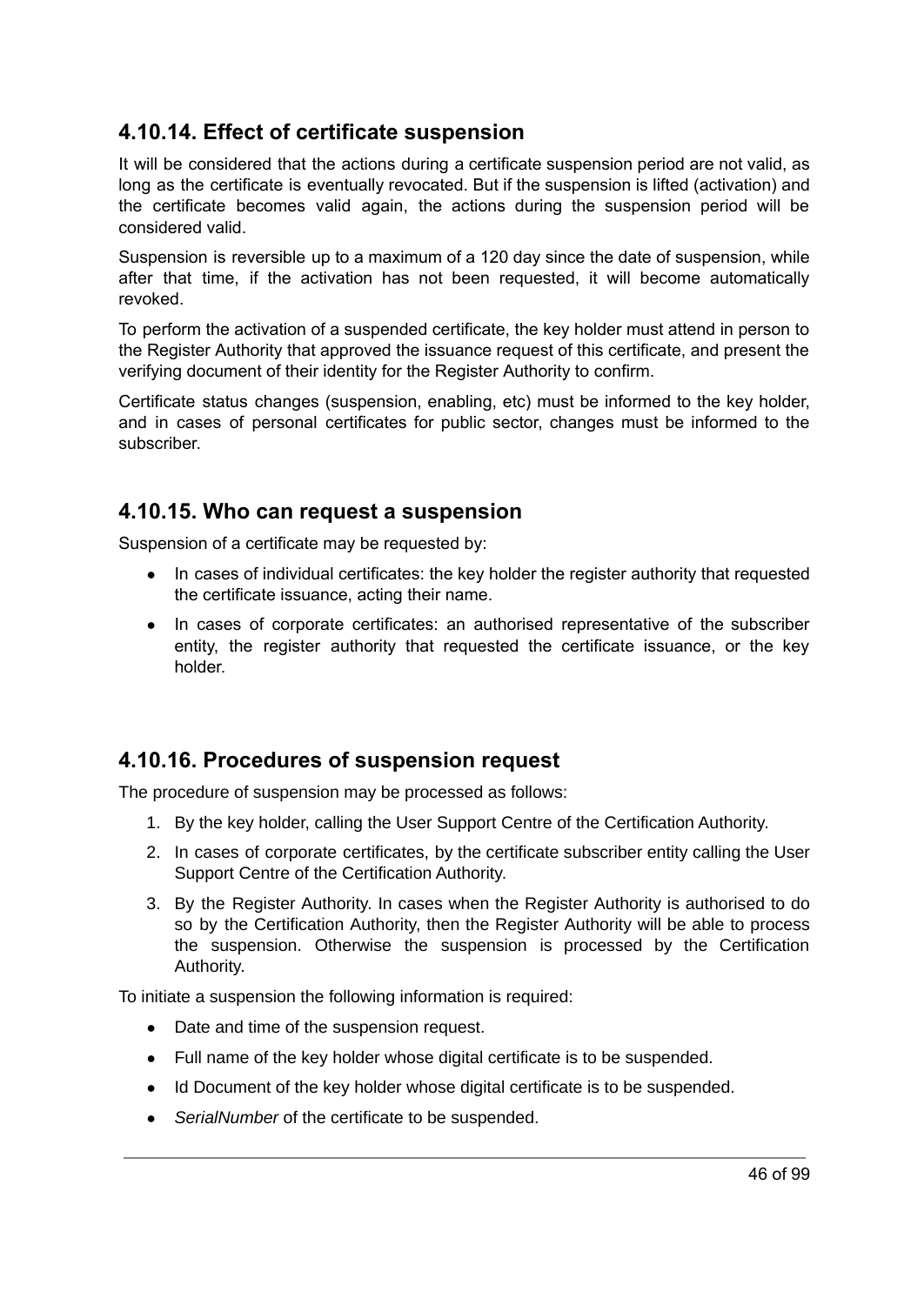- Detailed reason for suspension request.
- Suspension code associated to the certificate, or by default, secret question and response chosen at the time of activation.
- In cases of corporate certificates:
	- $\circ$  Identity of the subscriber who requests the suspension (in case this is not the same holder).
	- o Contact information of the Institution that requests the suspension.
	- $\circ$  Body and department to which the key holder is associated to.

Once the validity of a certificate is suspended, the subscriber will be informed, and where appropriate, the key holder, regarding the suspension status and the maximum suspension period of 120 (one hundred twenty) calendar days.

#### **4.10.17. Maximum suspension period**

The maximum suspension period will be 120 (one hundred twenty) calendar days.

## **4.10.18. Reactivating a suspended certificate**

To reactivate a suspended certificate, the subscriber must present and identify in front of the Associated Certification Authority, through the Register Authority that approved the certificate request, and sign the corresponding reactivation document request to record the reason that caused the suspension.

## **4.10.19. Validity period of certificates**

Validity period of certificates will be indicated within the certificate itself, up to a maximum of 5 years.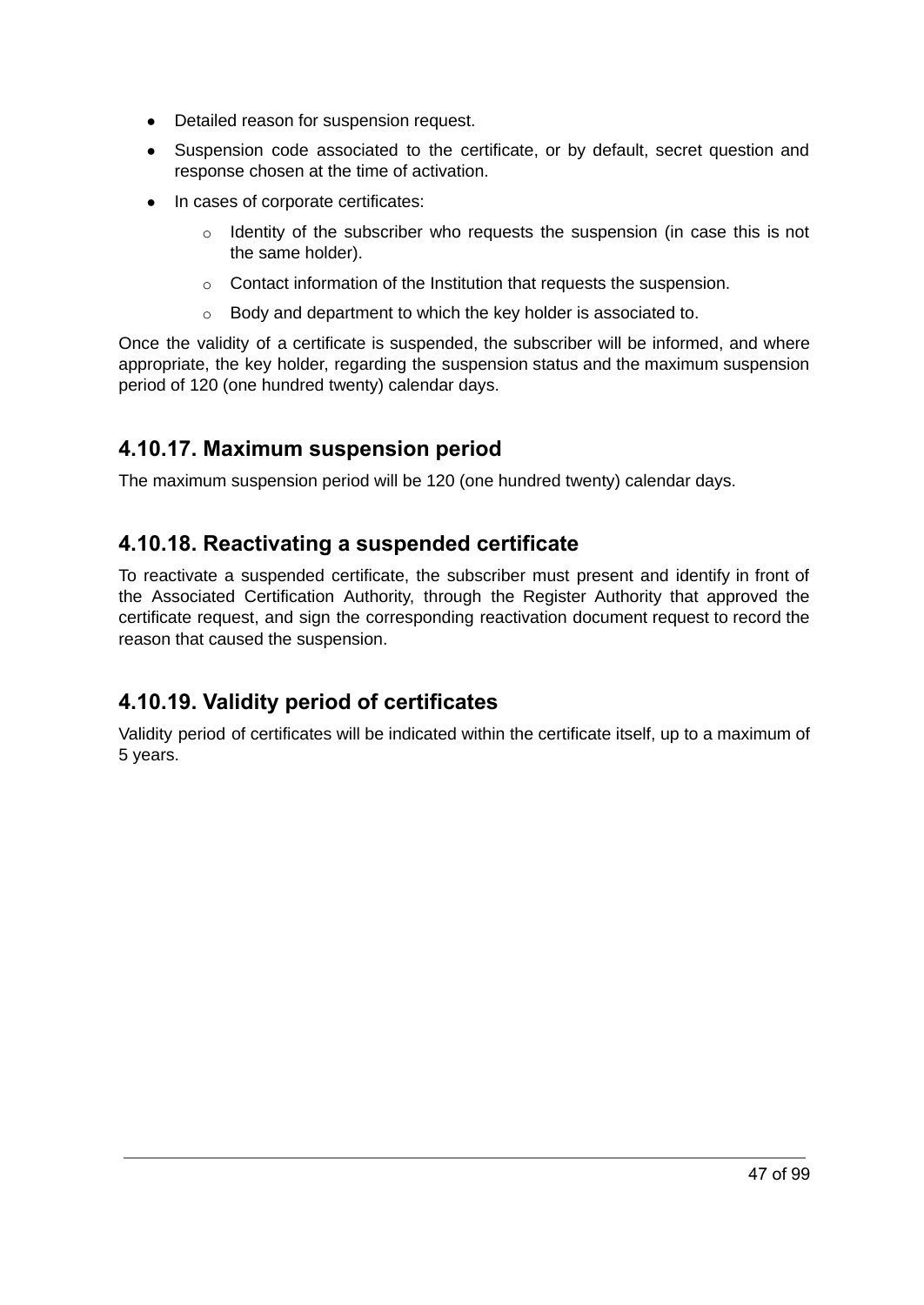## **4.11. Certificate status check services**

## **4.11.1. Operational features of the services**

CRLs are published on the Consorci AOC website, and via the URLs indicated in the issued certificates.

Additionally, the verifiers shall be able to enquire on the published certificates in the directory of the Certification Authority.

## **4.11.2. Availability of the services**

Verifiers of digital certificates may consults an online service that provides certificate status (*OCSP responder* service, for online certificate status query, or other certificate validation services) operated by a trusted validation services provider.

Consorci AOC offers a free *OCSP Responder* service to check the status of the certificates issued by the Certification Authorities that form the certification public hierarchy of Cataluña.

The URL of this service is indicated within the content of the issued certificates. This information related to the OCSP profile, and in general to the service function, can be found at [http://www.aoc.cat/catcert/regulacio.](http://www.aoc.cat/catcert/regulacio)

CRL and status certificate online enquiry systems will be available 24x7.

In case of failure of certificate status checking system due to causes beyond the Certification Authority control, then the Authority will use reasonable efforts to ensure that the service is resumed as soon as possible.

#### **4.11.3. Other functions of the services**

No stipulation required.

## **4.12. End of the subscription**

The end of the subscription will not imply revocation of certificates that have been issued, they may continue to be used until they expire.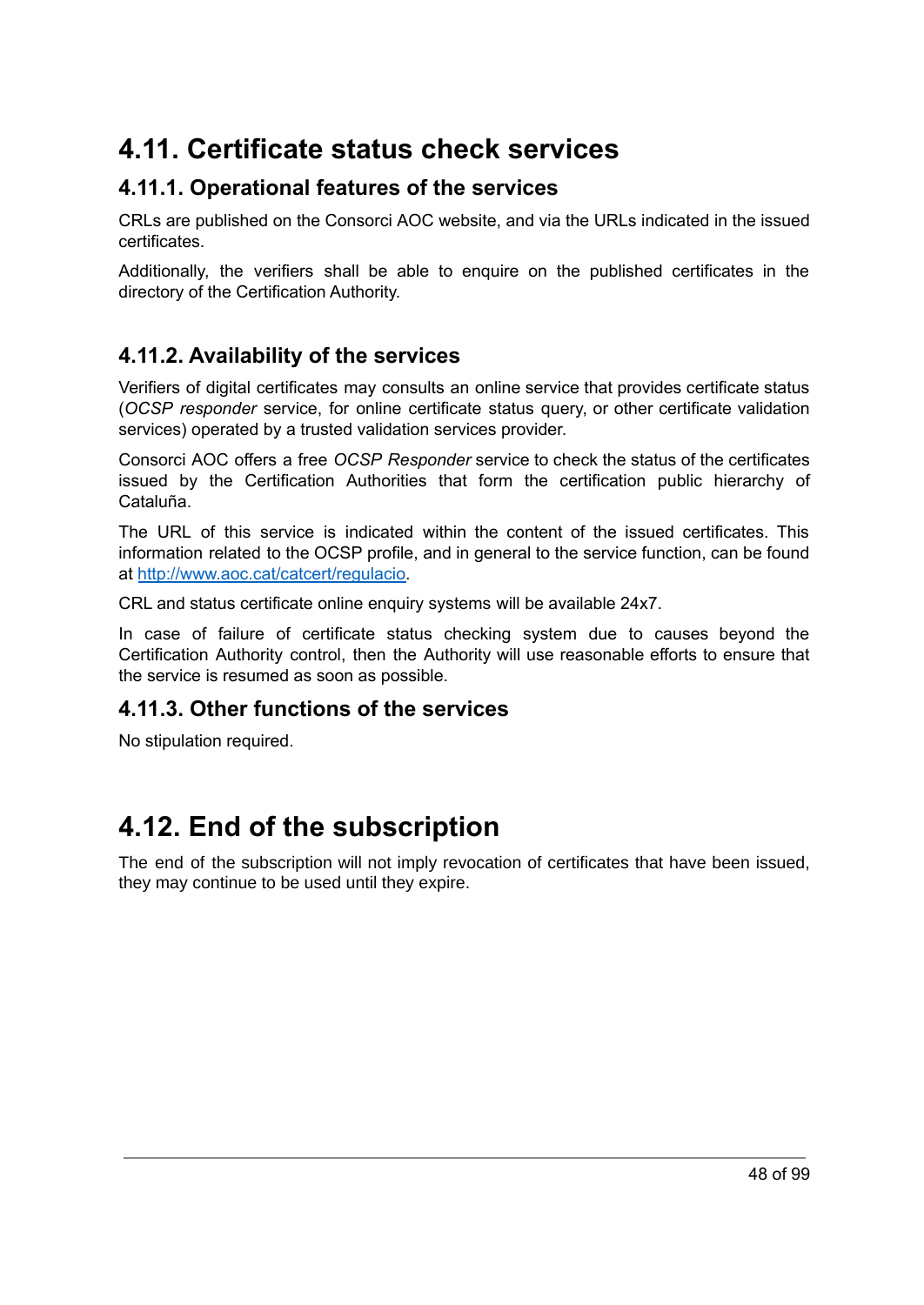## **4.13. Key deposit and recovery**

## **4.13.1. Policy and practices of key deposits and recovery**

The possibilities for a Certification Authority to provide key deposit and recovery services to one or more categories of certificates must be contained (in case this option is possible) in the corresponding CP. Also in this policy the following aspects must be detailed:

- a. Who can request deposit and key recovery
- b. How the request should be processed
- c. Requirements of requests confirmation
- d. Mechanisms used to deposit and recover keys

## **4.13.2. Policy and practices of session keys encapsulation and recovery**

No stipulation required.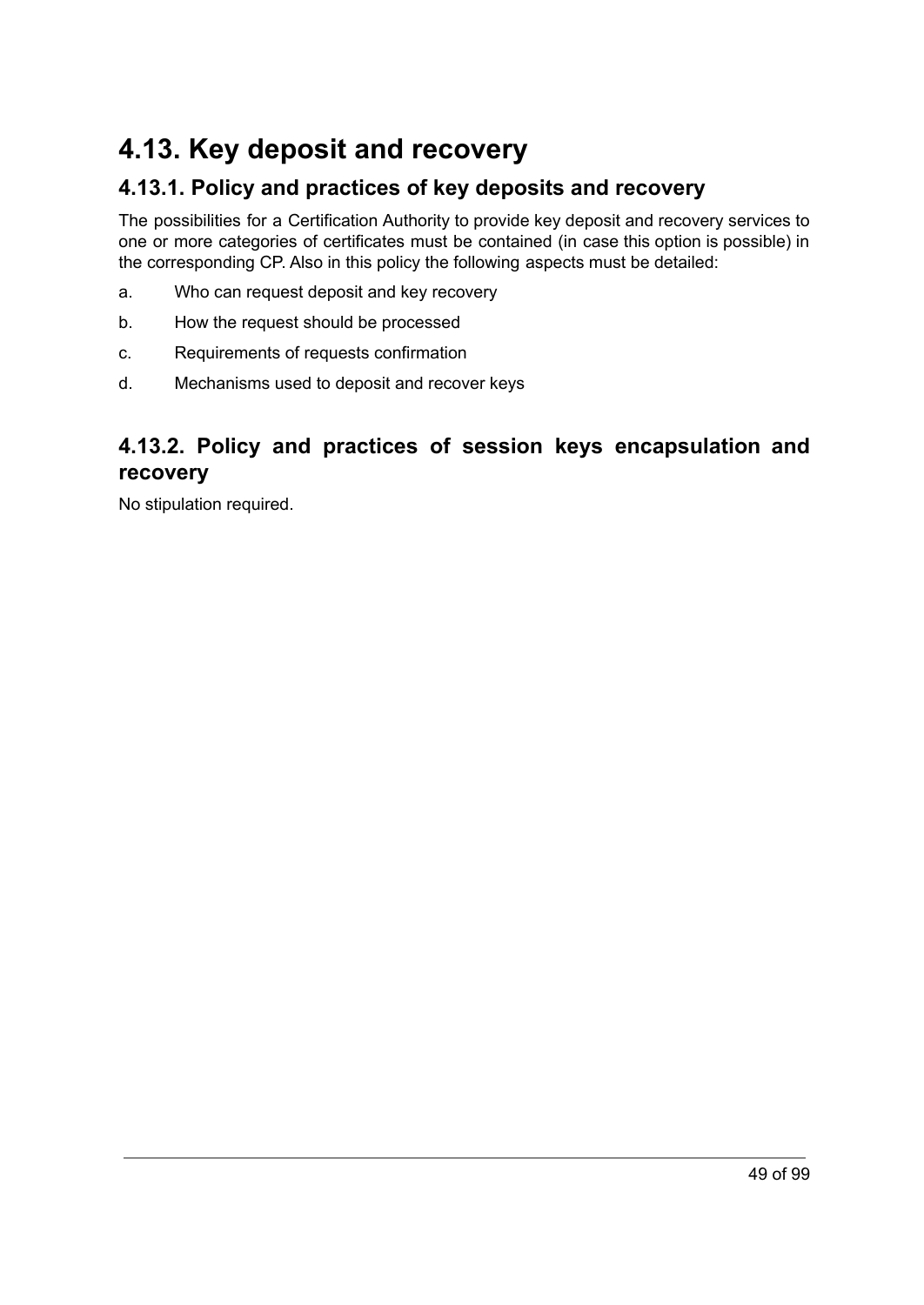# **5. Controls of physical, management and operational security**

The Certification Authority ensure the application of adequate administrative and management procedures according to the recognised standards, in particular:

- a. A risk management analysis is made to evaluate required security measures.
- b. The Certification Authority must be responsible for providing services in a secure way, even if parts are subcontracted. Third parties responsibilities are defined and the required legal controls must be established to guarantee that their obligations are accomplished with an equivalent security level.
- c. The Certification Authority establishes the main rules regarding security via a high-level body that defines the information security policy of the Entity and gives the necessary publicity via action of internal communication.
- d. The Certification Authority maintains the necessary infrastructure to manage the security of operations. Any change that has impact on the security level must be approved by the body referred previously.
- e. The Certification Authority implements and maintains security control and operational procedures of the facility, the systems and the active data on which the provision of the service is based.
- f. In case of total subcontracting of the services, the Certificate Authority guarantees the maintenance of the necessary security level.

## **5.1. Control of physical security**

#### **5.1.1. Secure areas**

The Certification Authority has premises that physically protect the provision of at least the services of certificates and cryptographic devices generation, revocation management, and against breach caused by non authorised access to systems or data.

Physical protection is obtained via creation of security perimeters clearly defined around the services of certificates and cryptographic devices generation and revocation management. Those parts of the facility that are shared with other organisations are outside of these perimeters.

## **5.1.2. Physical security controls**

The Certification Authority establishes physical and environmental security controls to protect the premise resources where systems installations are located, same systems and equipment used for operations. The physical and environmental security policy applicable to services of certificates and cryptographic devices generation and revocation management establishes prescriptions for the following contingencies:

● Physical access control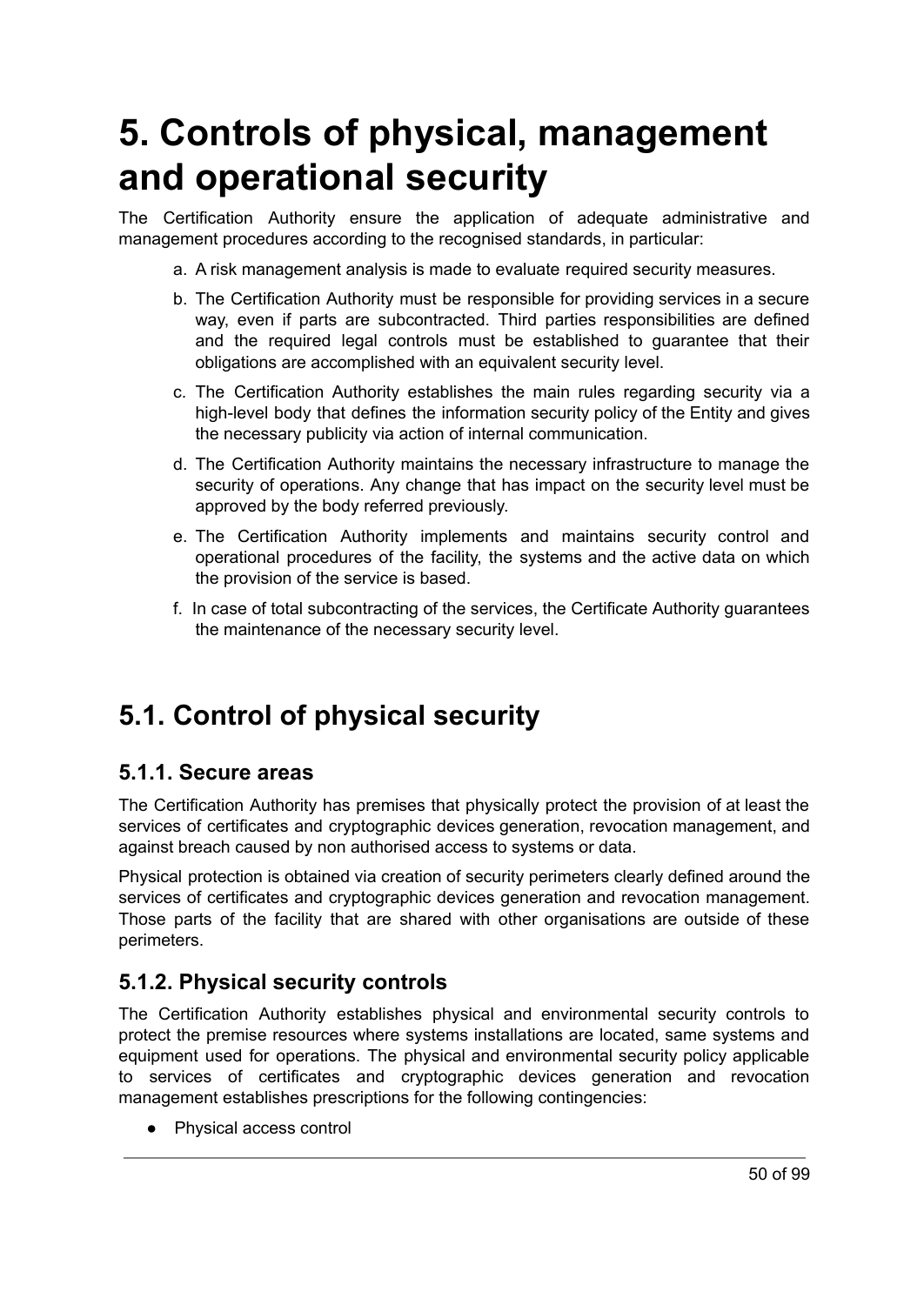- Protection against natural disaster.
- Fire precaution measures.
- Errors in support systems (electrical supply, telecommunications, etc.).
- Building demolition.
- Flooding
- Anti-theft protection.
- Conformity and non authorised access.
- Disaster recovery.
- Non authorised removal of equipment, information, supports and applications related to components utilised for the Certification Authority services.

#### **5.1.3. Facilities location and construction**

Facilities location allows the attendance of security forces immediately after the notification of an incident.

Quality and strength of construction materials of the facilities guarantee adequate levels of protection against forced entry.

#### **5.1.4. Physical access**

The Certification Authority establishes security levels with restricted access to the different perimeters and defined physical barriers.

To access the facilities of the Certification Authority where certificate life-cycle processes are managed, previous authorisation and date, time and registration of access are necessary, including close circuit television recording and archiving.

This identification towards the access control system is made via recognition of a biometric parameter of the individual, except in cases of escorted visits.

The management of the cryptographic keys, as well as its storage, is done within the specific facilities and requires access and permanency double controls.

## **5.1.5. Electricity and air conditioning**

The Certification Authority IT equipment are duly protected against electrical power surges or cuts that could damage or interrupt the service.

The facilities rely on electrical supply stabilisation system, as well as on a system that generates sufficient uninterrupted electrical supply for the time required to close the systems in an organised and completed way.

The IT equipment is located in an environment where climate control is guaranteed for the optimal conditions for their operation.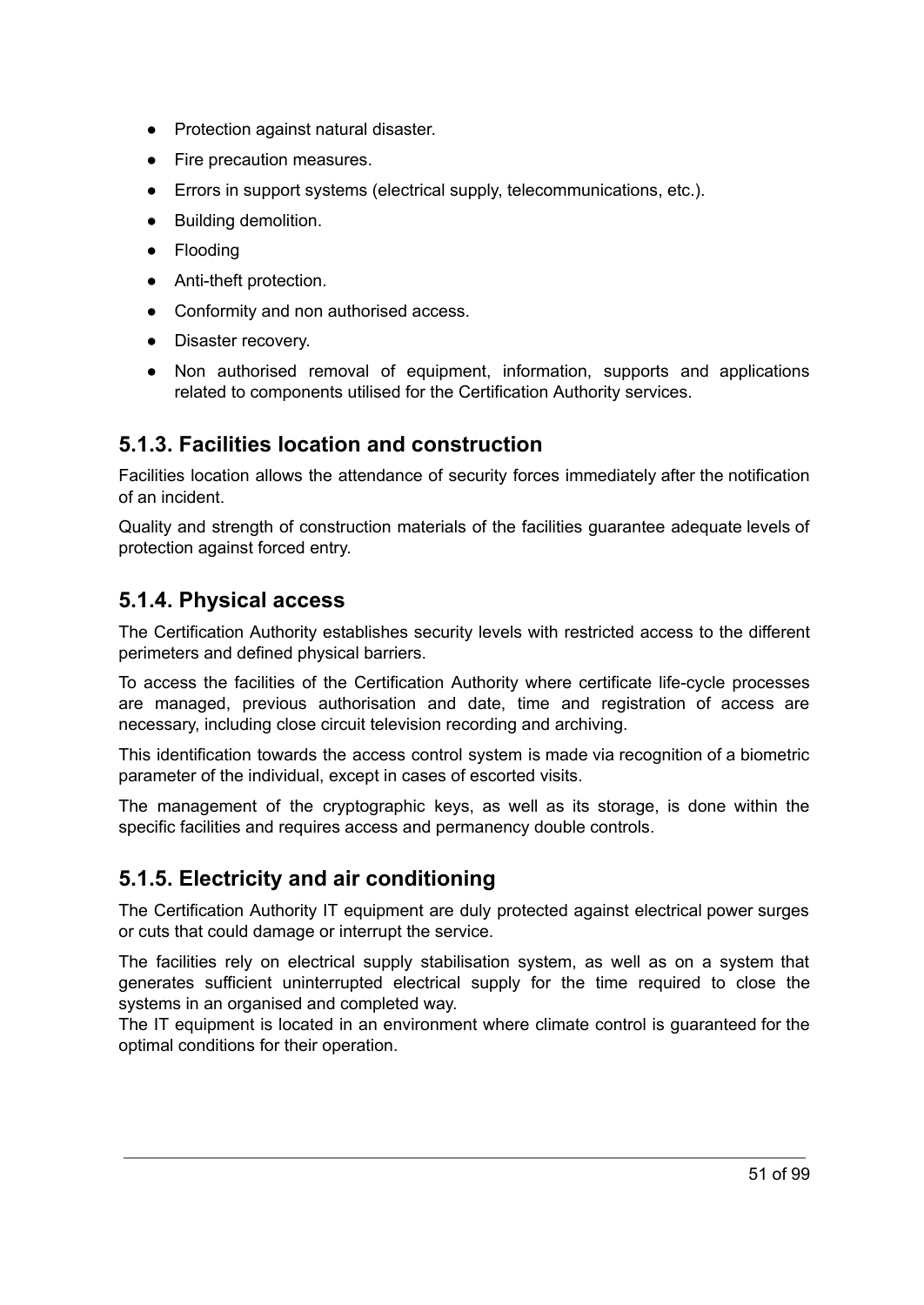## **5.1.6. Water exposure**

The Certification Authority has flood detection systems adequate to protect the equipment and assets, in case of facilities location conditions make this necessary.

## **5.1.7. Fire warning and protection**

All the facilities of the Certification Authority rely on detection and extinction automatic systems.

In particular, cryptographic devices and supports that store keys of the Certification Authorities will also utilise specific and additional fire protection system.

#### **5.1.8. Removable data storage**

Usage of removable storage supports is minimised and restricted uniquely to file movement between systems via USB pendrive devices. To guarantee both integrity and confidentiality, removable storage supports will be stored in a safe in the same room.

#### **5.1.9. Waste management**

Secure elimination, both paper and magnetic waste is managed via mechanisms that guarantee the impossibility of information recovery.

In the case of magnetic media, they are formatted, permanently deleted or physically destroyed.

In the case of paper documentation, it is submitted to a physical destruction treatment.

## **5.1.10. Secure offsite copy**

Secure copies of information systems are held in facilities that are physically separated from where the IT equipment is maintained.

Secure copies are made online within the contingency system, an alternative CPD, through encrypted communications.

## **5.2. Control procedures**

The Certification Authority guarantees that its systems operate in a secure way by establishing and implementing procedures for the related functions that affect service provision.

The Certification Authority personnel execute the administrative and management procedures according to the Certification Authority security policy.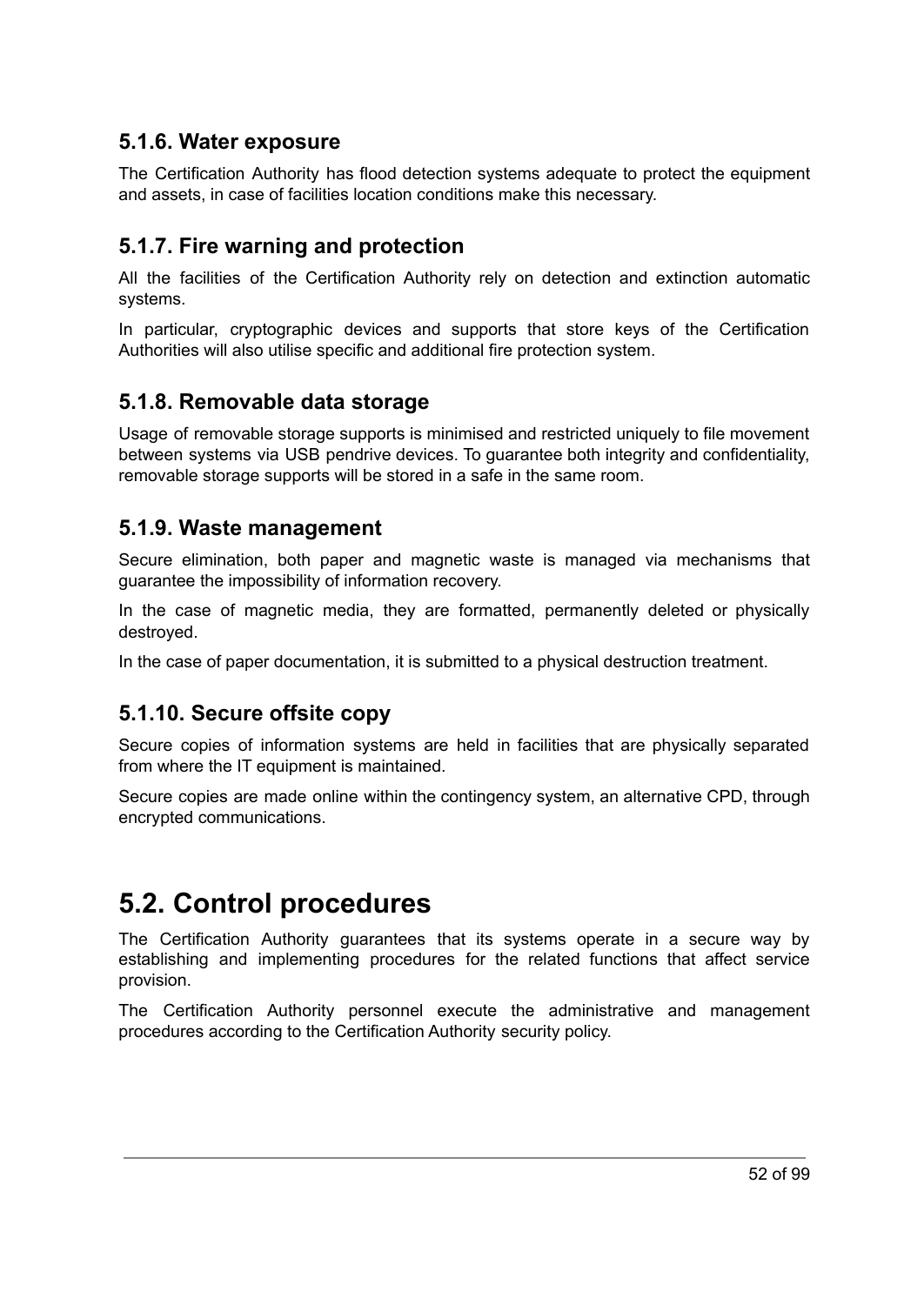## **5.2.1. Reliable functions**

Persons that occupy these positions are formally appointed by the high management of the Certification Authority.

Reliable functions include:

- Personnel responsible of the security
- System administrators
- Systems operators
- Registration operators
- System auditors.
- Any other person with access to personal data.

According to rules ETSI EN 319 401 and CEN/TS 419261, the following roles must be established:

- Security Officer: global responsible for administration and implementation of the security policies and procedures.
- Registration Officer: Responsible to approve, issue, suspend and revoke end-entity certificates, as well as adequate verification on certificates of website authentication.
- Revocation Officers: responsible to implement changes to the certificate status.
- System Administrator: authorised to implement changes within the system configuration, without access to data of the system.
- System Operators: responsible for the system daily management (monitoring, backup, recovery…).
- System Auditors: authorised to access to systems logs and verify the procedures.
- CA Operator Certification Operator: responsible to activate the CA keys in online environment, or the certified signature and CRL processes in the Root Offline environment.

#### **5.2.2. Number of persons per task**

The Certification Authority guarantees at least two people to do the tasks that require multi-person control and that are detailed below:

- The generation of the key of the CA'S.
- Recovery and backup of the CA's private key.
- The issuance of CA's certificates.
- Activation of the CA's private key.
- Any activity performed on hardware and software resources that support root CA.

## **5.2.3. Identification and authentication for each function**

The Certification Authority identifies and authenticates personnel prior to their accessing of the corresponding reliable function.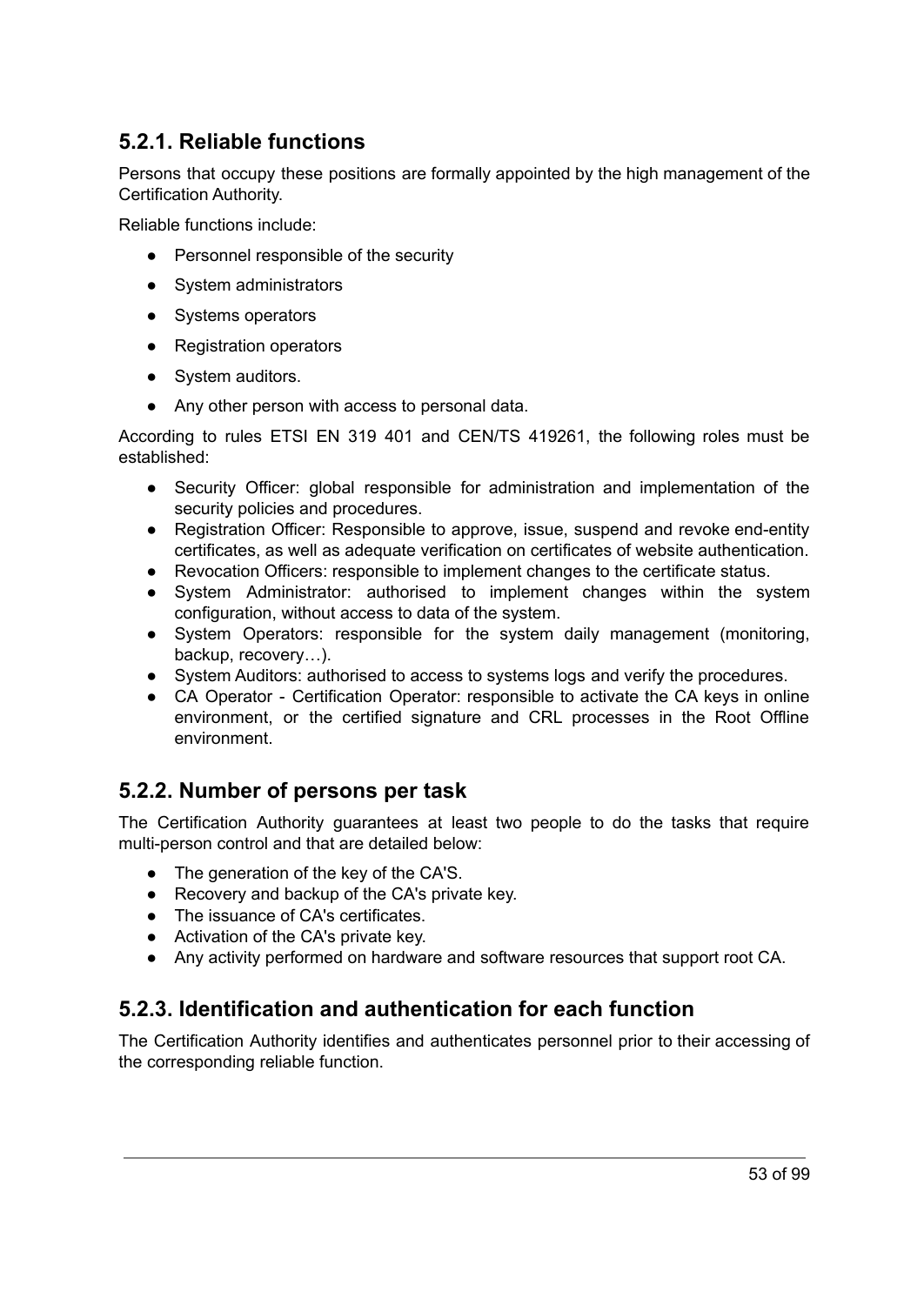## **5.2.4. Roles which require task separation**

The Certification Authority identifies, within its security policy, reliable functions or roles:

Reliable functions include:

- a. Security Officer
- b. Registration Officer
- c. System Administrator
- d. System Operators
- e. System Auditors
- f. Any other person with access to personal data.

The following restrictions apply in all cases:

- 1. Person acting as Security Officer or Register Officer cannot also act as System Auditor.
- 2. Person acting as System Administrator cannot also act as Security Officer or System Auditor.

Role descriptions must be constructed with the understanding that sensitive function separation is required, as well as a minimum privilege concession when possible. To determine the sensitivity of the function, the following elements must be taking into account:

- a. Duties associated with the function
- b. Access level
- c. Monitoring of the function
- d. Training and awareness-raising
- e. Required skills

The referred restrictions are applied the following way:

- Person acting as Security Officer or Register Officer cannot act as System Auditor.
- Person acting as System Administrator may not act as Security Officer or System Auditor.

## **5.3. Personnel controls**

The Certification Authority considers the following aspects:

- Information confidentiality is maintained via available means and by keeping an appropriate attitude for the development of its functions, while outside of the work environment it is maintained by managing all aspects of infrastructures security.
- Being diligent and responsible with the treatment, maintenance and custody of the assets identified in the policy, within security plans or within this document.
- Non-public information shall not be revealed outside of the infrastructure. It is also not allowed to remove information media for sharing with lower security levels.
- Any incident which is considered to affect infrastructure security or to limit the service quality, must be reported to Security Responsible at the earliest opportunity.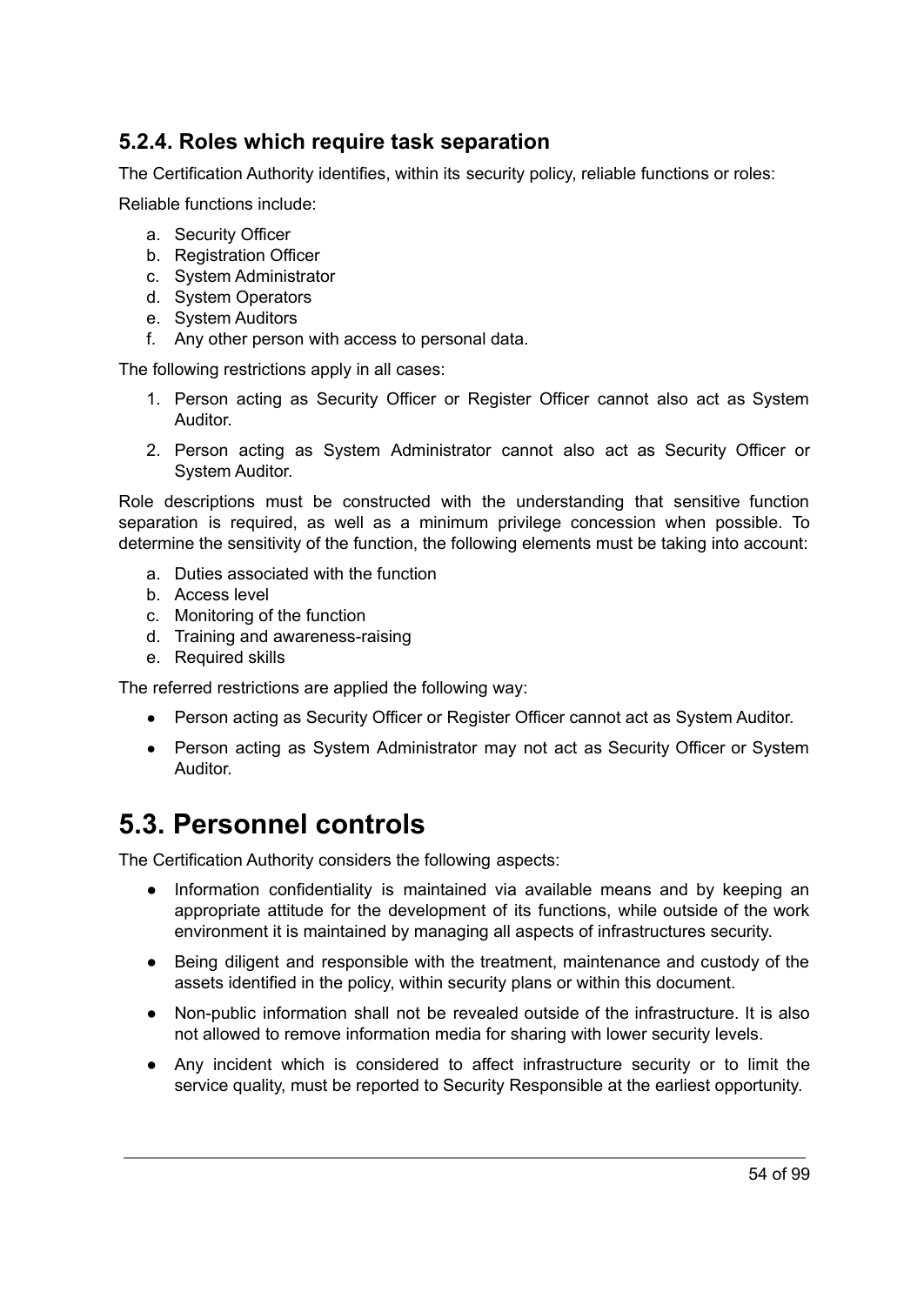- Infrastructure assets shall be used for the purposes for which they have been mandated.
- It is required to have manuals and guidelines for the system users that allow them to develop their functions correctly.
- Written documentation that indicates the functions and security measures to which the user is subjected, is required
- The security responsible ensures that the above referred documentation is supplied, and provides area responsible contacts with all the necessary information.
- No software or hardware that have not been specifically authorised in writing by the IT responsible, shall be installed.
- Intentional access, deletion or modification of information not designated for that person or professional profile, is not permitted.

Personnel bound by these regulations:

- Service Responsible
- The Certification Authority Responsible
- Security Responsible
- Operations Responsible
- Administration, Operation and Exploitation Technical Team
- Network Administrators
- Certification Authority users

In addition, regulation compliance extends to the following personnel:

- those who submit certificate requests
- those who approve and validate certificate requests
- those who submit certificate generation / customisation
- those who guard keys or cryptographic tokens
- those who guard the keys or secure combinations to access the operation room
- those who retain access to classified information
- those who communications and operations personnel
- those who are security personnel (physical and logical) involved in the operation
- those who are the service responsible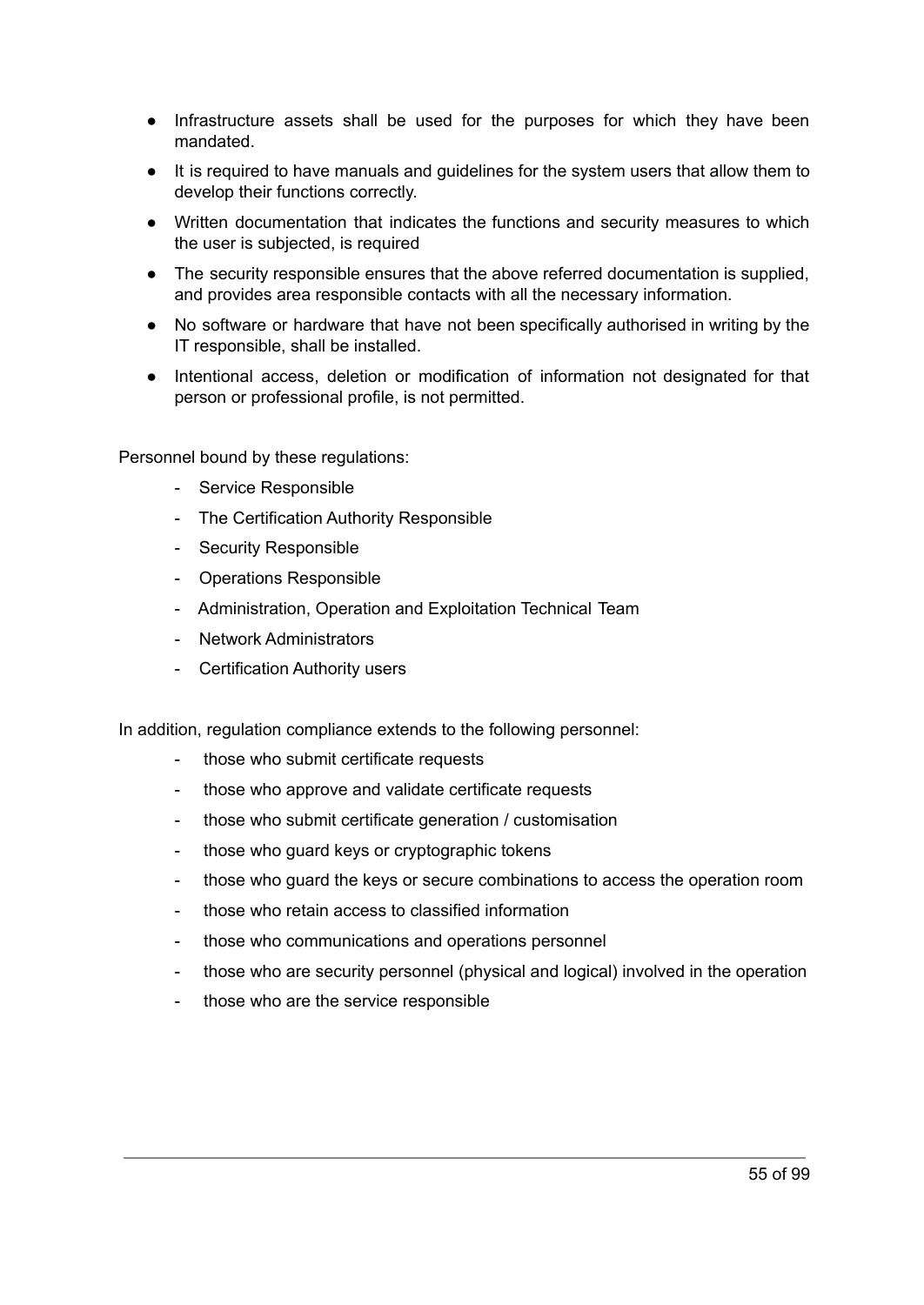## **5.3.1. Record, qualification, experience and authorisation requirements**

The Certification Authority is formed by qualified personnel with the required experience to manage the offered services provision within the electronic signature scope and the appropriate security and management procedures.

This requirement will apply to personnel managing the Certificate Authority, specifically to those who are related to security personnel procedures.

Qualification and experience may be supplied via appropriate training.

Personnel in trust roles are free of personal interests that could be in conflict with other functions development.

The validation specialists for issuing web authentication certificates must meet the training and qualification prerequisites established in section 14.1.2 of the EV Guidelines and section 5.3.3 of the Baseline Requirements of the CA / Browser Forum.

#### **5.3.2. Training requirements**

The Certification Authority trains personnel to enable them to obtain the necessary qualification for trust and management roles.

Training includes the following contents:

- Security principles and mechanisms of the Catalunya Certification Public Hierarchy, as well as the user environment of the person to be trained.
- Hardware and software versions in use.
- Tasks that personnel need to complete.
- Process management of security breaches and incidents
- Business continuity processes.
- Security management procedure related to personal data handling.

The Certification Authority, moreover, provides appropriate information to all involved personnel in operations as Register Authority, including work and security procedures. A periodic training regarding security, contingency plans and incidents management is also given.

#### **5.3.3. Requirement for and frequency of training update**

All personnel related to Register Authorities require attending to the Register Authority training taught by Consorci AOC.

There will be annual basis updates, except for modifications in the CPS, which will be notified as soon as they are approved.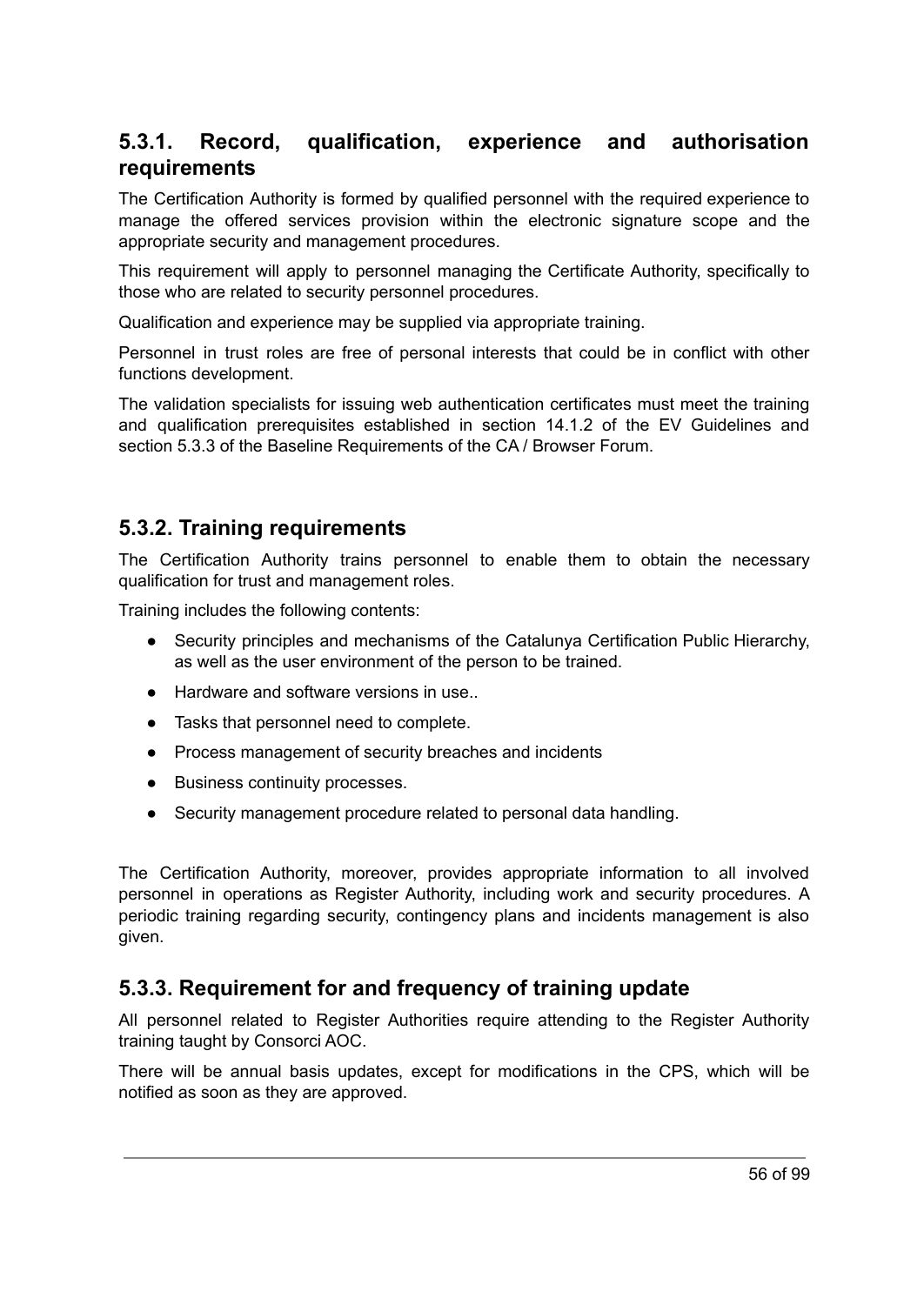## **5.3.4. Penalties for unauthorised actions**

The Certification Authority has a penalty system to determine responsibilities derived from non authorised actions.

Disciplinary actions include suspension and termination of the person responsible for the actions in question.

## **5.3.5. Requirements for hiring personnel**

The Certification Authority hires professionals for all functions, including trust roles. In this case, they are subjected to the same controls as the other employees.

Given the case that a person does not need to be subjected to these controls, they are constantly accompanied by a trusted employee.

In the case that all or parts of certification services are operated by a third party, controls and precautions described in this section 5, or in other parts of the certificate policy or this CPS, are applied and completed by the third party that conducts the operational functions of the certification service. Consorci AOC is responsible, in all cases, for the effective execution.

These aspects remain under the legal instrument used to control the agreement for the services provision by a third party distinct from the Certification Authority.

#### **5.3.6. Provision of documentation to personnel**

The Certification Authority provides strictly necessary documentation to personnel as required in order to competently develop its functions

## **5.4. Procedures for security audit**

## **5.4.1. Types of registered events**

The Certification Authority keeps a register, as a minimum, of the following events related to the entity security:

- System start-up and shutdown.
- Start and stop of the application used for certification Authority (technical).
- Attempts to create, delete, change passwords or permissions of users within the system.
- Changes to the certificate Authority (technical) keys.
- Changes to certificate issuance policies.
- Attempts to enter and leave the system.
- Non authorised attempts to enter the Certification Authority network.
- Non authorised attempts to access system files.
- Certification Authority keys generation.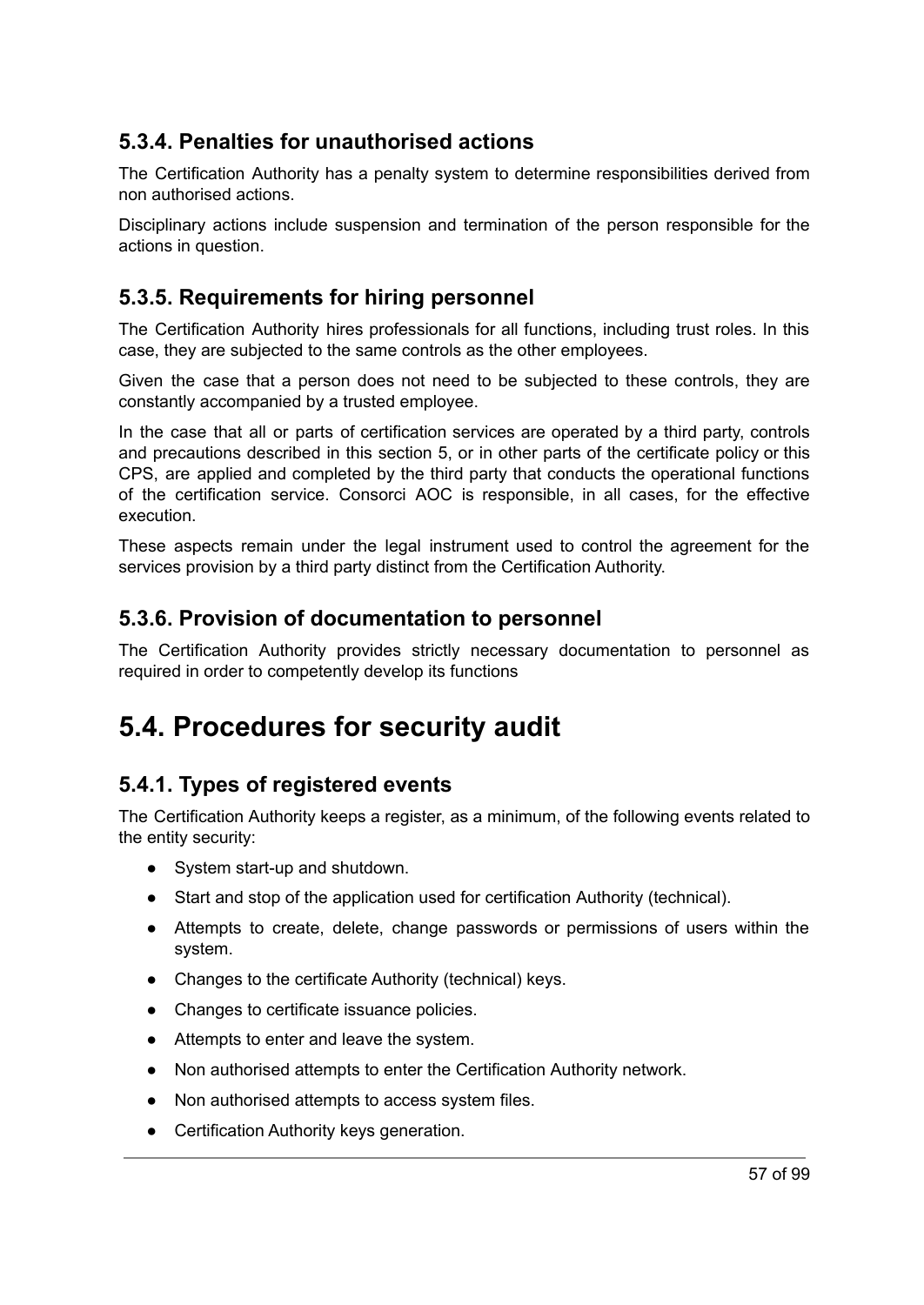- Invalid attempts at reading and writing in a certificate and in a directory.
- Events related to certificate life-cycle, such as request, issuance, revocation, and renewal.
- Events related to cryptographic module life-cycle, such as reception, use and deinstallation.

The Certification Authority also keeps ,either manually or electronically, the following information:

- Key generation and database management ceremony.
- Physical access registers.
- Maintenance and changes to system configuration.
- Personnel changes.
- Discrepancy and error reporting
- Register of material destruction containing information regarding keys, activation dates or subscriber personal information.
- Activation data possession for operations with the Certification Authority private key.
- Reporting on attempts of physical intrusion into the facilities that support certificates issuance and management.

## **5.4.2. Treatment frequency of audit registers**

Audit registers are examined at least once a week for searching suspicious or non habitual activity.

Processing of these registers processing consists of revisions that include verification that the registers themselves have not been manipulated, a brief inspection of all register entries and a deeper investigation of any alert or irregularity within the registers. Actions taken resulting from the audit are also documented.

## **5.4.3. Preservation period of audit registers**

Audit registers are retained during at least 2 (two) months after processing and then archived according to section 5.5 of this CPS.

## **5.4.4. Protection of audit registers**

Register files, either manual or electronic, are protected from reading, modifications, deleting or any other type of unauthorised manipulations via both logical and physical controls.

## **5.4.5. Procedures for maintaining secure copies**

Incremental support copies of audit register are generated daily and complete copies on a weekly basis.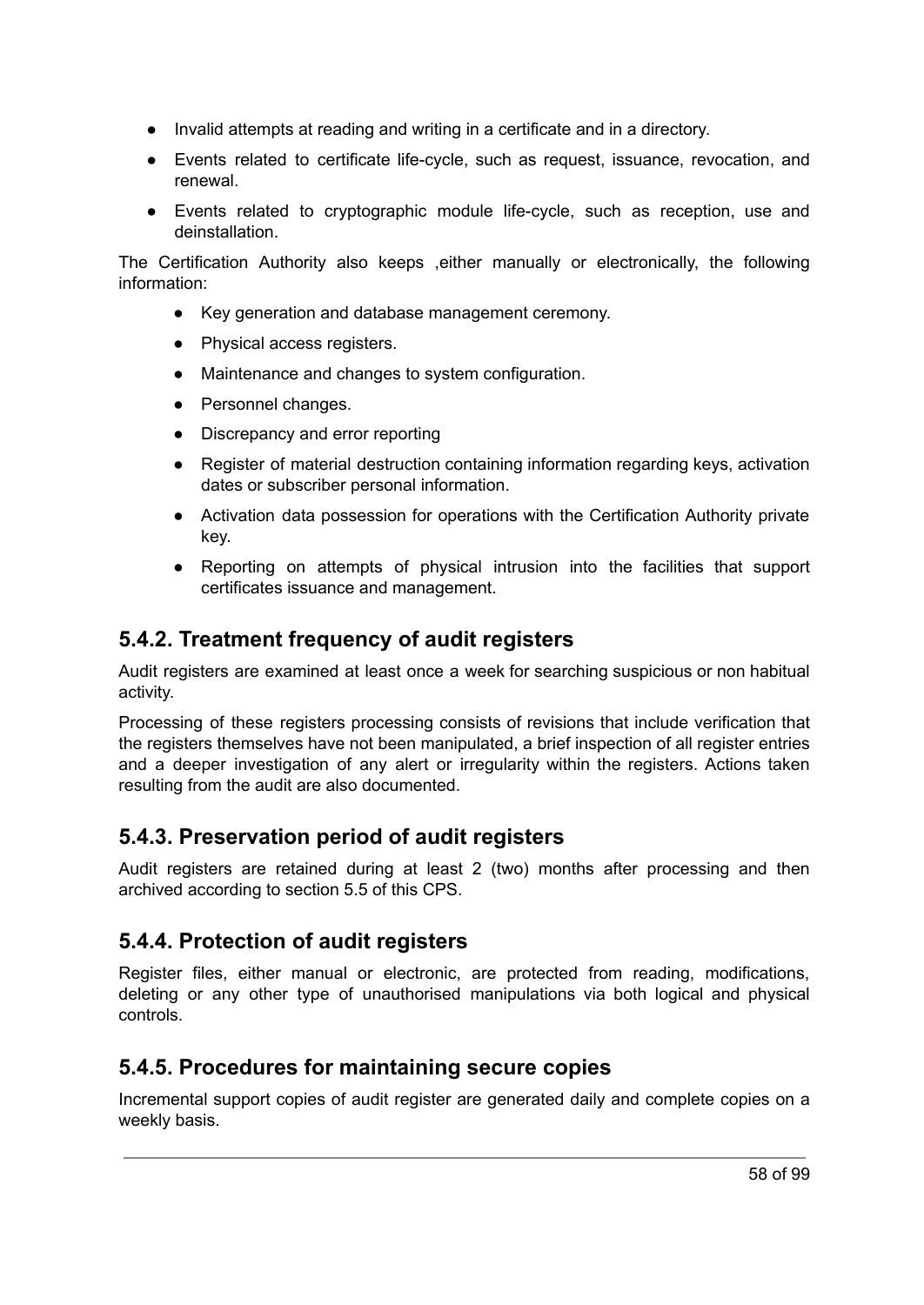The following points have been instituted in order to correctly preserve secure copies:

- Materials are kept in fire-resistant cabinets
- Only authorised personnel can access to secure copies
- The copies are identified

● If a material that has already contained a secure copy (USB, DVD's...) needs to be reused, it is necessary to make sure that the data is completely deleted and impossible to recover.

● Secure copies removal outside Register Entity need to be specifically authorised, via submission of an appropriate request form and noting the details in the register book.

● It is intended that secure copies are deposited periodically outside of the Register Entity.

#### **5.4.6. Location of accumulation systems of audit registers**

Accumulation system of audit registers is an internal system of the Certification Authority formed by the application registers, the networking registers, the operating system registers, and manually generated data, that authorised personnel store.

## **5.4.7. Notification of audit events to the event originator**

When the accumulation system of audit register records an event, it is not necessary to send a notification to the individual, organisation, device or application that caused the event.

It is communicated whether the result has been successful, but not that the action has been audited.

#### **5.4.8. Analysis of secure vulnerabilities**

Events arising from the audit process are stored, among other reasons, for monitoring system vulnerabilities.

Analysis of internal vulnerabilities are conducted at least quarterly while external reviews are conducted annually.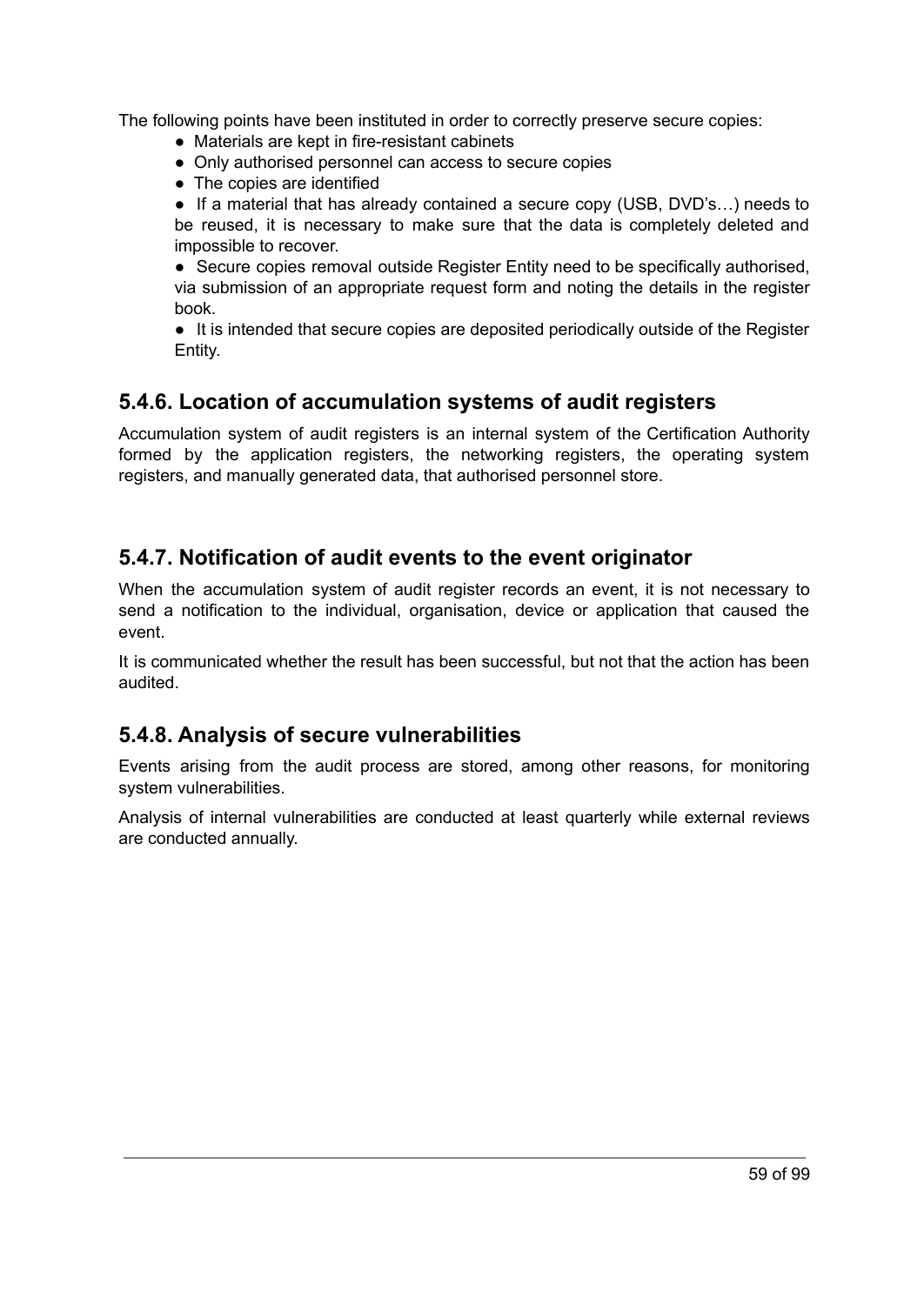## **5.5. Archive of information**

The Certification Authority guarantees that all information related to certificates is stored during an appropriate period according to section 5.5.2 of this CPS.

## **5.5.1. Types of registered events**

The Certification Authority maintains a register of all the events that occur during a certificate life cycle, including its renewal.

The Certification Authority registers the following:

- Type of document provided in the certificate request
- Unique identification number provided by the aforementioned document
- Identity of the Register Authority that accepts the certificate request
- Location of certificate request copies and agreement signed by the subscriber, in case of individual certificates.

The Certification Authority must also preserve the following original documents:

- Certificate request form
- Data certificate
- Delivery form of the certificate subscriber

#### **5.5.2. Register preservation period**

The Certification Authority maintains the registers specified in section 5.5.1 during a 15 (fifteen) year retention period, initiated from the time of certificate expiration or the end of the service provided.

All information related to Infrastructure Certificates is permanently stored.

## **5.5.3. Archive protection**

The Certification Authority assures correct protection of archives via assignment of qualified personnel towards handling, storage in fire-resistant boxes and external installations in required cases. The Certification Authority will use the necessary means to guarantee the confidentiality of digital signature private key against third parties during the generation.

## **5.5.4. Support copy procedures**

A communication technical worker from the Certification Authority is responsible for making secure copies of logic access logs to Registration Authority operating system.

Secure copies are created on a monthly basis and stored as CD copies. These CDs are kept in a safety deposit box in the same room.

Also, secure copies of KeyOne application customised for the Certification Authority are created. These copies are stored by the Certification Authority within its facilities.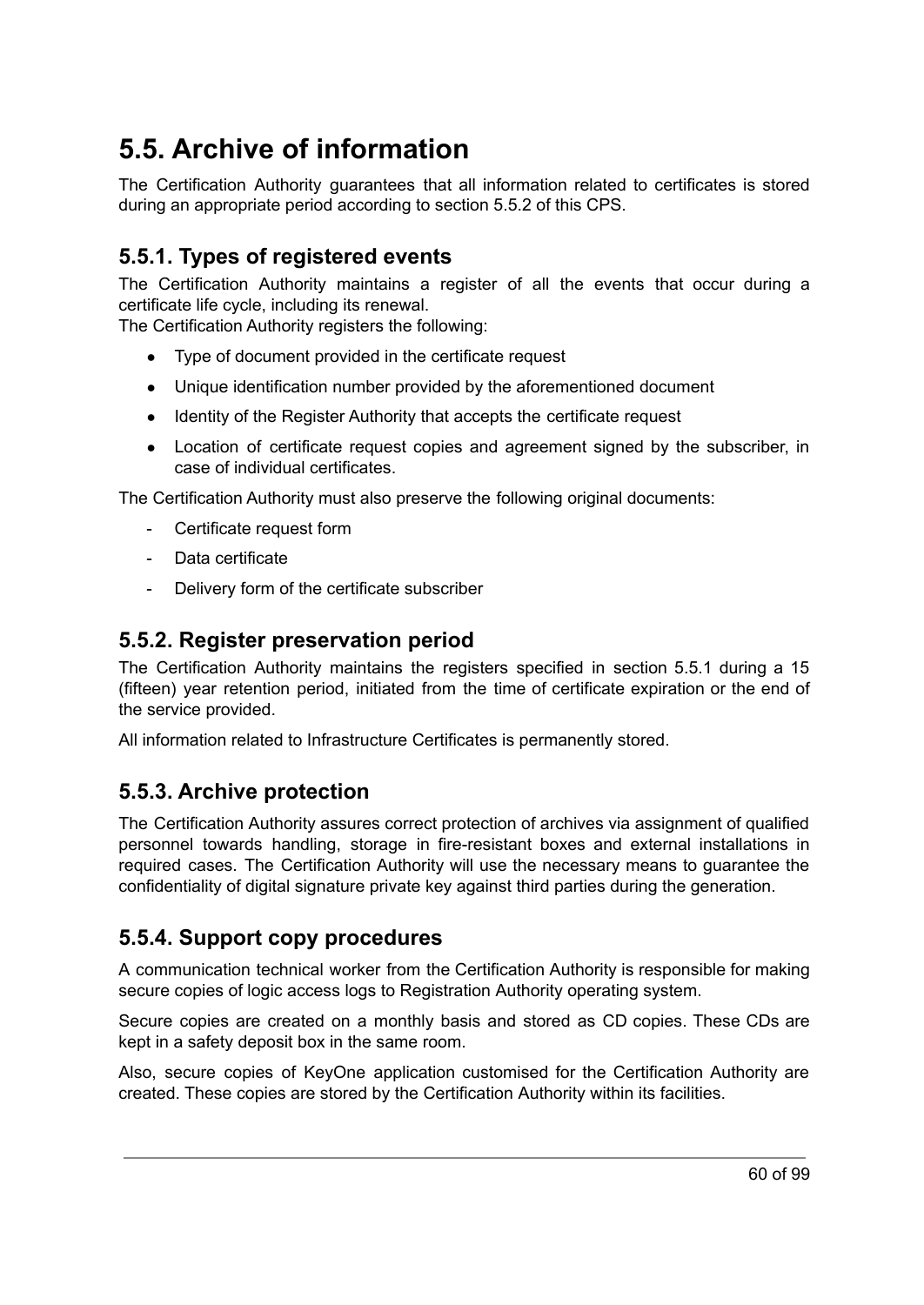## **5.5.5. Requirement for date and hour seal**

The Certification Authority issues certificates and CRLs with date and hour information.

## **5.5.6. Location of archive system**

The Certification Authority has a storage system for archive data outside of its own facilities.

## **5.5.7. Procedures for obtaining and verifying archive information**

Only personnel authorised by the Certification Authority have access to archive data, whether stored within their own facilities or to the records of the Registration Authorities.

## **5.6. Key renewal**

The Certification Authority renewed certificates are communicated to end users through their publication in Consorci AOC directory.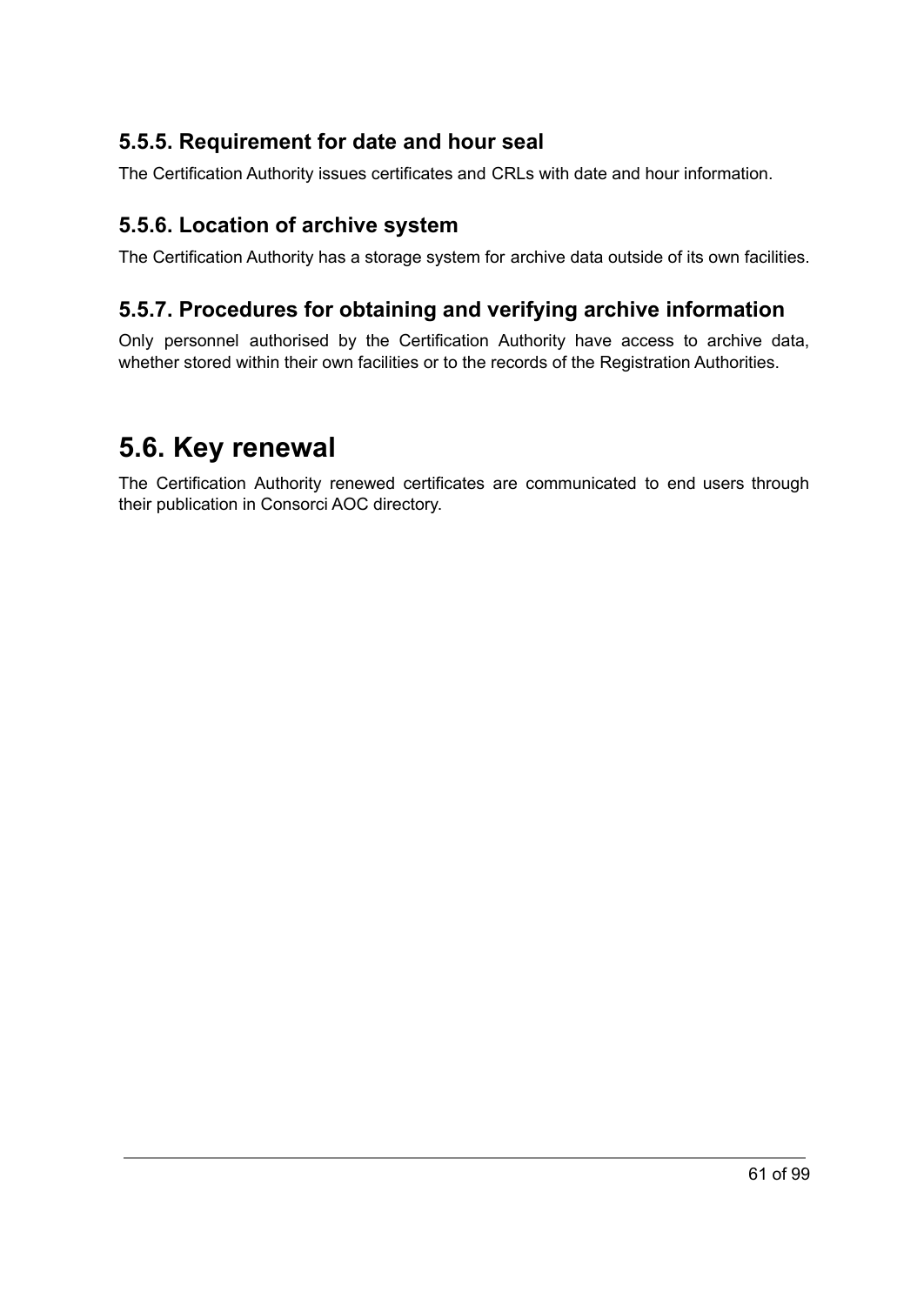## **5.7. Key security breach and disaster recovery**

## **5.7.1. Procedures for incident and security breach management**

The Certification Authority establishes the procedures that apply to incident management affecting keys, and specifically, to breaches in the security of these keys.

## **5.7.2. Resources, application or data corruption**

When a resources, application or data corruption event occur, the Certification Authority starts the necessary management according to Security Plan, Emergency Plan and Audit Plan, to bring the system back to normal functioning state.

## **5.7.3. Security breach of the Entity private key**

The Business Continuity plan of the Certification Authority (or disaster recovery plan) considers as a disaster the Certification Authority private key breach or suspicion of breach In case of breach, the Certification Authority will inform all subscribers and verifiers.

- Inform all subscribers and verifiers of the commitment
- Will indicate that certificates and revocated status information delivered using the Certification Authority private key are not valid anymore.
- Will revoke, within the period agreed with the national supervisor, the certificates issued by this CA, if appropriate, Cessation Plan or Business Continuity Plan.
- Notify the national supervisory Body within a maximum period of 24 hours after having knowledge of the compromise of the private key.
- Notify the software manufacturers that trust the certificates, within the terms established in their respective CA admission policies.

## **5.7.4. Disaster on the facilities**

The Certification Authority develops, maintains, tests, and if necessary, executes an emergency plan towards the facilities in case of disaster, either natural or man-made, indicating how to restore information system services. The location of the disaster recovery system has security physical protections described within the Security Plan.

The Certification Authority is able to restore PKI normal operations within 24 hours after the disaster, and may execute, as a minimum, the following actions:

- Certificates revocation
- Revocation information publication

Disaster recovery database used by the Certification Authority is synchronized with production database within time limits described in the Security Plan. Certification Authority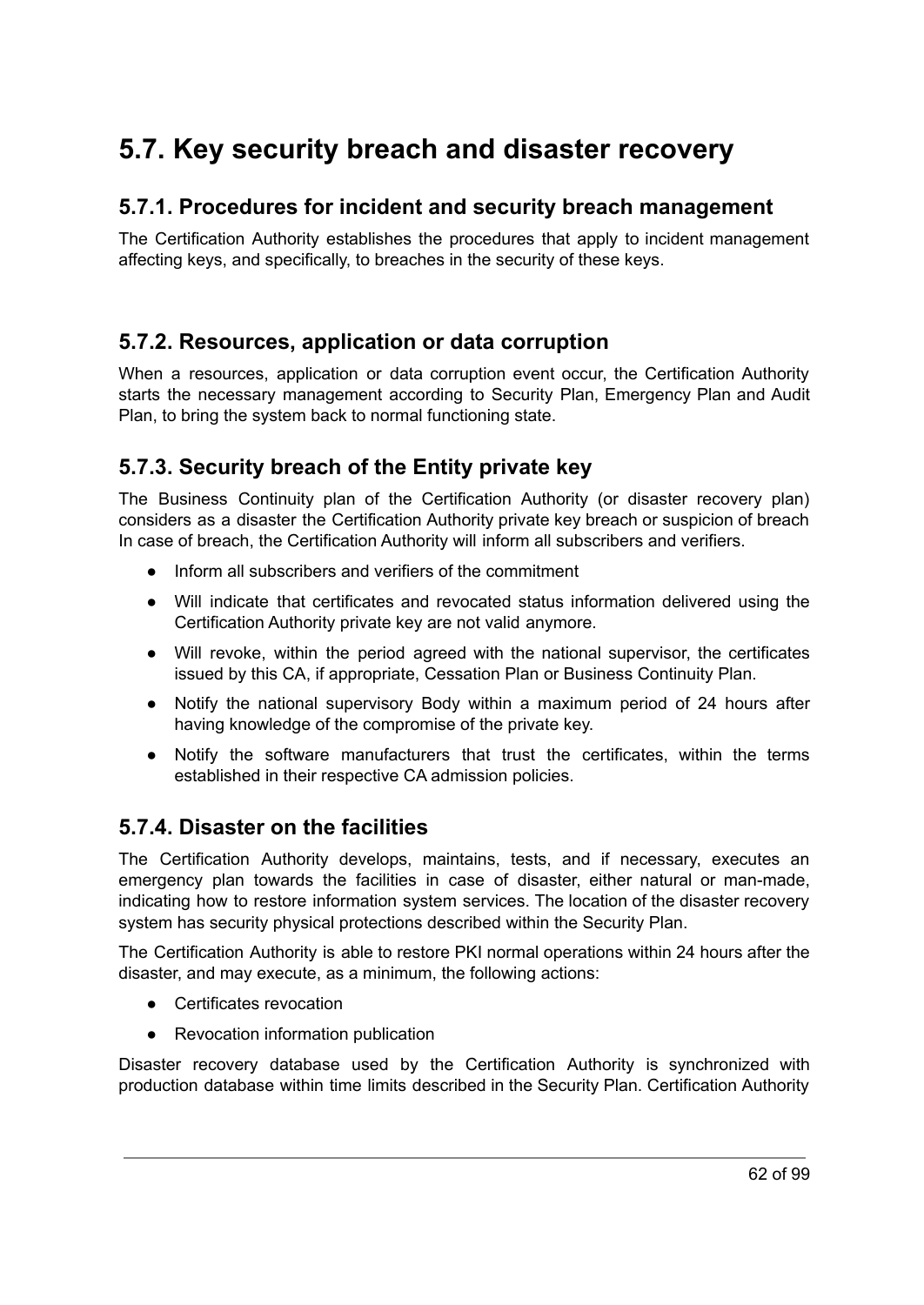disaster recovery equipment has the physical security measures specified in the Security Plan.

## **5.8. Service end**

## **5.8.1. The Certification Authority**

The Certification Authority makes sure that possible interruptions to subscribers and third parties are minimum as Certification Authority service cessation consequence, and particularly, assures a continuous maintenance of the required registers to provide certification evidence in legal processes.

Prior to ceasing services, the Certification Authority will execute, as a minimum, the following procedures:

- To inform all subscribers and verifiers (Certification Authority having any prior relationship with third parties is not required).
- To finalise authorisations of subcontracting that act on behalf of the Certification Authority in the certificates issuance process.
- To execute the necessary tasks to transfer obligations of register information maintenance and event register archive, during indicated respective periods, to the subscriber and verifiers.
- To destroy the Certification Authority private keys.

The Certification Authority declares in its Termination Plan the previsions it needs to adopt in case of service end, including:

- Notification to affected entities with 2 (two) months notice before the effective service end.
- How to treat the revocation status of issued certificates still not expired.

The Certification Authority will transfer the certificates according to terms of the electronic signature and trusted digital services applicable legislation.

## **5.8.2. Register Authority**

No l stipulation required.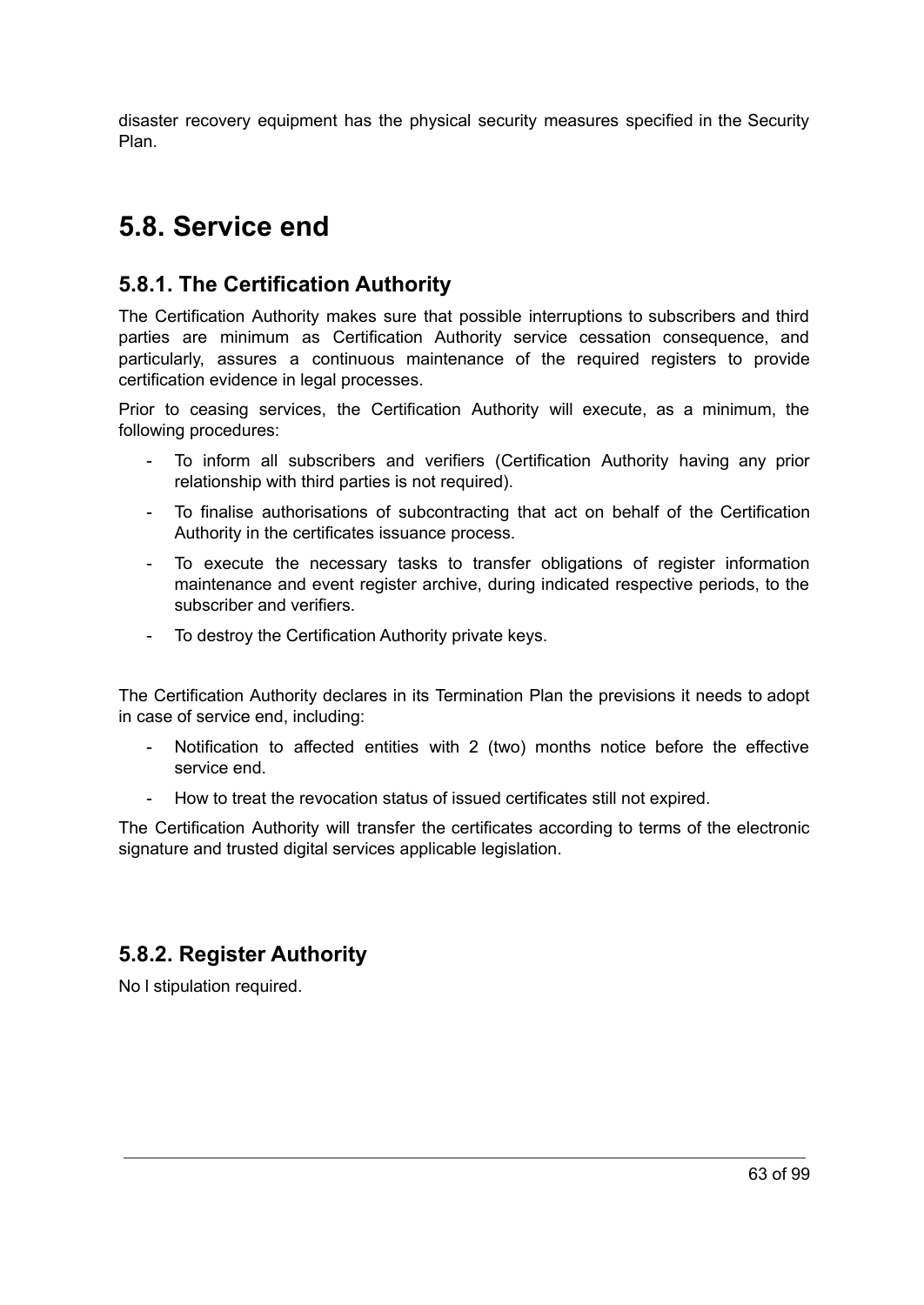# **6. Technical Security Controls**

The Certification Authority uses reliable systems and products that are protected from all alterations and guarantee technical and cryptographic security within the certification processes which they provide support.

## **6.1. Key pair generation and installation**

#### **6.1.1. Key pair generation**

#### **6.1.1.1. Requirements for all certificates**

Public and private key can be generated for the future key holder or the Certification Authority.

## **6.1.2. Delivery to private key to the subscriber**

For qualified signature and high-level certificates, the private key must be delivered to the subscriber duly protected via smartcard.

In cases of qualified signature and high-level certificates, the private key must be delivered to the key holder, duly protected via smartcard which complies with requirements for profile of qualified device of electronic signature creation, or is stored according to section 3.2.1. of this CPS. Additionally, access mechanisms must be delivered to the key holder.

## **6.1.3. Delivery of the public key to the certificate issuer**

The public key delivery method to the Certification Authority used is PKCS #10, or another equivalent proof, or any other method approved by Consorci AOC.

## **6.1.4. Distribution of the Trust Services Provider public key**

The Certification Authority key and the keys of Certification Authorities that are one level below in the certification public hierarchy of Catalonia, are communicated to the verifiers, guaranteeing key integrity and authenticating the origin.

The Certification Authority public key, which is the hierarchy root, is published in the Certification Authority directory in the form of a auto signed certificate, together with a declaration that refers to the fact that the key allows authentication to the Certification Authority.

Additional measures are established to trust the auto signed certificate, such as verification of digital fingerprint in the certificate.

Public key of the Certification Authority is published in the Consorci AOC website: [https://www.aoc.cat/catcert/regulacio.](https://www.aoc.cat/catcert/regulacio)

Users access to the directory to obtain the Certification Authority public key.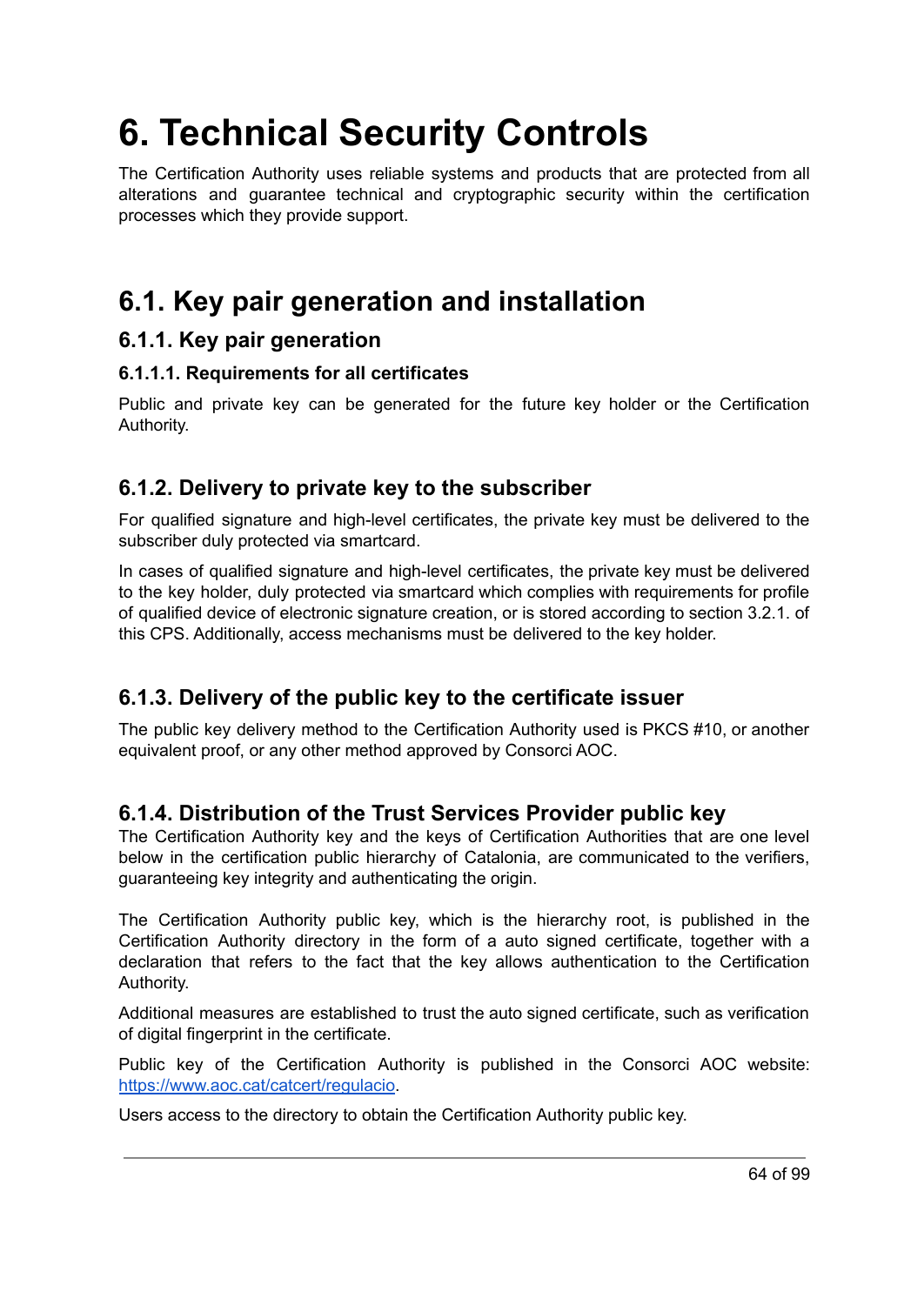## **6.1.5. Key measures**

Certification Authority keys are 2.048 bits.

The keys of all certificates issued by the Certification Authority are 2.048 bits.

## **6.1.6. Generation of public key parameters**

No stipulation required.

## **6.1.7. Quality verification of public key parameters**

Conducted in accordance with technical specification ETSI TS 102 176, indicating the quality of the electronic signature algorithms.

## **6.1.8. Generation of keys in IT application or equipment**

The Certification Authority key pairs are generated used cryptographic hardware accomplishing the established requirements by the technical specification CEN CWA 14167 or equivalent anc according to ITSEC, Common Criteria EAL 4+ o FIPS 140-2 Level 3 or higher security level.

Key pairs for qualified signature T-CAT certificates subscribers must be generated in smart cards or cryptographic devices that comply with the requirements established in the technical specifications CEN CWA 14170 or equivalent.

The key pair of signature and high-level certificate subscribers must be generated in smartcard or cryptographic devices according to requirements established within protection profile for qualified device of electronic signature creation.

Key generation for other certificates can be made via IT applications.

## **6.1.9. Key use purposes**

Consorci AOC includes KeyUsage extension in all certificates, indicating the permitted uses of the corresponding private keys and technically limiting the functionality of the certificate in X.509v3 compliant software.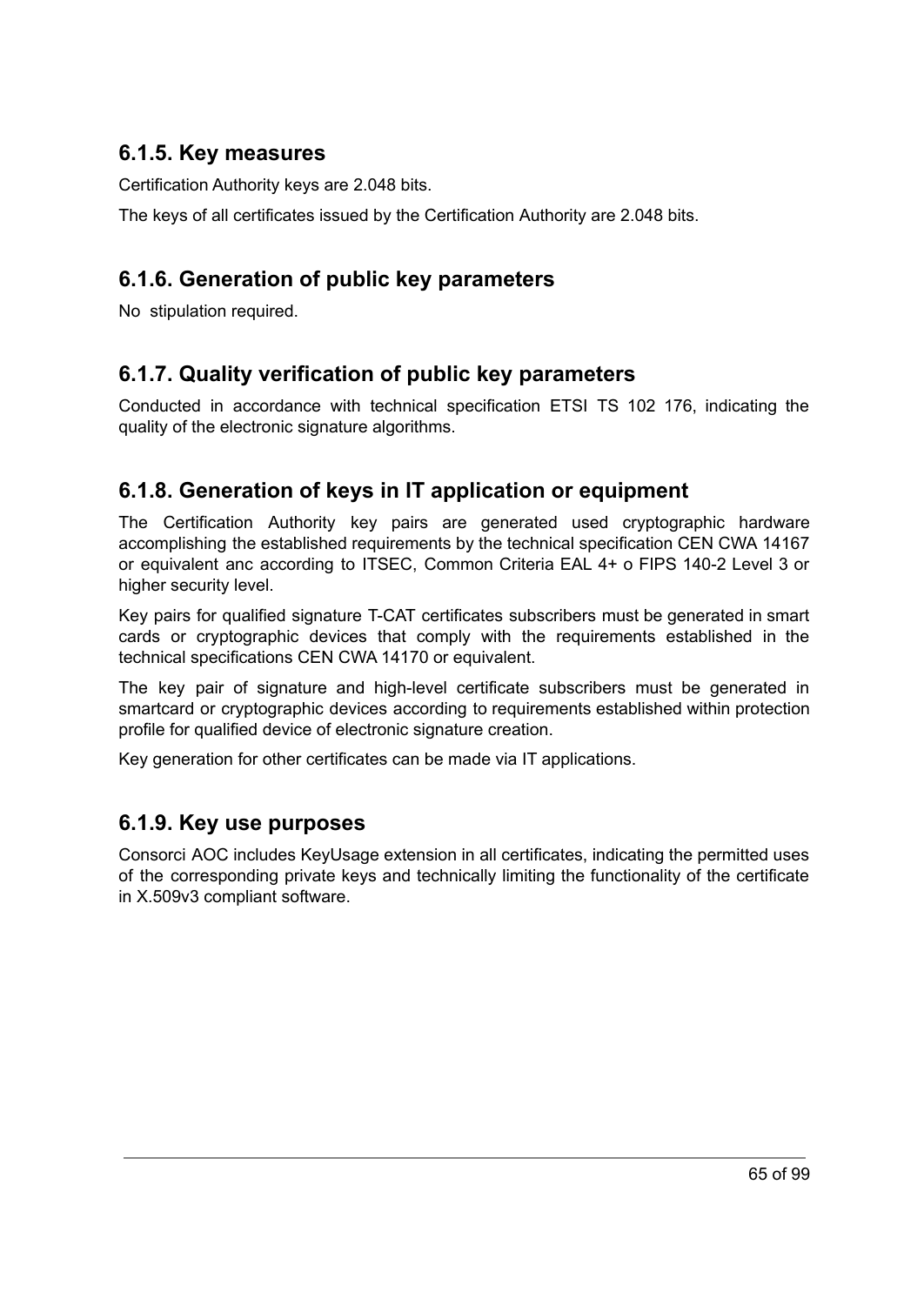## **6.2. Protection of private key**

## **6.2.1. Protection modules of private key**

#### **6.2.1.1. Cryptographic module standards**

Certification Authority private keys must be protected using cryptographic module meeting the requirements established in a protection profile, according to Common Criteria EAL 4+o FIPS 140-2 Level 3 or higher security level.

The key pair of signature and high-level certificate subscribers must be generated in smartcard or cryptographic devices according to requirements established within protection profile for qualified device of electronic signature creation

In the event that there is going to be a loss of qualification of any of the devices used by the Consorci AOC as QSCD, a search will be made for substitute suppliers of said devices, the use of said device will cease before the loss of qualification and customers will be notified of future loss of qualification to take appropriate action. In any case, Consorci AOC will revoke all current certificates that have been issued in those devices that have lost their qualification.

Private key protection for other certificates can be made via IT applications

#### **6.2.1.2. Life-cycle of cards with integrated circuit**

Cards with integrated circuit (also known as smart cards), are delivered in every new certificate issuance by the (collaborator or internal) Register Authority, or directly by Consorci AOC when acting as Virtual Register Authority.

For every new certificate issuance or renewal a new card is delivered, certificates are not loaded onto pre-used cards.

When Consorci AOC detects card errors or defects, the cards in question may be removed from use. In case of detecting isolated errors or defects, the card will be replaced, once the certificate has been revoked, and a new certificate will be issued within a new card that will be delivered to the subscriber without additional cost.

## **6.2.2. Control for more than one person over private key**

Offline access to the Certification Authority private key must require participation of three (3) cryptographic devices (protected by access key) amongst five (5) devices.

Each one of these devices is the responsibility of a named person, who uniquely knows the assigned access key.

Each device is responsibility of a particular person, who is the only person aware of its access key. Access key is acknowledged uniquely by one person responsible for the device. No person acknowledges more than one access key. Also, a sealed envelope is delivered before a notary containing the activation key that the responsible of each device has written. These envelopes may be removed from the Notary custody by the responsible or authorised person (bringing authorisation signed by the responsible).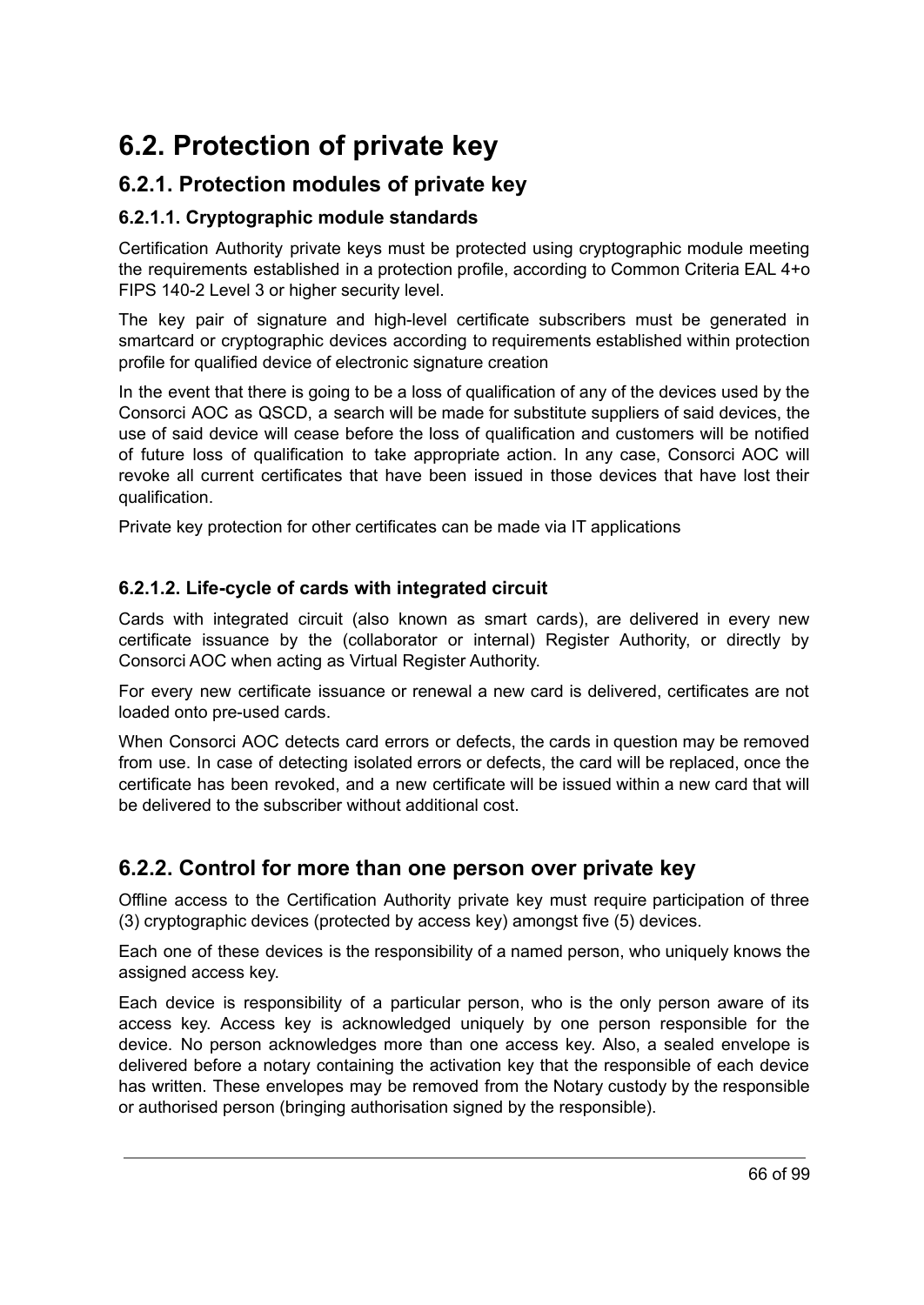Cryptographic devices are stored in the Certification Authority facilities and an additional person for accessing is required.

#### **6.2.3. Private key deposit**

Certification Authority private keys are stored in fire-protected spaces and protected by double physical access controls.

#### **6.2.4. Secure copy of private key**

Certification Authority private keys are stored in fire-protected spaces and protected by double physical access controls.

#### **6.2.5. Private key archive**

Certification Authority private key must have a secure copy stored and recovered (if required) by personnel subjected to personnel trust policy. This personnel must be specifically authorised for these purposes.

Private keys must be maintained and used protected by a cryptographic device that accomplishes requirements established in a protection profile according to Common Criteria EAL 4+, o FIPS 140-2 Level 3 or higher security level.

When the signature private key abandons these devices, it has do be done in a coded way.

Security controls that have to be applied in the Certification Authority support copies will be of the same or higher level than those which apply to keys normally in use.

When keys are stored in a cryptographic module controlled by dedicated process, appropriate controls must be provided in order that the keys will never abandon the device.

Certificate private key copies will not be stored, except for cases where this possibility may exist according to the CP, when a key will be stored to guarantee data recovery.

## **6.2.6. Insertion of private key into cryptographic module**

Certification Authority private key are stored in files coded with fragmented keys and on smart cards (from which they may not be extracted).

These cards are used to introduce a private key into a cryptographic module.

## **6.2.7. Storage of private key in the cryptographic module**

Private keys are directly generated in the cryptographic module.

## **6.2.8. Activation method of private key**

At least two persons are required to activate the Certification Authority private key.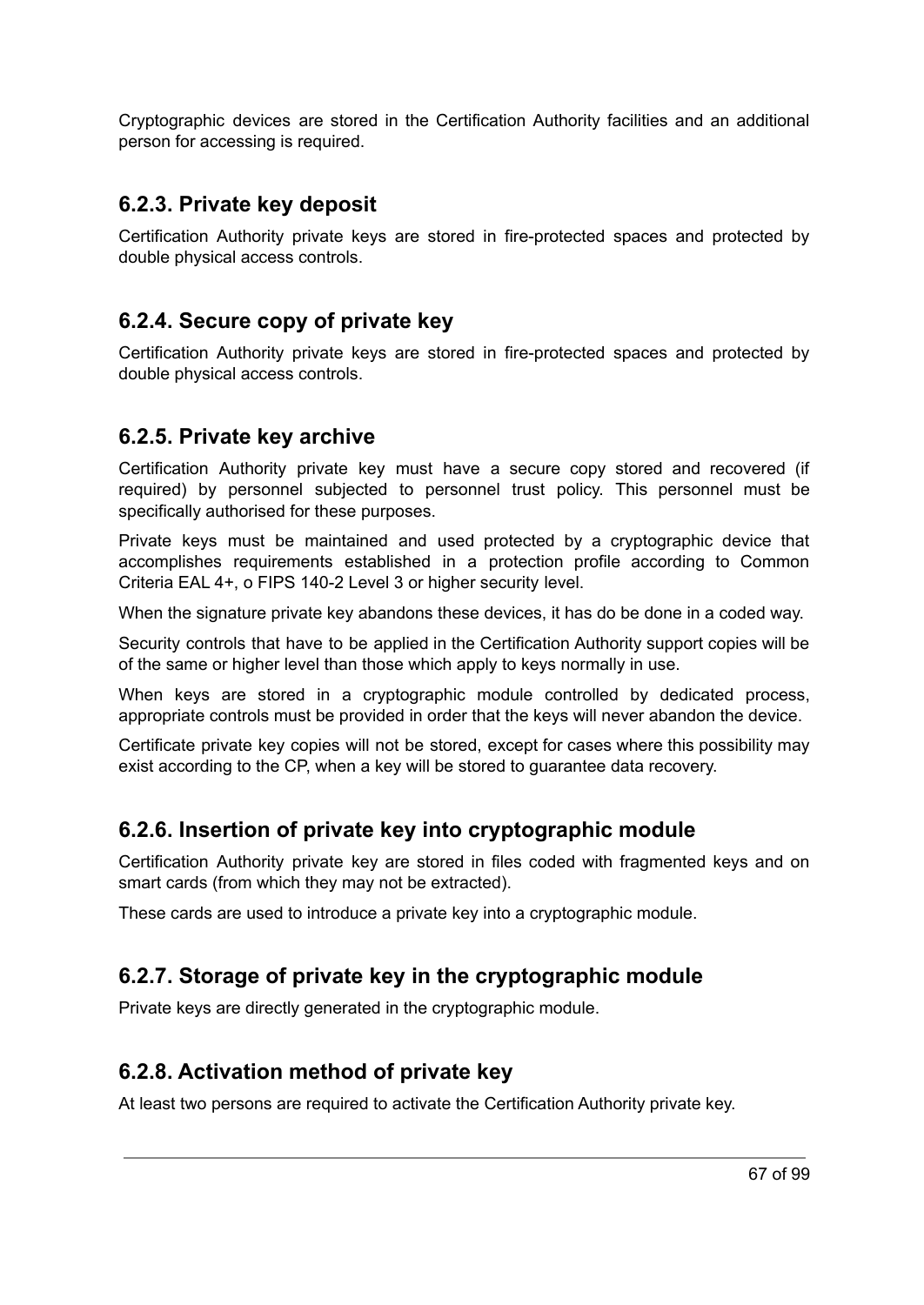For T-CAT certificates in smartcard, the subscriber private key is activated via introduction of PIN in the smartcard or cryptographic device.

For T-CAT certificates in smartcard, when the smartcard or cryptographic device is removed from a device reader, introduction of PIN will be necessary again.

For personal certificates, the subscriber private key is activated via introduction of PIN in the smartcard, or via introduction of activation data required for the cryptographic device or storage system.

## **6.2.9. Private key deactivation method**

For T-CAT certificates in smartcard, when the smartcard or cryptographic device is removed from a device reader, introduction of PIN will be necessary again.

For personal certificates including qualified signature basic policy, when the smartcard is removed from a device reader, or the application using it ends the session, introduction of activation data will be necessary again.

For personal certificates including advanced signature basic policy, when the application using the certificate ends the session, introduction of signature activation data (PIN) will be necessary again.

## **6.2.10. Private key destruction method**

Private keys are destroyed to prevent theft, modification, divulgation or non authorised use.

## **6.2.11. Classification of cryptographic modules**

Certification Authority modules obtain or exceed EAL 4 of Common Criteria (ISO 15408) level with the increases determined in CEN CWA 14167 technical specification.

Associated Certification Authority modules must be certified with the level and increases specified in a protection profile, according to Common Criteria EAL 4+, o FIPS 140-2 Level 3.

Subscriber modules of T-CAT certificates in smartcard obtain or exceed EAL 4 of Common Criteria (ISO 15408) level with the increases determined in CEN CWA 14169 technical specification.

Subscriber modules of qualified electronic signature and high-level certificates must be certified with the level and increases specified in a protection profile for qualified device of electronic signature creation.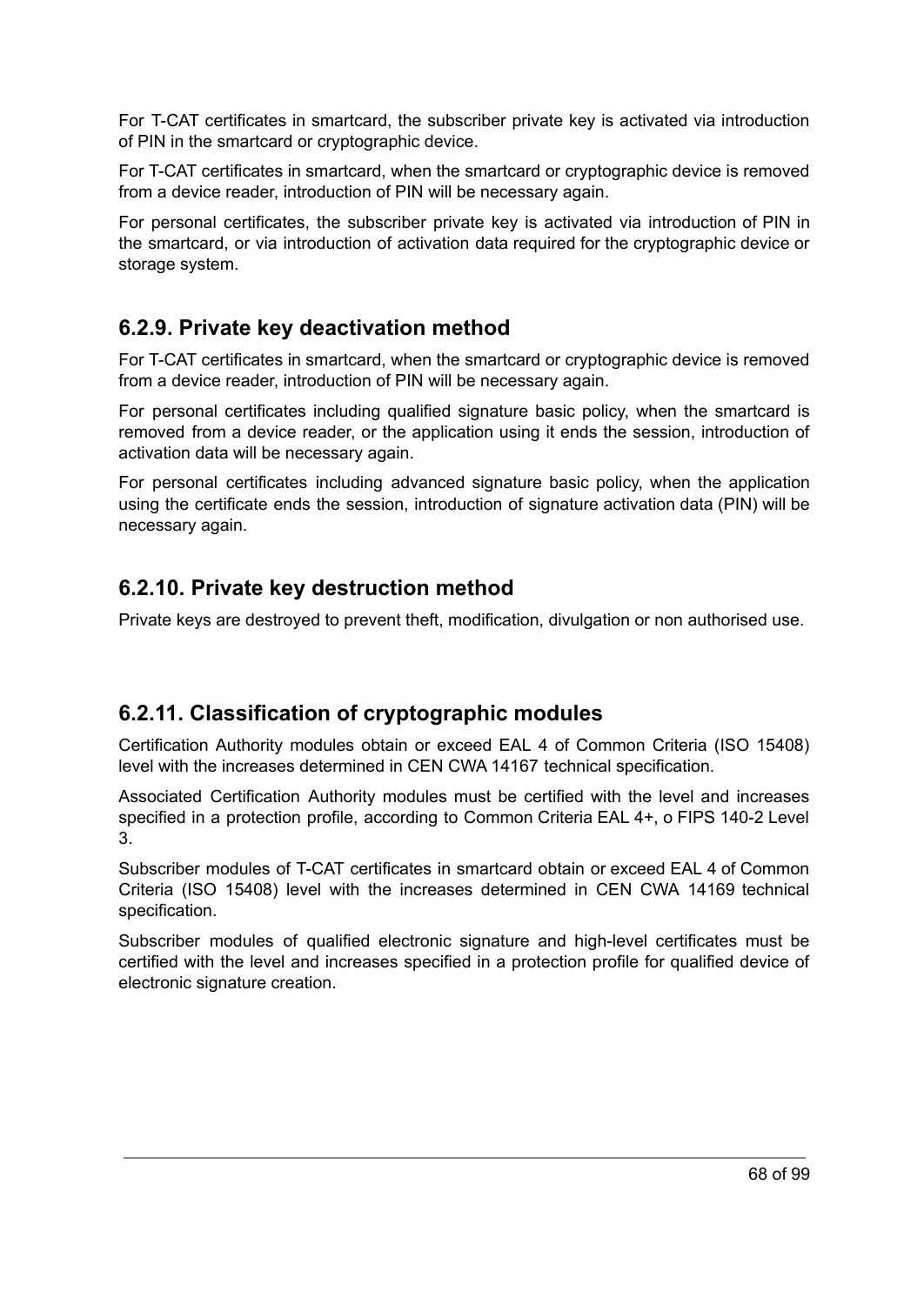## **6.3. Other management aspects of the key pair**

### **6.3.1. Public key archive**

The Certification Authority archives public keys in accordance with the provisions of section 5.5.

## **6.3.2. Use period of public and private keys**

Use periods of keys are determined by the certificate duration, and once passed they may no longer be used.

As an exception, private key used for decoding may continue to be used until after the certificate expiration.

## **6.4. Activation Data**

#### **6.4.1. Generation and installation of activation data**

If the Certification Authority facilitates a qualified device for signature creation to the subscriber, the device activation data must be generated in a secure way by the Certification Authority.

## **6.4.2. Protection of activation data**

In order to give maximum protection to activation data, the Certification Authority distributes the certificate elements in two different channels.

- First, the Responsible of the Register Authority delivers the key holder the following material:
	- o The holder delivery form
	- o A card with the certificates
	- o Necessary software to use the card
	- o Certificates delivery letter
- At the same time, and by email, the following certificate activation data is sent to the holder

In this way secure separation of data distribution is achieved.

## **6.4.3. Other aspects of activation data**

No stipulation required.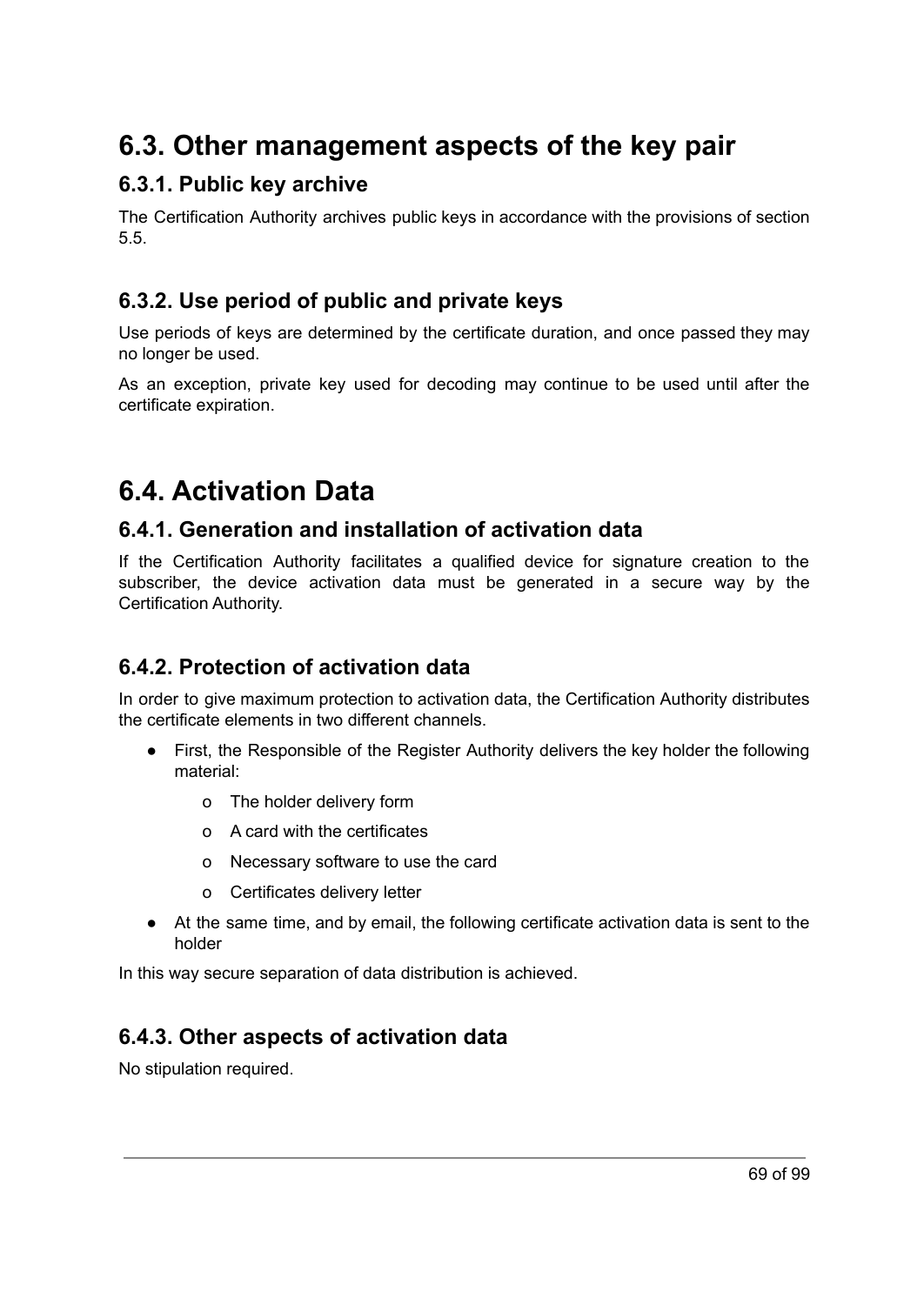## **6.5. IT security controls**

## **6.5.1. Specific technical requirements for IT security**

It is guaranteed that access to the systems is limited to individuals who should be authorised for such. In particular:

- The Certification Authority guarantees an effective administration of user access level (operator, administrator, as well as any user with system direct access), to maintain the system security, including management of user accounts, audit and modification, or opportune access denial.
- The Certification Authority guarantees that access to information systems and applications is restricted in accordance with the access control policy, as well as that systems provide sufficient control security to implement the segregation of functions identified in the Certification Authority practices, including function separation between security systems administration and operators. In particular, the use of system utility programs is restricted and closely controlled.
- Certification Authority personnel identify and recognise themselves prior to using critical applications related to certificate life-cycle..
- Certification Authority personnel are responsible and have to be able to justify their activities, for example, via events archive.
- Possibility of sensitive data revelation must be avoided via reuse of storage media (for example deleted files) that remain available for non authorised users.
- Security and monitoring systems allow fast detection, registration and action against non authorised or irregular access attempts to their resources (for example, via intrusion detection system, monitoring and alarms).
- Access to public information directories of the Certification Authority (for example, certificates or revocation status information) has an access control for modification or data removal.

## **6.5.2. Evaluation of IT security level**

The IT applications of the Certification Authority and the Registration Authority are reliable, in accordance with CEN CWA 14167-1 and EN 319 411-2. technical specifications, and the degree of compliance is evaluated via IT security auditing in accordance with CWA 14172-2 technical specification and an appropriate protection profile, according to ISO 15408 or equivalent.

## **6.5.3. Frequency of revision of the configurations of the trustworthy systems**

The maximum revision interval maximum revision interval between 2 versions of the configurations of the trust systems will be 1 (one) year.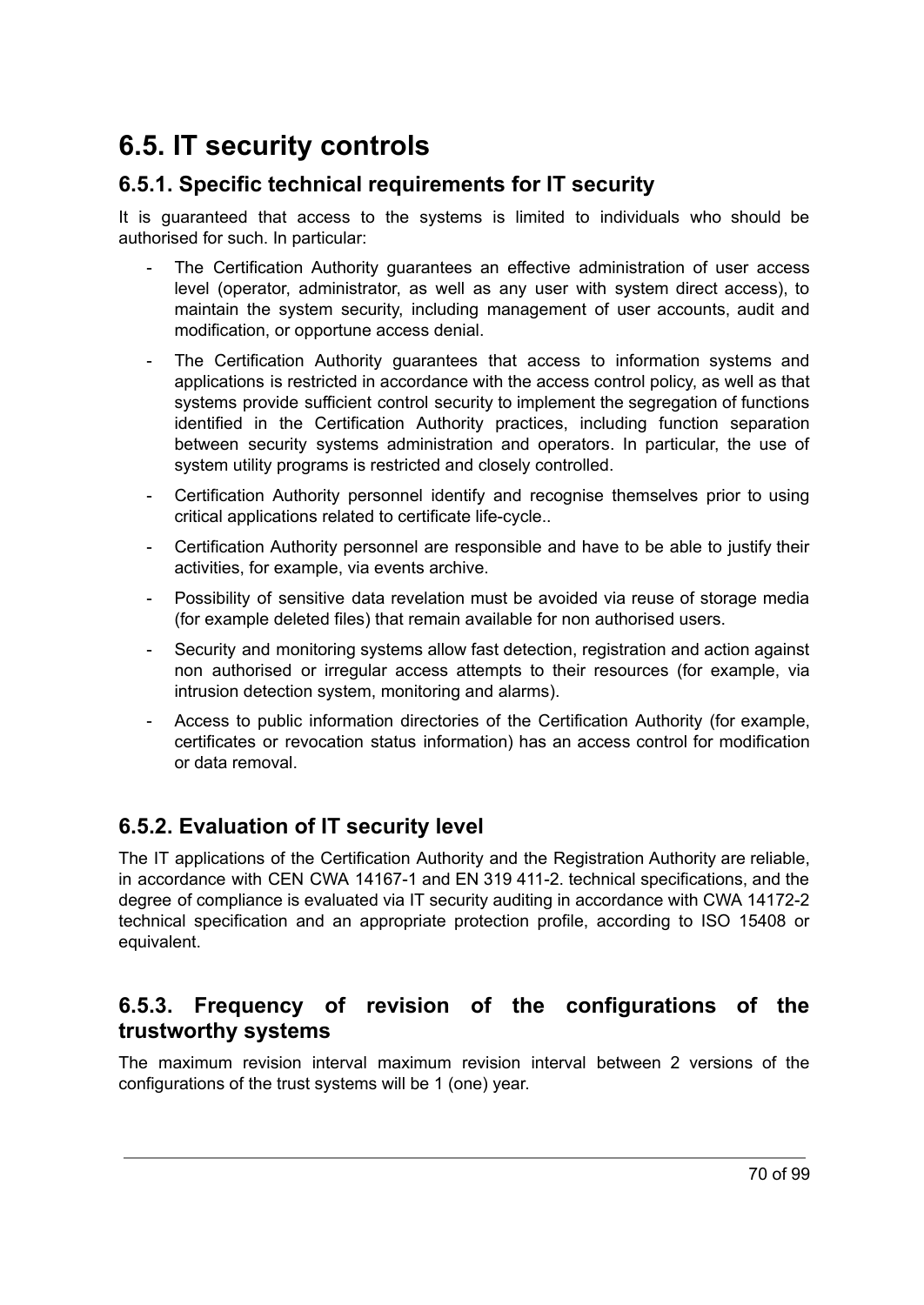## **6.6. Life-cycle technical controls**

## **6.6.1. System development controls**

An analysis of security requirements during the phases of design is made, and requirements specification of any component used in the (technical) Certification Authority and (technical) Register Authority is also created to guarantee that systems are secure.

Change control procedures are used for new versions, updates and emergency patches..

#### **6.6.2. Security management controls**

The Certification Authority guarantees that its operational management functions of cryptographic modules are sufficiently secure; in particular there are instructions for:

- a. Operating the modules in a correct and safe way
- b. Installing those modules that minimise system failure risk
- c. Protecting those modules against virus and malware in order to guarantee the integrity and validity of the information they process.

The Certification Authority must maintain an inventory of all IT assets and will classify them according to their protection requirements, in line with the risk analysis conducted.

Systems configuration will be audited on a period basis, in accordance with the provisions established in the corresponding section of this policy.

Capacity requirements tracking will be done and procedures will be planned to guarantee sufficient system and storage availability for IT assets.

#### **6.6.3. Evaluation of life-cycle security level**

No additional stipulation required.

## **6.7. Network security controls**

It is guaranteed that the access to the Certification Authority from different networks is restricted to duly authorised individuals. In particular:

- In order to protect the internal network against third parties accessible external domains, some controls are implemented (for example firewalls). Such firewalls are configured to avoid accesses and protocols that are not necessary for the Certification Authority operations.
- Sensitive data (including subscriber register data) are protected when they are exchanged through non-secure networks.
- It is guaranteed that network local components (like routers) are located in secure environments. Periodical audit of such configurations ensure this guarantee.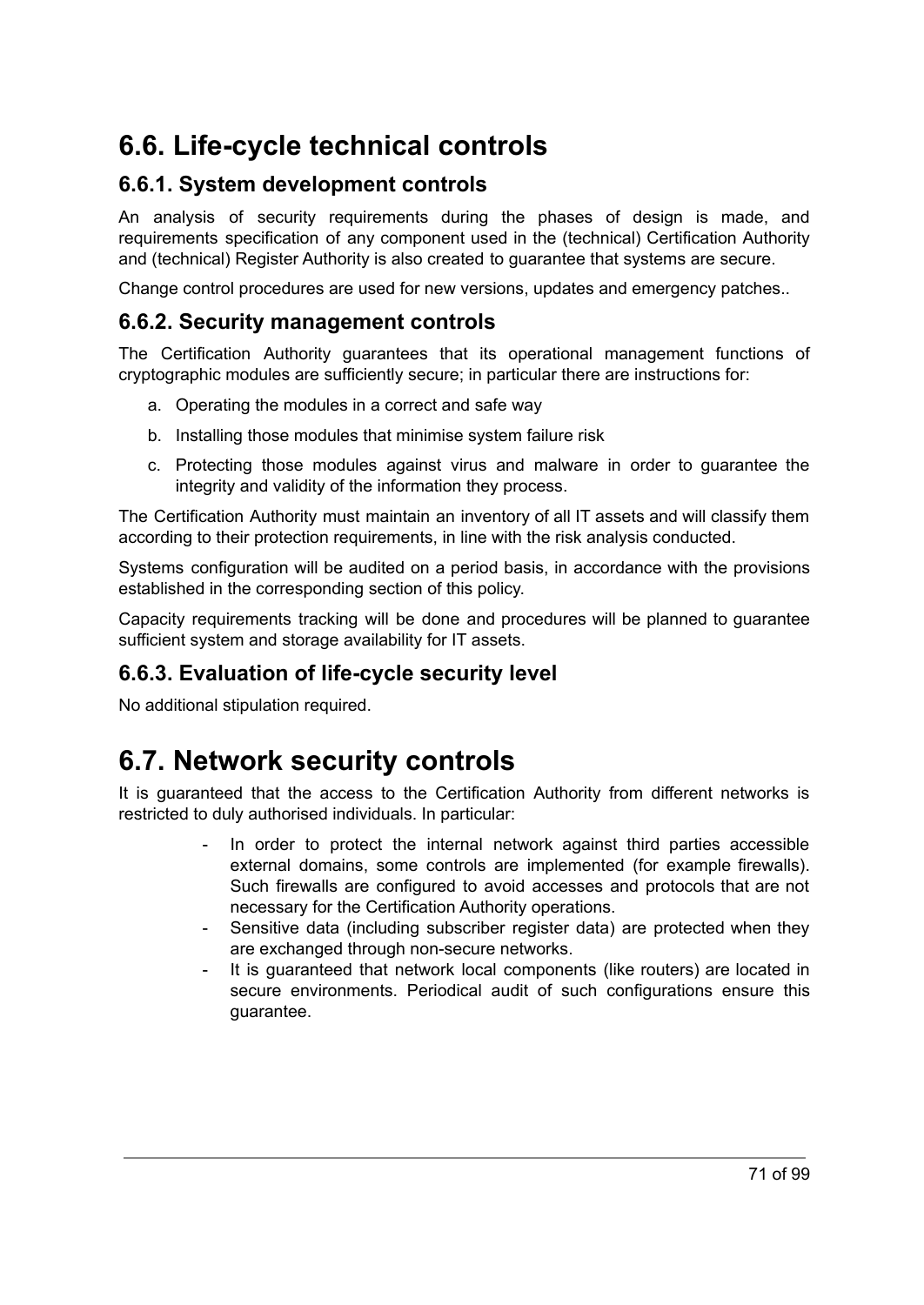## **6.8. Time stamp**

No stipulation required.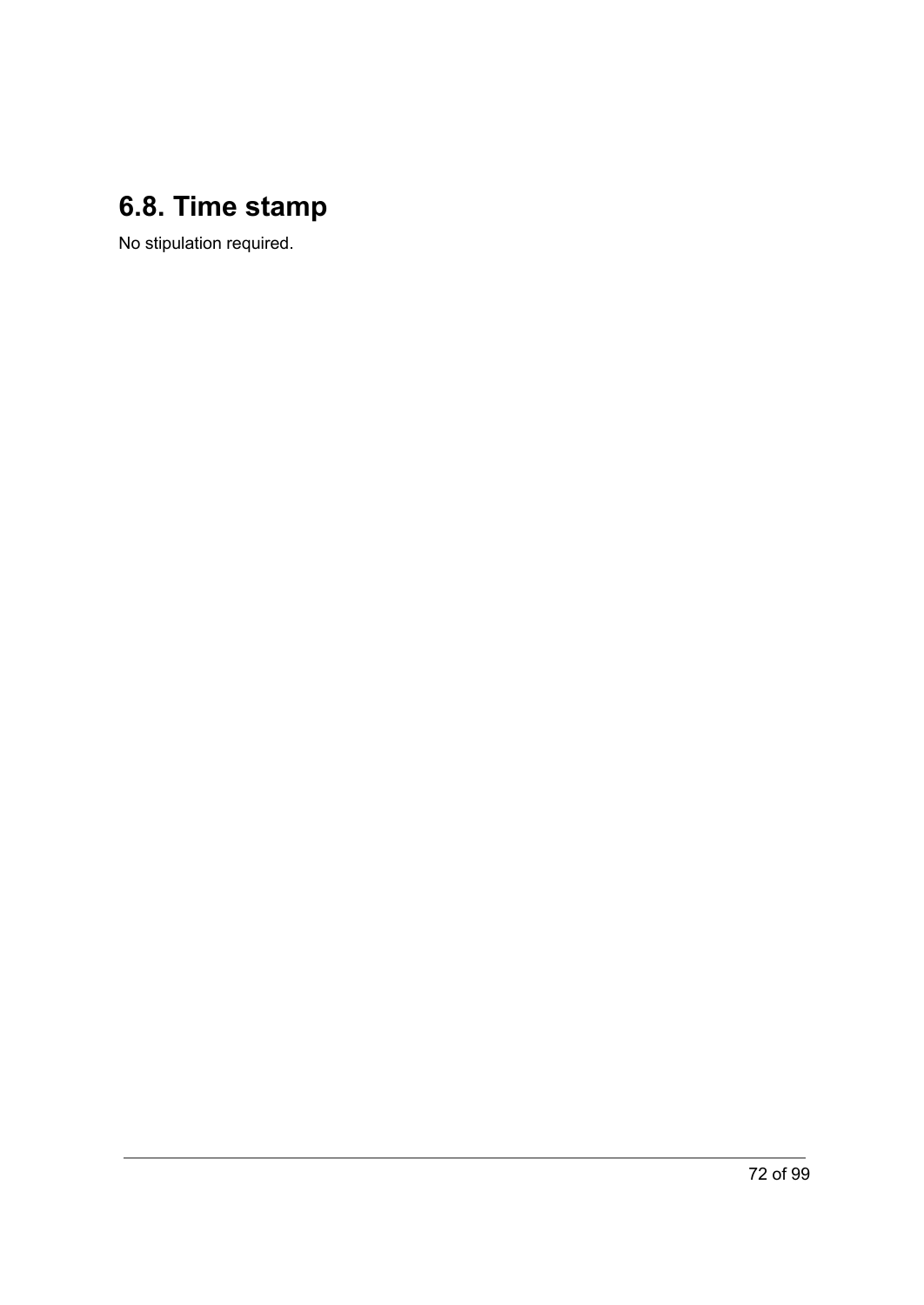# **7. Certificate profiles and certificate revocation lists**

## **7.1. Certificate profile**

The descriptive documents of digital certificate profiles that the Certification Authority issues are published on Consorci AOC website.

Certificates issued by Consorci AOC and Certification Authorities affiliate to Cataluña certification public hierarchy will have the contents and fields described within the corresponding "certificate profile" document that Consorci AOC publishes on its website.

In any case, each certificate profile will include in its structure the following data:

- a. Serial number, that will be a unique code in respect of the issuer distinguished name with an entropy greater than 64 bits.
- b. Signature algorithm, some of which are identified in the corresponding section of this policy.
- c. The issuer distinguished name, in accordance with the corresponding section of this policy.
- d. Certificate validity start, in UTC, coded in conformance with RFC 6818
- e. Certificate validity end, in UTC, coded in conformance with RFC 6818
- f. The Individual distinguished name, in accordance with the corresponding section of this policy.
- g. The individual public key, coded in conformance with RFC 6818
- h. Generated and coded signature, in conformance with RFC 6818

Certificates will be in conformance with the following rules:

- 1. RFC 6818: Internet X.509 Public Key Infrastructure Certificate and Certificate Revocation List (CRL) Profile, May 2008
- 2. ITU-T Recommendation X.509 (1997): Information Technology Open Systems Interconnection - The Directory: Authentication Framework, June 1997
- 3. Specification "*Perfiles de Certificados Electrónicos*" produced by *Dirección de Tecnologías de la Información y las Comunicaciones* (DTIC) of *Ministerio de Hacienda y Administraciones Públicas* (MINHAP)

Additionally, qualified signature certificates will be in conformance with the following rules:

- 1. ETSI EN 319 412, sections 1, 2 and 5, of the version in force at the time of the publication of this policy.
- 2. Specification "Perfiles de Certificados Electrónicos" produced by Dirección de Tecnologías de la Información y las Comunicaciones (DTIC) of the Ministerio de Hacienda y Administraciones Públicas (MINHAP)
- 3. RFC 3739: Internet X.509 Public Key Infrastructure Qualified Certificate Profile, 2001 (as long as it does not conflict with the previously referred TS 101 862)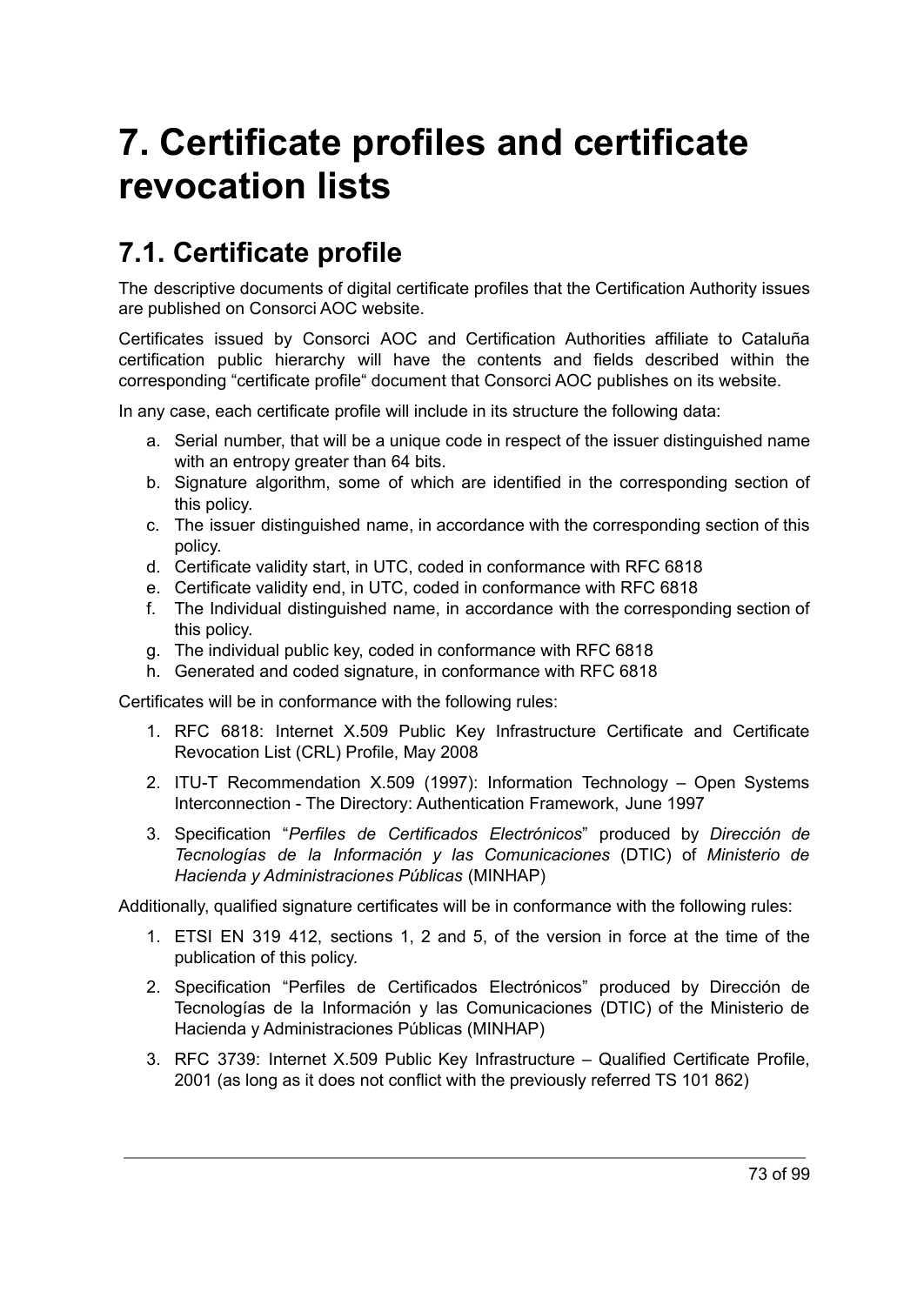Qualified certificates must also contain the following fields:

- a. The indication that they are issued as qualified certificates
- b. Certificate unique identifying code
- c. Certification services provider identification that issues the certificate, indicating name or company name, address, email address and tax identification number.
- d. Advanced electronic signature of the certification services provider that issues the certificate.
- e. The signatory identification (the subscriber for cases of individual certificates, or the hey holder for cases of corporate certificates), via full name or National Id Document, or using a unique pseudonym.
- f. Verification signature data corresponding to signature creation data that are under the signatory control.
- g. Certificate use limitations, in case there are any
- h. Transaction value limits for which the certificate can be used, in case they are established.

## **7.1.1. Version number**

All certificates will contain a field with the version number, indicating that they are version 3 certificates.

## **7.1.2. Certificate extensions**

The extensions for every certificate, as well as its semantic meaning, are described in the corresponding "certificate profiles" document that Consorci AOC publishes on its website.

## **7.1.3. Algorithm object identifier**

The Certification Authority may use the following signature algorithm:

• sha256WithRSAEncryption OID =  ${iso(1)}$  member-body(2) us(840) rsadsi(113549) pkcs(1) pkcs-1(1) 11}

## **7.1.4. Name formats**

The Certification Authority will complete the name fields with the information established in the corresponding certificate profile, published on the website.

## **7.1.5. Name restrictions**

No stipulation required.

## **7.1.6. Certificate policy object identifier**

The Certification Authority will complete the certificate policy extension with object identifiers established in the corresponding section of this policy, when they adhere directly.

In case of creating its own policy, in the cases permitted by this certificates policy, an object identifier specifically defined to this effect will be included.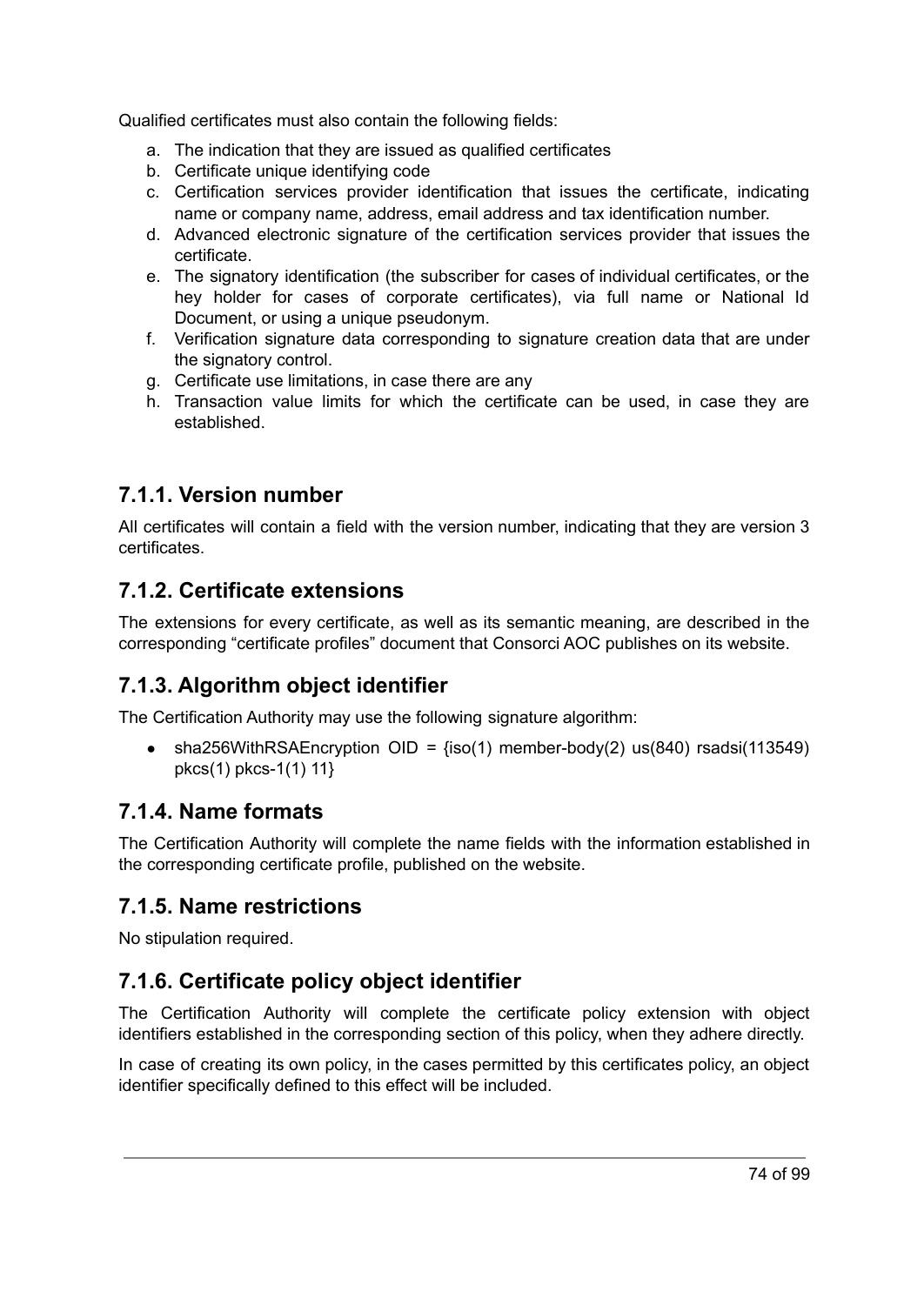## **7.1.7. Policy restrictions extension use**

No stipulation required.

## **7.1.8. Syntax and semantics of the policy qualifiers**

The Certification Authority will include a policy qualifier in the certificates, with the following elements:

- CPS Pointer
- Explicit Text

CPS Pointer must include a URI reference in the verification general conditions for certificates issued by the Certification Authority.

Explicit Text must contain a concise declaration concerning certificate.

## **7.1.9. Semantics of process of certificate policy critical extension**

No stipulation required.

## **7.1.10. Technical specifications for all Certification Authorities**

The Certification Authorities must respect the technological uses generally accepted and adapt to good practices and to the most advanced technical requirements.

Additionally, renewal of Certification Authorities immediately after this CPS version will respect the following technical specifications:

- The used algorithm must be renewed when a risk of de-encryption has been advised by the community. Certification Authorities will incorporate SHA-256 after this CPS issuance.
- Certificate serial numbers will always be integers and positive.
- UTF-8 coding
- "authorityKeyIdentifier" extension will be simplified
- OIDs generated by Intermediate Certification Authorities will be restricted.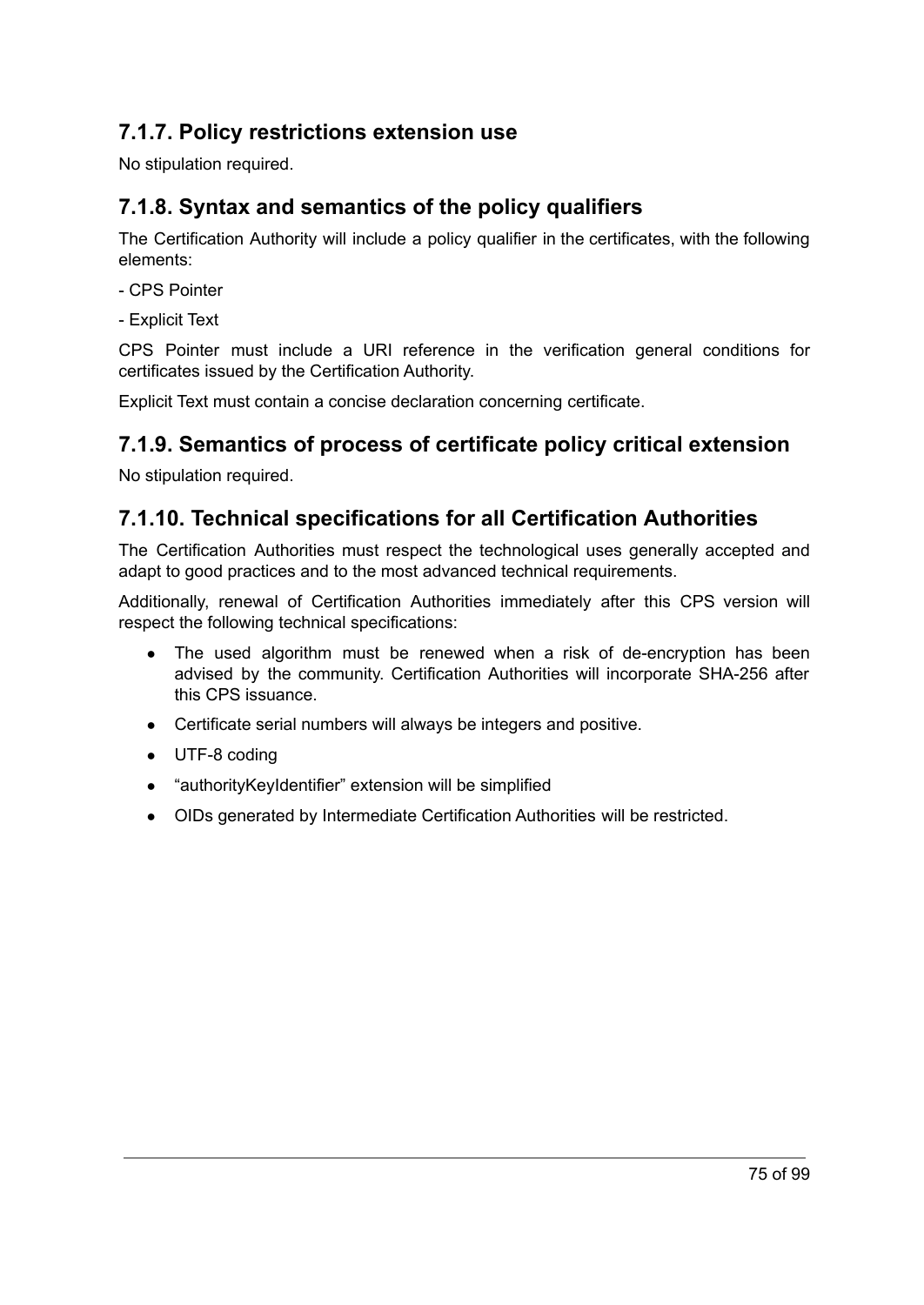## **7.2. Certificate revocation list profile**

Access to information related to the certificate revocation list is published on the Consorci AOC website <https://www.aoc.cat/catcert/regulacio>.

## **7.3 OCSP Profile**

OCSP services comply with IETF RFC 6960.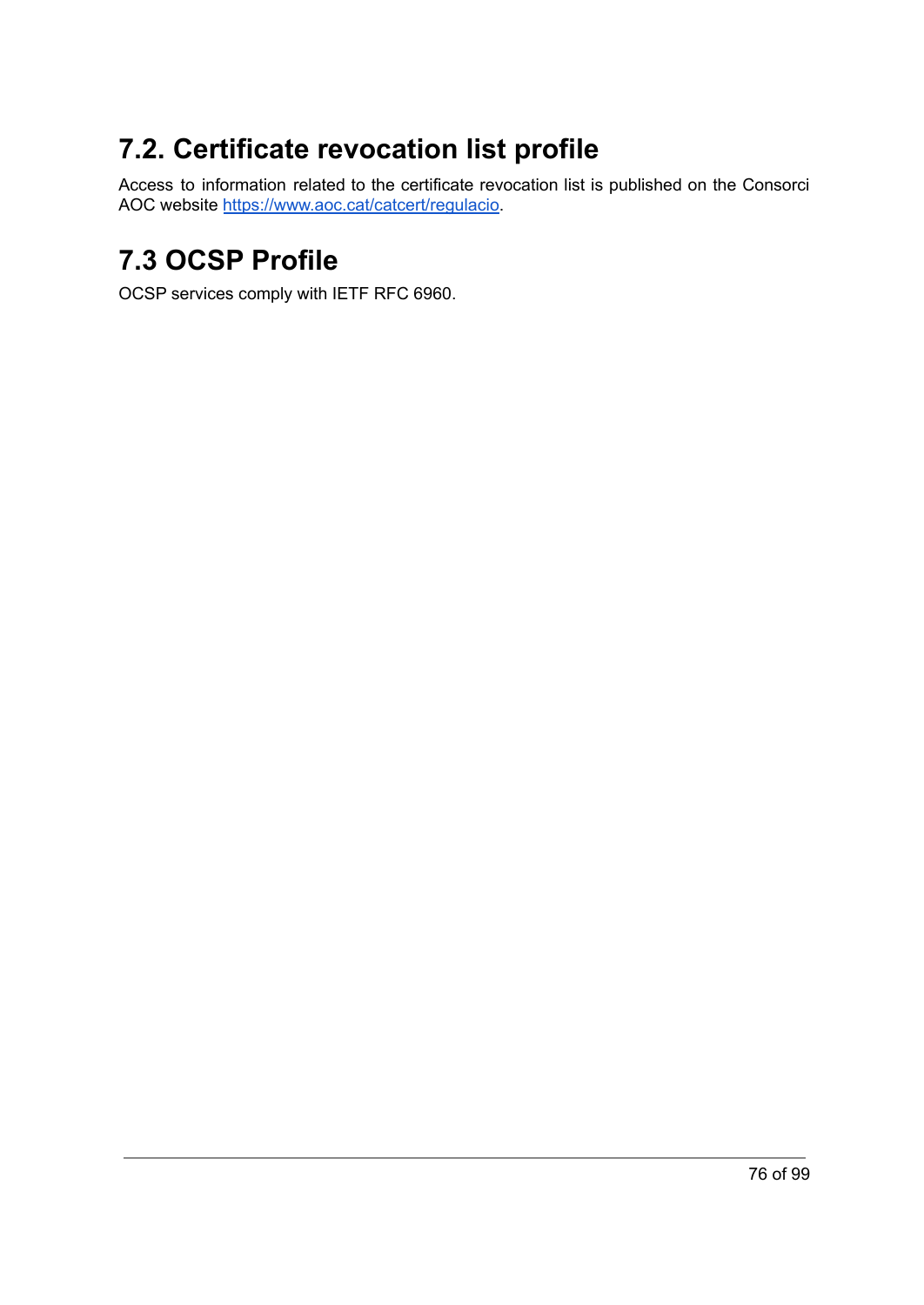# **8. Conformity audit**

The Certification Authority will periodically conduct a conformity audit designed for proving compliance with security and operation requirements for being part of Cataluña certification public hierarchy.

The Certification Authority may delegate the audit execution to a third party contracted by Consorci AOC. In such cases the Certification Authority will cooperate entirely with the third party personnel assigned to conducting the investigation.

The Associated Certification Authority will periodically conduct a conformity audit designed for proving compliance, once it has started to operate, with security and operation requirements for being part of Cataluña certification public hierarchy.

The Associated Certification Authority must be prepared to pass other revisions, not periodically, that demonstrate its confidence:

- Before accepting a new Certification Authority subordinated within the hierarchy, Consorci AOC must conduct a revision of their security documents, CPS and CPs to assure that they are compliant with the security and operational requirements that form part of the Consorci AOC Certification Authorities Hierarchy.
- If at any moment there is a suspicion that the Associated Certification Authority, once in operational effect, does not comply with any of the security requirements, or if a key breach has been detected -whether suspected or proven - or any event that may present danger to security or integrity of the Associated Certification Authority, a internal audit must be conducted .

The Associated Certification Authority may delegate the execution of audits to a third party, and must cooperate entirely with the personnel assigned to conducting the investigation

## **8.1. Frequency of conformity audit**

The Certification Authority must conduct the conformity audit annually, aside from other internal audits that may be conducted under its own criteria anytime, upon a suspicion of any security measures having been breached or key security breach.

## **8.2. Identification and qualification of the auditor**

The Certification Authority will engage with external independent auditors in order to conduct the annual conformity audit. Prospective auditors must demonstrate experience on IT security, Information Systems security, and conformity audits on Certification Authorities and related elements.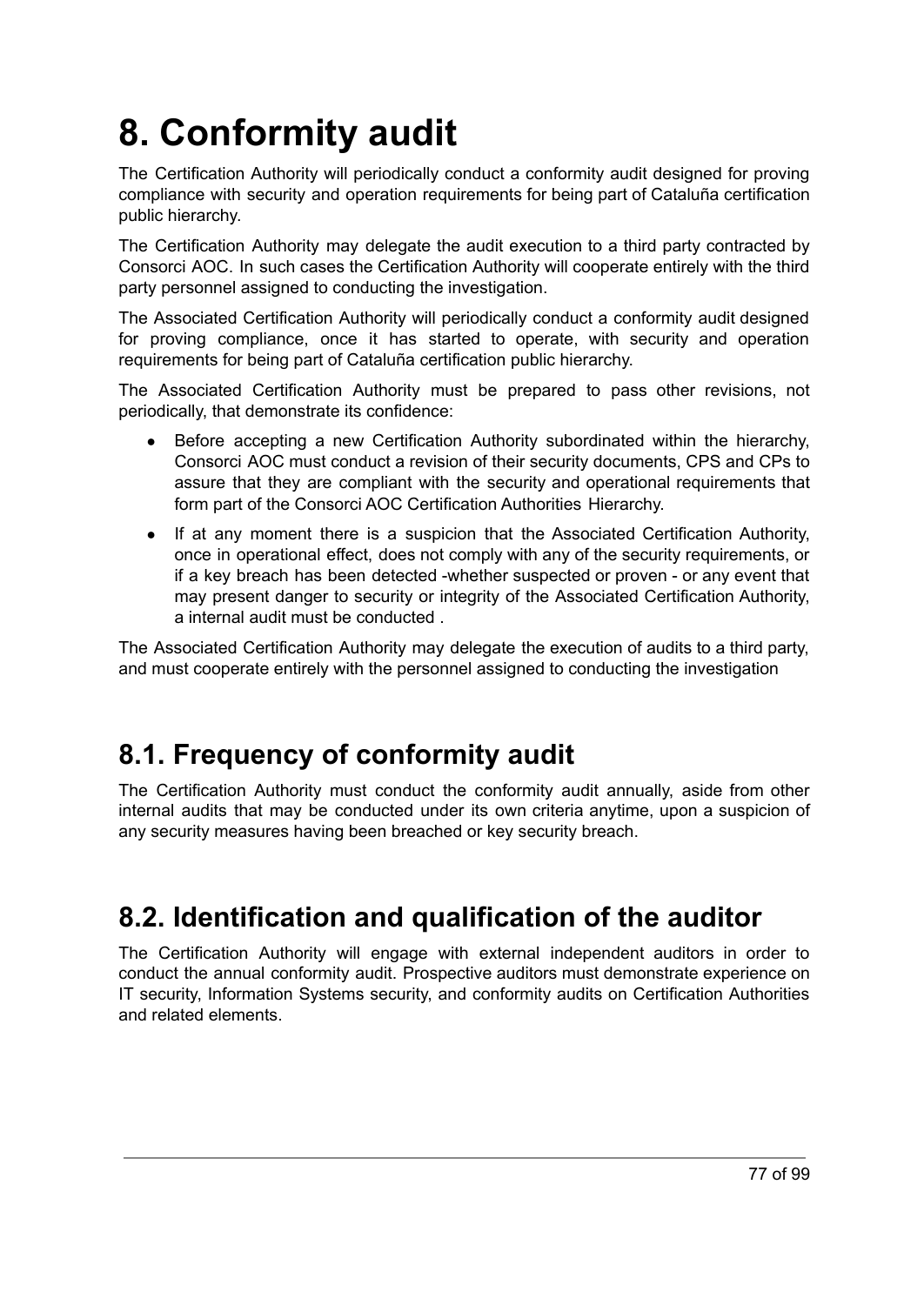## **8.3. Relation between auditor and audited entity**

External conformity audits executed by third parties are conducted by entities that are independent from the Certification Authority.

## **8.4. List of elements to be audited**

The following elements are subjected to audit:

- Certification Authorities processes and related elements
- Information systems
- Protection of the process centre
- Documents

## **8.5. Required actions resulting from lack of conformity**

Once the audit report is received, the Certification Authority discusses, either with the entity that has conducted the audit and Consorci AOC, regarding any findings and develops and executes a corrective plan to address.

If the Certification Authority, once audited, is not able to develop and/or execute the referred plan, or if the finding may indicate an immediate threat to system security or integrity, one of the following actions must be performed:

- Revoke the Certification Authority key, as described in section 4.9 of this CPS.
- End the Certification Authority service, as described in section 5.8 of this CPS.

## **8.6. Treatment of audit reports**

Audit result reports shall be delivered to Consorci AOC, since it is the CSP, within a period of maximum 15 (fifteen) days from the audit execution, for its evaluation and diligent management.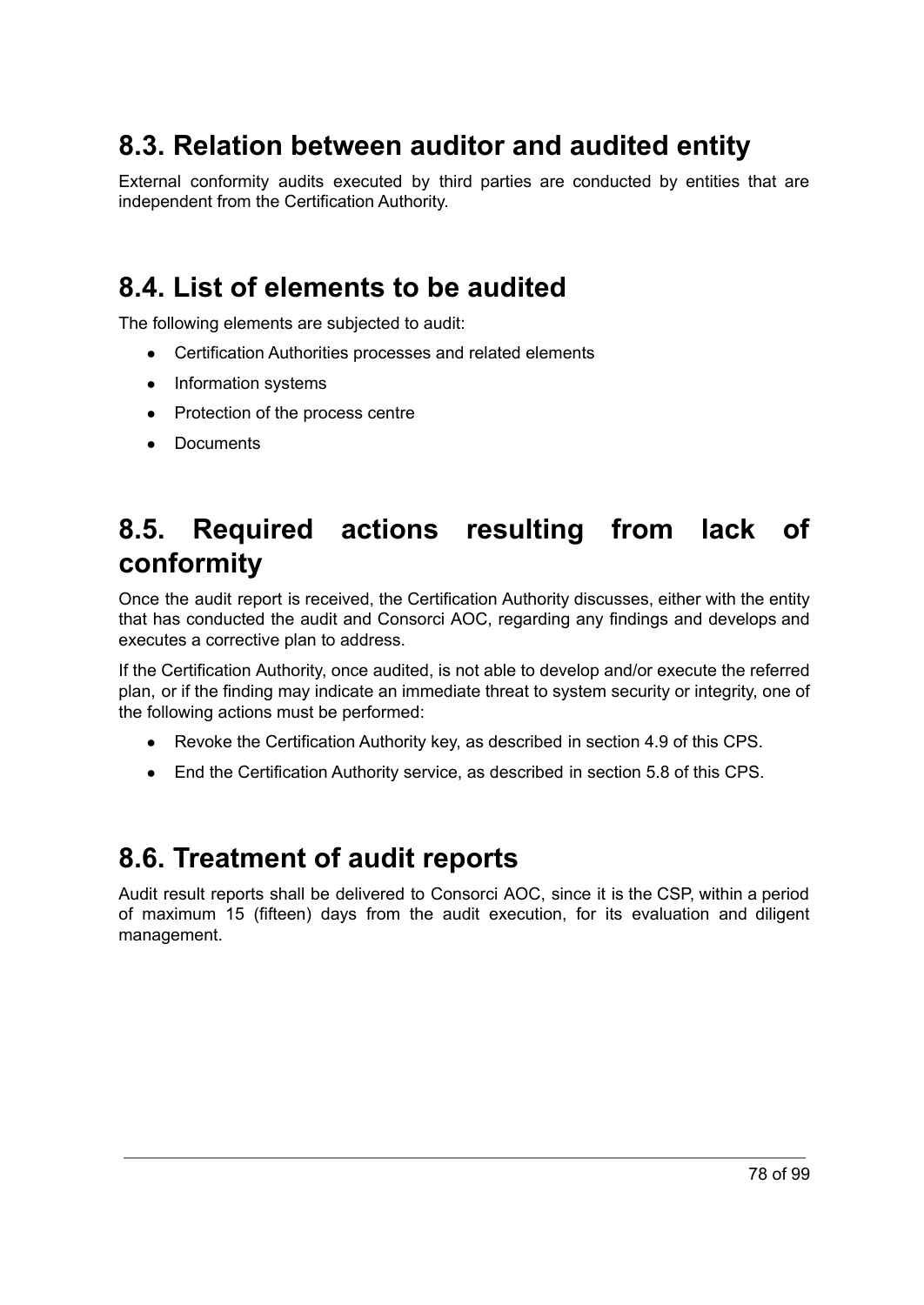# **9. Commercial and legal requirements**

## **9.1. Rates**

## **9.1.1. Certificate issuing and renewal rate**

Consorci AOC establishes the rates that the Certification Authority applies for its service provision. These rates can be consulted on the Consorci AOC website.

## **9.1.2. Certificate access rate**

It is not possible to establish a certificate access rate.

## **9.1.3. Certificate status access information rate**

It is not possibles to establish a certificate status access information rate.

## **9.1.4. Other services rates**

No additional stipulation required.

## **9.1.5. Reimbursement policy**

Consorci AOC shall not make reimbursements. For defective product cases, these shall be replaced by another in good condition.

## **9.2. Financial capacity**

## **9.2.1. Civil liability insurance**

Consorci AOC has a guarantee of coverage sufficient for its civil liability, under the terms provided in the electronic signature and trusted services applicable regulation. This insurance covers the activities of Consorci AOC as a TSP.

In case of incorrect or non-authorised use of certificates, Consorci AOC (or the corresponding Associated Certification Authority) will not act as a trustee towards subscribers and third parties, who shall address towards the offender of certificate usage conditions established by Consorci AOC (or the corresponding Associated Certification Authority).

## **9.2.2. Other assets**

No stipulation required.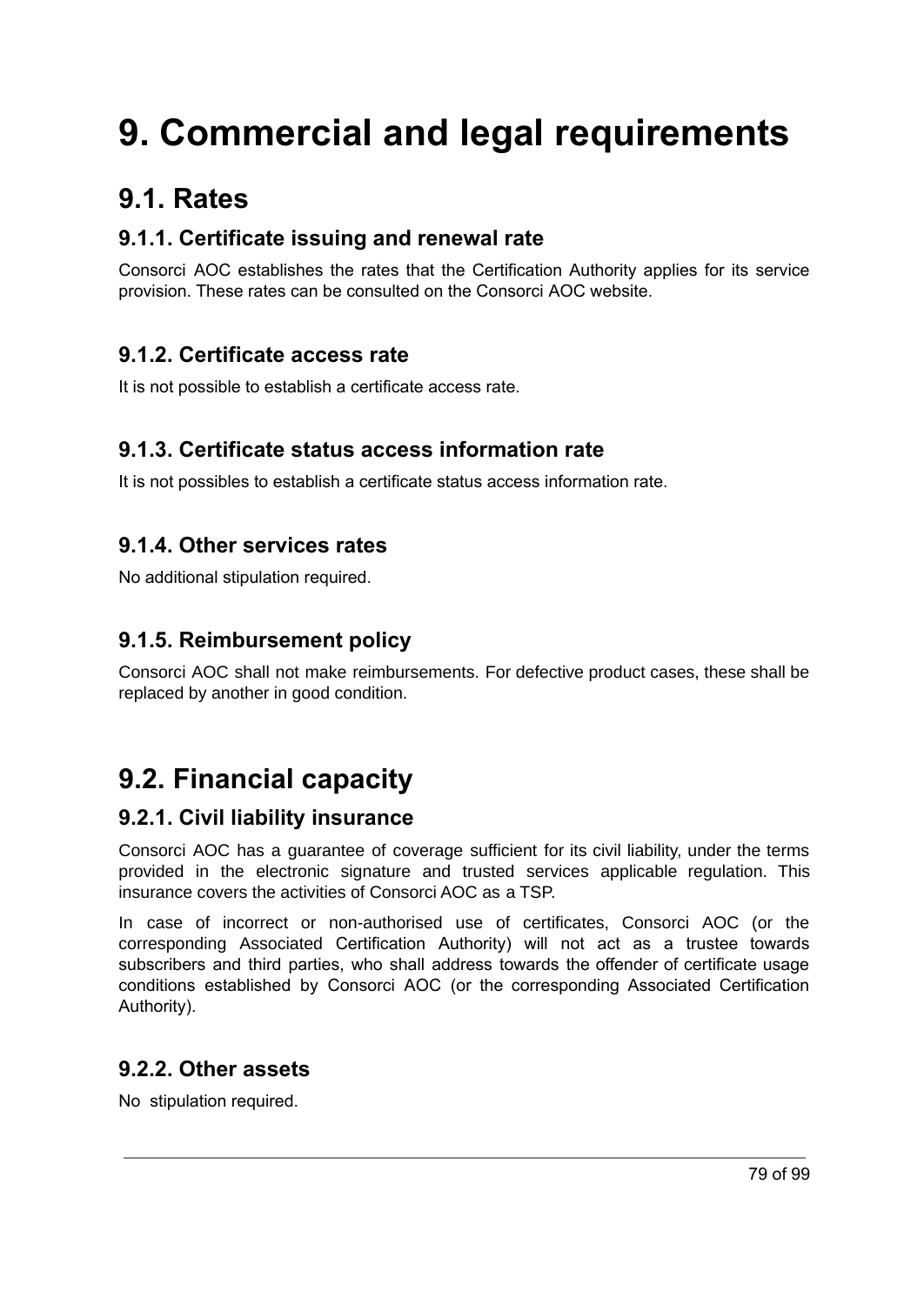## **9.2.3. Insurance cover for subscribers and third parties who trust certificates**

In cases of incorrect or unauthorized use of certificates, the Certification Authority shall not act as a trustee towards subscribers and third parties, who shall address towards the offender of certificate use conditions established by Consorci AOC (or the Certification Authority).

## **9.3. Confidentiality**

## **9.3.1. Confidential information**

The following confidential information is maintained by the Certification Authority:

- a. Business information provided by its suppliers and other people with whom Consorci AOC or the Certification Authority have an obligation of confidentiality, legally or conventionally established.
- b. Transactions registers, including complete registers and transaction audits registers.
- c. Internal and external audit registers, created and/or maintained by the Certification Authority and its auditors.
- d. Business continuity and emergency planning.
- e. Security policies and plans.
- f. Operational documentation such as archive, monitoring and others.
- g. Any other information classified as confidential.

## **9.3.2. Non confidential information**

The following information is not classified as confidential:

- This CPS and the CP of Consorci AOC.
- Information contained in the certificates.
- Any information whose publicity is imposed by regulation.
- Any other information identified as public.

## **9.3.3. Responsibility for protection of confidential information**

The Certification Authority is responsible for establishing the appropriate protection measures for confidential information.

These measures include confidential information appropriate clauses which all persons involved in the corresponding certification processes will be submitted.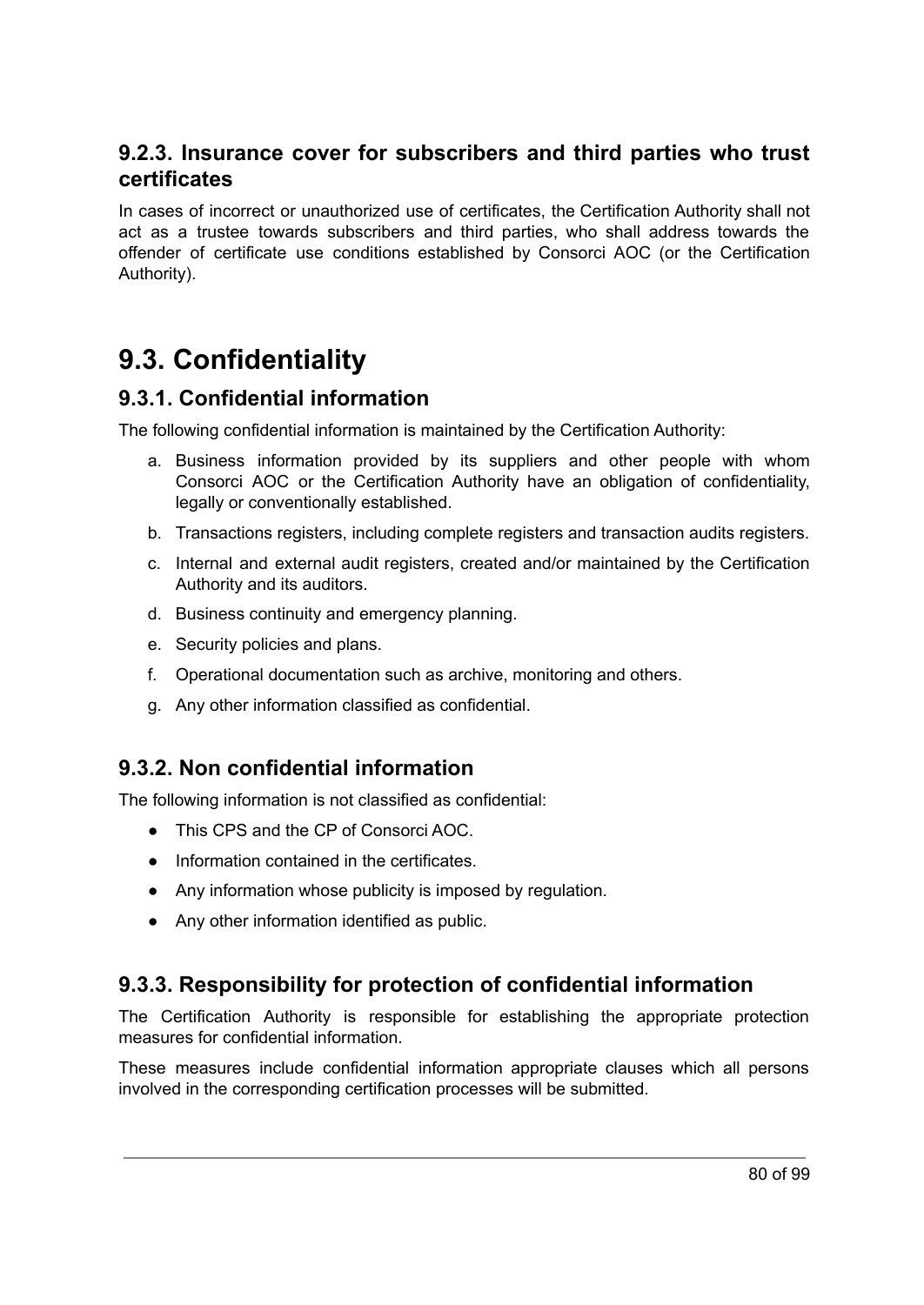## **9.4. Personal data protection**

## **9.4.1. Personal Data Protection Policy**

Consorci AOC develops a personal data protection policy according to the applicable data protection regulation.

In particular, and in compliance with the obligations imposed by the Regulation (EU)  $N^{\circ}$ 2016/679 of the European Parliament and of the Council of April 27, 2016 on the protection of natural persons with regard to the processing of personal data and the free circulation of these data and by which Directive 95/46 / CE -General data protection regulation is repealed, and Organic Law 3/2018, of December 5, on the Protection of Personal Data and guarantee of digital rights (hereinafter, LOPDGDD), has a register of personal data processing activities, in which the following files are collected:

The structure of personal data processing is:

- 1. Certificate subscribers: [https://www.seu-e.cat/documents/31307/0/RAT\\_SubscriptorsColectiusCertificats/f70](https://www.seu-e.cat/documents/31307/0/RAT_SubscriptorsColectiusCertificats/f70ee619-882e-40ab-b926-4e300d160da3) [ee619-882e-40ab-b926-4e300d160da3](https://www.seu-e.cat/documents/31307/0/RAT_SubscriptorsColectiusCertificats/f70ee619-882e-40ab-b926-4e300d160da3)
- 2. Certified physical persons: [https://www.seu-e.cat/documents/31307/0/RAT+-+Persones+f%C3%ADsiques+certi](https://www.seu-e.cat/documents/31307/0/RAT+-+Persones+f%C3%ADsiques+certificades/a943e588-6744-43e5-8ae4-1e87d570591f) [ficades/a943e588-6744-43e5-8ae4-1e87d570591f](https://www.seu-e.cat/documents/31307/0/RAT+-+Persones+f%C3%ADsiques+certificades/a943e588-6744-43e5-8ae4-1e87d570591f)

Consorci AOC develops the procedures indicated in this document, then implements them within its services provision, where in compliance with the requirements established by the certificates policy, the requirements and obligations related to personal data obtention and management are described.

Consorci AOC establishes technical and organisational security measures in order comply with security requirements applicable to files and automated treatments.

## **9.4.2. Personal data not available for third parties**

In accordance with the provisions of Article 4 GDPR, personal information is considered any information related to identified or identifiable natural persons.

Personal information that is not to be included in the certificates and in the indicated mechanism for checking the status of the certificates, is considered personal information of a private nature.

The following data are considered in any case as private information:

- Certificate requests, either approved or denied, and any other personal information obtained for certificates issuance and maintenance.
- Private keys generated and/or stored by the Certification Authority.
- Any other personal data that is not to be searched, stored or accessed by third parties.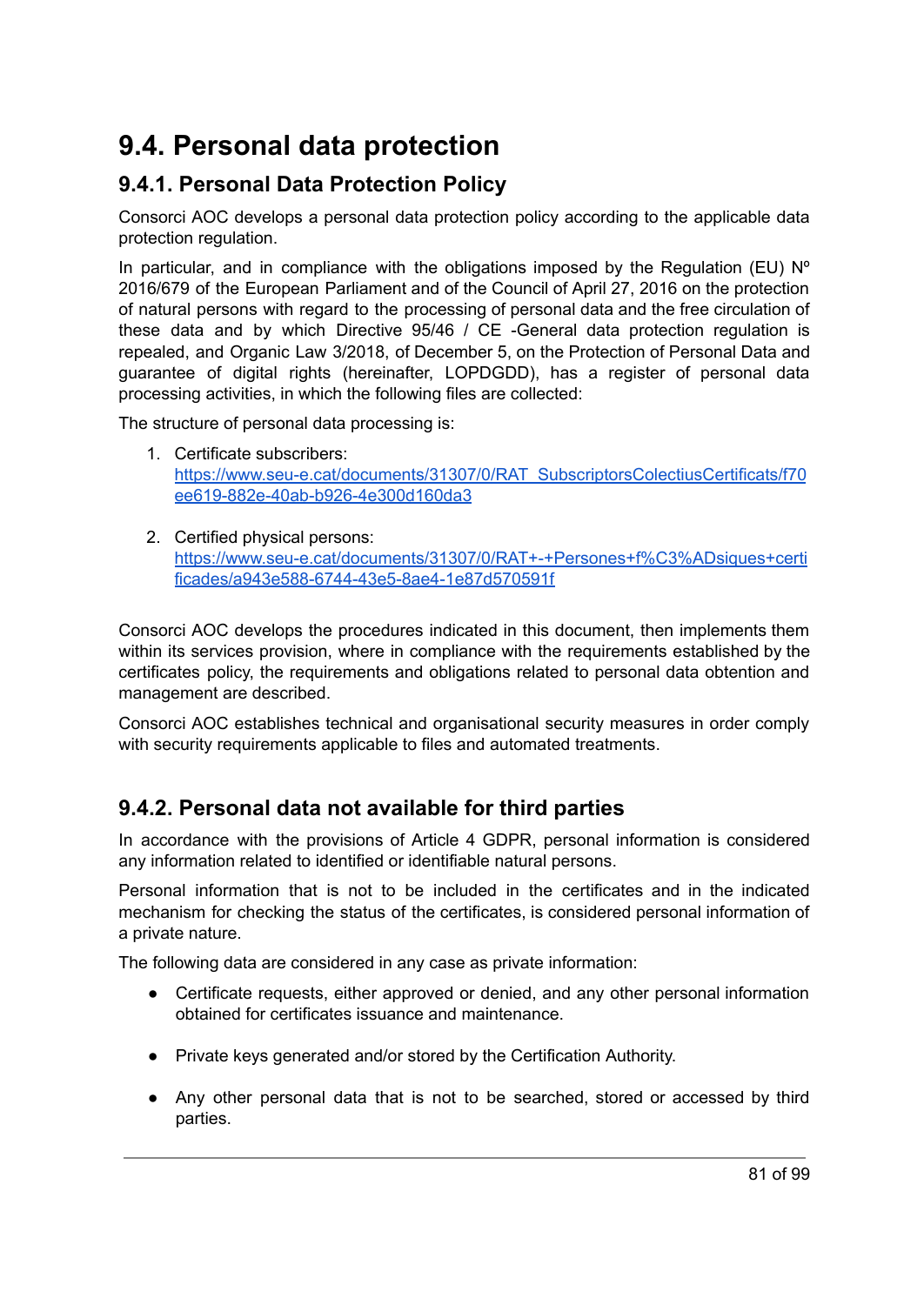## **9.4.3. Personal data available for third parties**

This section refers to personal information included in the certificates and the referred certificates status check mechanisms, according to section 3.1 of this document.

The referred information, provided by the certification request in accordance with terms of the applicable legislation, is included in the certificates and the certificates status check mechanism.

This personal data must be available by third parties due to legal imperative ("public data").

The following information is considered not confidential:

- a. Issued certificates or those under issuance process.
- b. The subscriber connection to a certificate issued by the Certification Authority.
- c. Full name of the certificate subscriber, as well as any other circumstances or personal data of the holder, if they are significant for the certificate purpose, according to this document.
- d. Email address of the certificate subscriber.
- e. Economic uses and limitations described in the certificate.
- f. Certificate validity period, issuance date and expiration date.
- g. Certificate serial number.
- h. Different certificate status and the start date of each, in particular: pending issuance and/or delivery, valid, revoked, suspended or expired and the reason for the change state.
- i. CRLs and all information regarding revocation status.
- j. Information contained in the public part of the Certification Authority Register.

### **9.4.4. Responsibility corresponding to personal data protection**

Confidential information is protected, in accordance with the GDPR, from its loss, destruction, damage, falsification and illegal or unauthorized processing.

In the event of any breach of security or loss of integrity that has a significant impact on the trust service provided or the corresponding personal data, the Consorci AOC will notify the national supervisor responsible for information security or the Protection of Information Authority. corresponding data, within 72 hours after having knowledge of the facts.

## **9.4.5. Incident management related to personal data**

Consorci AOC includes in this document the notification, management and response procedures in relation to incidents related to personal data.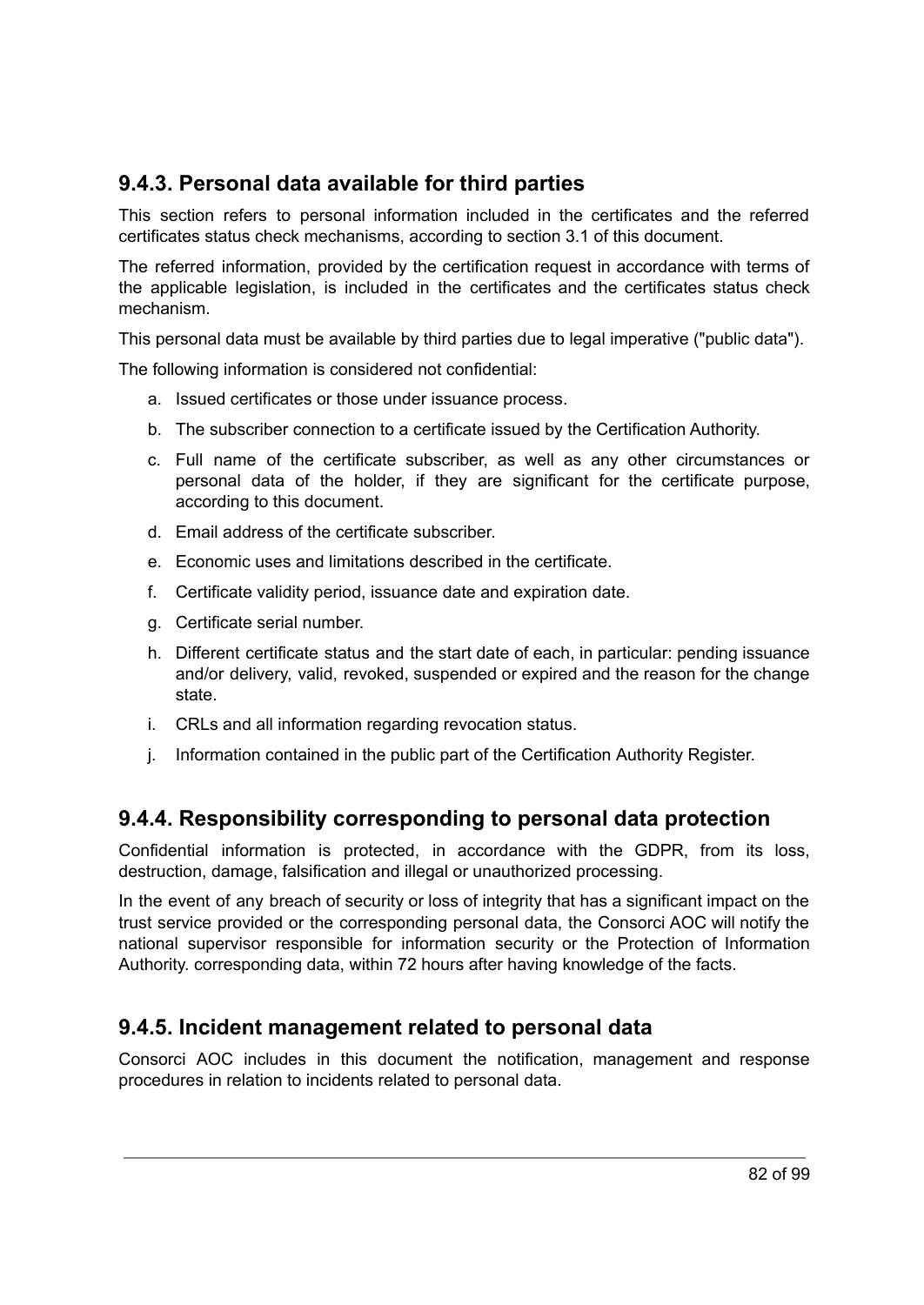This notification procedure is directly initiated when the system administrator of the Certification Authority, within their facilities, communicates by telephone with the Certification Authority Responsible, describing type of incidents and observed effects.

During incident management if software or system configuration modifications are required, or security copies must be restored or other similar interventions, the administrator will wait until receipt of the corresponding digitally signed request (by email) that the Certification Authority Responsible or the technical responsible of the affected project will send (in this case, adding in copy the Certification Authority Responsible).

Once the necessary actions are performed and normal system functions have been resumed, the system administrator sends to the Certification Authority Responsible a descriptive report by email, which in cases of incidents related to files containing personal data, will only contain the form duly completed.

The Certification Authority Responsible keeps a copy of the forms corresponding to incidents registered within the last 12 months related to files containing personal data. Forms are stored in a dedicated directory within the server that users of the Certification Authority share, protected as so only to be accessed by authorised personnel; in this way it is guaranteed that content security copies are made.

The Incident Register form contains the following data:

- Which resource the incident has been recorded against
- Code and description
- Date and time
- Type of incident
- Effects
- Who has reported and who receives the incident
- The response
- Procedures to be conducted
- The person who will conduct them
- Recovery procedure
- The person with authorisation to make the recovery.
- Restored data

### **9.4.6. Personal data processing**

Consorci AOC, for its service provision, is required to collect and store certain information that implies personal data treatment.

Consorci AOC informs the key holders regarding their personal data being obtained.

The personal information collected from registered users is stored in the database owned by the AOC Consortium that assumes technical, organizational and security measures that guarantee the confidentiality and integrity of the information in accordance with the provisions of the RGPD, and Other applicable legislation.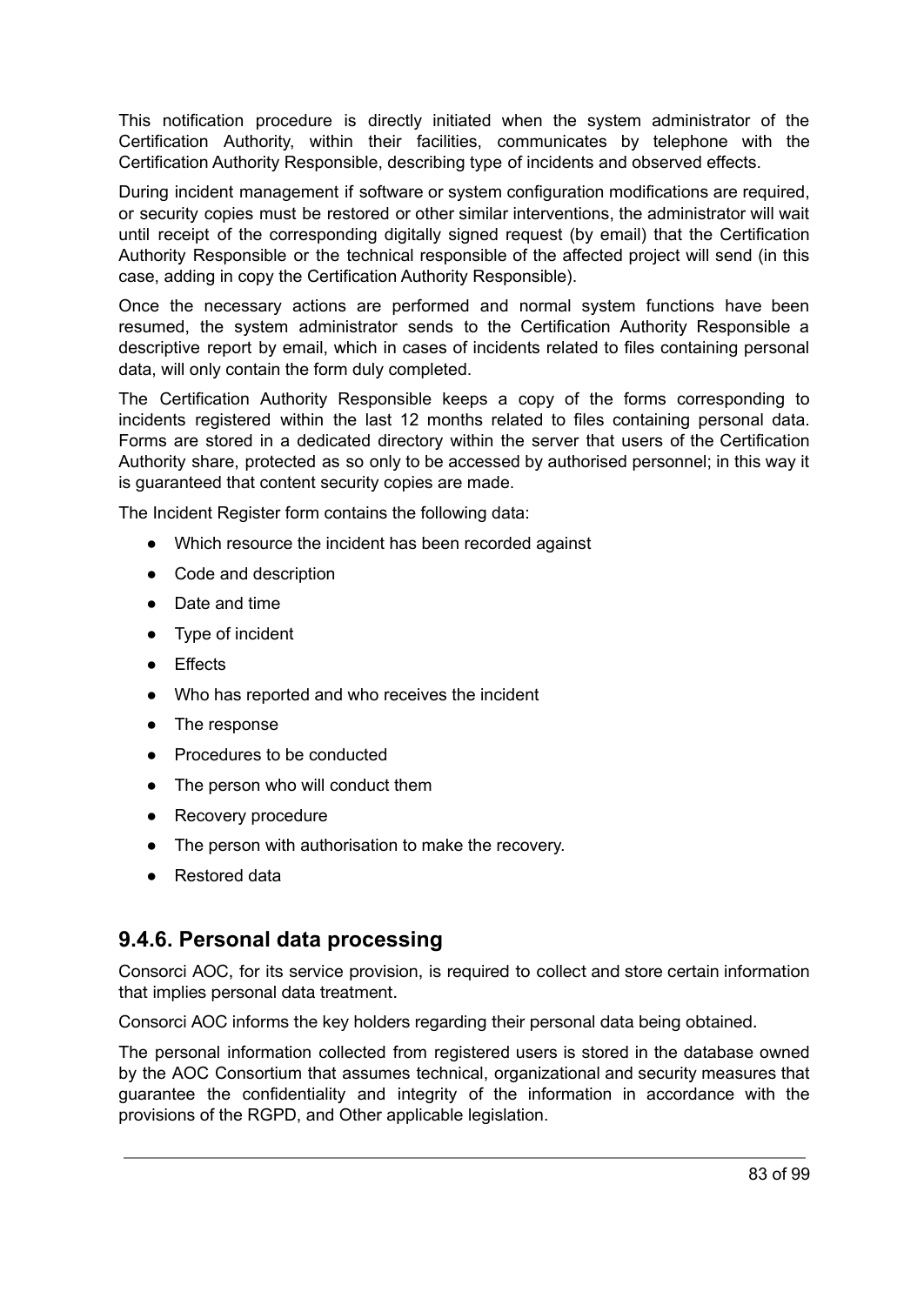The user will be liable, in any case, for the veracity of the data provided, consortium AOC reserving the right to exclude from the registered services any user who has provided false data, without prejudice to the other legal actions.

Any registered user can at any time exercise the right of access, rectification or deletion, opposition, limitation to treatment and portability, by request to the AOC Consortium C / Tangier 98, 22 @ - 08018 Barcelona or by electronic form [\(https://www.seu-e.cat/web/consorciaoc/govern-obert-i-transparencia/serveis-i-tramits/tramit](https://www.seu-e.cat/web/consorciaoc/govern-obert-i-transparencia/serveis-i-tramits/tramits/tramits-associats-a-la-lopd-193) [s/tramits-associats-a-la-lopd-193\)](https://www.seu-e.cat/web/consorciaoc/govern-obert-i-transparencia/serveis-i-tramits/tramits/tramits-associats-a-la-lopd-193)

However, if the user considers that his right to the protection of personal data has been violated, he can claim before the Catalan Data Protection Authority.

## **9.4.7. Personal data communication**

Consorci AOC only communicates personal data to third parties in legally established cases.

In particular, Consorci AOC is obliged to reveal the identity of the signatories when judicial bodies require so in the exercising of its functions and other assumptions described in the personal data protection applicable regulation.

Consorci AOC complies to all legal prescriptions in conformance with the GDPR and LOPDGDD.

Exceptionally, in the case of activity cease by the Certification Authority, Consorci AOC will cede the personal data for the assumption of service provision transfer.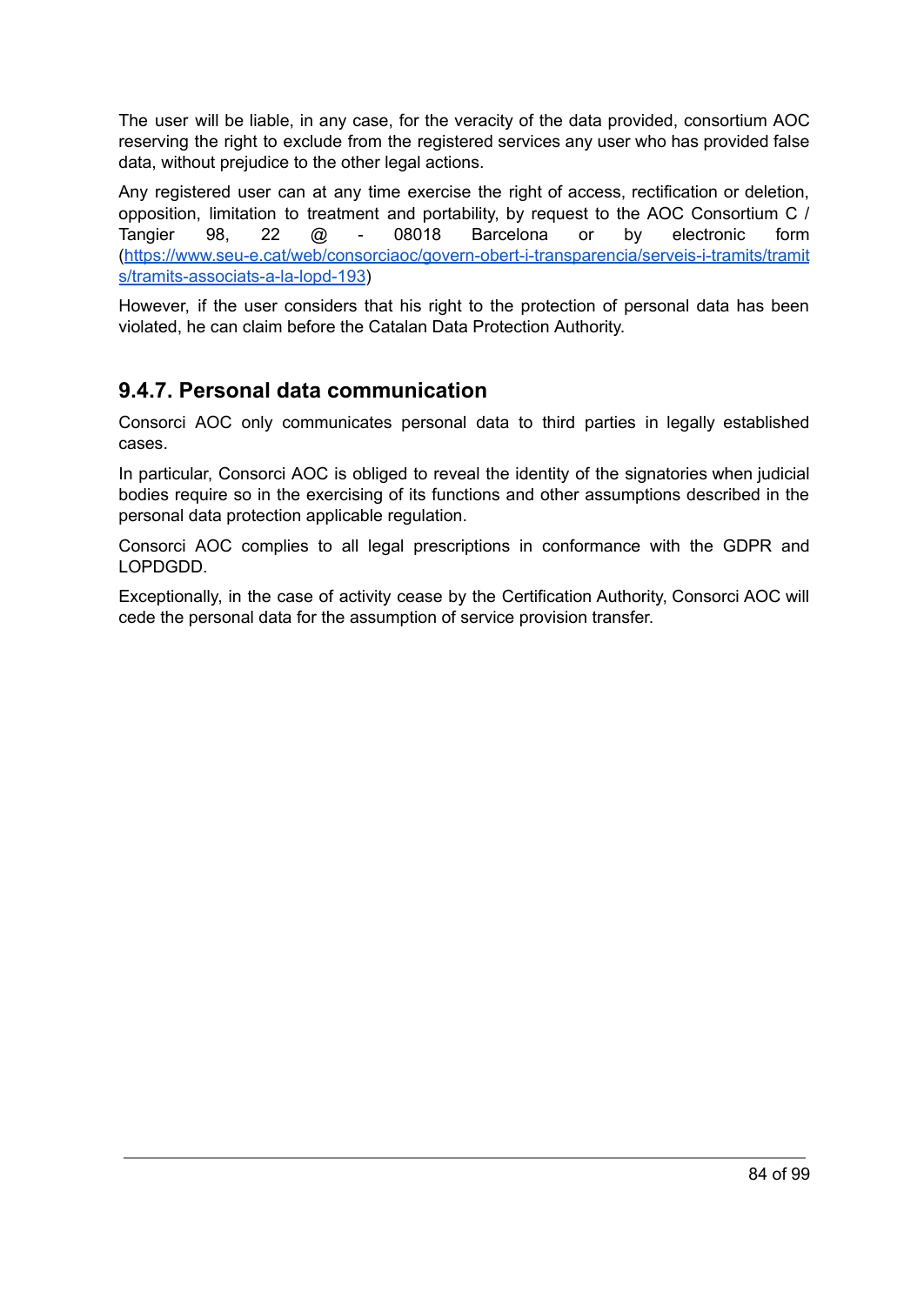## **9.5. Property rights**

## **9.5.1. Certificates and revocation information property**

Consorci AOC in the only entity that retains the property rights to the certificates they issue.

Consorci AOC concedes non exclusive license to reproduce, distribute, verify and use certificates, without any cost, regarding digital signatures and/or encryption systems within the application scope of this CPS, according to the corresponding to the binding instrument between Consorci AOC and the party that reproduces and/or distributes the certificate.

The referred regulations figure in the legal instruments between Consorci AOC and subscribers and verifiers.

Additionally, certificates issued by Consorci AOC contain a legal advice related to certificate property. This regulation is also applied in the use of certificates revocation information.

## **9.5.2. Certification Practice Statement and Certification Policy property**

Consorci AOC is the only entity that retains property rights of the certification policies of the Catalonia certification public hierarchy.

Consorci AOC is the owner of this CPS. The Consorci AOC does not charge a fee for access to this CPS or to the different PCs. Any use made for purposes other than simply viewing the documents, such as reproduction, redistribution, modification or creation of a derivative thereof, will be subject to a license agreement with the entity that owns the copyright of the document.

## **9.5.3. Property of information related to names**

The subscriber (key holder, as the case may be) preserves rights related to brand, product or commercial name contained in the certificate.

The subscriber (key holder, as the case may be) is the owner of the certificate distinguished name, formed by the information specified in section 3.1. of this CPS.

## **9.5.4. Keys property**

Key pairs become the property of the certificate subscribers.

When a key is divided in parts, all parts of the key become the property of the key holder.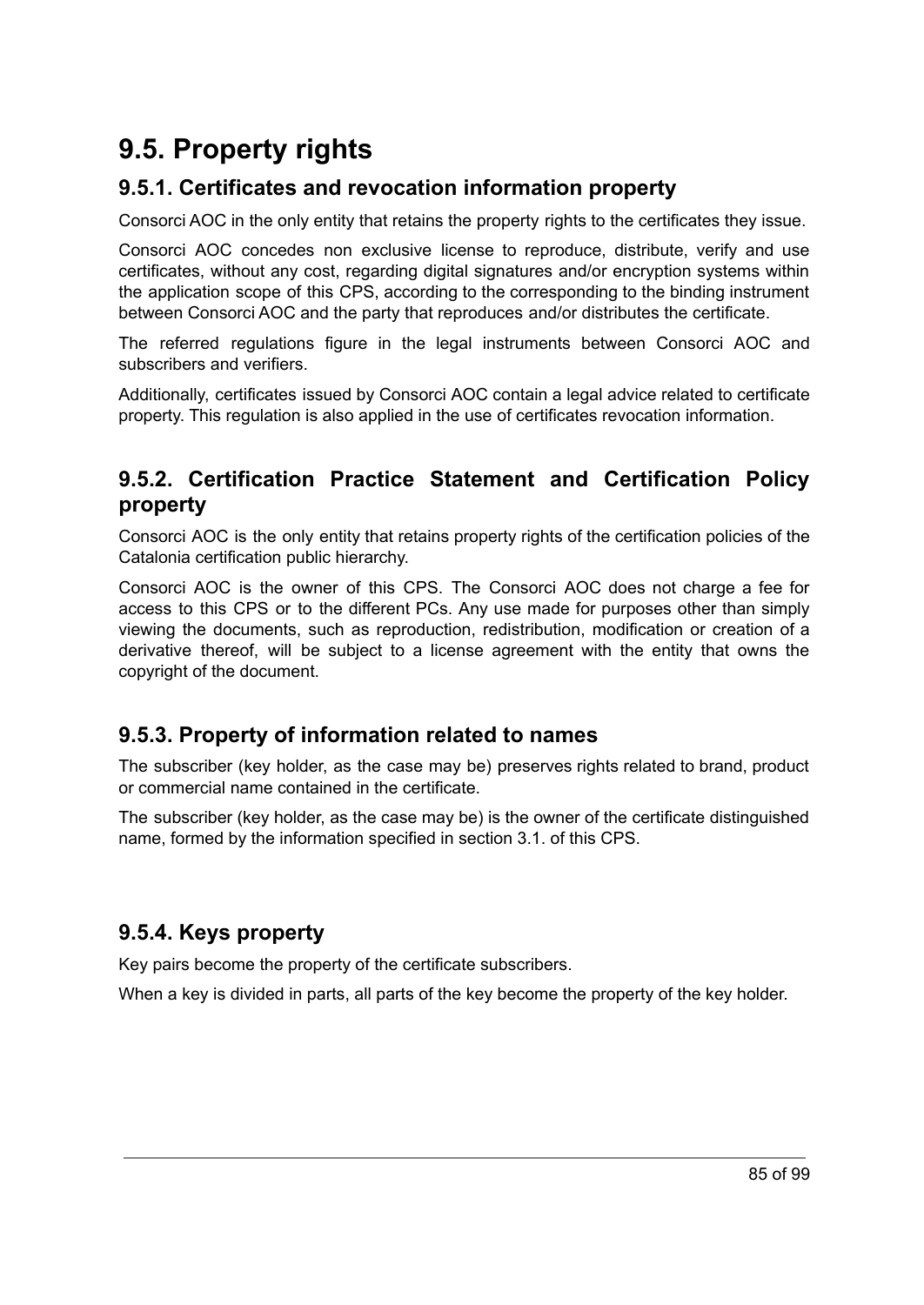## **9.6. Obligations and civil liability**

## **9.6.1. The Certification Authority**

#### **9.6.1.1. Obligations and other commitments**

The Certification Authority has to comply with the following:

- Determines the subscribers and verifiers community of the Certification Authority.
- Approves certification policies and in given cases, certificate specified policies.
- Approves contractual and regulatory documentation related to certification services in the users community of the Certification Authority, according to the procedure of this CPS.
- Informs Consorci AOC promptly regarding all information related to changes to be performed, service incidents, reclaims, denounces and service inspections.
- Guarantees, within their responsibility, compliance with all requirements established in this CPS.
- Be the singular entity responsible for compliance with the procedures described in this CPS, even where operations are partially or fully subcontracted externally.
- Provide certificates services according to this CPS, where the contents of the applicable legislation are described in section 9.15.
- In accordance with the applicable law, prior to certificate issuance and delivery, the Certification Authority informs of the aspects described in the applicable legislation and others as follows:
	- o Indication of applicable policy, indicating that certificates are not issued to the public and the need of usage of a qualified device for signature creation.
	- o How the patrimonial responsibility of the Certification Authority is guaranteed.
	- o The Certification Authority agrees the certification policy, the Certification Services Provider certification and the certification of the used electronic signature products.

This requirement is accomplished via an applicable "PKI Disclosure Statement (PDS)" electronically transmitted using a long-term communication method and comprehensible language.

- The Certification Authority obliges the subscribers, key holders and verifiers, via appropriate legal instruments transmitted electronically with written and comprehensible language, to consider the following contents:
	- o Prescriptions to comply with this CPS.
	- o Indication of applicable policy, indicating that certificates are not issued to the public and the need of usage of a qualified device for signature creation.
	- o Manifestation that the contained information in the certificate is correct, except where contrary notification from the subscriber is made.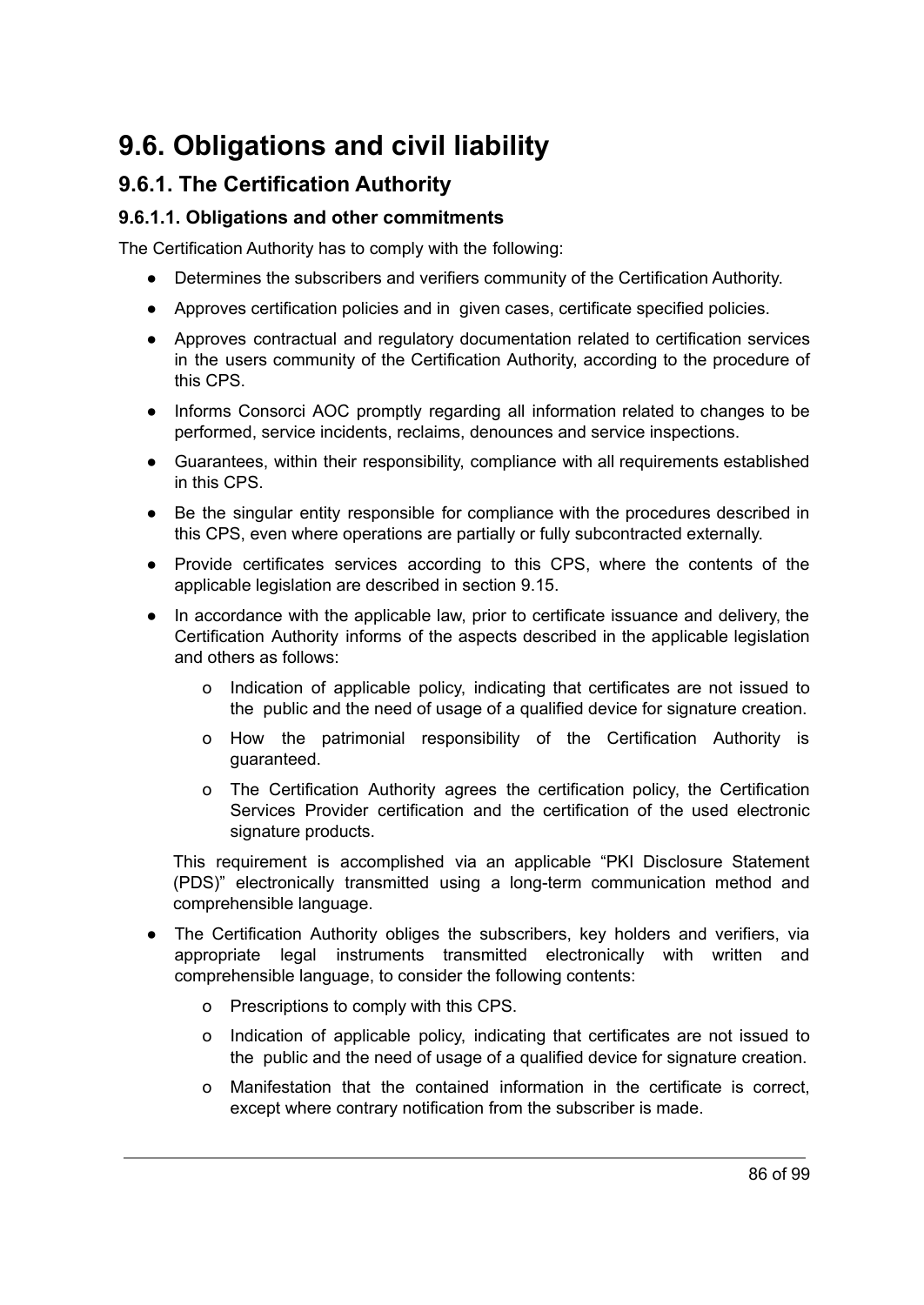- o Consent for certificate publication in the directory and access to same by third parties.
- o Consent for the storage of information used for the subscriber and key holder register, the provision of the signature creation qualified device and the cession of the referred information to third parties, in case of operations end of the Certificate Authority without revocation of valid certificates.
- o Certificate limitations of use, including the established limitations in section 4.5 of this CPS.
- o Information about how to validate a certificate, including the requirement of checking the certificate status and conditions in which the certificate may reasonably be trusted (this is applicable when the subscriber acts as verifier).
- o Applicable responsibility limitations, including uses for which the Certification Authority accepts or excludes its responsibility.
- o Procedures applicable to disputes resolution. .
- o Applicable law and competent jurisdiction.

The Certification Authority identifies the key holder according to the legislation applicable in this CPS. Specifically, the Certification Authority verifies autonomously the identity and other personal circumstances of the certificate applicants.

#### **9.6.1.2. Guarantees offered**

#### **9.6.1.2.1. Guarantees offered to subscribers**

The Certification Authority guarantees the subscribers:

- a. Compliance with their legal obligations as CSP, according to applicable legislation.
- b. There are no errors in the information contained in the certificates, known or performed by the Certification Authority, or due to lack of diligence in the management of the certificate request or creation.
- c. Certificates comply all material requirements established in the CPS.
- d. Revocation services and directory use comply with all material requirements established in the CPS.
- e. In case of the private keys being generated, confidentiality is maintained during the process.
- f. The responsibility of the Certification Authority with the established limitations.

#### **9.6.1.2.2. Guarantees offered to the verifiers**

The Certification Authority guarantees the verifiers>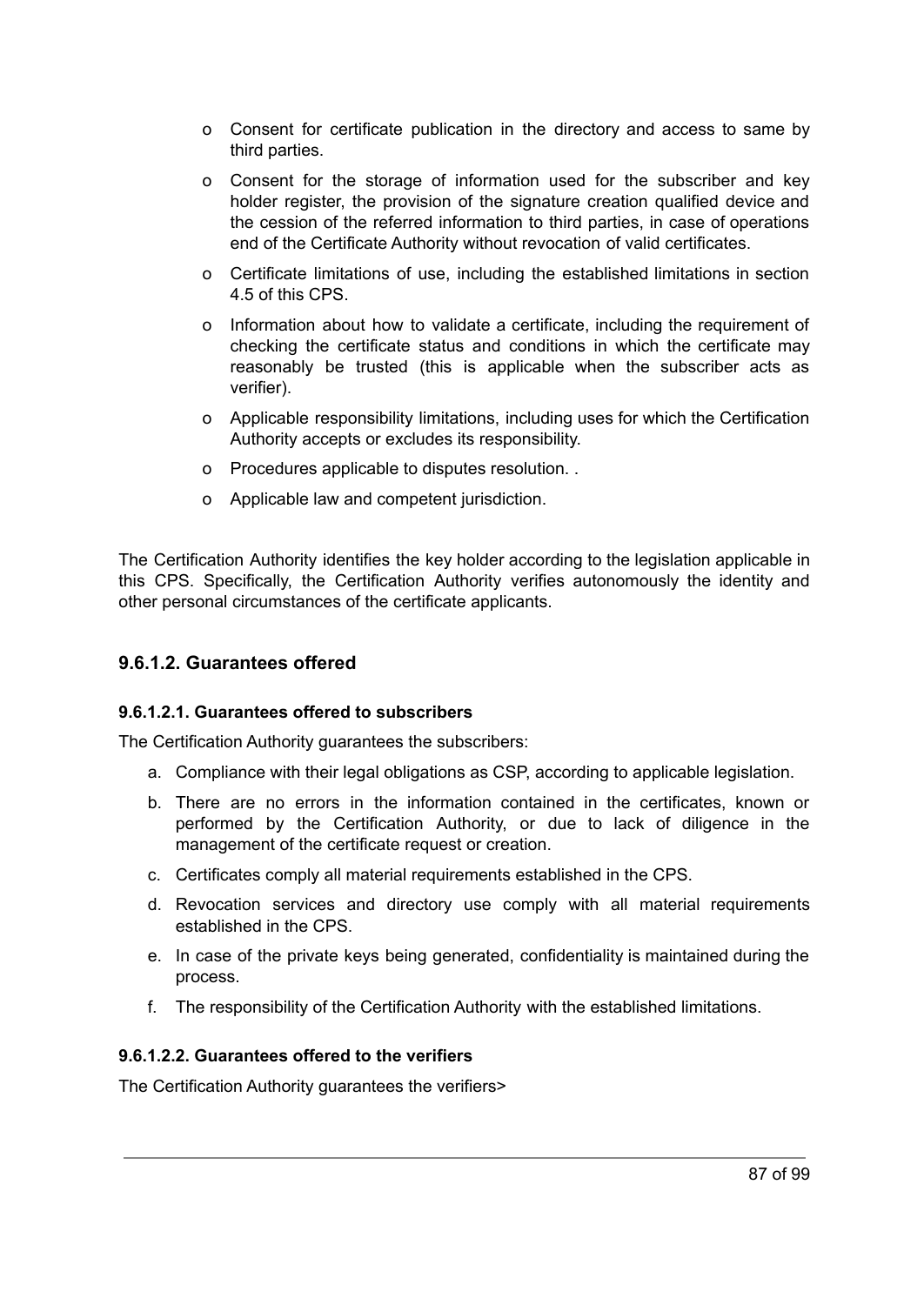- a. Compliance with their legal obligations as a TSP, according to applicable legislation.
- b. The information contained or incorporated by reference in the certificate is correct, except when the opposite is indicated.
- c. In cases of certificates published in the directory, the certificate has been issued to identified subscriber and the certificate has been accepted according to section 4.4 of this CPS.
- d. In the certificate request approval and issuance, that all material requirements established in this CPS have been complied with.
- e. The speed and security in the services provision, in particular revocation and directory services.
- f. Certificates comply all material requirements established in this CPS.
- g. In case of the private keys being generated, confidentiality is maintained during the process.
- h. Revocation services and directory use comply all material requirements established in this CPS.

The responsibility of the Certification Authority with the established limitations .

## **9.6.2. Register Authorities**

#### **9.6.2.1. Obligations and other commitments**

#### **9.6.2.1.1. Obligations of Internal Register Authorities**

The Internal Register Authority will be obliged to:

- a. Name as (technical) register authority operators two or more employees (depending on the EC, in general four or more) and communicate these persons data to Consori AOC in order to issue the corresponding operator certificates. When an operator leaves their role, the Internal Register Authority has to immediately request this operator certificate revocation to the Associated Certification Authority.
- b. Validate and approve certificate requests and generate certificates for the hey holders, according to technical procedures and instruments established by the Associated Certification Authority, in accordance with the CPS and Associated Certification Authority operational documentation.
- c. If the Register Authority does not have updated information related to the key holder, verify the identity in person or in accordance with the provisions of the applicable law, described in section 9.15 of this CPS, and register a justifying of full name accreditation, date and place of birth, National Id Document and/or any other information that may be used to differentiate between two persons within the Internal Register Authority scope.
- d. Verify, when necessary, any specific attribute of the key holder and register an information accreditation justifyin.
- e. Perform or process certificate suspension, enablement, revocation and renewal requests, according to technical procedures and instruments established by the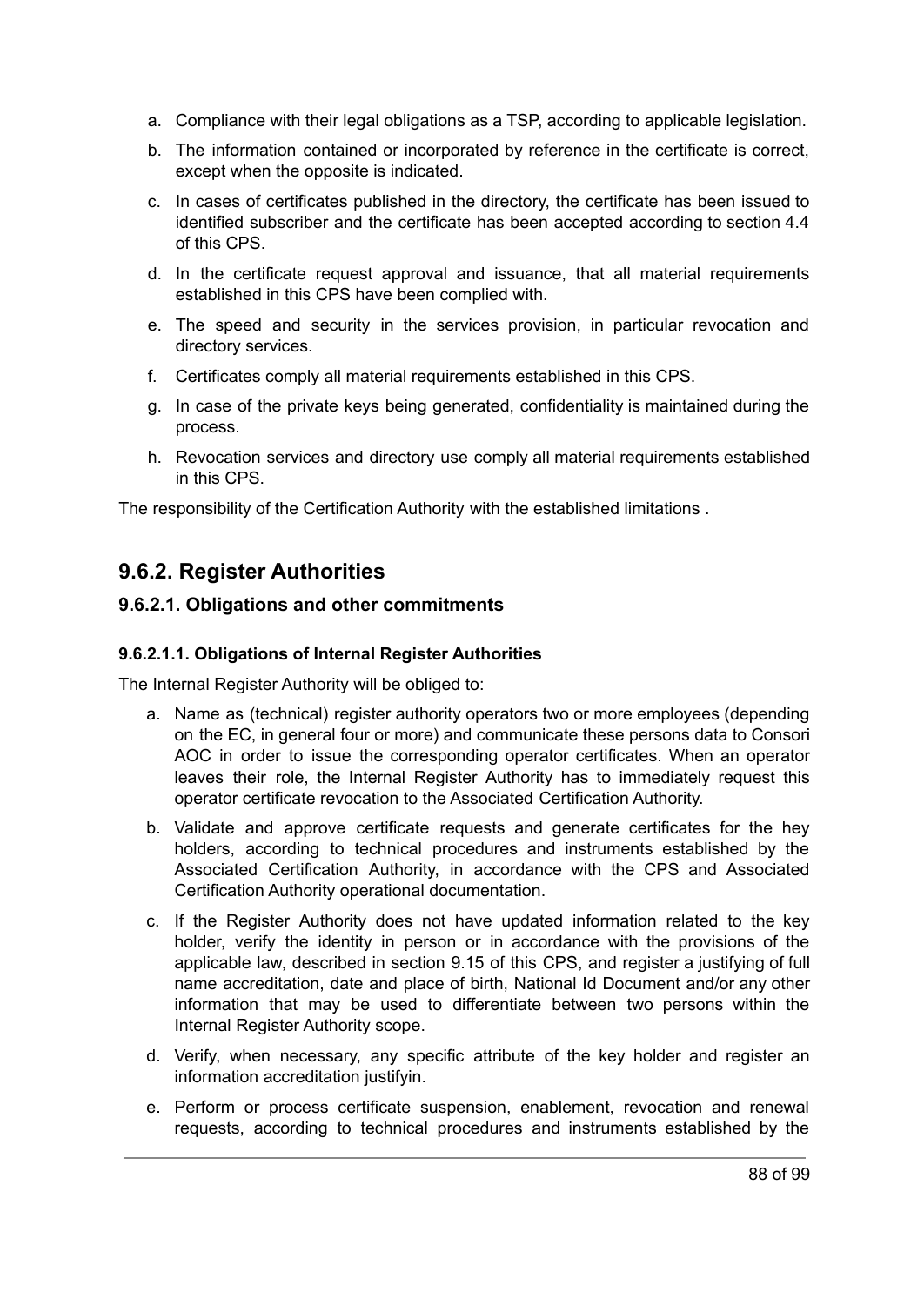Associated Certification Authority, in accordance with the CPS and the Associated Certification Authority operational documentation.

- f. Store registers related to certificate contained information, both in paper or electronic, with the appropriate security, authenticity, integrity and preservation measures, for a period of 15 (fifteen) years from the expiration of the certificate or the end of the service provided and, in any case, during the period established by current legislation. These registers must be available for the Associated Certification Authority.
- g. Store certificate delivery form for a period of 15 (fifteen) years. These registers must be available for the Associated Certification Authority.

#### **9.6.2.1.2. Virtual Register Authority**

The Virtual Register Authority is obliged to:

- a. Provide necessary documental justification for user register and certificate issuance by the Associated Certification Authority or the Collaborator Register Authority.
- b. The documental justification must be performed by body unit of the Virtual Register Authority (indicated to Consorci AOC) legally entitled to attest the data to be certified.

#### **9.6.2.1.3. Collaborator Register Authority**

The Certification Authority will be able to delegate some functions to the Collaborator Register Authority, which will be obliged to comply in the same conditions than the Certification Authority.

The Collaborator Register Authorities will support the subscribers of certificates issue to the institutions with Virtual Register Authority, and all the subscribers of other certificates.

The Collaborator Register Authority will act on its own behalf, without prejudice to the responsibility of the Associated Certification Authority.

The Collaborator Register Authority is obliged to register and approve (if correct) the certificate data. Using this register all required checks related to subscriber identity, personal and complementary data will be done, and if needed, to the key holder.

This verifications must include the documental justification provided by the applicant, and in case that the Collaborator Register Authority considers, any other relevant document or information, facilitated by the subscriber, key holder or third parties.

If the Collaborator Register Authority detects errors in the data that must be included in the certificate or in the documents that justify this data, they will be obliged to change what they consider necessary before the issuance, or to stop the issuance process and manage the corresponding incident with the subscriber.

In the case that the Collaborator Register Authority corrects data without the corresponding previous incident management with the subscriber, they will be obliged to notify the subscriber of the data that is eventually certified at the time of the delivery.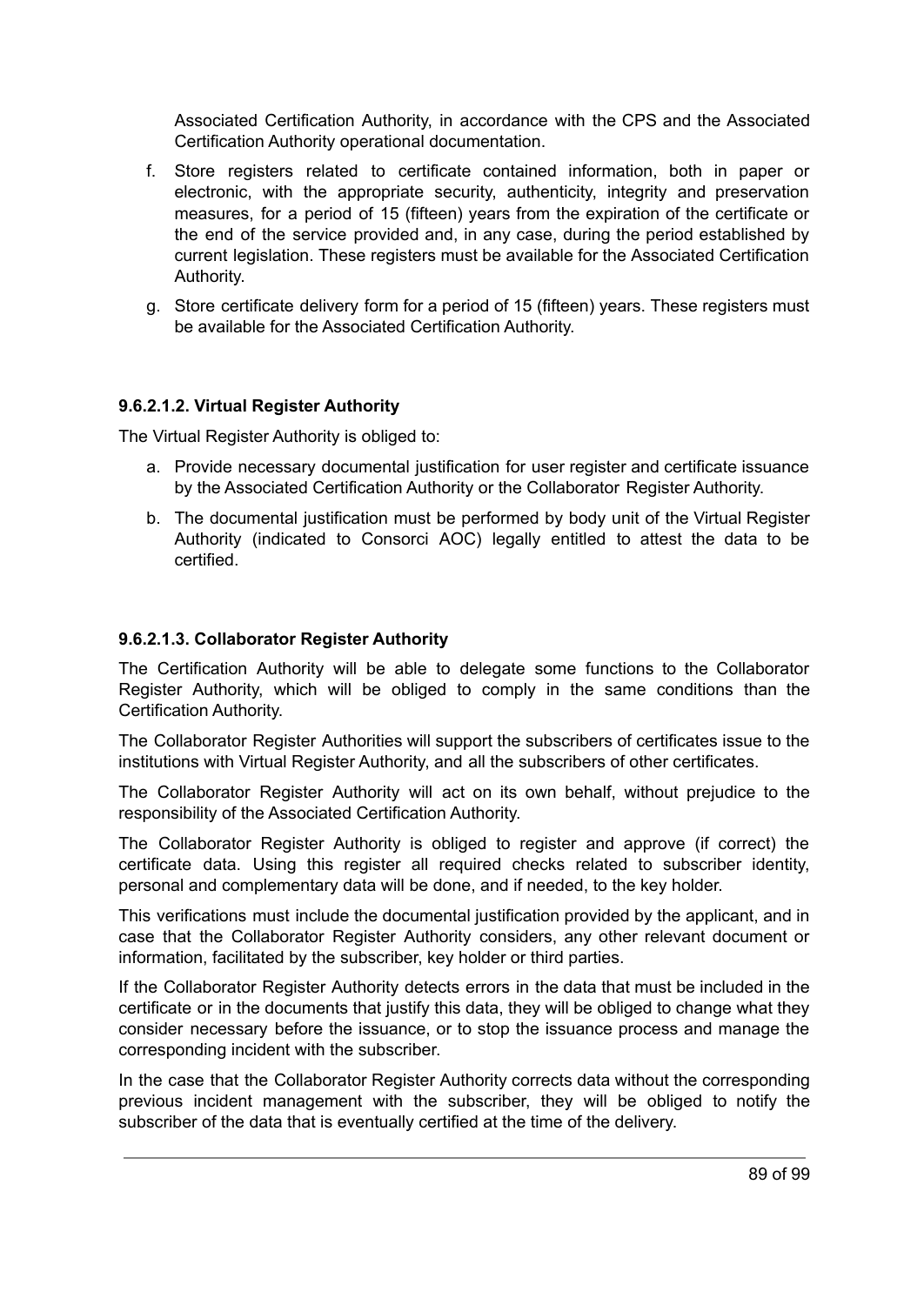The Collaborator Register Authority reserves the right to not approve the certificate issuance request when the documental justification provided by the applicant is not sufficient for correct identification and/or authentication of the subscriber, or if necessary, the key holder.

#### **9.6.2.2. Guarantees offered to subscriber and verifier**

#### **9.6.2.2.1. Consorci AOC guarantee for digital certificate services**

Consorci AOC guarantees that the Certification Authority private key used to issue certificates has not been compromised, except of Consorci AOC communicating the contrary, according to this CPS.

Consorci AOC guarantees that:

- a. Electronic signature certificates contain all the information required by Law 6/2020, of November 11, eIDAS Regulation (UE) nº 910/2014 and other applicable regulations, which are described in section 9.15.
- b. The process has not originated or introduced false or wrong statements in any certificate information, and has included the necessary information provided by the subscriber and validated by Consorci AOC or the Collaborator Register Authority, at the time of certificate issuance.
- c. All certificates comply with the formal and content requirements of the CP and its corresponding Certification Profile.
- d. Remaining associated to operations, security and archive procedures described in this CPS.

#### **9.6.2.2.2. Guarantee exclusion**

Consorci AOC does not guarantee any software used by the subscriber or any other person to generate, verify or not use any digital signature or certificate issued by Consorci AOC in a different way, except for cases where there is a statement written by Consorci AOC to the contrary.

### **9.6.3. Subscribers**

#### **9.6.3.1. Obligations and other commitments**

#### **9.6.3.1.1. Requirements for all type of certificates**

The Certification Authority obliges the subscriber to:

- a. Facilitate towards the Certification Authority the appropriate and complete information according to the requirements of this CPS, specifically related to the register procedure.
- b. Manifest their consent prior to a certificate issuance and delivery.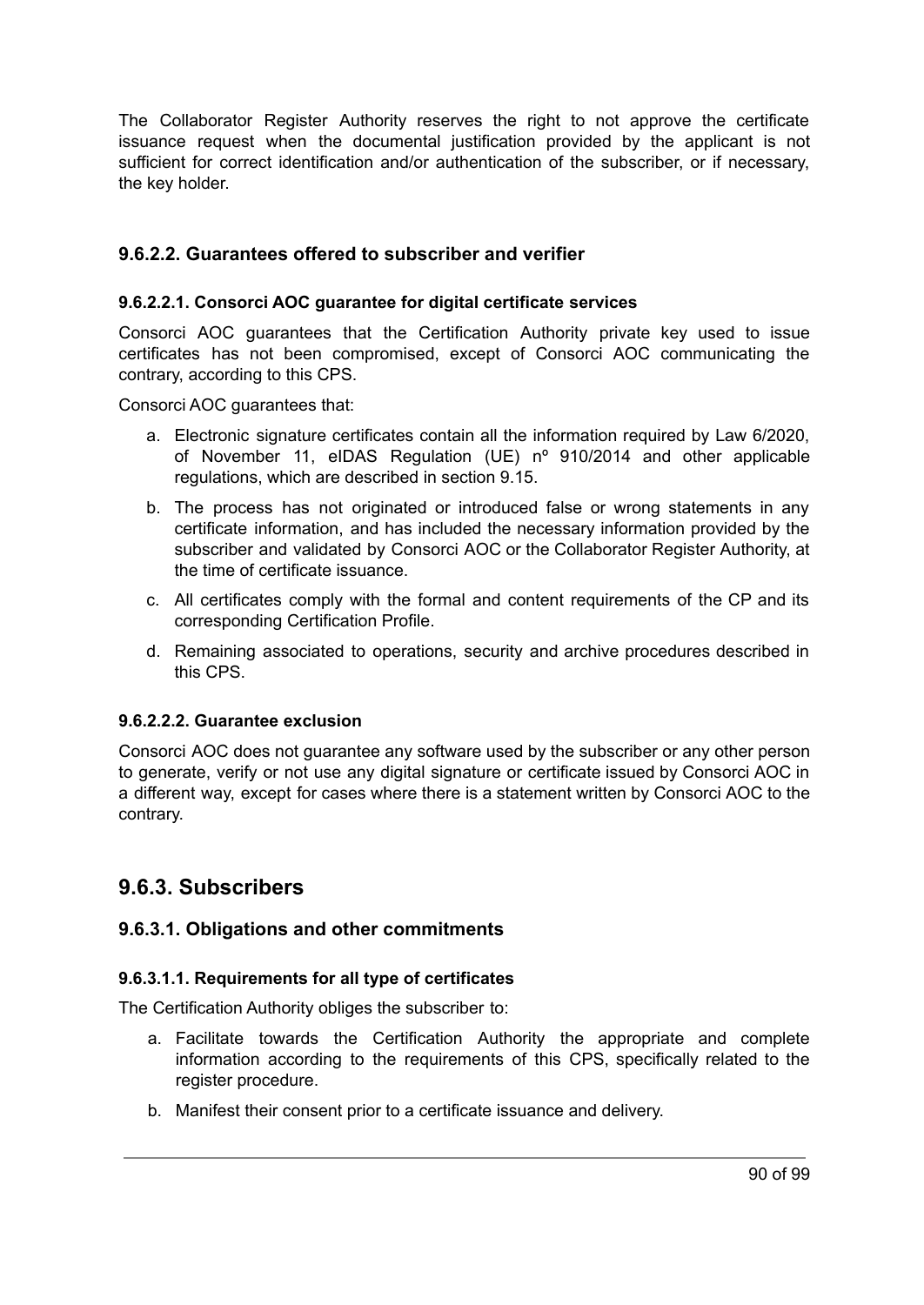- c. Comply with the obligations for subscribers established in this CPS and in the legislations described in section 9.15 in this CPS.
- d. Use the certificate in accordance with the provisions of section 1.4 of this CPS.
- e. Notify the Certification Authority, without unjustifiable delay, of the loss, alteration, non-authorised use, theft or compromise of their signature creation qualified device.
- f. Notify (without unjustified delay) the Certification Authority and any other person who may trust in the certificate:
	- a The loss, theft or potential compromise of private keys.
	- b The loss of control over their private key due to activation data breach (for example, PIN code of the signature creation qualified device) or any other cause.
	- c Inaccuracies or changes in the contents of the certificate that the subscriber may know.
- g. Stop using the private key once the period indicated in the corresponding section is expired.
- h. Transfer to the key holders their specified obligations.
- i. Not to monitor, manipulate or perform reverse engineering of technical implantation of the public certification hierarchy of Catalonia without previous written permission.
- j. Not to intentionally compromise the public certification hierarchy of Catalonia security.

#### **9.6.3.1.2. Specific requirement for qualified electronic signature certificates**

The Associated Certification Authority will obliged the subscriber to:

- a. Use the key pair exclusively for electronic signatures and according to any other notified limitation.
- b. Be diligent in the custody of their private key and signature creation qualified device, with the purpose of avoiding non-authorised uses.
- c. If the subscriber generates its own keys, they are obliged to:

1. Generate is subscriber keys using an algorithm recognised as suitable for qualified electronic signature.

2. Create the keys within the signature creation qualified device.

3. Use key lengths and algorithms recognised as suitable for qualified electronic signature.

e. Notify the Certification Authority, without unjustifiable delay, the loss, alteration, non-authorised use, theft or compromise of their signature creation qualified device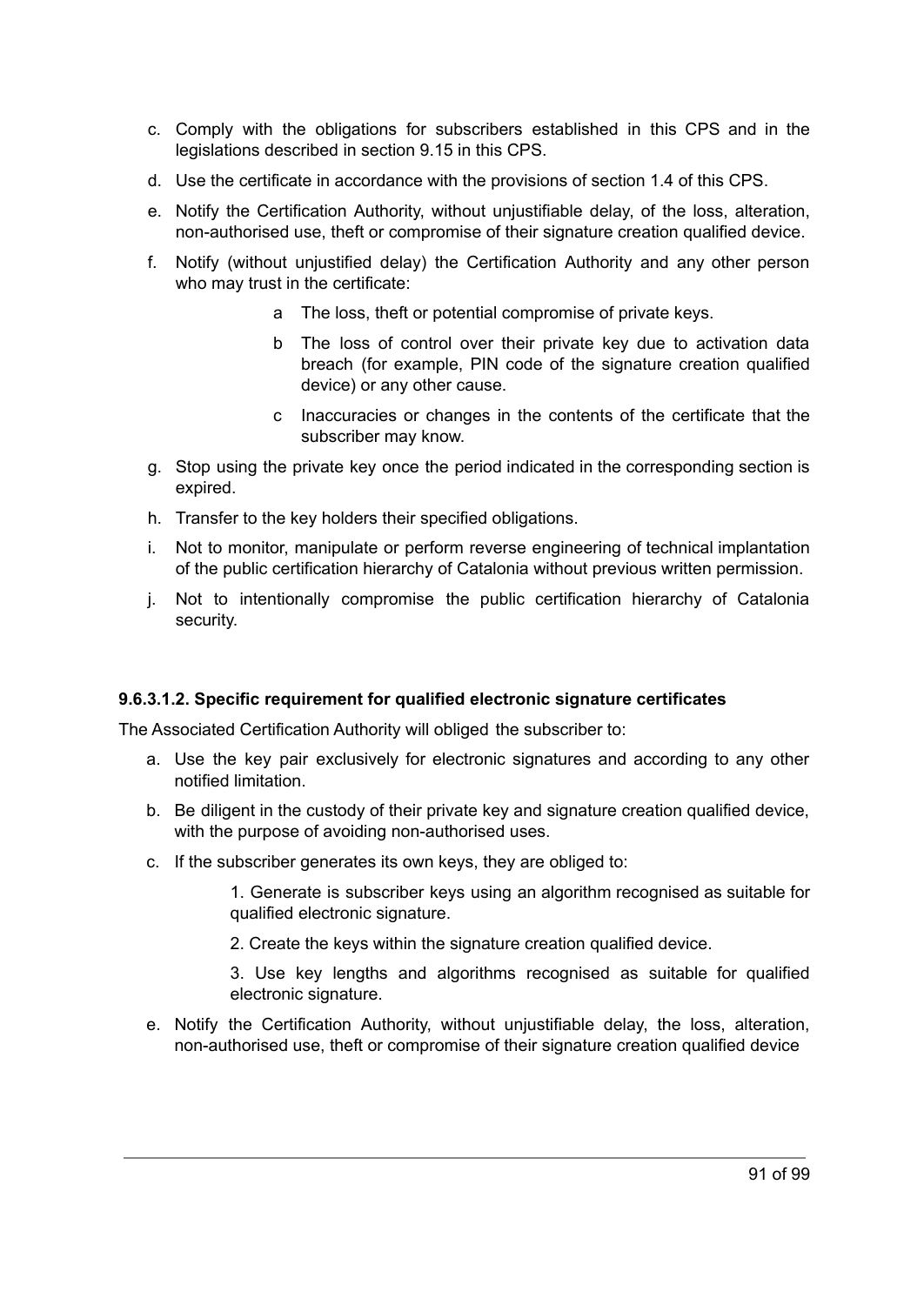#### **9.6.3.2. Guarantees offered by the subscriber**

The Certification Authority obliges the subscriber, via corresponding legal instrument, to guarantee that:

- a. All the manifestations performed in the request are correct.
- b. All the informations provided by the subscriber and contained in the certificate are correct.
- c. A certificate is exclusively used for legal and authorised uses, according to this CPS.
- d. Every digital signature created with the private key corresponding to the public key included in the certificate, is that of the subscriber, and the certificate has been accepted and it is in operation (nor expired or revoked) at the time of the signature creation.
- e. The subscriber is an end-entity and not a Certification Authority and does not use the private key corresponding to the public key included in the certificate to sign any certificate (or any other certificate public key format) or CRL.
- f. Non-authorised persons have never had access to the subscriber private key.

#### **9.6.3.3. Private key protection**

The Certification Authority is obliged, via the corresponding legal instrument, to guarantee that they are the unique responsible for any damage caused by the breach of duty of private key protection.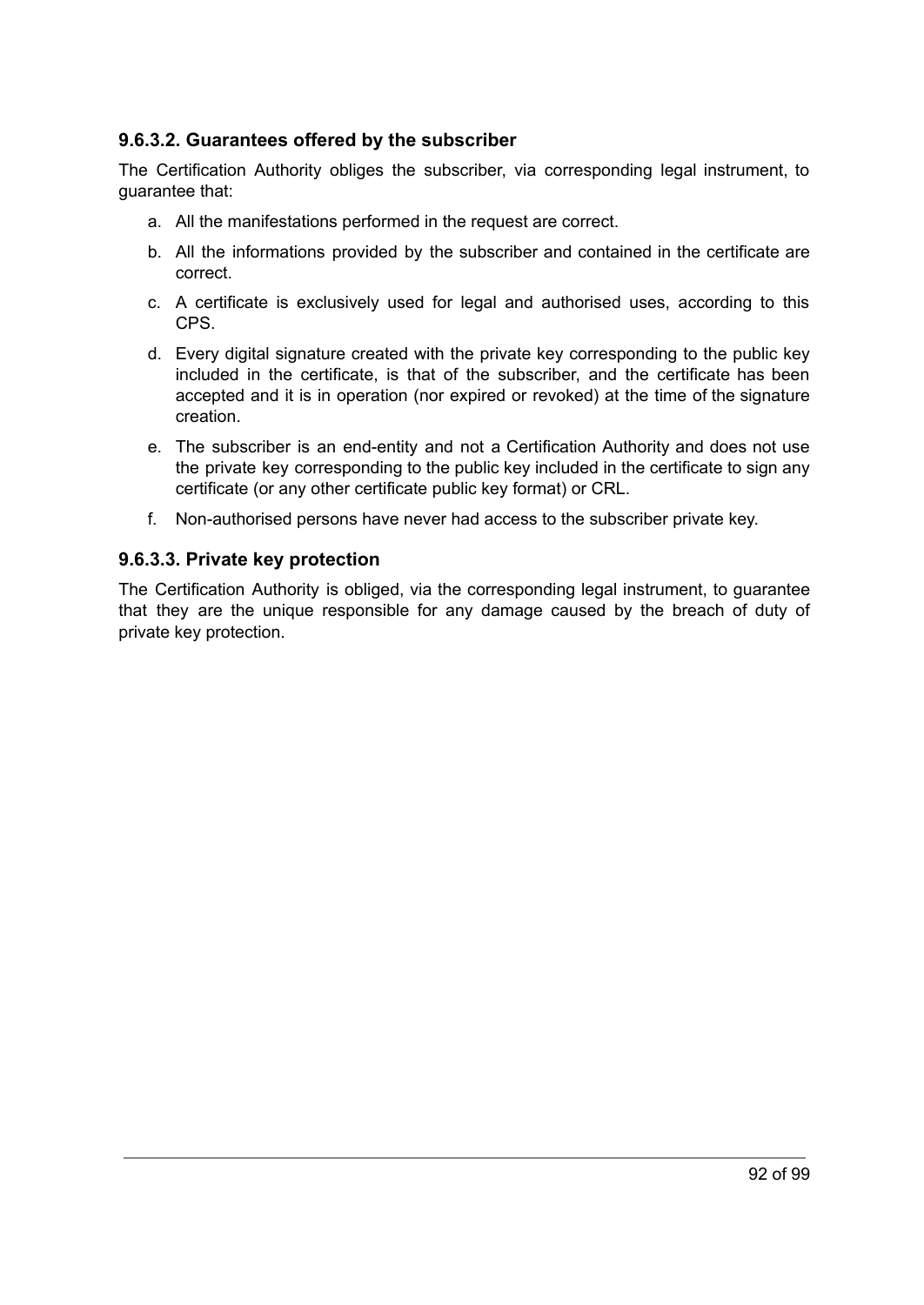### **9.6.4. Verifiers**

#### **9.6.4.1. Obligations and other commitments**

The Certification Authority obliges the certificate user to:

- a. Accept advice regarding certificate being appropriate for its expected use.
- b. Verify issued certificates validity, suspension or revocation, using status certificate information.
- c. Verify all certificates within the certificate hierarchy before trusting on digital signature or any hierarchy certificates.
- d. Acknowledge any certificate use limitations, whether in the certificate or in the verifier contract.
- e. Acknowledge any prevention established within a contract or other instrument, regardless of the legal nature.
- f. Not to monitor, manipulate or perform reverse engineering over the technical implantation of the Cataluña Certification Public Hierarchy, without previous written permission.
- g. Not to intentionally compromise the Cataluña Certification Public Hierarchy security.
- h. Recognise that electronic signatures performed via qualified devices of electronic signature are electronic signatures equivalent to handwritten signatures, according to article 25.2 of Regulation (EU) 910/2014.

#### **9.6.4.2. Guarantees offered by the verifier**

The Certification Authority obliges the verifier, via the corresponding legal instrument, to manifest that:

- a. It has sufficient information to make a decision informed to trust or not to trust in the certificate.
- b. It is the unique responsible for trusting or not trusting in the information contained in the certificate.
- c. Will be the unique responsible for its obligations as verifier.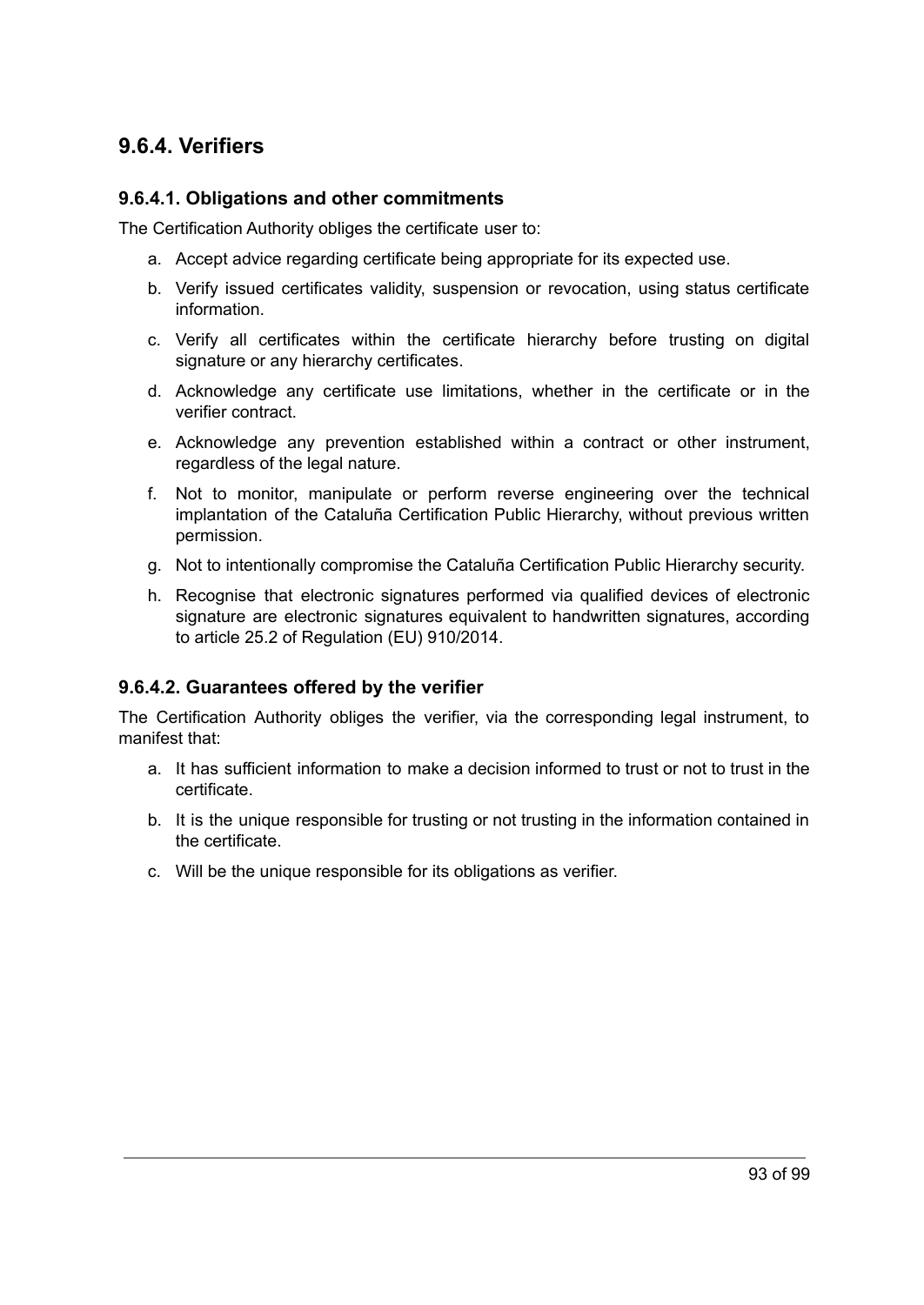## **9.6.5. Consorci AOC**

#### **9.6.5.1. Obligations and commitments**

Consorci AOC is obliged to operate the Certification Authorities under its responsibility, including the Root Certification Authority of the Cataluña Certification Public Hierarchy, in a diligent way, in accordance with policies, practices and regulations of the the referred hierarchy.

#### **9.6.5.2. Guarantees offered to subscriber**

Consorci AOC guarantees that the private key of the Certification Authorities under its responsibility has not been compromised, unless indicated via Consorci AOC directory.

Consorci AOC guarantees that:

- a. Certificates contain all the information required by the applicable legislation, described in section 9.15 of this CPS, and that they have not or introduced false or wrong statements in any certificate information, and have included the necessary information provided by Certification Authority and validated by Consorci AOC or the Register Authority, at the time of certificate issuance
- b. All issued certificates comply with the formal and contents requirements.

Consorci AOC is associated to operational and security procedures described in this CPS.

#### **9.6.5.3. Guarantees offered to the verifiers**

The responsibility of Consorci AOC, that derives from an indirect relationship, is the responsibility provided in the applicable legislation, described in section 9.15 of this CPS.

#### **9.6.5.4. Guarantees exclusion**

Consorci AOC does not guarantee any software used by the subscriber or any other person to generate, verify or not use any digital signature or certificate issued by Consorci AOC in a different way, except for cases where there is a statement written by Consorci AOC to the contrary.

### **9.6.6. Directory**

#### **9.6.6.1. Obligations and commitments**

The Certification Authority may delegate some functions to the directory, which in this case is obliged to its compliance under the same conditions.

#### **9.6.6.2. Guarantees**

The Certification Authority establishes in this CPS the civil liability of the directory when operated by a third party.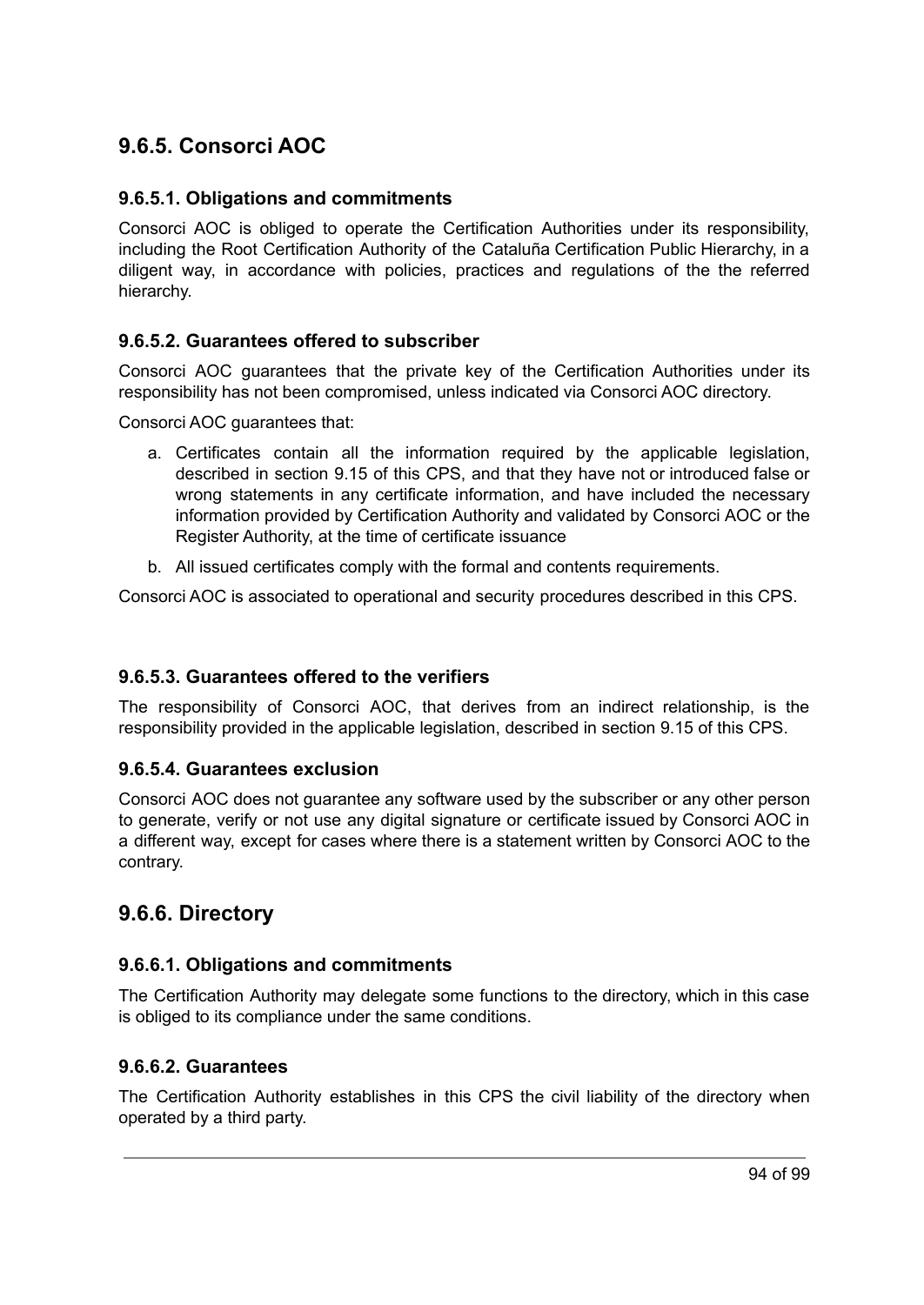## **9.7. Guarantee disclaimer**

## **9.7.1. Rejection of Certification Authority guarantees**

The Certification Authority may reject all service guarantees not linked to established obligations in the applicable legislation, as described in section 9.15 of this CPS, in particular including the guarantee of adaptation for a particular purpose or guarantee for certificate commercial use.

## **9.8. Limitations of responsibility**

## **9.8.1. Certification Authority limitations of responsibility**

The Certification Authority limits its responsibility by restricting the certificate issuance and management service, and where appropriate, the subscriber key pair and cryptographic deposits (of signature and signature verification as well as encoding and decoding) provided by them.

The Certification Authority may limit its responsibility via including use limits and value limits for transactions that the certificate may be used for

## **9.8.2. Fortuitous event and force majeure**

The Certification Authority includes clauses to limit its responsibility in fortuitous events and force majeure cases, via legal instruments with which the Certification Authority associates subscribers and verifiers.

## **9.9. Compensations**

## **9.9.1. Subscriber indemnity clause**

No subscriber indemnity clause shall be established.

## **9.9.2. Verifier indemnity clause**

No verifier indemnity clause shall be established.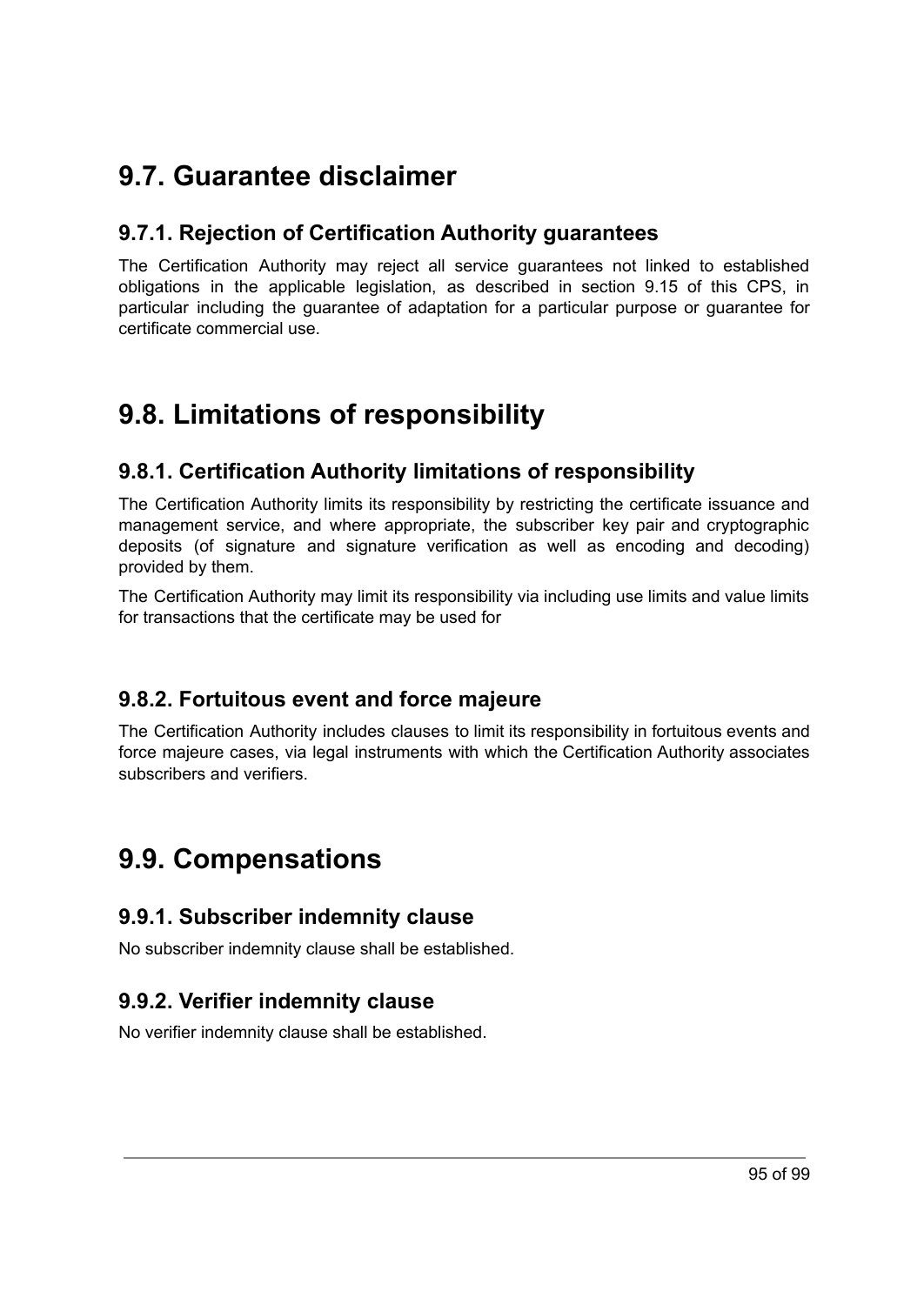## **9.10. Term and end**

### **9.10.1. Term and end of term**

The Certification Authority establishes, within its legal instruments with subscribers and verifiers, a clause that determines the legal relation validity period, by which the Certification Authority provides certificates to the subscriber.

### **9.10.2. Survival**

The Certification Authority establishes, within its legal instruments with subscribers and verifiers, survival clauses, establishing that certain obligations remain in force after the termination of the legal relationship regulating the service between the parties

To this effect, the Certification Authority ensures that requirements contained in Obligations, Civil Liability, Conformity Audit and Confidentiality sections, will continue in force after the end of the certification policy and the legal instruments that associate the Certification Authority with subscribers and verifiers.

Consorci AOC will determine a Business Termination Plan that will establish the obligations that Consorci AOC assumes in case of activity cease, addressed to maintain in force the issued certificates until their expirations and the use and custody of all information generated by Consorci AOC in its activity as Certification Services Provider, for example, secure copies, logs and all types of documents, regardless their support or storage. To this effect, Consorci AOC assures that a secure copy is generated periodically, as a complementary provision of the ordinary activity and of the assurance of the business continuity.

## **9.11. Notifications**

The Certification Authority establishes, within its legal instruments associated to subscribers and verifiers, notification clauses, by which the procedure for the parties notifying facts to each other is established.

## **9.12. Modifications**

## **9.12.1. Modification procedures**

Consorti AOC may modify, unilaterally, the regulatory documentation of the service, as long as is appropriate following this procedure:

Modification must be justified technically, legally and commercially.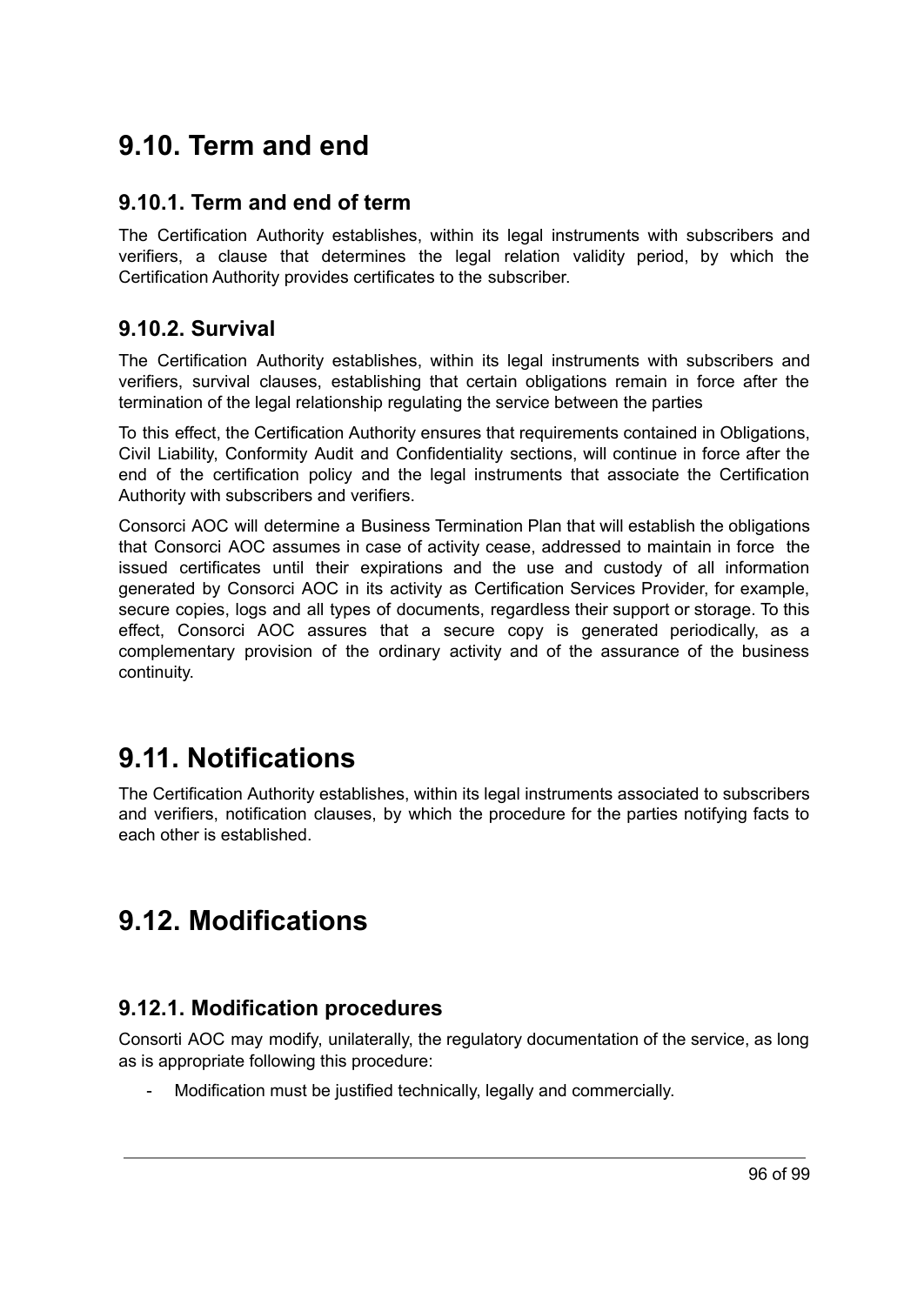- A modification control is established in order to guarantee, in all cases, that the resulting specifications comply with the requirements to be accomplished and that originated the change.
- Implications that the specifications have on the user are established, and the necessity of notifying the referred modifications to the user is planned.
- Changes must be approved by Consorci AOC.

## **9.12.2. Term and mechanisms for notifications**

Modifications to this CPS shall be notified to Consorci AOC for their approval.

## **9.13. Conflicts resolution**

### **9.13.1. Conflicts extrajudicial resolution**

The Certification Authority establishes, within its legal instruments with subscriber and verifiers, the procedures for mediation and resolution of applicable conflicts, considering the Certification Authority as Public Administration.

Discrepancy situations that derive from the use of certificates issued by the Certification Authority, are resolved by applying the same competence criteria than in cases of hand-written signed documents.

## **9.13.2. Competent jurisdiction**

The Certification Authority establishes, within its legal instruments associated to subscribers and verifiers, a competent jurisdiction clause indicating that the international legal competency corresponds to the spanish judges.

The territorial and functional competency is determined by the applicable international private law regulations and procedural law regulations

Applicable administrative legislation is also considered.

## **9.14. Applicable law**

The Certification Authority establishes, within its legal instruments with subscribers and verifiers, that the law applicable to services provision, including CPS and the CPs, is the following:

• Law 39/2015, of October 1, on the Common Administrative Procedure of Public Administrations.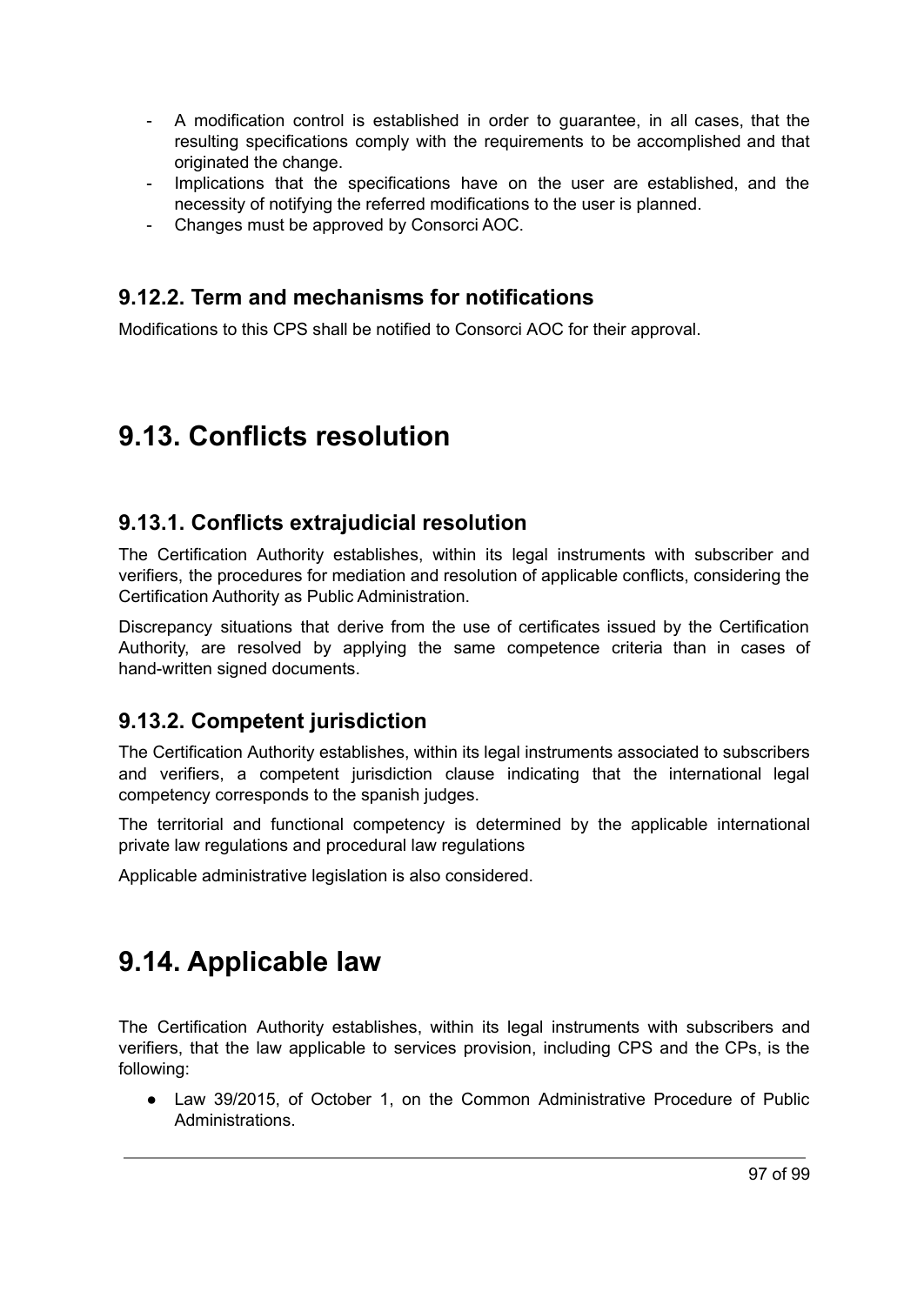- Law 40/2015, of October 1, on the Legal Regime of the Public Sector.
- Regulation (EU) 2016/679 of the European Parliament and of the Council, of April 27, 2016, regarding the protection of natural persons with regard to the processing of personal data and the free circulation of these data and by which repeals Directive 95/46 / EC (GDPR)
- Organic Law 3/2018, of December 5, Protection of Personal Data and guarantee of digital rights
- Directive (EU) 2015/2366 of the European Parliament and of the Council of November 25, 2015 on payment services in the internal market and amending Directives 2002/65 / EC, 2009/110 / EC and 2013/36 / EU and Regulation (EU) No. 1093/2010 and Directive 2007/64 / CE is repealed.
- Implementing Regulation (EU) 2015/1502 of the Commission of September 8, 2015 on the setting of specifications and minimum technical procedures for the security levels of electronic identification means in accordance with the provisions of article 8, paragraph 3, of Regulation (EU) No. 910/2014 of the European Parliament and of the Council, regarding electronic identification and trust services for electronic transactions in the internal market.
- Implementing Decision (EU) 2016/650 of the Commission, of April 25, 2016, which establishes the rules for the evaluation of the security of qualified devices for the creation of signatures and stamps in accordance with article 30, section 3, and Article 39 (2) of Regulation (EU) No. 910/2014 of the European Parliament and of the Council, on electronic identification and trust services for electronic transactions in the internal market.
- Commission Delegated Regulation (EU) 2018/389 of November 27, 2017 supplementing Directive (EU) 2015/2366 of the European Parliament and of the Council with regard to regulatory technical standards for the reinforced authentication of clients and a common and secure open communication standards.
- Latest version of the "Baseline Requirements for the Issuance and Management of Publicly-Trusted Certificates" published at http://www.cabforum.org by the CA / Browser Forum. In the event of any inconsistency between this Certification Practice Statement and the aforementioned requirements, those requirements will prevail.
- Guidelines For The Issuance And Management Of Extended Validation Certificates, published at http://www.cabforum.org by the CA / Browser Forum. In the event of any inconsistency between this document and those Guidelines, those Guidelines prevail over this document.

In case of inconsistency between the applicable national law and the requirements of the CA / Browser Forum, this CPS will be adjusted to align with the requirements of the national law, but the Consorci AOC will notify the CA / Browser Forum of such adjustment.